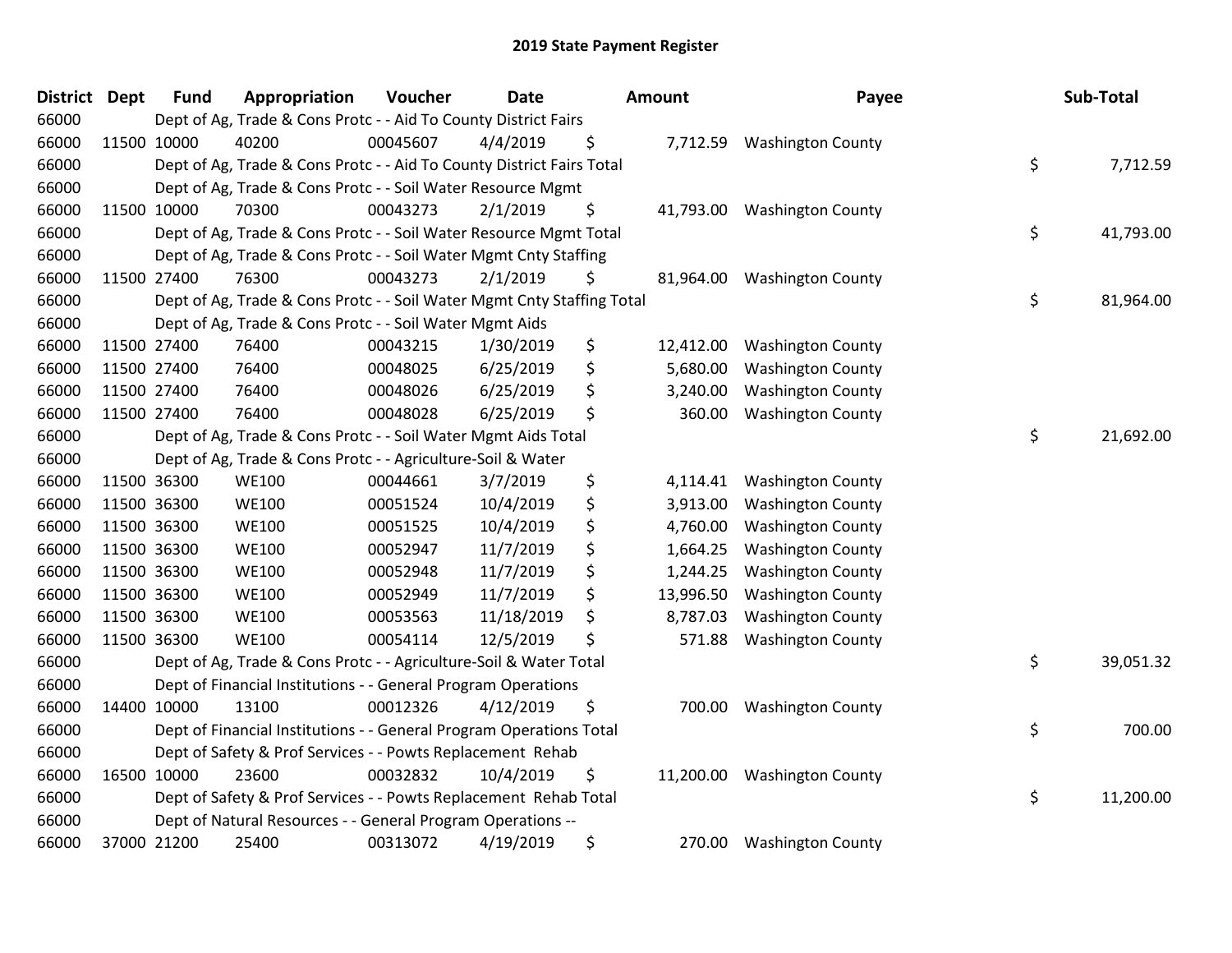| <b>District</b> | <b>Dept</b> | <b>Fund</b> | Appropriation                                                      | Voucher  | Date       | <b>Amount</b>   | Payee                       | Sub-Total       |
|-----------------|-------------|-------------|--------------------------------------------------------------------|----------|------------|-----------------|-----------------------------|-----------------|
| 66000           | 37000 21200 |             | 25400                                                              | 00352614 | 8/22/2019  | \$              | 390.00 Washington County    |                 |
| 66000           |             |             | Dept of Natural Resources - - General Program Operations -- Total  |          |            |                 |                             | \$<br>660.00    |
| 66000           |             |             | Dept of Natural Resources - - GPO -Federal Funds                   |          |            |                 |                             |                 |
| 66000           | 37000 21200 |             | 38100                                                              | 00307406 | 3/27/2019  | \$<br>1,553.97  | <b>Washington County</b>    |                 |
| 66000           |             |             | Dept of Natural Resources - - GPO -Federal Funds Total             |          |            |                 |                             | \$<br>1,553.97  |
| 66000           |             |             | Dept of Natural Resources - - Venison Processing                   |          |            |                 |                             |                 |
| 66000           | 37000 21200 |             | 54900                                                              | 00300559 | 3/14/2019  | \$<br>1,040.00  | <b>Washington County</b>    |                 |
| 66000           | 37000 21200 |             | 54900                                                              | 00300567 | 3/14/2019  | \$<br>180.00    | <b>Washington County</b>    |                 |
| 66000           |             |             | Dept of Natural Resources - - Venison Processing Total             |          |            |                 |                             | \$<br>1,220.00  |
| 66000           |             |             | Dept of Natural Resources - - Enf A - Boating Enforcement          |          |            |                 |                             |                 |
| 66000           | 37000 21200 |             | 55000                                                              | 00307406 | 3/27/2019  | \$<br>2,926.35  | <b>Washington County</b>    |                 |
| 66000           |             |             | Dept of Natural Resources - - Enf A - Boating Enforcement Total    |          |            |                 |                             | \$<br>2,926.35  |
| 66000           |             |             | Dept of Natural Resources - - Enf A - Snow Enforcement             |          |            |                 |                             |                 |
| 66000           | 37000 21200 |             | 55200                                                              | 00359468 | 9/20/2019  | \$<br>5,414.71  | <b>Washington County</b>    |                 |
| 66000           |             |             | Dept of Natural Resources - - Enf A - Snow Enforcement Total       |          |            |                 |                             | \$<br>5,414.71  |
| 66000           |             |             | Dept of Natural Resources - - Wildlife Damage Claims & Abat        |          |            |                 |                             |                 |
| 66000           | 37000 21200 |             | 55300                                                              | 00300559 | 3/14/2019  | \$<br>8,320.87  | <b>Washington County</b>    |                 |
| 66000           | 37000 21200 |             | 55300                                                              | 00300567 | 3/14/2019  | \$<br>5,480.22  | <b>Washington County</b>    |                 |
| 66000           | 37000 21200 |             | 55300                                                              | 00321222 | 5/17/2019  | \$<br>6,903.11  | <b>Washington County</b>    |                 |
| 66000           | 37000 21200 |             | 55300                                                              | 00353331 | 9/4/2019   | \$<br>3,928.50  | <b>Washington County</b>    |                 |
| 66000           | 37000 21200 |             | 55300                                                              | 00374995 | 12/2/2019  | \$<br>6,543.81  | <b>Washington County</b>    |                 |
| 66000           |             |             | Dept of Natural Resources - - Wildlife Damage Claims & Abat Total  |          |            |                 |                             | \$<br>31,176.51 |
| 66000           |             |             | Dept of Natural Resources - - Ra- Cnty Snow Trail & Area Aid       |          |            |                 |                             |                 |
| 66000           | 37000 21200 |             | 57400                                                              | 00377065 | 12/12/2019 | \$<br>55,560.00 | <b>Washington County</b>    |                 |
| 66000           |             |             | Dept of Natural Resources - - Ra- Cnty Snow Trail & Area Aid Total |          |            |                 |                             | \$<br>55,560.00 |
| 66000           |             |             | Dept of Natural Resources - - Ra- Atv Prj Aids, Gas Tax Pymt       |          |            |                 |                             |                 |
| 66000           |             | 37000 21200 | 57600                                                              | 00377063 | 12/12/2019 | \$<br>660.00    | <b>Washington County</b>    |                 |
| 66000           |             |             | Dept of Natural Resources - - Ra- Atv Prj Aids, Gas Tax Pymt Total |          |            |                 |                             | \$<br>660.00    |
| 66000           |             |             | Dept of Natural Resources - - Ea - Invasive Aqu & Lake Mon         |          |            |                 |                             |                 |
| 66000           | 37000 21200 |             | 67800                                                              | 00303059 | 3/6/2019   | \$              | 32,368.55 Washington County |                 |
| 66000           |             |             | Dept of Natural Resources - - Ea - Invasive Aqu & Lake Mon Total   |          |            |                 |                             | \$<br>32,368.55 |
| 66000           |             |             | Dept of Natural Resources - - Ea - Urban Nonpoint Source           |          |            |                 |                             |                 |
| 66000           |             | 37000 27400 | 65800                                                              | 00301530 | 2/28/2019  | \$              | 6,674.36 Washington County  |                 |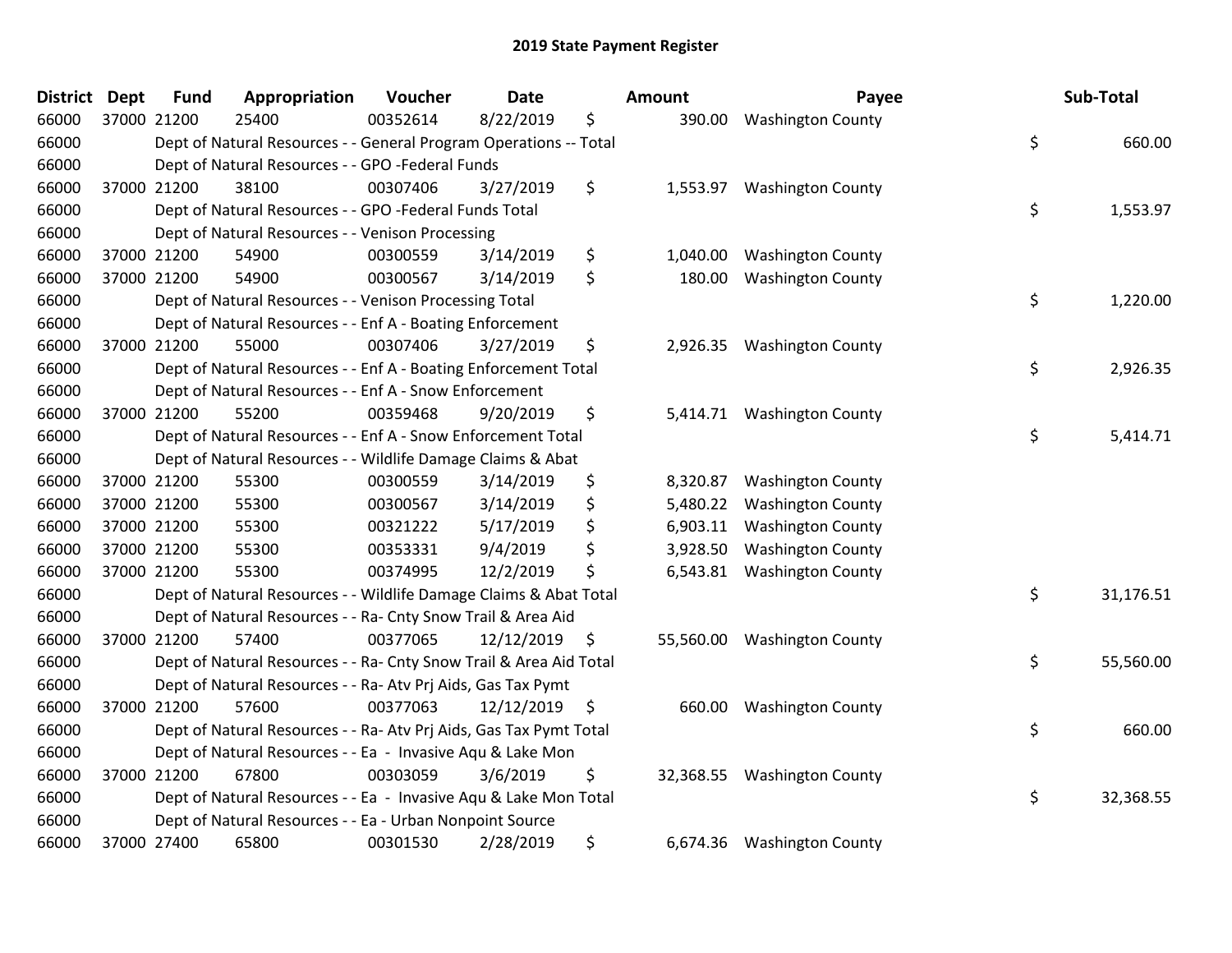| <b>District</b> | Dept        | <b>Fund</b> | Appropriation                                                  | Voucher  | <b>Date</b> | <b>Amount</b>      | Payee                        | Sub-Total          |
|-----------------|-------------|-------------|----------------------------------------------------------------|----------|-------------|--------------------|------------------------------|--------------------|
| 66000           |             |             | Dept of Natural Resources - - Ea - Urban Nonpoint Source Total |          |             |                    |                              | \$<br>6,674.36     |
| 66000           |             |             | Dept of Natural Resources - - Land Acquisition                 |          |             |                    |                              |                    |
| 66000           | 37000       | 36300       | <b>TA100</b>                                                   | 00370639 | 11/12/2019  | \$                 | 10.00 Washington County      |                    |
| 66000           |             |             | Dept of Natural Resources - - Land Acquisition Total           |          |             |                    |                              | \$<br>10.00        |
| 66000           |             |             | WI Dept of Transportation - - Eldly&Disa Co/Aid Sf             |          |             |                    |                              |                    |
| 66000           | 39500 21100 |             | 16800                                                          | 00348041 | 2/4/2019    | \$<br>310,190.00   | <b>Washington County</b>     |                    |
| 66000           |             |             | WI Dept of Transportation - - Eldly&Disa Co/Aid Sf Total       |          |             |                    |                              | \$<br>310,190.00   |
| 66000           |             |             | WI Dept of Transportation - - Tb, Trns Oper Aid Sf             |          |             |                    |                              |                    |
| 66000           | 39500 21100 |             | 17600                                                          | 00390297 | 6/5/2019    | \$<br>260,158.00   | <b>Washington County</b>     |                    |
| 66000           | 39500 21100 |             | 17600                                                          | 00417028 | 7/30/2019   | \$<br>780,475.00   | <b>Washington County</b>     |                    |
| 66000           |             |             | WI Dept of Transportation - - Tb, Trns Oper Aid Sf Total       |          |             |                    |                              | \$<br>1,040,633.00 |
| 66000           |             |             | WI Dept of Transportation - - Trnst/Trns-Rel Aid F             |          |             |                    |                              |                    |
| 66000           | 39500 21100 |             | 18200                                                          | 00467311 | 12/3/2019   | \$                 | 125,457.00 Washington County |                    |
| 66000           |             |             | WI Dept of Transportation - - Trnst/Trns-Rel Aid F Total       |          |             |                    |                              | \$<br>125,457.00   |
| 66000           |             |             | WI Dept of Transportation - - Trans Aids To Co.-Sf             |          |             |                    |                              |                    |
| 66000           | 39500 21100 |             | 19000                                                          | 00335838 | 1/7/2019    | \$<br>553,205.41   | <b>Washington County</b>     |                    |
| 66000           | 39500 21100 |             | 19000                                                          | 00401163 | 7/1/2019    | \$<br>1,106,410.82 | <b>Washington County</b>     |                    |
| 66000           | 39500 21100 |             | 19000                                                          | 00443981 | 10/7/2019   | \$<br>553,205.43   | <b>Washington County</b>     |                    |
| 66000           |             |             | WI Dept of Transportation - - Trans Aids To Co.-Sf Total       |          |             |                    |                              | \$<br>2,212,821.66 |
| 66000           |             |             | WI Dept of Transportation - - Trnsprt Alternats Ff             |          |             |                    |                              |                    |
| 66000           | 39500 21100 |             | 22700                                                          | 00455171 | 11/1/2019   | \$<br>38,089.66    | <b>Washington County</b>     |                    |
| 66000           |             |             | WI Dept of Transportation - - Trnsprt Alternats Ff Total       |          |             |                    |                              | \$<br>38,089.66    |
| 66000           |             |             | WI Dept of Transportation - - Local Rds, Grants Sf             |          |             |                    |                              |                    |
| 66000           | 39500 21100 |             | 27000                                                          | 00382941 | 5/16/2019   | \$                 | 209,433.83 Washington County |                    |
| 66000           |             |             | WI Dept of Transportation - - Local Rds, Grants Sf Total       |          |             |                    |                              | \$<br>209,433.83   |
| 66000           |             |             | WI Dept of Transportation - - Loc Rd Imp Prg St Fd             |          |             |                    |                              |                    |
| 66000           | 39500 21100 |             | 27800                                                          | 00386172 | 5/24/2019   | \$<br>245,396.80   | <b>Washington County</b>     |                    |
| 66000           | 39500 21100 |             | 27800                                                          | 00465356 | 11/29/2019  | \$<br>5,646.86     | <b>Washington County</b>     |                    |
| 66000           |             |             | WI Dept of Transportation - - Loc Rd Imp Prg St Fd Total       |          |             |                    |                              | \$<br>251,043.66   |
| 66000           |             |             | WI Dept of Transportation - - St Hwy Rehab, Sf                 |          |             |                    |                              |                    |
| 66000           | 39500 21100 |             | 36300                                                          | 00367796 | 4/3/2019    | \$<br>6,688.45     | <b>Washington County</b>     |                    |
| 66000           | 39500 21100 |             | 36300                                                          | 00369382 | 4/8/2019    | \$<br>1,483.93     | <b>Washington County</b>     |                    |
| 66000           | 39500 21100 |             | 36300                                                          | 00393696 | 6/14/2019   | \$<br>5,000,000.00 | <b>Washington County</b>     |                    |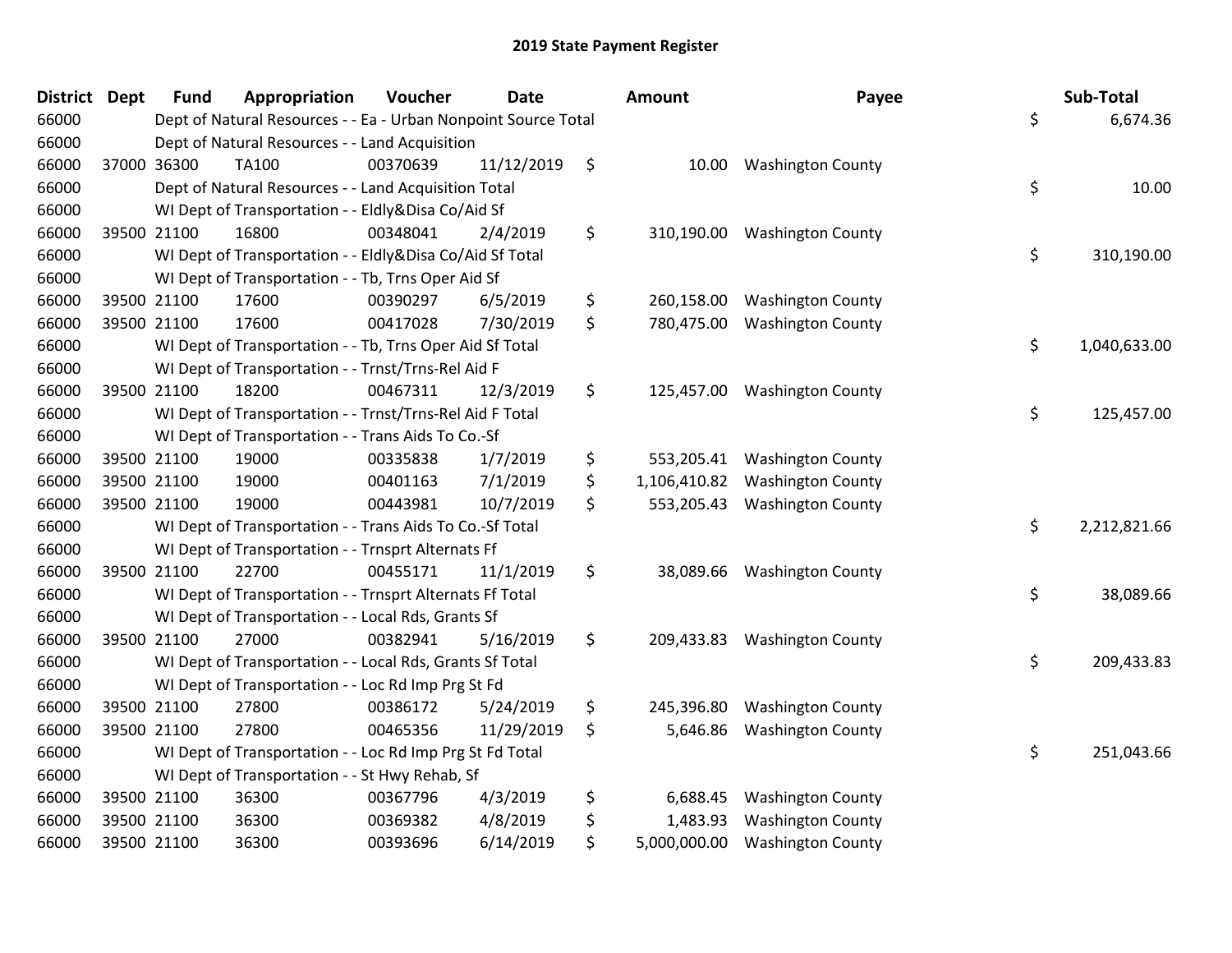| <b>District</b> | <b>Dept</b> | <b>Fund</b> | Appropriation                                           | Voucher  | Date       | <b>Amount</b>    | Payee                    | Sub-Total          |
|-----------------|-------------|-------------|---------------------------------------------------------|----------|------------|------------------|--------------------------|--------------------|
| 66000           |             | 39500 21100 | 36300                                                   | 00416229 | 7/25/2019  | \$<br>329.36     | <b>Washington County</b> |                    |
| 66000           |             | 39500 21100 | 36300                                                   | 00431673 | 9/9/2019   | \$<br>4,241.65   | <b>Washington County</b> |                    |
| 66000           |             | 39500 21100 | 36300                                                   | 00467326 | 12/3/2019  | \$<br>24,000.00  | <b>Washington County</b> |                    |
| 66000           |             |             | WI Dept of Transportation - - St Hwy Rehab, Sf Total    |          |            |                  |                          | \$<br>5,036,743.39 |
| 66000           |             |             | WI Dept of Transportation - - Hwy Mgmt & Opers Sf       |          |            |                  |                          |                    |
| 66000           |             | 39500 21100 | 36500                                                   | 00335729 | 1/16/2019  | \$<br>50.13      | <b>Washington County</b> |                    |
| 66000           |             | 39500 21100 | 36500                                                   | 00349304 | 2/15/2019  | \$<br>2,188.97   | <b>Washington County</b> |                    |
| 66000           |             | 39500 21100 | 36500                                                   | 00369382 | 4/8/2019   | \$<br>2,782.68   | <b>Washington County</b> |                    |
| 66000           |             | 39500 21100 | 36500                                                   | 00385911 | 5/23/2019  | \$<br>891.00     | <b>Washington County</b> |                    |
| 66000           |             | 39500 21100 | 36500                                                   | 00408325 | 7/2/2019   | \$<br>1,051.30   | <b>Washington County</b> |                    |
| 66000           |             | 39500 21100 | 36500                                                   | 00416229 | 7/25/2019  | \$<br>1,318.45   | <b>Washington County</b> |                    |
| 66000           |             | 39500 21100 | 36500                                                   | 00431673 | 9/9/2019   | \$<br>725.59     | <b>Washington County</b> |                    |
| 66000           |             | 39500 21100 | 36500                                                   | 00450418 | 10/17/2019 | \$<br>2,727.30   | <b>Washington County</b> |                    |
| 66000           |             | 39500 21100 | 36500                                                   | 00462915 | 11/19/2019 | \$<br>1,258.75   | <b>Washington County</b> |                    |
| 66000           |             | 39500 21100 | 36500                                                   | 00470258 | 12/12/2019 | \$<br>1,968.48   | <b>Washington County</b> |                    |
| 66000           |             |             | WI Dept of Transportation - - Hwy Mgmt & Opers Sf Total |          |            |                  |                          | \$<br>14,962.65    |
| 66000           |             |             | WI Dept of Transportation - - Routine Maint Sf          |          |            |                  |                          |                    |
| 66000           |             | 39500 21100 | 36800                                                   | 00335729 | 1/16/2019  | \$<br>169,090.41 | <b>Washington County</b> |                    |
| 66000           | 39500 21100 |             | 36800                                                   | 00349304 | 2/15/2019  | \$<br>275,502.83 | <b>Washington County</b> |                    |
| 66000           |             | 39500 21100 | 36800                                                   | 00351654 | 2/12/2019  | \$<br>41,582.60  | <b>Washington County</b> |                    |
| 66000           |             | 39500 21100 | 36800                                                   | 00351655 | 2/12/2019  | \$<br>945.40     | <b>Washington County</b> |                    |
| 66000           |             | 39500 21100 | 36800                                                   | 00357269 | 3/4/2019   | \$<br>10,911.08  | <b>Washington County</b> |                    |
| 66000           |             | 39500 21100 | 36800                                                   | 00361930 | 3/19/2019  | \$<br>291,605.04 | <b>Washington County</b> |                    |
| 66000           |             | 39500 21100 | 36800                                                   | 00367796 | 4/3/2019   | \$<br>460,275.17 | <b>Washington County</b> |                    |
| 66000           |             | 39500 21100 | 36800                                                   | 00369382 | 4/8/2019   | \$<br>512,474.20 | <b>Washington County</b> |                    |
| 66000           |             | 39500 21100 | 36800                                                   | 00372351 | 4/16/2019  | \$<br>320,060.69 | <b>Washington County</b> |                    |
| 66000           |             | 39500 21100 | 36800                                                   | 00372357 | 4/17/2019  | \$<br>11,794.25  | <b>Washington County</b> |                    |
| 66000           |             | 39500 21100 | 36800                                                   | 00377923 | 5/23/2019  | \$<br>232,470.51 | <b>Washington County</b> |                    |
| 66000           | 39500 21100 |             | 36800                                                   | 00385911 | 5/23/2019  | \$<br>197,566.98 | <b>Washington County</b> |                    |
| 66000           |             | 39500 21100 | 36800                                                   | 00408325 | 7/2/2019   | \$<br>215,496.27 | <b>Washington County</b> |                    |
| 66000           |             | 39500 21100 | 36800                                                   | 00416229 | 7/25/2019  | \$<br>136,218.05 | <b>Washington County</b> |                    |
| 66000           |             | 39500 21100 | 36800                                                   | 00429247 | 8/29/2019  | \$<br>88,267.85  | <b>Washington County</b> |                    |
| 66000           |             | 39500 21100 | 36800                                                   | 00431646 | 9/6/2019   | \$<br>64,619.91  | <b>Washington County</b> |                    |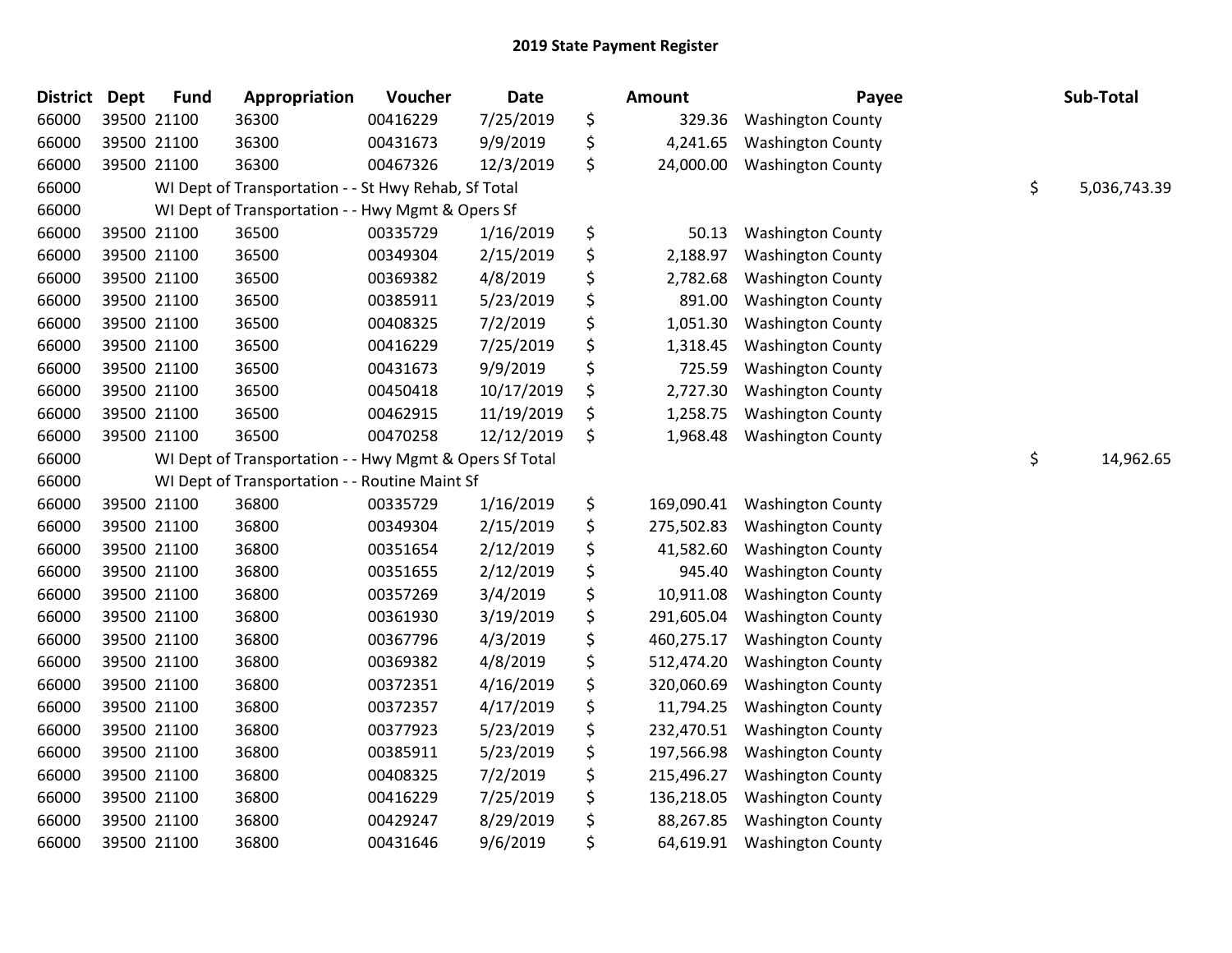| <b>District</b> | <b>Dept</b> | <b>Fund</b> | Appropriation                                                | Voucher  | <b>Date</b> | Amount           | Payee                    | Sub-Total          |
|-----------------|-------------|-------------|--------------------------------------------------------------|----------|-------------|------------------|--------------------------|--------------------|
| 66000           | 39500 21100 |             | 36800                                                        | 00431649 | 9/6/2019    | \$<br>1,195.02   | <b>Washington County</b> |                    |
| 66000           | 39500 21100 |             | 36800                                                        | 00431652 | 9/6/2019    | \$<br>4,560.86   | <b>Washington County</b> |                    |
| 66000           | 39500 21100 |             | 36800                                                        | 00431673 | 9/9/2019    | \$<br>229,538.25 | <b>Washington County</b> |                    |
| 66000           | 39500 21100 |             | 36800                                                        | 00436587 | 9/23/2019   | \$<br>817.97     | <b>Washington County</b> |                    |
| 66000           | 39500 21100 |             | 36800                                                        | 00450418 | 10/17/2019  | \$<br>151,522.92 | <b>Washington County</b> |                    |
| 66000           | 39500 21100 |             | 36800                                                        | 00461542 | 11/14/2019  | \$<br>160,925.00 | <b>Washington County</b> |                    |
| 66000           | 39500 21100 |             | 36800                                                        | 00461544 | 11/14/2019  | \$<br>282,467.37 | <b>Washington County</b> |                    |
| 66000           | 39500 21100 |             | 36800                                                        | 00462915 | 11/19/2019  | \$<br>208,670.28 | <b>Washington County</b> |                    |
| 66000           | 39500 21100 |             | 36800                                                        | 00466619 | 11/29/2019  | \$<br>27,218.60  | <b>Washington County</b> |                    |
| 66000           | 39500 21100 |             | 36800                                                        | 00470258 | 12/12/2019  | \$<br>166,167.67 | <b>Washington County</b> |                    |
| 66000           |             |             | WI Dept of Transportation - - Routine Maint Sf Total         |          |             |                  |                          | \$<br>4,261,965.18 |
| 66000           |             |             | WI Dept of Transportation - - Hwy Mgmt & Opers Lf            |          |             |                  |                          |                    |
| 66000           | 39500 21100 |             | 37500                                                        | 00335729 | 1/16/2019   | \$<br>538.31     | <b>Washington County</b> |                    |
| 66000           |             |             | WI Dept of Transportation - - Hwy Mgmt & Opers Lf Total      |          |             |                  |                          | \$<br>538.31       |
| 66000           |             |             | WI Dept of Transportation - - Routine Maint Ff               |          |             |                  |                          |                    |
| 66000           | 39500 21100 |             | 38000                                                        | 00385911 | 5/23/2019   | \$<br>40.68      | <b>Washington County</b> |                    |
| 66000           | 39500 21100 |             | 38000                                                        | 00431673 | 9/9/2019    | \$<br>561.67     | <b>Washington County</b> |                    |
| 66000           | 39500 21100 |             | 38000                                                        | 00450418 | 10/17/2019  | \$<br>30,127.11  | <b>Washington County</b> |                    |
| 66000           | 39500 21100 |             | 38000                                                        | 00462915 | 11/19/2019  | \$<br>19,417.12  | <b>Washington County</b> |                    |
| 66000           |             |             | WI Dept of Transportation - - Routine Maint Ff Total         |          |             |                  |                          | \$<br>50,146.58    |
| 66000           |             |             | Department of Corrections - - Corrections Contracts And Agre |          |             |                  |                          |                    |
| 66000           | 41000 10000 |             | 11400                                                        | 00263695 | 1/30/2019   | \$<br>28,633.74  | <b>Washington County</b> |                    |
| 66000           | 41000 10000 |             | 11400                                                        | 00269324 | 2/27/2019   | \$<br>21,196.56  | <b>Washington County</b> |                    |
| 66000           | 41000 10000 |             | 11400                                                        | 00275082 | 3/28/2019   | \$<br>20,630.72  | <b>Washington County</b> |                    |
| 66000           | 41000 10000 |             | 11400                                                        | 00279196 | 4/16/2019   | \$<br>21,282.32  | <b>Washington County</b> |                    |
| 66000           | 41000 10000 |             | 11400                                                        | 00285008 | 5/10/2019   | \$<br>18,793.20  | <b>Washington County</b> |                    |
| 66000           | 41000 10000 |             | 11400                                                        | 00295293 | 7/1/2019    | \$<br>15,265.16  | <b>Washington County</b> |                    |
| 66000           | 41000 10000 |             | 11400                                                        | 00299408 | 7/19/2019   | \$<br>17,955.24  | <b>Washington County</b> |                    |
| 66000           | 41000 10000 |             | 11400                                                        | 00303755 | 8/15/2019   | \$<br>20,742.62  | <b>Washington County</b> |                    |
| 66000           | 41000 10000 |             | 11400                                                        | 00313668 | 10/3/2019   | \$<br>17,853.86  | <b>Washington County</b> |                    |
| 66000           | 41000 10000 |             | 11400                                                        | 00318241 | 10/25/2019  | \$<br>20,423.28  | <b>Washington County</b> |                    |
| 66000           | 41000 10000 |             | 11400                                                        | 00324166 | 11/19/2019  | \$<br>27,716.22  | <b>Washington County</b> |                    |
| 66000           | 41000 10000 |             | 11400                                                        | 00332114 | 12/30/2019  | \$<br>26,887.02  | <b>Washington County</b> |                    |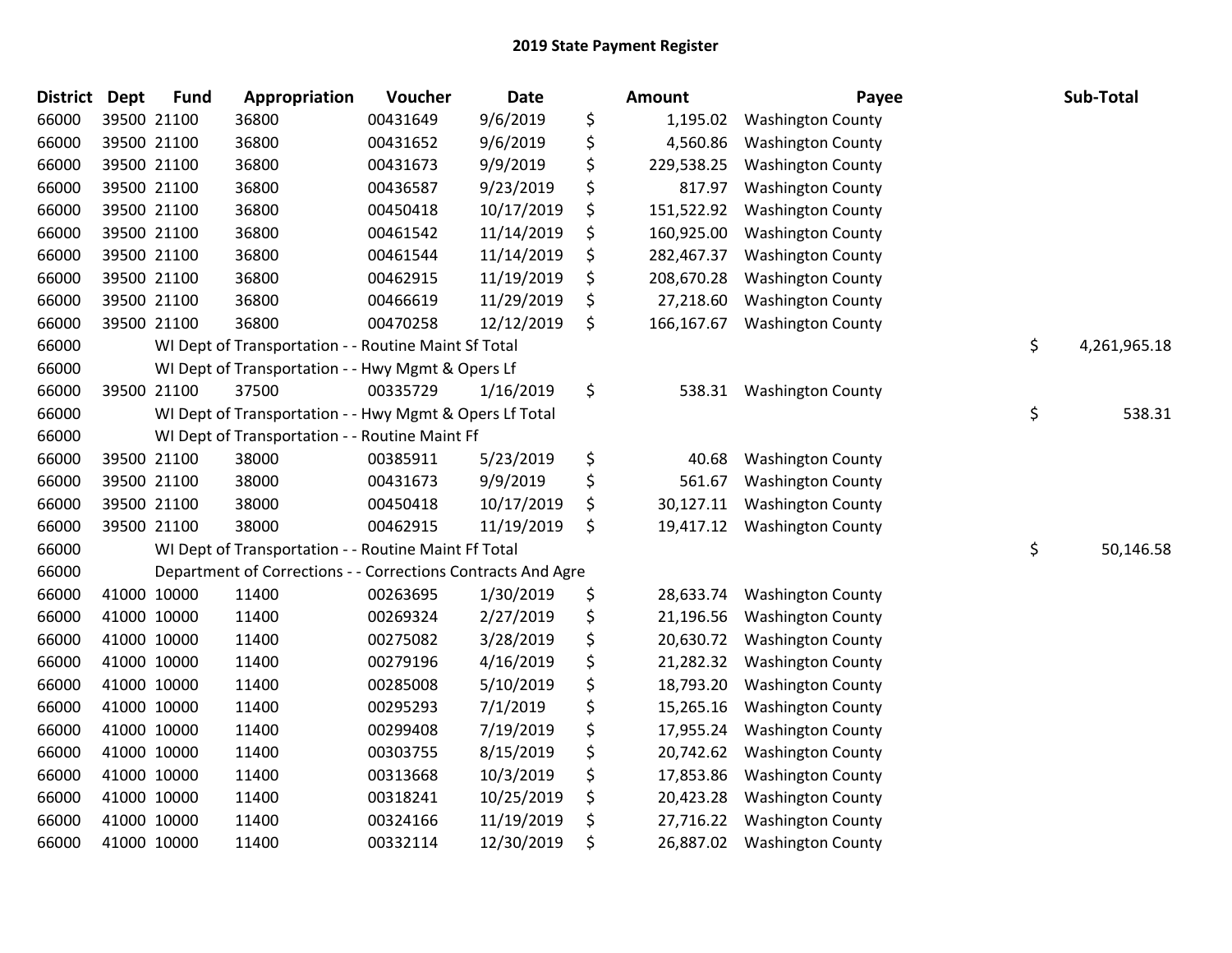| <b>District</b> | <b>Dept</b> | <b>Fund</b> | Appropriation                                                          | Voucher  | <b>Date</b> | <b>Amount</b>      | Payee                                                                                                         | Sub-Total          |
|-----------------|-------------|-------------|------------------------------------------------------------------------|----------|-------------|--------------------|---------------------------------------------------------------------------------------------------------------|--------------------|
| 66000           |             |             | Department of Corrections - - Corrections Contracts And Agre Total     |          |             |                    |                                                                                                               | \$<br>257,379.94   |
| 66000           |             |             |                                                                        |          |             |                    | Department of Corrections - - Reimbursing Counties For Probation, Extended Supervision And Parole Holds       |                    |
| 66000           | 41000 10000 |             | 11600                                                                  | 00320902 | 11/4/2019   | \$                 | 86,428.06 Washington County                                                                                   |                    |
| 66000           |             |             |                                                                        |          |             |                    | Department of Corrections - - Reimbursing Counties For Probation, Extended Supervision And Parole Holds Total | \$<br>86,428.06    |
| 66000           |             |             | Department of Corrections - - Sex Offender Management                  |          |             |                    |                                                                                                               |                    |
| 66000           | 41000 10000 |             | 18200                                                                  | 00278871 | 4/15/2019   | \$<br>5.00         | <b>Washington County</b>                                                                                      |                    |
| 66000           | 41000 10000 |             | 18200                                                                  | 00324030 | 12/6/2019   | \$<br>15.00        | <b>Washington County</b>                                                                                      |                    |
| 66000           |             |             | Department of Corrections - - Sex Offender Management Total            |          |             |                    |                                                                                                               | \$<br>20.00        |
| 66000           |             |             | Department of Corrections - - Probation, Parole And Extended           |          |             |                    |                                                                                                               |                    |
| 66000           | 41000 10000 |             | 18700                                                                  | 00263933 | 2/1/2019    | \$<br>114.80       | <b>Washington County</b>                                                                                      |                    |
| 66000           | 41000 10000 |             | 18700                                                                  | 00277851 | 5/3/2019    | \$<br>228.40       | <b>Washington County</b>                                                                                      |                    |
| 66000           | 41000 10000 |             | 18700                                                                  | 00299063 | 7/17/2019   | \$<br>115.70       | <b>Washington County</b>                                                                                      |                    |
| 66000           | 41000 10000 |             | 18700                                                                  | 00319870 | 11/20/2019  | \$<br>116.80       | <b>Washington County</b>                                                                                      |                    |
| 66000           | 41000 10000 |             | 18700                                                                  | 00320902 | 11/4/2019   | \$<br>36,251.94    | <b>Washington County</b>                                                                                      |                    |
| 66000           |             |             | Department of Corrections - - Probation, Parole And Extended Total     |          |             |                    |                                                                                                               | \$<br>36,827.64    |
| 66000           |             |             | Department of Health Services - - State/Federal Aids                   |          |             |                    |                                                                                                               |                    |
| 66000           | 43500 10000 |             | 00000                                                                  | 90906    | 1/2/2019    | \$<br>961,976.00   | <b>Washington County</b>                                                                                      |                    |
| 66000           | 43500 10000 |             | 00000                                                                  | 90907    | 2/1/2019    | \$<br>38,288.00    | <b>Washington County</b>                                                                                      |                    |
| 66000           | 43500 10000 |             | 00000                                                                  | 90909    | 3/1/2019    | \$<br>365,597.00   | <b>Washington County</b>                                                                                      |                    |
| 66000           | 43500 10000 |             | 00000                                                                  | 90910    | 4/1/2019    | \$<br>161,249.00   | <b>Washington County</b>                                                                                      |                    |
| 66000           | 43500 10000 |             | 00000                                                                  | 90913    | 6/3/2019    | \$<br>890,384.00   | <b>Washington County</b>                                                                                      |                    |
| 66000           | 43500 10000 |             | 00000                                                                  | 90914    | 6/17/2019   | \$<br>140,444.00   | <b>Washington County</b>                                                                                      |                    |
| 66000           | 43500 10000 |             | 00000                                                                  | 92000    | 7/1/2019    | \$<br>141,234.00   | <b>Washington County</b>                                                                                      |                    |
| 66000           | 43500 10000 |             | 00000                                                                  | 92001    | 8/1/2019    | \$<br>178,036.00   | <b>Washington County</b>                                                                                      |                    |
| 66000           | 43500 10000 |             | 00000                                                                  | 92002    | 9/3/2019    | \$<br>23,742.00    | <b>Washington County</b>                                                                                      |                    |
| 66000           | 43500 10000 |             | 00000                                                                  | 92003    | 10/1/2019   | \$<br>1,215,972.00 | <b>Washington County</b>                                                                                      |                    |
| 66000           | 43500 10000 |             | 00000                                                                  | 92004    | 11/1/2019   | \$<br>454,523.00   | <b>Washington County</b>                                                                                      |                    |
| 66000           | 43500 10000 |             | 00000                                                                  | 92005    | 12/2/2019   | \$<br>1,332,672.00 | <b>Washington County</b>                                                                                      |                    |
| 66000           |             |             | Department of Health Services - - State/Federal Aids Total             |          |             |                    |                                                                                                               | \$<br>5,904,117.00 |
| 66000           |             |             | Department of Health Services - - Emergency Dispatcher Cardiopul       |          |             |                    |                                                                                                               |                    |
| 66000           | 43500 10000 |             | 18500                                                                  | 00294901 | 7/26/2019   | \$<br>7,309.34     | <b>Washington County</b>                                                                                      |                    |
| 66000           |             |             | Department of Health Services - - Emergency Dispatcher Cardiopul Total |          |             |                    |                                                                                                               | \$<br>7,309.34     |
| 66000           |             |             | Department of Health Services - - General Program Operations           |          |             |                    |                                                                                                               |                    |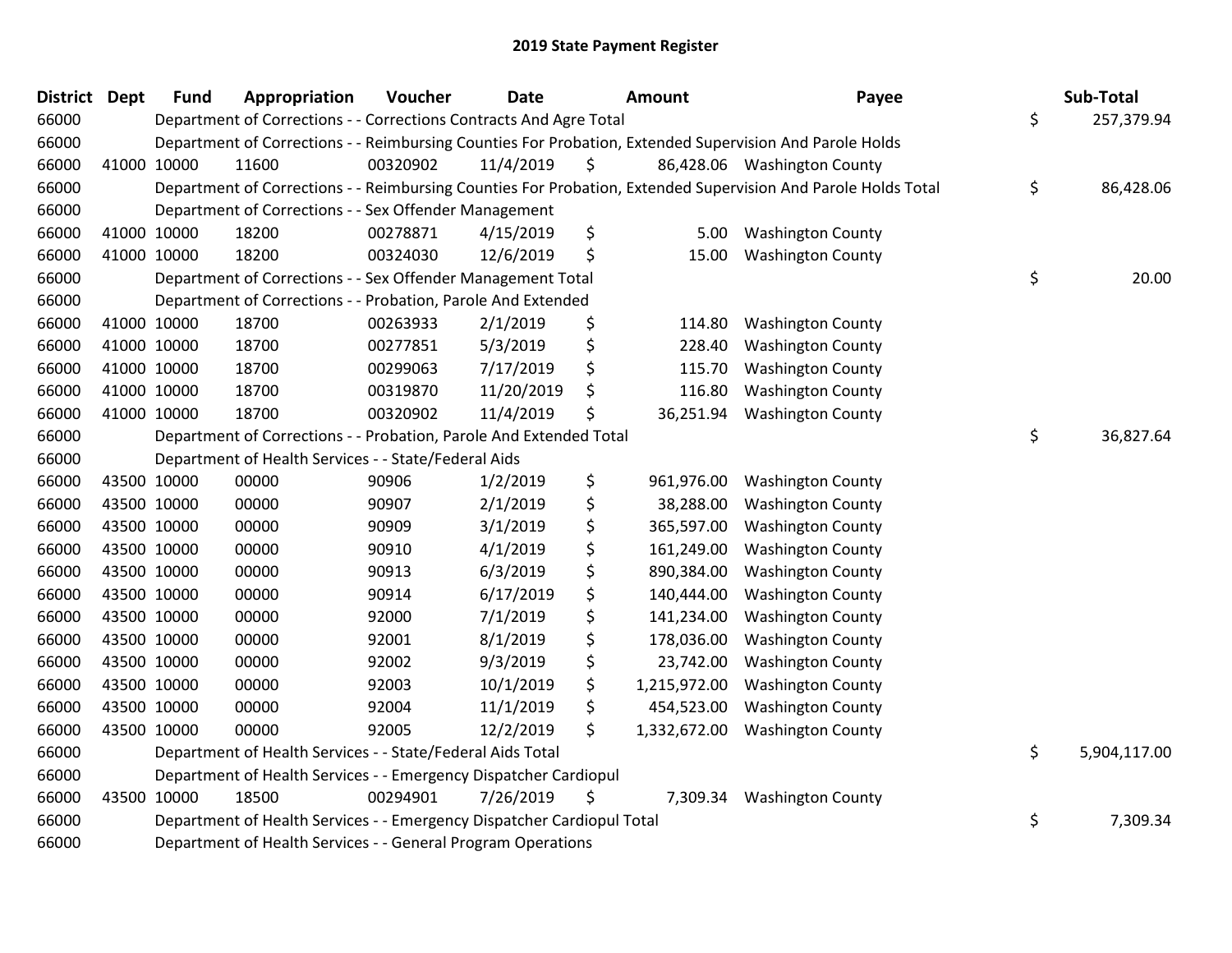| <b>District</b> | Dept | <b>Fund</b> | Appropriation                                                          | Voucher  | Date       | Amount      | Payee                    | Sub-Total    |
|-----------------|------|-------------|------------------------------------------------------------------------|----------|------------|-------------|--------------------------|--------------|
| 66000           |      | 43500 10000 | 40100                                                                  | 00261705 | 2/6/2019   | \$<br>1.50  | <b>Washington County</b> |              |
| 66000           |      | 43500 10000 | 40100                                                                  | 00266581 | 2/27/2019  | \$<br>1.50  | <b>Washington County</b> |              |
| 66000           |      | 43500 10000 | 40100                                                                  | 00266587 | 2/27/2019  | \$<br>1.50  | <b>Washington County</b> |              |
| 66000           |      | 43500 10000 | 40100                                                                  | 00267872 | 3/6/2019   | \$<br>15.00 | <b>Washington County</b> |              |
| 66000           |      | 43500 10000 | 40100                                                                  | 00267873 | 3/6/2019   | \$<br>1.50  | <b>Washington County</b> |              |
| 66000           |      | 43500 10000 | 40100                                                                  | 00269778 | 3/13/2019  | \$<br>15.00 | <b>Washington County</b> |              |
| 66000           |      | 43500 10000 | 40100                                                                  | 00272636 | 3/26/2019  | \$<br>1.50  | <b>Washington County</b> |              |
| 66000           |      | 43500 10000 | 40100                                                                  | 00274553 | 4/3/2019   | \$<br>7.50  | <b>Washington County</b> |              |
| 66000           |      | 43500 10000 | 40100                                                                  | 00281019 | 5/1/2019   | \$<br>1.50  | <b>Washington County</b> |              |
| 66000           |      | 43500 10000 | 40100                                                                  | 00297941 | 7/17/2019  | \$<br>1.50  | <b>Washington County</b> |              |
| 66000           |      | 43500 10000 | 40100                                                                  | 00310807 | 9/18/2019  | \$<br>1.50  | <b>Washington County</b> |              |
| 66000           |      | 43500 10000 | 40100                                                                  | 00329613 | 12/11/2019 | \$<br>1.50  | <b>Washington County</b> |              |
| 66000           |      |             | Department of Health Services - - General Program Operations Total     |          |            |             |                          | \$<br>51.00  |
| 66000           |      |             | Department of Health Services - - Medical Assistance State Admin       |          |            |             |                          |              |
| 66000           |      | 43500 10000 | 44000                                                                  | 00261705 | 2/6/2019   | \$<br>1.50  | <b>Washington County</b> |              |
| 66000           |      | 43500 10000 | 44000                                                                  | 00266581 | 2/27/2019  | \$<br>1.50  | <b>Washington County</b> |              |
| 66000           |      | 43500 10000 | 44000                                                                  | 00266587 | 2/27/2019  | \$<br>1.50  | <b>Washington County</b> |              |
| 66000           |      | 43500 10000 | 44000                                                                  | 00267872 | 3/6/2019   | \$<br>15.00 | <b>Washington County</b> |              |
| 66000           |      | 43500 10000 | 44000                                                                  | 00267873 | 3/6/2019   | \$<br>1.50  | <b>Washington County</b> |              |
| 66000           |      | 43500 10000 | 44000                                                                  | 00269778 | 3/13/2019  | \$<br>15.00 | <b>Washington County</b> |              |
| 66000           |      | 43500 10000 | 44000                                                                  | 00272636 | 3/26/2019  | \$<br>1.50  | <b>Washington County</b> |              |
| 66000           |      | 43500 10000 | 44000                                                                  | 00274553 | 4/3/2019   | \$<br>7.50  | <b>Washington County</b> |              |
| 66000           |      | 43500 10000 | 44000                                                                  | 00281019 | 5/1/2019   | \$<br>1.50  | <b>Washington County</b> |              |
| 66000           |      | 43500 10000 | 44000                                                                  | 00297941 | 7/17/2019  | \$<br>1.50  | <b>Washington County</b> |              |
| 66000           |      | 43500 10000 | 44000                                                                  | 00310807 | 9/18/2019  | \$<br>1.50  | <b>Washington County</b> |              |
| 66000           |      | 43500 10000 | 44000                                                                  | 00329613 | 12/11/2019 | \$<br>1.50  | <b>Washington County</b> |              |
| 66000           |      |             | Department of Health Services - - Medical Assistance State Admin Total |          |            |             |                          | \$<br>51.00  |
| 66000           |      |             | Dept of Children and Families - - Milw Child Welfare Svc Collect       |          |            |             |                          |              |
| 66000           |      | 43700 10000 | 12200                                                                  | 00058566 | 8/8/2019   | \$<br>28.75 | <b>Washington County</b> |              |
| 66000           |      | 43700 10000 | 12200                                                                  | 00059812 | 9/3/2019   | \$<br>76.25 | <b>Washington County</b> |              |
| 66000           |      | 43700 10000 | 12200                                                                  | 00063472 | 12/3/2019  | \$<br>75.00 | <b>Washington County</b> |              |
| 66000           |      | 43700 10000 | 12200                                                                  | 00063474 | 12/3/2019  | \$<br>55.00 | <b>Washington County</b> |              |
| 66000           |      |             | Dept of Children and Families - - Milw Child Welfare Svc Collect Total |          |            |             |                          | \$<br>235.00 |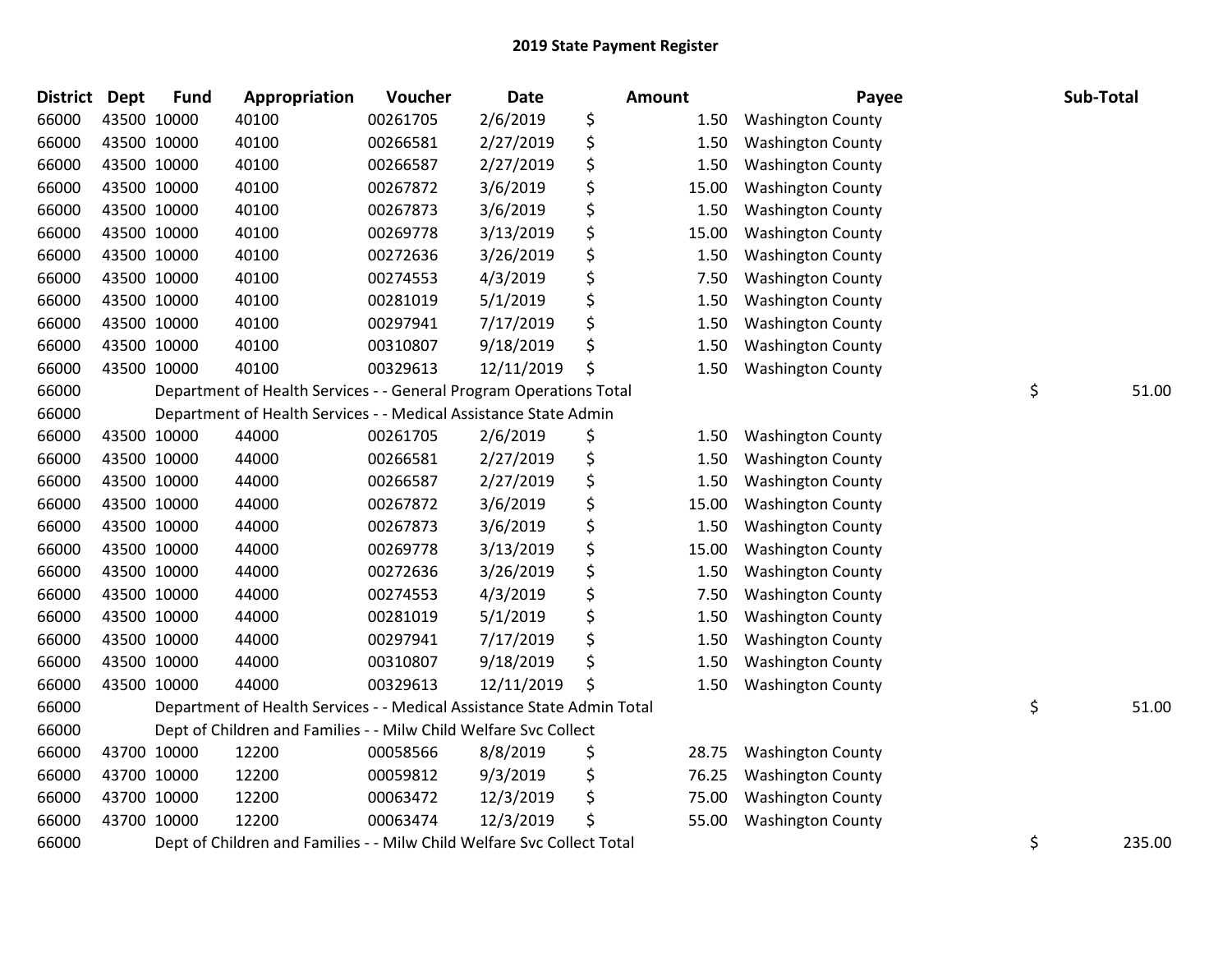| <b>District</b> | Dept | <b>Fund</b> | Appropriation                                                          | Voucher  | <b>Date</b> | Amount           | Payee                    | Sub-Total    |
|-----------------|------|-------------|------------------------------------------------------------------------|----------|-------------|------------------|--------------------------|--------------|
| 66000           |      |             | Dept of Children and Families - - Child Care Licens & Cert Activ       |          |             |                  |                          |              |
| 66000           |      | 43700 10000 | 22100                                                                  | 00051169 | 3/28/2019   | \$<br>2.50       | <b>Washington County</b> |              |
| 66000           |      | 43700 10000 | 22100                                                                  | 00054630 | 5/3/2019    | \$<br>2.50       | <b>Washington County</b> |              |
| 66000           |      | 43700 10000 | 22100                                                                  | 00054631 | 5/3/2019    | \$<br>6.25       | <b>Washington County</b> |              |
| 66000           |      |             | Dept of Children and Families - - Child Care Licens & Cert Activ Total |          |             |                  |                          | \$<br>11.25  |
| 66000           |      |             | Dept of Children and Families - - Fees For Administrative Servic       |          |             |                  |                          |              |
| 66000           |      | 43700 10000 | 23100                                                                  | 00049891 | 2/5/2019    | \$<br>50.00      | <b>Washington County</b> |              |
| 66000           |      | 43700 10000 | 23100                                                                  | 00054512 | 4/30/2019   | \$<br>110.00     | <b>Washington County</b> |              |
| 66000           |      | 43700 10000 | 23100                                                                  | 00058434 | 7/26/2019   | \$<br>140.00     | <b>Washington County</b> |              |
| 66000           |      | 43700 10000 | 23100                                                                  | 00062327 | 10/31/2019  | \$<br>135.00     | <b>Washington County</b> |              |
| 66000           |      |             | Dept of Children and Families - - Fees For Administrative Servic Total |          |             |                  |                          | \$<br>435.00 |
| 66000           |      |             | Dept of Children and Families - - General Aids                         |          |             |                  |                          |              |
| 66000           |      | 43700 10000 | 99000                                                                  | 00048563 | 1/7/2019    | \$<br>66,665.04  | <b>Washington County</b> |              |
| 66000           |      | 43700 10000 | 99000                                                                  | 00049450 | 2/1/2019    | \$<br>237,295.88 | <b>Washington County</b> |              |
| 66000           |      | 43700 10000 | 99000                                                                  | 00049516 | 2/5/2019    | \$<br>61,318.70  | <b>Washington County</b> |              |
| 66000           |      | 43700 10000 | 99000                                                                  | 00049687 | 2/5/2019    | \$<br>507.45     | <b>Washington County</b> |              |
| 66000           |      | 43700 10000 | 99000                                                                  | 00049759 | 2/5/2019    | \$<br>1,281.00   | <b>Washington County</b> |              |
| 66000           |      | 43700 10000 | 99000                                                                  | 00050619 | 2/26/2019   | \$<br>2,440.00   | <b>Washington County</b> |              |
| 66000           |      | 43700 10000 | 99000                                                                  | 00050989 | 3/6/2019    | \$<br>495.00     | <b>Washington County</b> |              |
| 66000           |      | 43700 10000 | 99000                                                                  | 00050990 | 3/5/2019    | \$<br>162,890.35 | <b>Washington County</b> |              |
| 66000           |      | 43700 10000 | 99000                                                                  | 00052204 | 4/1/2019    | \$<br>13,339.00  | <b>Washington County</b> |              |
| 66000           |      | 43700 10000 | 99000                                                                  | 00052820 | 4/5/2019    | \$<br>13,515.00  | <b>Washington County</b> |              |
| 66000           |      | 43700 10000 | 99000                                                                  | 00052918 | 4/5/2019    | \$<br>222,652.11 | <b>Washington County</b> |              |
| 66000           |      | 43700 10000 | 99000                                                                  | 00054038 | 4/30/2019   | \$<br>263,306.08 | <b>Washington County</b> |              |
| 66000           |      | 43700 10000 | 99000                                                                  | 00054703 | 5/6/2019    | \$<br>248,868.71 | <b>Washington County</b> |              |
| 66000           |      | 43700 10000 | 99000                                                                  | 00055459 | 5/24/2019   | \$<br>3,667.00   | <b>Washington County</b> |              |
| 66000           |      | 43700 10000 | 99000                                                                  | 00056138 | 6/5/2019    | \$<br>391,442.03 | <b>Washington County</b> |              |
| 66000           |      | 43700 10000 | 99000                                                                  | 00057401 | 7/5/2019    | \$<br>137,185.12 | <b>Washington County</b> |              |
| 66000           |      | 43700 10000 | 99000                                                                  | 00058507 | 7/30/2019   | \$<br>239,274.96 | <b>Washington County</b> |              |
| 66000           |      | 43700 10000 | 99000                                                                  | 00058728 | 8/6/2019    | \$<br>53,254.00  | <b>Washington County</b> |              |
| 66000           |      | 43700 10000 | 99000                                                                  | 00058823 | 8/5/2019    | \$<br>10,355.00  | <b>Washington County</b> |              |
| 66000           |      | 43700 10000 | 99000                                                                  | 00058824 | 8/5/2019    | \$<br>89,904.61  | <b>Washington County</b> |              |
| 66000           |      | 43700 10000 | 99000                                                                  | 00059169 | 8/15/2019   | \$<br>65,002.00  | <b>Washington County</b> |              |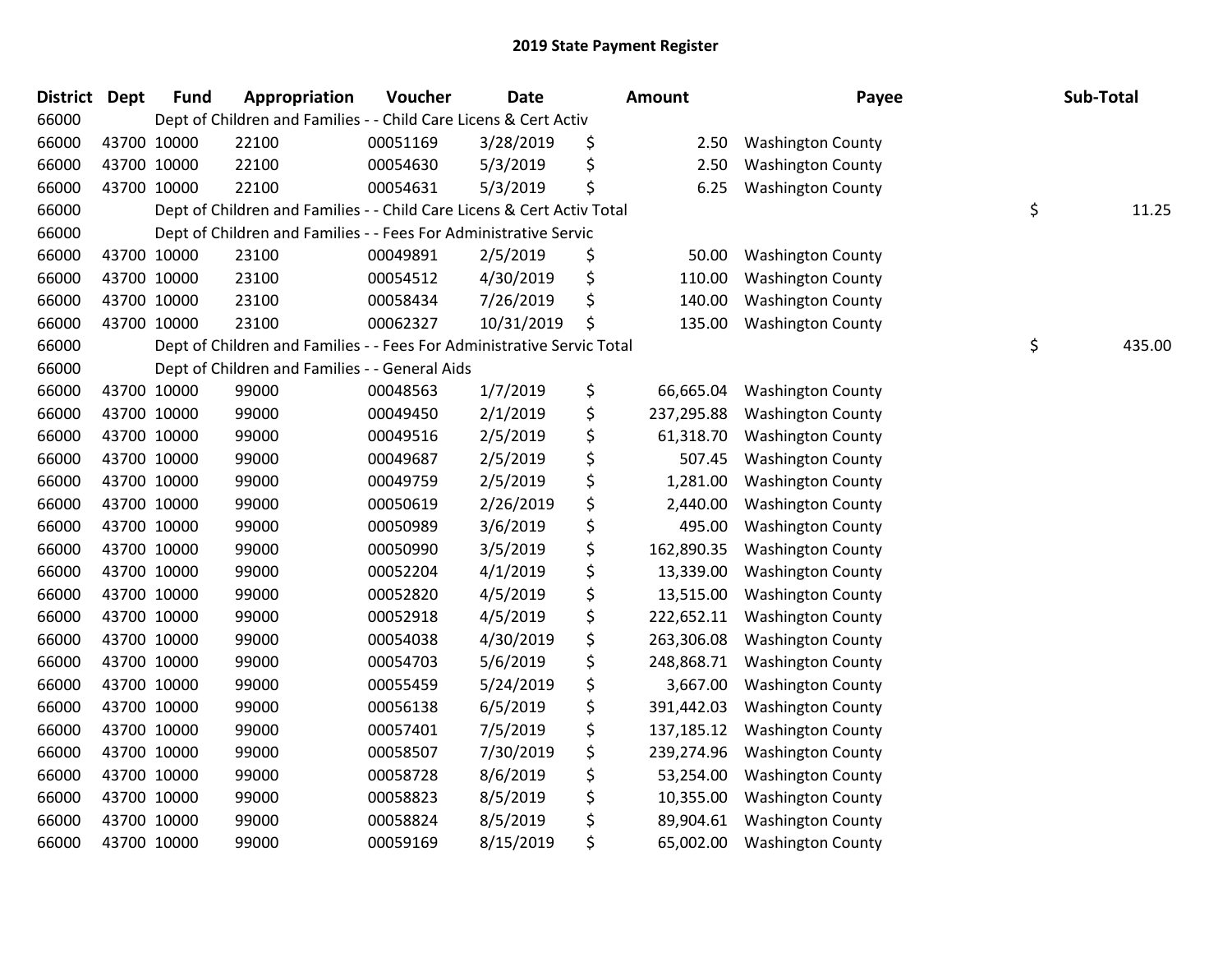| District Dept | <b>Fund</b> | Appropriation                                                   | Voucher  | <b>Date</b> | <b>Amount</b>      | Payee                    | Sub-Total          |
|---------------|-------------|-----------------------------------------------------------------|----------|-------------|--------------------|--------------------------|--------------------|
| 66000         | 43700 10000 | 99000                                                           | 00059170 | 8/15/2019   | \$<br>6,812.00     | <b>Washington County</b> |                    |
| 66000         | 43700 10000 | 99000                                                           | 00059939 | 9/5/2019    | \$<br>3,255.00     | <b>Washington County</b> |                    |
| 66000         | 43700 10000 | 99000                                                           | 00059940 | 9/5/2019    | \$<br>75,128.28    | <b>Washington County</b> |                    |
| 66000         | 43700 10000 | 99000                                                           | 00060380 | 9/18/2019   | \$<br>1,367.00     | <b>Washington County</b> |                    |
| 66000         | 43700 10000 | 99000                                                           | 00060603 | 9/25/2019   | \$<br>1,409,363.60 | <b>Washington County</b> |                    |
| 66000         | 43700 10000 | 99000                                                           | 00060830 | 9/27/2019   | \$<br>5,534.00     | <b>Washington County</b> |                    |
| 66000         | 43700 10000 | 99000                                                           | 00060831 | 9/27/2019   | \$<br>1,434.80     | <b>Washington County</b> |                    |
| 66000         | 43700 10000 | 99000                                                           | 00061199 | 10/7/2019   | \$<br>166,626.67   | <b>Washington County</b> |                    |
| 66000         | 43700 10000 | 99000                                                           | 00062008 | 10/30/2019  | \$<br>205,454.45   | <b>Washington County</b> |                    |
| 66000         | 43700 10000 | 99000                                                           | 00062424 | 11/5/2019   | \$<br>62,934.51    | <b>Washington County</b> |                    |
| 66000         | 43700 10000 | 99000                                                           | 00062582 | 11/8/2019   | \$<br>55,498.88    | <b>Washington County</b> |                    |
| 66000         | 43700 10000 | 99000                                                           | 00063589 | 12/5/2019   | \$<br>66,513.04    | <b>Washington County</b> |                    |
| 66000         | 43700 10000 | 99000                                                           | 00063668 | 12/5/2019   | \$<br>729.65       | <b>Washington County</b> |                    |
| 66000         |             | Dept of Children and Families - - General Aids Total            |          |             |                    |                          | \$<br>4,345,310.92 |
| 66000         |             | Dept of Workforce Development - - Ui Admin Fed                  |          |             |                    |                          |                    |
| 66000         | 44500 10000 | 15100                                                           | 00204073 | 1/3/2019    | \$<br>90.00        | <b>Washington County</b> |                    |
| 66000         | 44500 10000 | 15100                                                           | 00208812 | 2/4/2019    | \$<br>90.00        | <b>Washington County</b> |                    |
| 66000         | 44500 10000 | 15100                                                           | 00213514 | 3/4/2019    | \$<br>90.00        | <b>Washington County</b> |                    |
| 66000         | 44500 10000 | 15100                                                           | 00218444 | 4/2/2019    | \$<br>155.00       | <b>Washington County</b> |                    |
| 66000         | 44500 10000 | 15100                                                           | 00223402 | 5/2/2019    | \$<br>120.00       | <b>Washington County</b> |                    |
| 66000         | 44500 10000 | 15100                                                           | 00228688 | 6/4/2019    | \$<br>80.00        | <b>Washington County</b> |                    |
| 66000         | 44500 10000 | 15100                                                           | 00233377 | 7/2/2019    | \$<br>140.00       | <b>Washington County</b> |                    |
| 66000         | 44500 10000 | 15100                                                           | 00238746 | 8/2/2019    | \$<br>140.00       | <b>Washington County</b> |                    |
| 66000         | 44500 10000 | 15100                                                           | 00244450 | 9/4/2019    | \$<br>180.00       | <b>Washington County</b> |                    |
| 66000         | 44500 10000 | 15100                                                           | 00249286 | 10/2/2019   | \$<br>125.00       | <b>Washington County</b> |                    |
| 66000         | 44500 10000 | 15100                                                           | 00255673 | 11/4/2019   | \$<br>150.00       | <b>Washington County</b> |                    |
| 66000         | 44500 10000 | 15100                                                           | 00258875 | 11/21/2019  | \$<br>75.00        | <b>Washington County</b> |                    |
| 66000         | 44500 10000 | 15100                                                           | 00261236 | 12/3/2019   | \$<br>130.00       | <b>Washington County</b> |                    |
| 66000         | 44500 10000 | 15100                                                           | 00263372 | 12/16/2019  | \$<br>75.00        | <b>Washington County</b> |                    |
| 66000         |             | Dept of Workforce Development - - Ui Admin Fed Total            |          |             |                    |                          | \$<br>1,640.00     |
| 66000         |             | Dept of Workforce Development - - Wc Ops Uninsured Emplyr Admin |          |             |                    |                          |                    |
| 66000         | 44500 22700 | 17700                                                           | 00248242 | 9/26/2019   | \$<br>75.00        | <b>Washington County</b> |                    |
| 66000         | 44500 22700 | 17700                                                           | 00248244 | 9/26/2019   | \$<br>95.00        | <b>Washington County</b> |                    |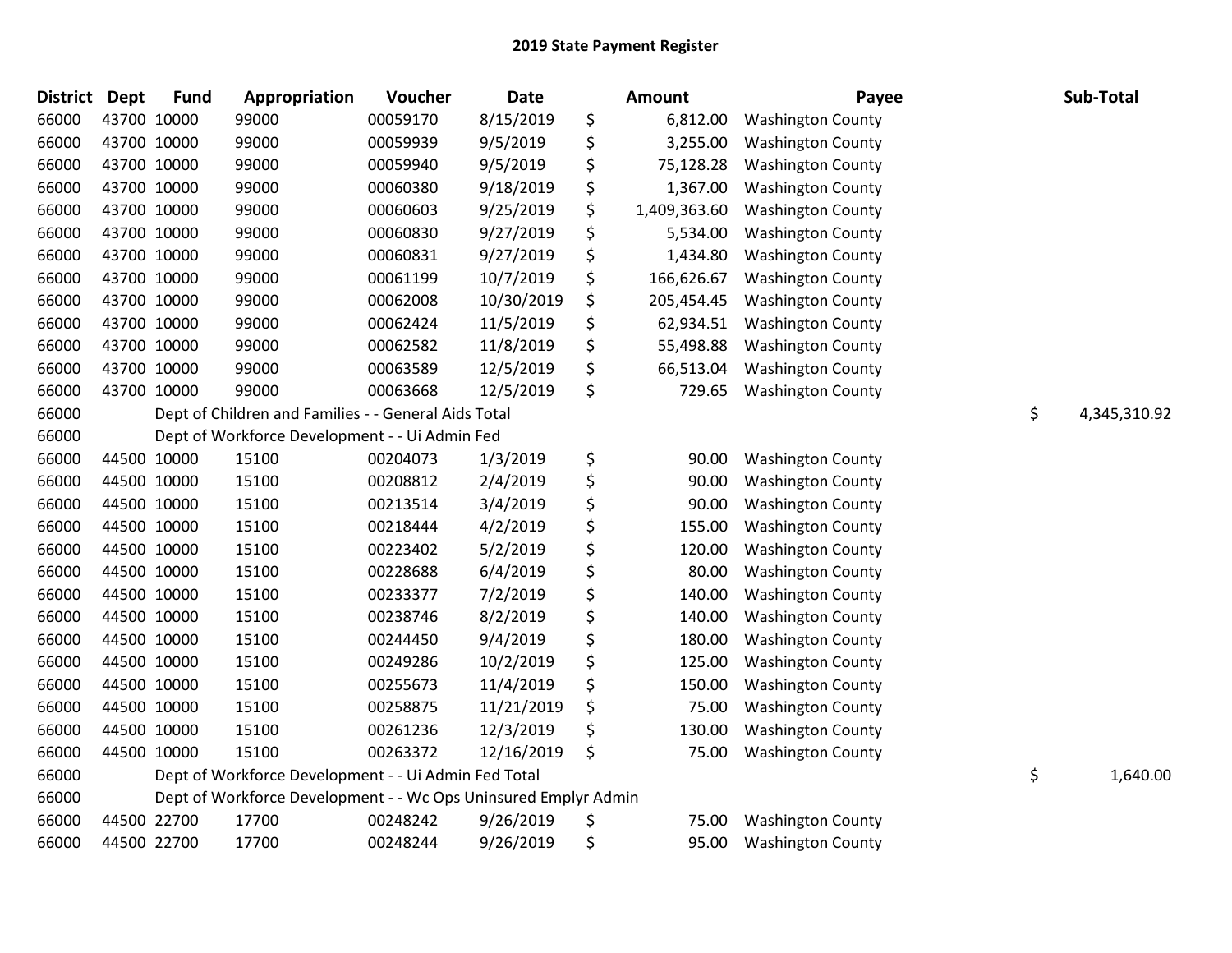| District Dept |             | <b>Fund</b> | Appropriation                                                         | Voucher  | <b>Date</b> | Amount          | Payee                    | Sub-Total       |
|---------------|-------------|-------------|-----------------------------------------------------------------------|----------|-------------|-----------------|--------------------------|-----------------|
| 66000         |             |             | Dept of Workforce Development - - Wc Ops Uninsured Emplyr Admin Total |          |             |                 |                          | \$<br>170.00    |
| 66000         |             |             | Department of Justice - - Legal Expenses                              |          |             |                 |                          |                 |
| 66000         | 45500 10000 |             | 10400                                                                 | 00063073 | 4/10/2019   | \$<br>5.00      | <b>Washington County</b> |                 |
| 66000         | 45500 10000 |             | 10400                                                                 | 00063672 | 4/23/2019   | \$<br>2.50      | <b>Washington County</b> |                 |
| 66000         |             |             | Department of Justice - - Legal Expenses Total                        |          |             |                 |                          | \$<br>7.50      |
| 66000         |             |             | Department of Justice - - Drug Trafficking Resp Grants                |          |             |                 |                          |                 |
| 66000         | 45500 10000 |             | 20800                                                                 | 00063922 | 4/29/2019   | \$<br>3,228.00  | <b>Washington County</b> |                 |
| 66000         | 45500 10000 |             | 20800                                                                 | 00068221 | 7/17/2019   | \$<br>24,027.70 | <b>Washington County</b> |                 |
| 66000         | 45500 10000 |             | 20800                                                                 | 00072612 | 10/11/2019  | \$<br>215.65    | <b>Washington County</b> |                 |
| 66000         |             |             | Department of Justice - - Drug Trafficking Resp Grants Total          |          |             |                 |                          | \$<br>27,471.35 |
| 66000         |             |             | Department of Justice - - Crime Laboratories, Dna                     |          |             |                 |                          |                 |
| 66000         | 45500 10000 |             | 22100                                                                 | 00068608 | 7/19/2019   | \$<br>5,870.00  | <b>Washington County</b> |                 |
| 66000         |             |             | Department of Justice - - Crime Laboratories, Dna Total               |          |             |                 |                          | \$<br>5,870.00  |
| 66000         |             |             | Department of Justice - - Drug Crimes Enforcement, Local              |          |             |                 |                          |                 |
| 66000         | 45500 10000 |             | 22500                                                                 | 00060466 | 2/27/2019   | \$<br>13,168.00 | <b>Washington County</b> |                 |
| 66000         |             |             | Department of Justice - - Drug Crimes Enforcement, Local Total        |          |             |                 |                          | \$<br>13,168.00 |
| 66000         |             |             | Department of Justice - - Law Enforcement Train, Local                |          |             |                 |                          |                 |
| 66000         | 45500 10000 |             | 23100                                                                 | 00068391 | 7/18/2019   | \$<br>2,306.10  | <b>Washington County</b> |                 |
| 66000         | 45500 10000 |             | 23100                                                                 | 00074691 | 11/14/2019  | \$<br>23,040.00 | <b>Washington County</b> |                 |
| 66000         | 45500 10000 |             | 23100                                                                 | 00076278 | 12/16/2019  | \$<br>1,513.31  | <b>Washington County</b> |                 |
| 66000         | 45500 10000 |             | 23100                                                                 | 00076354 | 12/19/2019  | \$<br>15,616.44 | <b>Washington County</b> |                 |
| 66000         |             |             | Department of Justice - - Law Enforcement Train, Local Total          |          |             |                 |                          | \$<br>42,475.85 |
| 66000         |             |             | Department of Justice - - Federal Aid, State Operations               |          |             |                 |                          |                 |
| 66000         | 45500 10000 |             | 24100                                                                 | 00064108 | 4/30/2019   | \$<br>1,168.09  | <b>Washington County</b> |                 |
| 66000         |             |             | Department of Justice - - Federal Aid, State Operations Total         |          |             |                 |                          | \$<br>1,168.09  |
| 66000         |             |             | Department of Justice - - Federal Aid, Local Assistance               |          |             |                 |                          |                 |
| 66000         | 45500 10000 |             | 25100                                                                 | 00058783 | 2/1/2019    | \$<br>4,757.50  | <b>Washington County</b> |                 |
| 66000         | 45500 10000 |             | 25100                                                                 | 00061850 | 3/21/2019   | \$<br>3,048.12  | <b>Washington County</b> |                 |
| 66000         | 45500 10000 |             | 25100                                                                 | 00063645 | 4/26/2019   | \$<br>5,203.23  | <b>Washington County</b> |                 |
| 66000         | 45500 10000 |             | 25100                                                                 | 00063680 | 4/26/2019   | \$<br>4,757.50  | <b>Washington County</b> |                 |
| 66000         | 45500 10000 |             | 25100                                                                 | 00069026 | 7/29/2019   | \$<br>4,757.50  | <b>Washington County</b> |                 |
| 66000         | 45500 10000 |             | 25100                                                                 | 00069411 | 8/5/2019    | \$<br>81.87     | <b>Washington County</b> |                 |
| 66000         | 45500 10000 |             | 25100                                                                 | 00069814 | 8/9/2019    | \$<br>126.45    | <b>Washington County</b> |                 |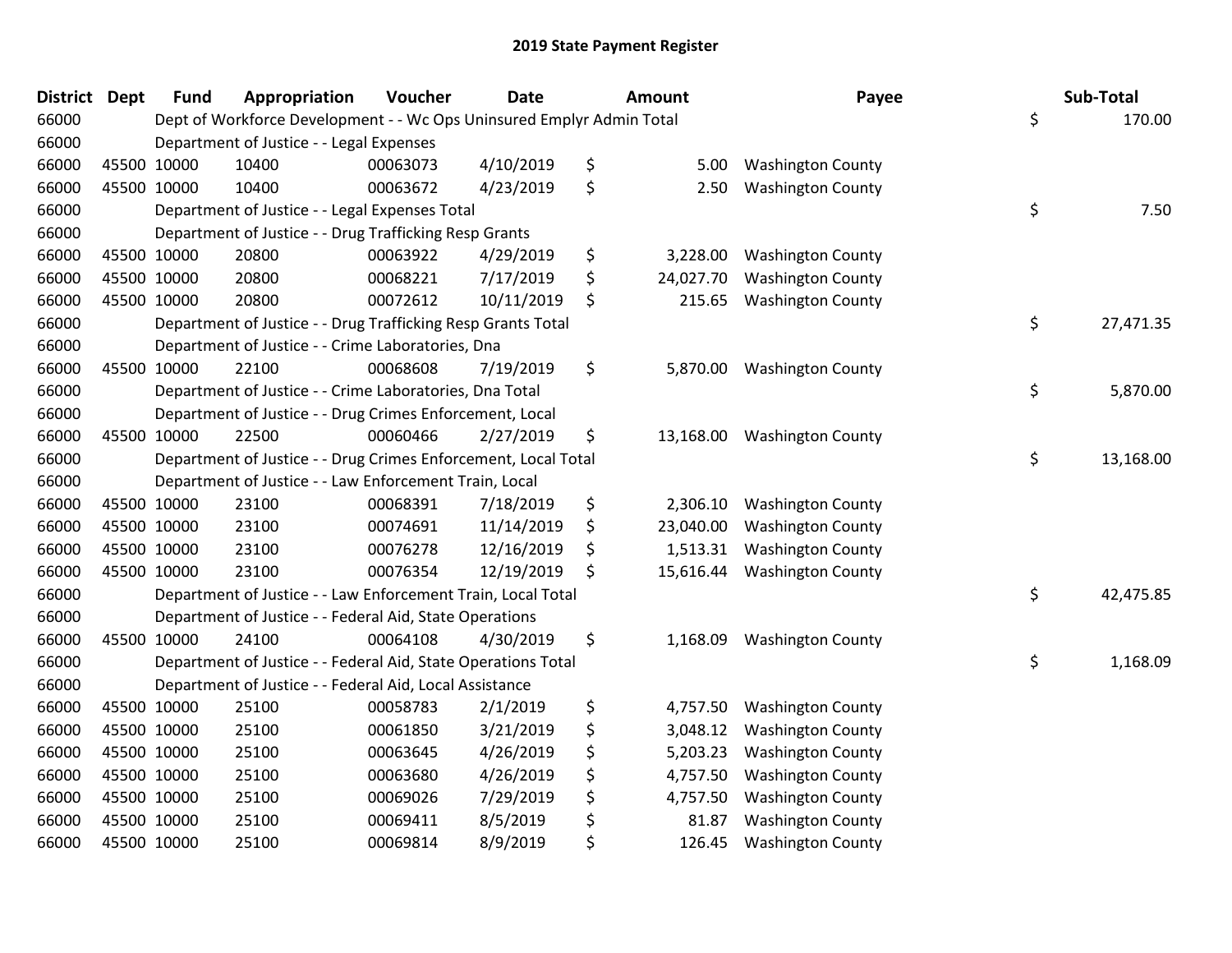| <b>District</b> | <b>Dept</b> | <b>Fund</b> | Appropriation                                                          | Voucher  | <b>Date</b> | Amount          | Payee                    | Sub-Total        |
|-----------------|-------------|-------------|------------------------------------------------------------------------|----------|-------------|-----------------|--------------------------|------------------|
| 66000           | 45500 10000 |             | 25100                                                                  | 00071379 | 9/17/2019   | \$<br>248.69    | <b>Washington County</b> |                  |
| 66000           | 45500 10000 |             | 25100                                                                  | 00072847 | 10/11/2019  | \$<br>1,517.89  | <b>Washington County</b> |                  |
| 66000           | 45500 10000 |             | 25100                                                                  | 00073289 | 10/21/2019  | \$<br>4,757.50  | <b>Washington County</b> |                  |
| 66000           | 45500 10000 |             | 25100                                                                  | 00075981 | 12/9/2019   | \$<br>1,092.77  | <b>Washington County</b> |                  |
| 66000           | 45500 10000 |             | 25100                                                                  | 00077204 | 12/26/2019  | \$<br>958.88    | <b>Washington County</b> |                  |
| 66000           |             |             | Department of Justice - - Federal Aid, Local Assistance Total          |          |             |                 |                          | \$<br>31,307.90  |
| 66000           |             |             | Department of Justice - - Alt Prosecut Justice Info Fees               |          |             |                 |                          |                  |
| 66000           | 45500 10000 |             | 27900                                                                  | 00059596 | 2/13/2019   | \$<br>15,641.15 | <b>Washington County</b> |                  |
| 66000           | 45500 10000 |             | 27900                                                                  | 00067621 | 7/5/2019    | \$<br>31,706.45 | <b>Washington County</b> |                  |
| 66000           | 45500 10000 |             | 27900                                                                  | 00069657 | 8/9/2019    | \$<br>37,254.60 | <b>Washington County</b> |                  |
| 66000           | 45500 10000 |             | 27900                                                                  | 00074140 | 11/5/2019   | \$<br>27,758.95 | <b>Washington County</b> |                  |
| 66000           |             |             | Department of Justice - - Alt Prosecut Justice Info Fees Total         |          |             |                 |                          | \$<br>112,361.15 |
| 66000           |             |             | Department of Justice - - Crime Victim Witness Assist                  |          |             |                 |                          |                  |
| 66000           | 45500 10000 |             | 53200                                                                  | 00060605 | 2/27/2019   | \$<br>40,533.52 | <b>Washington County</b> |                  |
| 66000           | 45500 10000 |             | 53200                                                                  | 00068365 | 7/17/2019   | \$<br>36,588.07 | <b>Washington County</b> |                  |
| 66000           |             |             | Department of Justice - - Crime Victim Witness Assist Total            |          |             |                 |                          | \$<br>77,121.59  |
| 66000           |             |             | Department of Military Affairs - - Emergency Response Equipment        |          |             |                 |                          |                  |
| 66000           |             | 46500 10000 | 30800                                                                  | 00055626 | 1/29/2019   | \$<br>8,077.05  | <b>Washington County</b> |                  |
| 66000           | 46500 10000 |             | 30800                                                                  | 00059142 | 4/18/2019   | \$<br>1,106.61  | <b>Washington County</b> |                  |
| 66000           |             |             | Department of Military Affairs - - Emergency Response Equipment Total  |          |             |                 |                          | \$<br>9,183.66   |
| 66000           |             |             | Department of Military Affairs - - Local Emer Planning Grants          |          |             |                 |                          |                  |
| 66000           | 46500 10000 |             | 33700                                                                  | 00055507 | 1/31/2019   | \$<br>14,147.33 | <b>Washington County</b> |                  |
| 66000           | 46500 10000 |             | 33700                                                                  | 00070352 | 12/9/2019   | \$<br>28,292.17 | <b>Washington County</b> |                  |
| 66000           |             |             | Department of Military Affairs - - Local Emer Planning Grants Total    |          |             |                 |                          | \$<br>42,439.50  |
| 66000           |             |             | Department of Military Affairs - - Federal Aid, Local Assistance       |          |             |                 |                          |                  |
| 66000           | 46500 10000 |             | 34200                                                                  | 00055575 | 1/31/2019   | \$<br>37,496.87 | <b>Washington County</b> |                  |
| 66000           | 46500 10000 |             | 34200                                                                  | 00061994 | 6/10/2019   | \$<br>6,400.00  | <b>Washington County</b> |                  |
| 66000           |             | 46500 10000 | 34200                                                                  | 00071279 | 12/27/2019  | \$<br>75,116.64 | <b>Washington County</b> |                  |
| 66000           |             |             | Department of Military Affairs - - Federal Aid, Local Assistance Total |          |             |                 |                          | \$<br>119,013.51 |
| 66000           |             |             | Department of Veterans Affairs - - Grants To Counties                  |          |             |                 |                          |                  |
| 66000           | 48500 15200 |             | 12700                                                                  | 00060728 | 2/22/2019   | \$<br>1,300.00  | <b>Washington County</b> |                  |
| 66000           |             |             | Department of Veterans Affairs - - Grants To Counties Total            |          |             |                 |                          | \$<br>1,300.00   |
| 66000           |             |             | Department of Veterans Affairs - - County Grants                       |          |             |                 |                          |                  |
|                 |             |             |                                                                        |          |             |                 |                          |                  |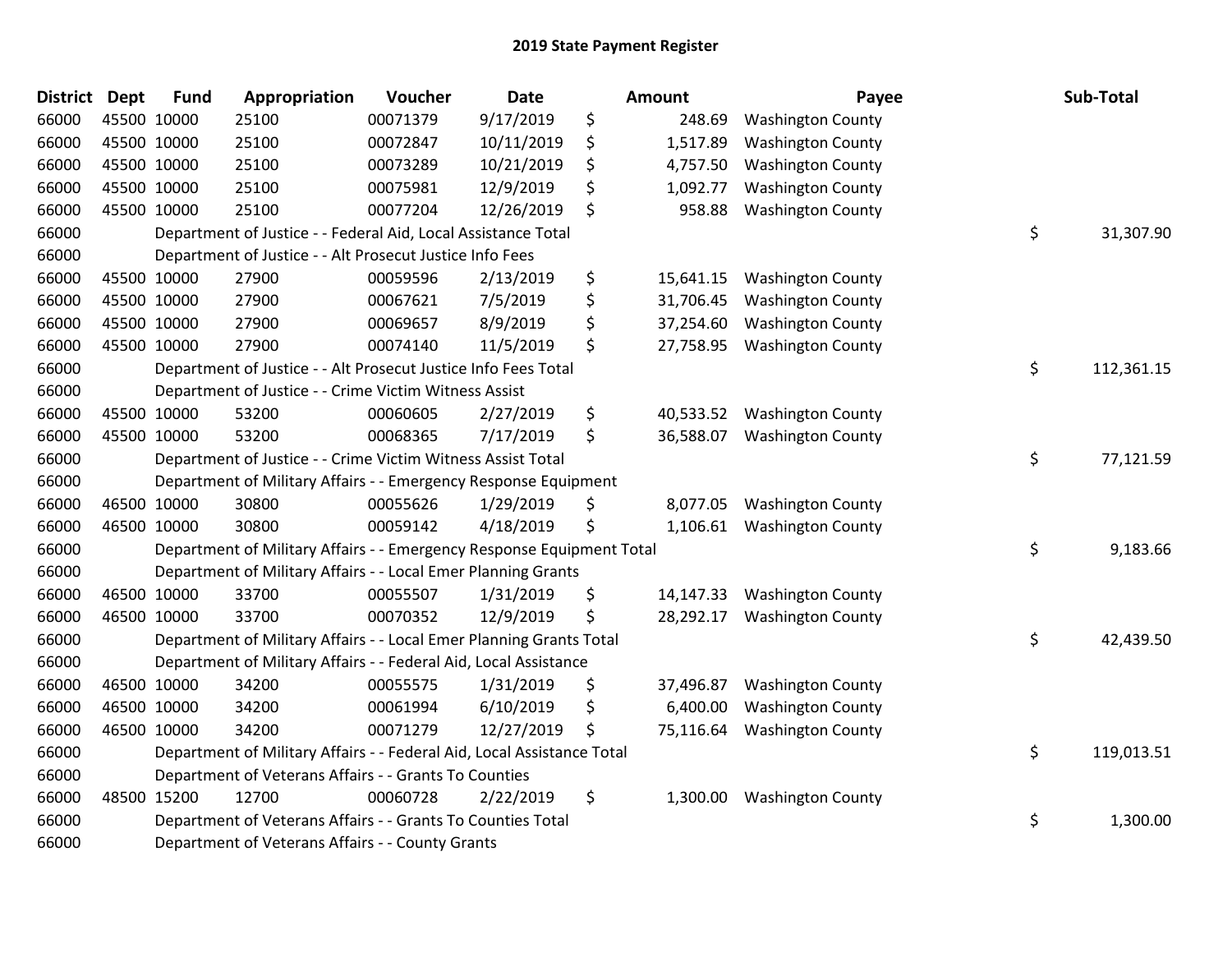| <b>District</b> | <b>Dept</b> | <b>Fund</b> | Appropriation                                                        | Voucher  | <b>Date</b> | Amount          | Payee                    | Sub-Total       |
|-----------------|-------------|-------------|----------------------------------------------------------------------|----------|-------------|-----------------|--------------------------|-----------------|
| 66000           |             | 48500 58200 | 26700                                                                | 00060728 | 2/22/2019   | \$<br>5,850.00  | <b>Washington County</b> |                 |
| 66000           |             |             | Department of Veterans Affairs - - County Grants Total               |          |             |                 |                          | \$<br>5,850.00  |
| 66000           |             |             | Department of Veterans Affairs - - County Grants                     |          |             |                 |                          |                 |
| 66000           |             | 48500 58300 | 37000                                                                | 00060728 | 2/22/2019   | \$<br>5,850.00  | <b>Washington County</b> |                 |
| 66000           |             |             | Department of Veterans Affairs - - County Grants Total               |          |             |                 |                          | \$<br>5,850.00  |
| 66000           |             |             | Department of Administration - - Federal Aid, Local Assistance       |          |             |                 |                          |                 |
| 66000           |             | 50500 10000 | 15500                                                                | 00096033 | 1/29/2019   | \$<br>9,269.57  | <b>Washington County</b> |                 |
| 66000           |             | 50500 10000 | 15500                                                                | 00097043 | 2/15/2019   | \$<br>4,800.49  | <b>Washington County</b> |                 |
| 66000           |             | 50500 10000 | 15500                                                                | 00098901 | 3/15/2019   | \$<br>5,899.58  | <b>Washington County</b> |                 |
| 66000           |             | 50500 10000 | 15500                                                                | 00099649 | 3/29/2019   | \$<br>5,868.61  | <b>Washington County</b> |                 |
| 66000           |             | 50500 10000 | 15500                                                                | 00101647 | 4/30/2019   | \$<br>5,008.53  | <b>Washington County</b> |                 |
| 66000           |             | 50500 10000 | 15500                                                                | 00104169 | 6/17/2019   | \$<br>6,007.77  | <b>Washington County</b> |                 |
| 66000           |             | 50500 10000 | 15500                                                                | 00105020 | 7/1/2019    | \$<br>5,721.62  | <b>Washington County</b> |                 |
| 66000           |             | 50500 10000 | 15500                                                                | 00106494 | 7/30/2019   | \$<br>2,783.47  | <b>Washington County</b> |                 |
| 66000           |             | 50500 10000 | 15500                                                                | 00109286 | 9/20/2019   | \$<br>2,629.07  | <b>Washington County</b> |                 |
| 66000           |             | 50500 10000 | 15500                                                                | 00115141 | 12/31/2019  | \$<br>8,591.07  | <b>Washington County</b> |                 |
| 66000           |             |             | Department of Administration - - Federal Aid, Local Assistance Total |          |             |                 |                          | \$<br>56,579.78 |
| 66000           |             |             | Department of Administration - - Low-Income Assistance Grants        |          |             |                 |                          |                 |
| 66000           |             | 50500 23500 | 37100                                                                | 00096033 | 1/29/2019   | \$<br>10,195.05 | <b>Washington County</b> |                 |
| 66000           |             | 50500 23500 | 37100                                                                | 00097043 | 2/15/2019   | \$<br>4,283.56  | <b>Washington County</b> |                 |
| 66000           |             | 50500 23500 | 37100                                                                | 00098901 | 3/15/2019   | \$<br>4,160.07  | <b>Washington County</b> |                 |
| 66000           |             | 50500 23500 | 37100                                                                | 00099649 | 3/29/2019   | \$<br>4,352.79  | <b>Washington County</b> |                 |
| 66000           |             | 50500 23500 | 37100                                                                | 00101647 | 4/30/2019   | \$<br>4,326.11  | <b>Washington County</b> |                 |
| 66000           |             | 50500 23500 | 37100                                                                | 00104169 | 6/17/2019   | \$<br>3,962.77  | <b>Washington County</b> |                 |
| 66000           |             | 50500 23500 | 37100                                                                | 00105020 | 7/1/2019    | \$<br>3,866.80  | <b>Washington County</b> |                 |
| 66000           |             | 50500 23500 | 37100                                                                | 00106494 | 7/30/2019   | \$<br>407.11    | <b>Washington County</b> |                 |
| 66000           |             | 50500 23500 | 37100                                                                | 00109286 | 9/20/2019   | \$<br>4,109.17  | <b>Washington County</b> |                 |
| 66000           |             | 50500 23500 | 37100                                                                | 00115141 | 12/31/2019  | \$<br>7,164.64  | <b>Washington County</b> |                 |
| 66000           |             |             | Department of Administration - - Low-Income Assistance Grants Total  |          |             |                 |                          | \$<br>46,828.07 |
| 66000           |             |             | Department of Administration - - Land Information Program; Loca      |          |             |                 |                          |                 |
| 66000           |             | 50500 26900 | 17300                                                                | 00095199 | 1/17/2019   | \$<br>1,000.00  | <b>Washington County</b> |                 |
| 66000           |             | 50500 26900 | 17300                                                                | 00098642 | 3/14/2019   | \$<br>25,000.00 | <b>Washington County</b> |                 |
| 66000           |             | 50500 26900 | 17300                                                                | 00099607 | 3/28/2019   | \$<br>25,000.00 | <b>Washington County</b> |                 |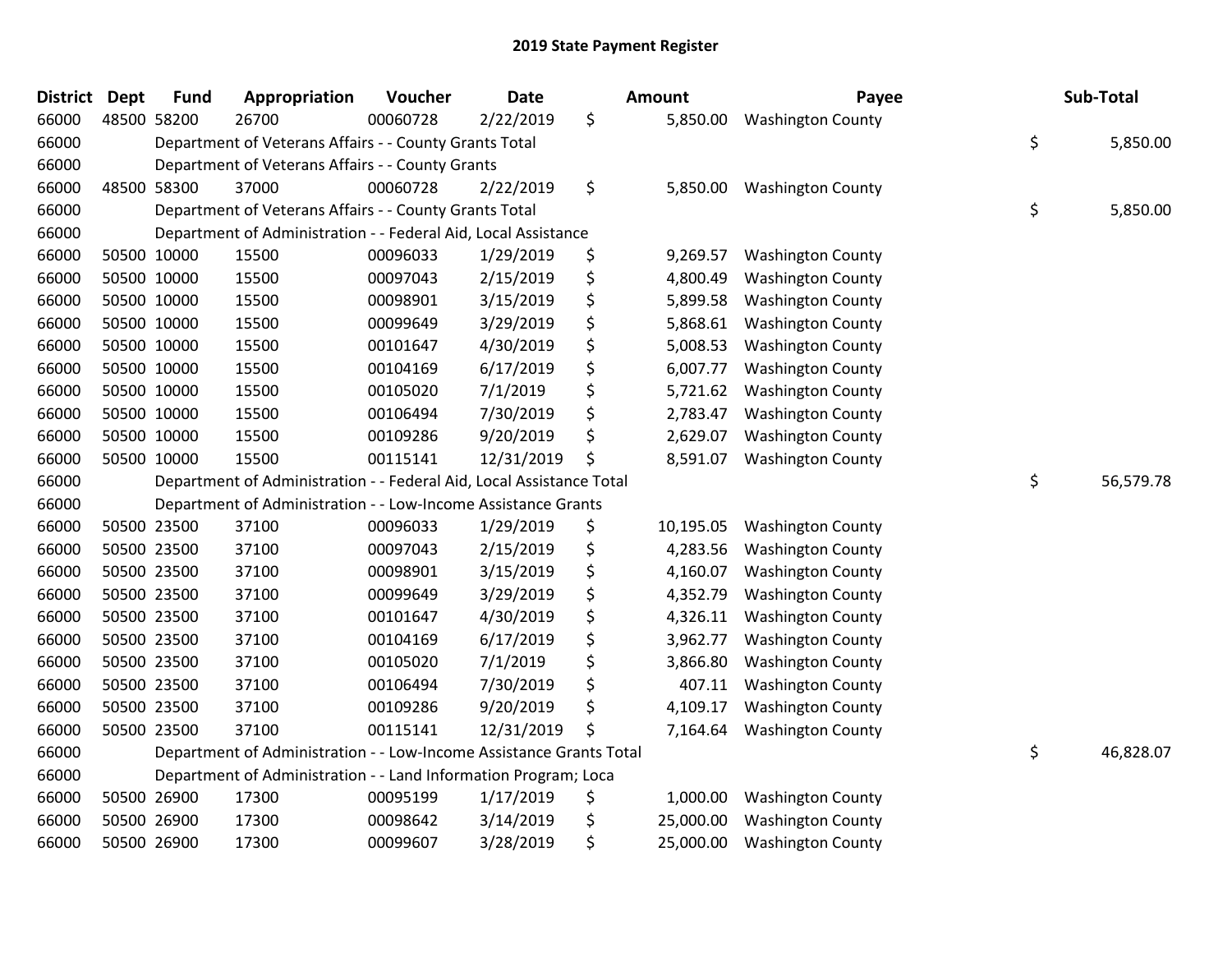| District | <b>Dept</b> | <b>Fund</b> | Appropriation                                                         | Voucher  | <b>Date</b> | <b>Amount</b>  | Payee                    | Sub-Total       |
|----------|-------------|-------------|-----------------------------------------------------------------------|----------|-------------|----------------|--------------------------|-----------------|
| 66000    |             |             | Department of Administration - - Land Information Program; Loca Total |          |             |                |                          | \$<br>51,000.00 |
| 66000    |             |             | Public Defender Board - - Trial Representation                        |          |             |                |                          |                 |
| 66000    |             | 55000 10000 | 10300                                                                 | 00175507 | 1/4/2019    | \$<br>56.38    | <b>Washington County</b> |                 |
| 66000    |             | 55000 10000 | 10300                                                                 | 00187108 | 3/14/2019   | \$<br>5.08     | <b>Washington County</b> |                 |
| 66000    |             | 55000 10000 | 10300                                                                 | 00203618 | 7/3/2019    | \$<br>11.16    | <b>Washington County</b> |                 |
| 66000    |             |             | Public Defender Board - - Trial Representation Total                  |          |             |                |                          | \$<br>72.62     |
| 66000    |             |             | Public Defender Board - - Transcript, Discovery And Int               |          |             |                |                          |                 |
| 66000    |             | 55000 10000 | 10600                                                                 | 00174691 | 1/3/2019    | \$<br>37.60    | <b>Washington County</b> |                 |
| 66000    |             | 55000 10000 | 10600                                                                 | 00174712 | 1/3/2019    | \$<br>6.00     | <b>Washington County</b> |                 |
| 66000    |             | 55000 10000 | 10600                                                                 | 00174928 | 1/3/2019    | \$<br>10.80    | <b>Washington County</b> |                 |
| 66000    |             | 55000 10000 | 10600                                                                 | 00175834 | 1/9/2019    | \$<br>41.20    | <b>Washington County</b> |                 |
| 66000    |             | 55000 10000 | 10600                                                                 | 00180380 | 2/8/2019    | \$<br>3,890.38 | <b>Washington County</b> |                 |
| 66000    |             | 55000 10000 | 10600                                                                 | 00180381 | 2/8/2019    | \$<br>1.20     | <b>Washington County</b> |                 |
| 66000    |             | 55000 10000 | 10600                                                                 | 00186201 | 3/7/2019    | \$<br>3.40     | <b>Washington County</b> |                 |
| 66000    |             | 55000 10000 | 10600                                                                 | 00186207 | 3/7/2019    | \$<br>523.80   | <b>Washington County</b> |                 |
| 66000    |             | 55000 10000 | 10600                                                                 | 00189673 | 4/3/2019    | \$<br>10.80    | <b>Washington County</b> |                 |
| 66000    |             | 55000 10000 | 10600                                                                 | 00189702 | 4/3/2019    | \$<br>129.40   | <b>Washington County</b> |                 |
| 66000    |             | 55000 10000 | 10600                                                                 | 00191512 | 4/18/2019   | \$<br>58.40    | <b>Washington County</b> |                 |
| 66000    |             | 55000 10000 | 10600                                                                 | 00191535 | 4/18/2019   | \$<br>77.20    | <b>Washington County</b> |                 |
| 66000    |             | 55000 10000 | 10600                                                                 | 00191536 | 4/18/2019   | \$<br>6.00     | <b>Washington County</b> |                 |
| 66000    |             | 55000 10000 | 10600                                                                 | 00191554 | 4/18/2019   | \$<br>6.00     | <b>Washington County</b> |                 |
| 66000    |             | 55000 10000 | 10600                                                                 | 00193432 | 5/3/2019    | \$<br>6.60     | <b>Washington County</b> |                 |
| 66000    |             | 55000 10000 | 10600                                                                 | 00193479 | 5/3/2019    | \$<br>11.80    | <b>Washington County</b> |                 |
| 66000    |             | 55000 10000 | 10600                                                                 | 00196163 | 5/21/2019   | \$<br>11.20    | <b>Washington County</b> |                 |
| 66000    |             | 55000 10000 | 10600                                                                 | 00196164 | 5/21/2019   | \$<br>5.20     | <b>Washington County</b> |                 |
| 66000    |             | 55000 10000 | 10600                                                                 | 00196165 | 5/21/2019   | \$<br>5.60     | <b>Washington County</b> |                 |
| 66000    |             | 55000 10000 | 10600                                                                 | 00196166 | 5/21/2019   | \$<br>5.80     | <b>Washington County</b> |                 |
| 66000    |             | 55000 10000 | 10600                                                                 | 00196167 | 5/21/2019   | \$<br>5.60     | <b>Washington County</b> |                 |
| 66000    |             | 55000 10000 | 10600                                                                 | 00196168 | 5/21/2019   | \$<br>10.60    | <b>Washington County</b> |                 |
| 66000    |             | 55000 10000 | 10600                                                                 | 00196169 | 5/21/2019   | \$<br>15.40    | <b>Washington County</b> |                 |
| 66000    |             | 55000 10000 | 10600                                                                 | 00196170 | 5/21/2019   | \$<br>20.40    | <b>Washington County</b> |                 |
| 66000    |             | 55000 10000 | 10600                                                                 | 00196171 | 5/21/2019   | \$<br>10.60    | <b>Washington County</b> |                 |
| 66000    |             | 55000 10000 | 10600                                                                 | 00196172 | 5/21/2019   | \$<br>15.20    | <b>Washington County</b> |                 |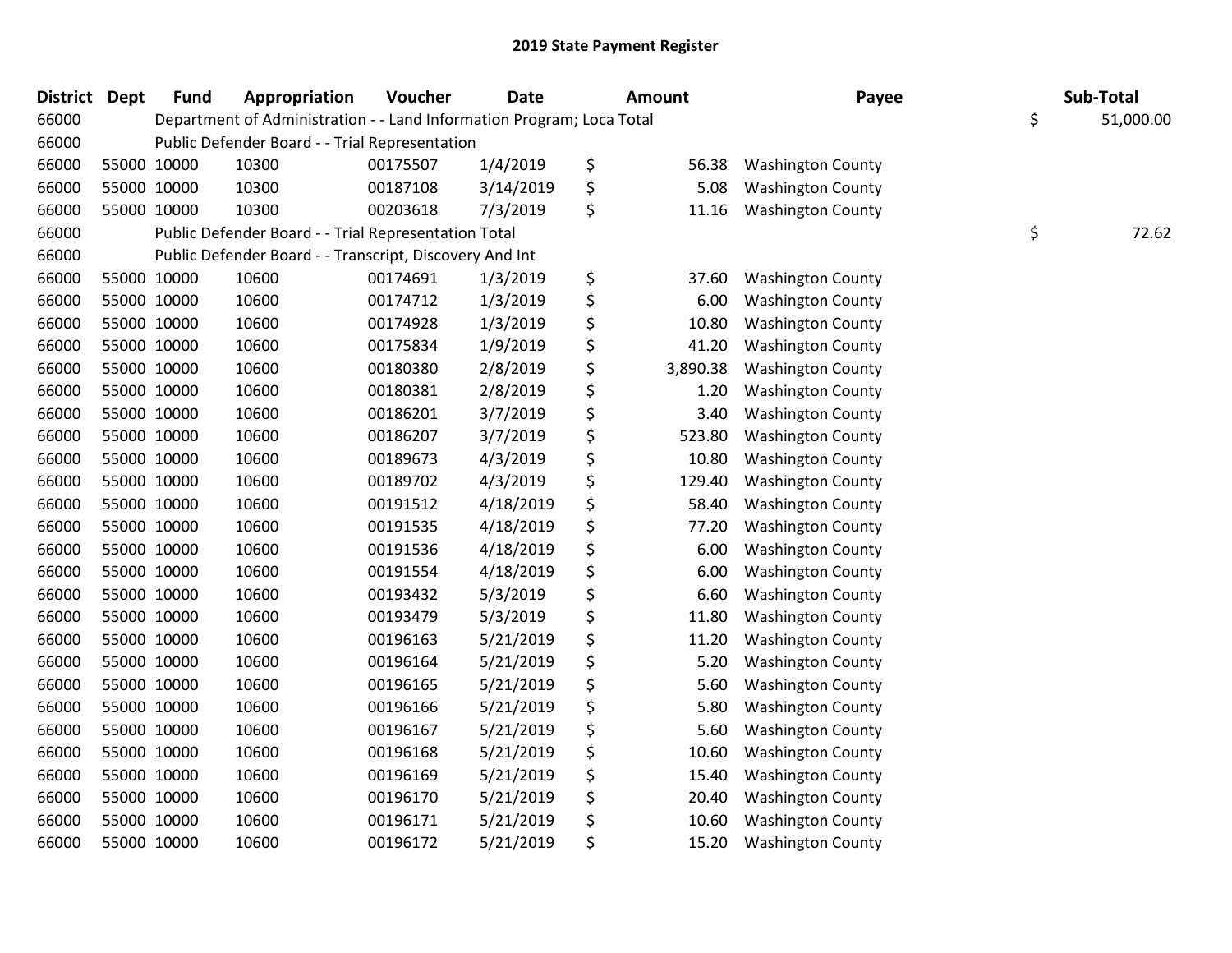| <b>District</b> | <b>Dept</b> | <b>Fund</b> | Appropriation                                                 | Voucher  | Date       | Amount         | Payee                    | Sub-Total       |
|-----------------|-------------|-------------|---------------------------------------------------------------|----------|------------|----------------|--------------------------|-----------------|
| 66000           |             | 55000 10000 | 10600                                                         | 00196173 | 5/21/2019  | \$<br>5.80     | <b>Washington County</b> |                 |
| 66000           |             | 55000 10000 | 10600                                                         | 00196174 | 5/21/2019  | \$<br>6.20     | <b>Washington County</b> |                 |
| 66000           | 55000 10000 |             | 10600                                                         | 00196175 | 5/21/2019  | \$<br>16.40    | <b>Washington County</b> |                 |
| 66000           | 55000 10000 |             | 10600                                                         | 00196181 | 5/21/2019  | \$<br>1,773.26 | <b>Washington County</b> |                 |
| 66000           | 55000 10000 |             | 10600                                                         | 00196253 | 5/21/2019  | \$<br>279.60   | <b>Washington County</b> |                 |
| 66000           |             | 55000 10000 | 10600                                                         | 00197857 | 5/30/2019  | \$<br>2.80     | <b>Washington County</b> |                 |
| 66000           |             | 55000 10000 | 10600                                                         | 00200682 | 6/12/2019  | \$<br>1.40     | <b>Washington County</b> |                 |
| 66000           |             | 55000 10000 | 10600                                                         | 00200698 | 6/12/2019  | \$<br>147.80   | <b>Washington County</b> |                 |
| 66000           |             | 55000 10000 | 10600                                                         | 00205959 | 7/18/2019  | \$<br>2,674.05 | <b>Washington County</b> |                 |
| 66000           |             | 55000 10000 | 10600                                                         | 00205960 | 7/18/2019  | \$<br>13.60    | <b>Washington County</b> |                 |
| 66000           |             | 55000 10000 | 10600                                                         | 00210220 | 8/20/2019  | \$<br>256.40   | <b>Washington County</b> |                 |
| 66000           |             | 55000 10000 | 10600                                                         | 00210224 | 8/20/2019  | \$<br>220.60   | <b>Washington County</b> |                 |
| 66000           |             | 55000 10000 | 10600                                                         | 00213971 | 9/16/2019  | \$<br>14.00    | <b>Washington County</b> |                 |
| 66000           | 55000 10000 |             | 10600                                                         | 00216633 | 10/7/2019  | \$<br>115.40   | <b>Washington County</b> |                 |
| 66000           |             | 55000 10000 | 10600                                                         | 00219382 | 10/28/2019 | \$<br>138.60   | <b>Washington County</b> |                 |
| 66000           |             | 55000 10000 | 10600                                                         | 00226536 | 12/13/2019 | \$<br>273.80   | <b>Washington County</b> |                 |
| 66000           |             | 55000 10000 | 10600                                                         | 00226537 | 12/13/2019 | \$<br>171.60   | <b>Washington County</b> |                 |
| 66000           | 55000 10000 |             | 10600                                                         | 00227723 | 12/23/2019 | \$<br>6.40     | <b>Washington County</b> |                 |
| 66000           |             |             | Public Defender Board - - Transcript, Discovery And Int Total |          |            |                |                          | \$<br>11,043.89 |
| 66000           |             |             | Department of Revenue - - Warrants and Satisfactions          |          |            |                |                          |                 |
| 66000           |             | 56600 10000 | 10100                                                         | 00119853 | 1/11/2019  | \$<br>355.00   | <b>Washington County</b> |                 |
| 66000           |             | 56600 10000 | 10100                                                         | 00119854 | 1/18/2019  | \$<br>265.00   | <b>Washington County</b> |                 |
| 66000           |             | 56600 10000 | 10100                                                         | 00119855 | 1/18/2019  | \$<br>205.00   | <b>Washington County</b> |                 |
| 66000           |             | 56600 10000 | 10100                                                         | 00121654 | 2/15/2019  | \$<br>120.00   | <b>Washington County</b> |                 |
| 66000           |             | 56600 10000 | 10100                                                         | 00121656 | 2/20/2019  | \$<br>210.50   | <b>Washington County</b> |                 |
| 66000           |             | 56600 10000 | 10100                                                         | 00122878 | 3/1/2019   | \$<br>210.50   | <b>Washington County</b> |                 |
| 66000           | 56600 10000 |             | 10100                                                         | 00127296 | 3/29/2019  | \$<br>210.50   | <b>Washington County</b> |                 |
| 66000           |             | 56600 10000 | 10100                                                         | 00127304 | 3/15/2019  | \$<br>210.50   | <b>Washington County</b> |                 |
| 66000           |             | 56600 10000 | 10100                                                         | 00127326 | 3/8/2019   | \$<br>210.50   | <b>Washington County</b> |                 |
| 66000           |             | 56600 10000 | 10100                                                         | 00129143 | 4/11/2019  | \$<br>210.50   | <b>Washington County</b> |                 |
| 66000           |             | 56600 10000 | 10100                                                         | 00129144 | 4/11/2019  | \$<br>210.50   | <b>Washington County</b> |                 |
| 66000           |             | 56600 10000 | 10100                                                         | 00129149 | 4/10/2019  | \$<br>150.00   | <b>Washington County</b> |                 |
| 66000           |             | 56600 10000 | 10100                                                         | 00136252 | 6/13/2019  | \$<br>230.00   | <b>Washington County</b> |                 |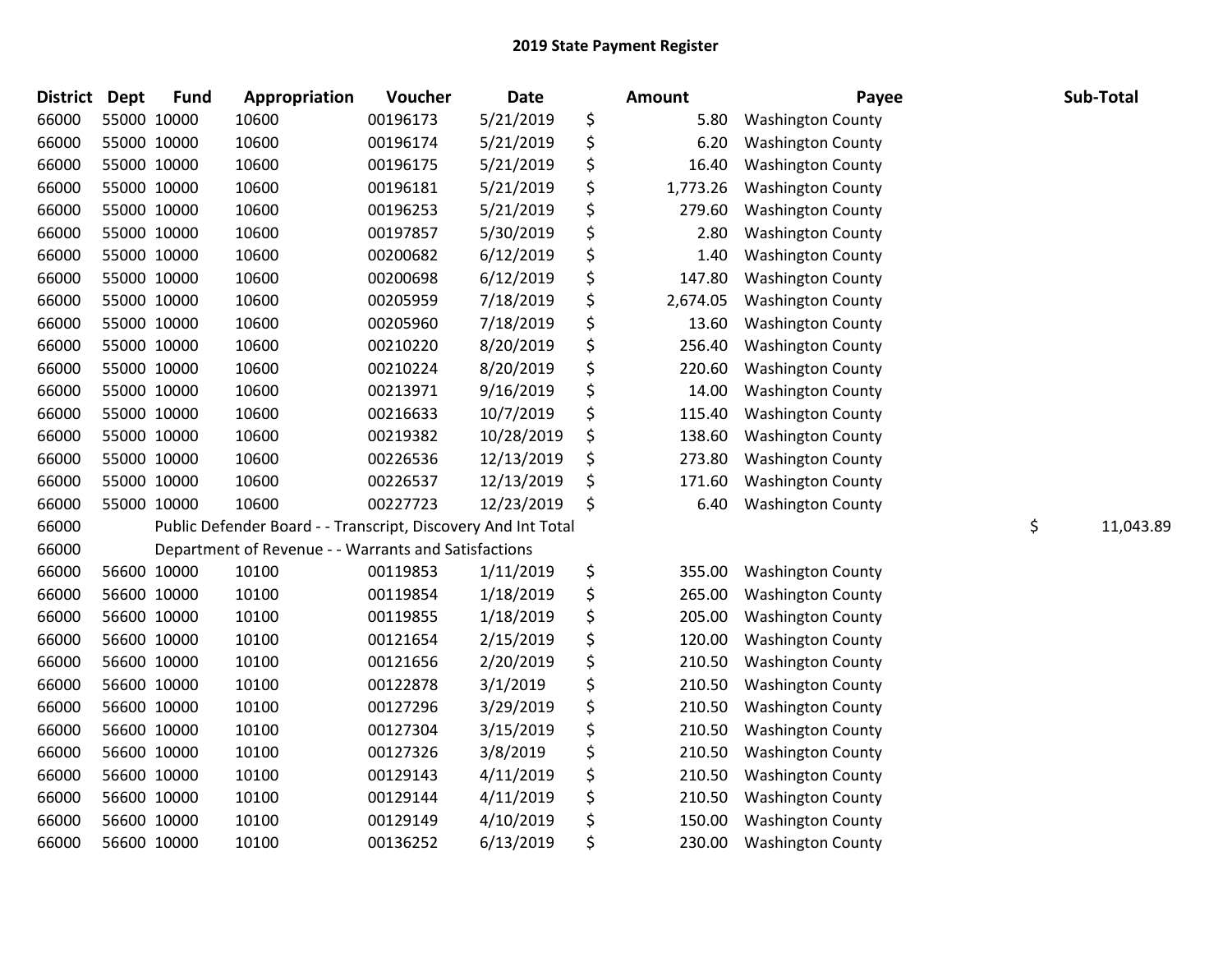| <b>District</b> | <b>Dept</b> | <b>Fund</b> | Appropriation                                                    | Voucher  | <b>Date</b> |     | <b>Amount</b> | Payee                    | Sub-Total        |
|-----------------|-------------|-------------|------------------------------------------------------------------|----------|-------------|-----|---------------|--------------------------|------------------|
| 66000           |             | 56600 10000 | 10100                                                            | 00139594 | 6/28/2019   | \$  | 421.00        | <b>Washington County</b> |                  |
| 66000           |             | 56600 10000 | 10100                                                            | 00140224 | 7/5/2019    | \$  | 92.50         | <b>Washington County</b> |                  |
| 66000           |             | 56600 10000 | 10100                                                            | 00140242 | 7/12/2019   | \$  | 215.00        | <b>Washington County</b> |                  |
| 66000           |             | 56600 10000 | 10100                                                            | 00140243 | 7/12/2019   | \$  | 155.00        | <b>Washington County</b> |                  |
| 66000           |             | 56600 10000 | 10100                                                            | 00140907 | 7/24/2019   | \$  | 421.00        | <b>Washington County</b> |                  |
| 66000           |             | 56600 10000 | 10100                                                            | 00143136 | 8/14/2019   | \$  | 265.00        | <b>Washington County</b> |                  |
| 66000           |             | 56600 10000 | 10100                                                            | 00143544 | 8/23/2019   | \$  | 210.50        | <b>Washington County</b> |                  |
| 66000           |             | 56600 10000 | 10100                                                            | 00144418 | 8/23/2019   | \$  | 255.00        | <b>Washington County</b> |                  |
| 66000           |             | 56600 10000 | 10100                                                            | 00145762 | 9/18/2019   | \$  | 165.00        | <b>Washington County</b> |                  |
| 66000           |             | 56600 10000 | 10100                                                            | 00147929 | 10/16/2019  | \$  | 210.50        | <b>Washington County</b> |                  |
| 66000           |             | 56600 10000 | 10100                                                            | 00147930 | 10/16/2019  | \$  | 92.50         | <b>Washington County</b> |                  |
| 66000           |             | 56600 10000 | 10100                                                            | 00148260 | 10/18/2019  | \$  | 310.00        | <b>Washington County</b> |                  |
| 66000           |             | 56600 10000 | 10100                                                            | 00149327 | 10/23/2019  | \$  | 210.50        | <b>Washington County</b> |                  |
| 66000           |             | 56600 10000 | 10100                                                            | 00151662 | 11/8/2019   | \$  | 210.50        | <b>Washington County</b> |                  |
| 66000           |             | 56600 10000 | 10100                                                            | 00152214 | 12/5/2019   | \$  | 335.00        | <b>Washington County</b> |                  |
| 66000           |             | 56600 10000 | 10100                                                            | 00154080 | 12/19/2019  | \$  | 240.00        | <b>Washington County</b> |                  |
| 66000           |             |             | Department of Revenue - - Warrants and Satisfactions Total       |          |             |     |               |                          | \$<br>6,607.50   |
| 66000           |             |             | Circuit Courts - - Circuit Court Costs                           |          |             |     |               |                          |                  |
| 66000           |             | 62500 10000 | 10500                                                            | 00001270 | 1/17/2019   | \$  | 192,195.64    | <b>Washington County</b> |                  |
| 66000           |             | 62500 10000 | 10500                                                            | 00001477 | 7/5/2019    | \$  | 10,735.00     | <b>Washington County</b> |                  |
| 66000           |             | 62500 10000 | 10500                                                            | 00001580 | 8/1/2019    | \$  | 287,121.00    | <b>Washington County</b> |                  |
| 66000           |             |             | Circuit Courts - - Circuit Court Costs Total                     |          |             |     |               |                          | \$<br>490,051.64 |
| 66000           |             |             | Shared Revenue and Tax Relief - - County And Municipal Aid       |          |             |     |               |                          |                  |
| 66000           |             | 83500 10000 | 10500                                                            | 00049998 | 7/22/2019   | \$  | 54,203.39     | <b>Washington County</b> |                  |
| 66000           |             | 83500 10000 | 10500                                                            | 00054297 | 11/18/2019  | \$, | 307,152.54    | <b>Washington County</b> |                  |
| 66000           |             |             | Shared Revenue and Tax Relief - - County And Municipal Aid Total |          |             |     |               |                          | \$<br>361,355.93 |
| 66000           |             |             | Shared Revenue and Tax Relief - - Exempt Computer Aid            |          |             |     |               |                          |                  |
| 66000           |             | 83500 10000 | 10900                                                            | 00045435 | 7/22/2019   | \$  | 110,544.59    | <b>Washington County</b> |                  |
| 66000           |             |             | Shared Revenue and Tax Relief - - Exempt Computer Aid Total      |          |             |     |               |                          | \$<br>110,544.59 |
| 66000           |             |             | Shared Revenue and Tax Relief - - Utility Aid                    |          |             |     |               |                          |                  |
| 66000           |             | 83500 10000 | 11000                                                            | 00049998 | 7/22/2019   | \$  | 66,668.32     | <b>Washington County</b> |                  |
| 66000           |             | 83500 10000 | 11000                                                            | 00054297 | 11/18/2019  | \$  | 388,914.70    | <b>Washington County</b> |                  |
| 66000           |             |             | Shared Revenue and Tax Relief - - Utility Aid Total              |          |             |     |               |                          | \$<br>455,583.02 |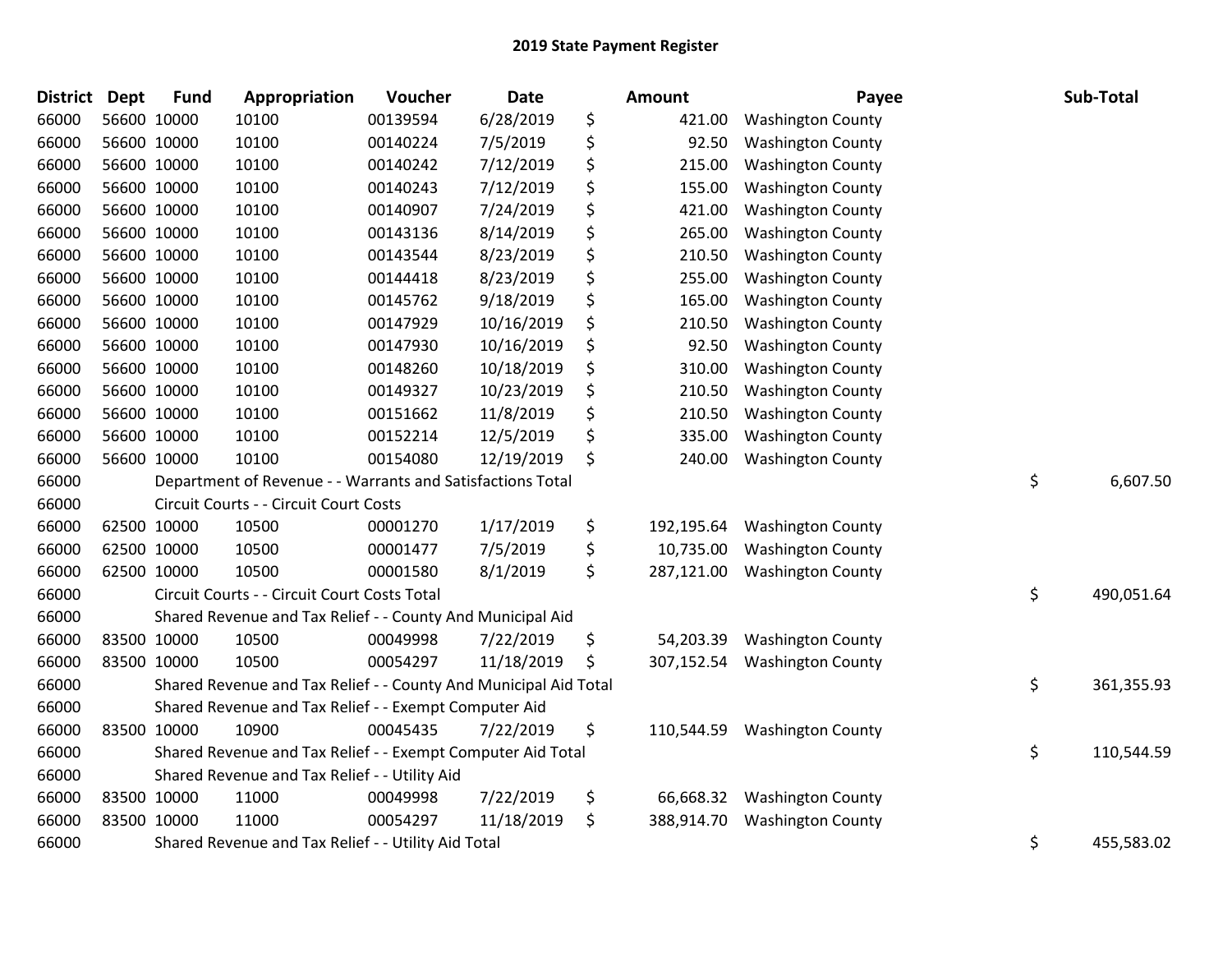| <b>District</b> | Dept | Fund        | Appropriation                                                         | <b>Voucher</b> | Date      |     | Amount        | Payee                    | Sub-Total     |
|-----------------|------|-------------|-----------------------------------------------------------------------|----------------|-----------|-----|---------------|--------------------------|---------------|
| 66000           |      |             | Shared Revenue and Tax Relief - - Personal Property Aid               |                |           |     |               |                          |               |
| 66000           |      | 83500 10000 | 11100                                                                 | 00039958       | 5/6/2019  | \$. | 188,790.50    | <b>Washington County</b> |               |
| 66000           |      |             | Shared Revenue and Tax Relief - - Personal Property Aid Total         |                |           |     |               |                          | 188,790.50    |
| 66000           |      |             | Shared Revenue and Tax Relief - - School Lvy Tx/First Dollar Cr       |                |           |     |               |                          |               |
| 66000           |      | 83500 10000 | 30200                                                                 | 00045347       | 7/22/2019 | \$  | 19,198,909.83 | <b>Washington County</b> |               |
| 66000           |      | 83500 10000 | 30200                                                                 | 00048229       | 7/22/2019 | Ś.  | 2,362,681.97  | <b>Washington County</b> |               |
| 66000           |      |             | Shared Revenue and Tax Relief - - School Lvy Tx/First Dollar Cr Total |                |           |     |               |                          | 21,561,591.80 |
| 66000           |      |             | Shared Revenue and Tax Relief - - Lottery & Gaming Credit             |                |           |     |               |                          |               |
| 66000           |      | 83500 52100 | 36300                                                                 | 00038715       | 3/25/2019 | Ś.  | 4,680,821.84  | <b>Washington County</b> |               |
| 66000           |      |             | Shared Revenue and Tax Relief - - Lottery & Gaming Credit Total       |                |           |     |               |                          | 4,680,821.84  |
| 66000 Total     |      |             |                                                                       |                |           |     |               |                          | 53,049,807.71 |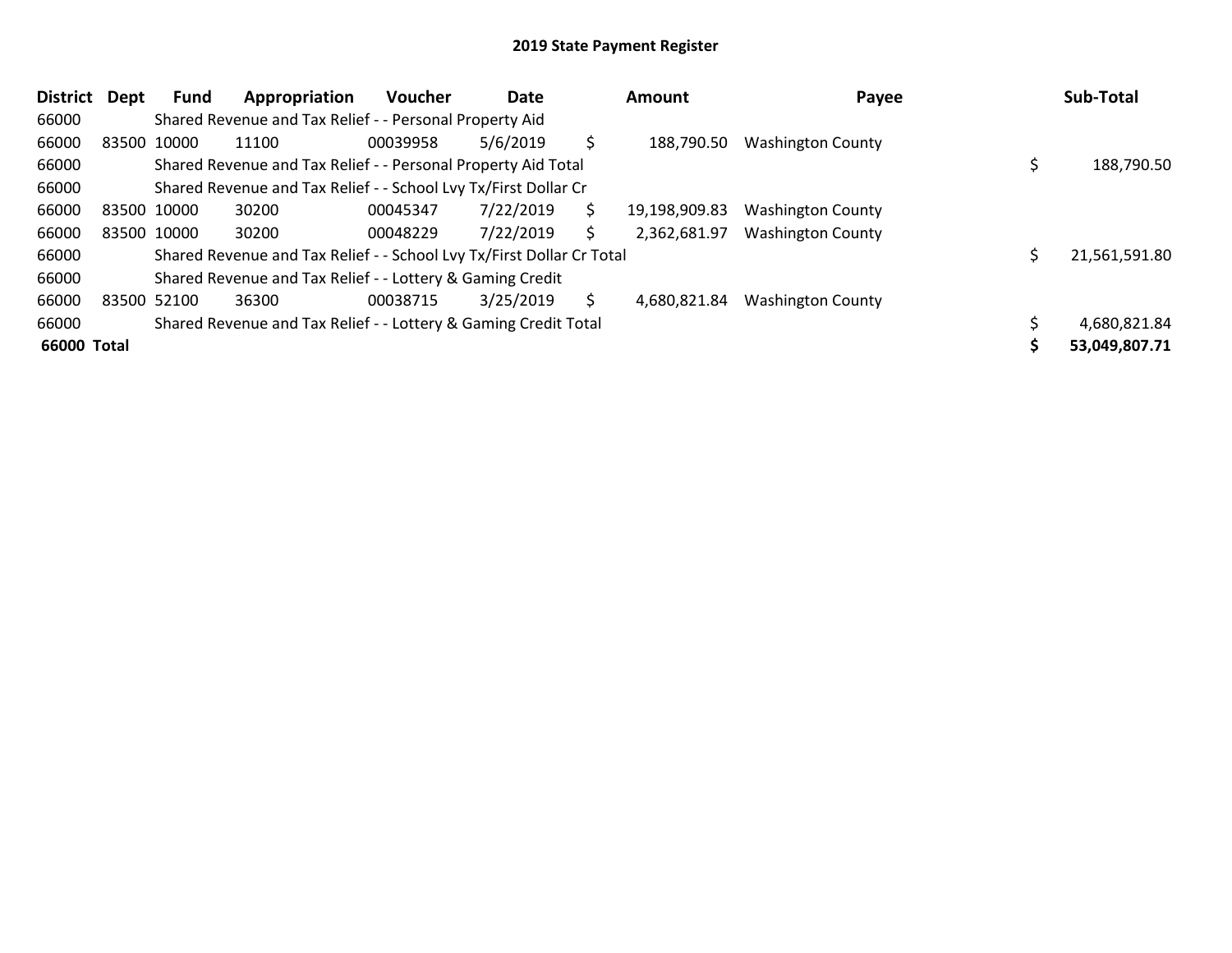| <b>District Dept</b> | <b>Fund</b> | Appropriation                                                      | Voucher  | <b>Date</b> | Amount          | Payee                     | Sub-Total        |
|----------------------|-------------|--------------------------------------------------------------------|----------|-------------|-----------------|---------------------------|------------------|
| 66002                |             | Dept of Safety & Prof Services - - Fire Dues Distribution          |          |             |                 |                           |                  |
| 66002                | 16500 10000 | 22500                                                              | 00030084 | 7/12/2019   | \$              | 14,427.98 Town Of Addison |                  |
| 66002                |             | Dept of Safety & Prof Services - - Fire Dues Distribution Total    |          |             |                 |                           | \$<br>14,427.98  |
| 66002                |             | Dept of Natural Resources - - Aids In Lieu Of Taxes - Gener        |          |             |                 |                           |                  |
| 66002                | 37000 10000 | 50300                                                              | 00298906 | 2/15/2019   | \$<br>3,122.99  | Town Of Addison           |                  |
| 66002                | 37000 10000 | 50300                                                              | 00313512 | 4/19/2019   | \$<br>467.55    | Town Of Addison           |                  |
| 66002                |             | Dept of Natural Resources - - Aids In Lieu Of Taxes - Gener Total  |          |             |                 |                           | \$<br>3,590.54   |
| 66002                |             | Dept of Natural Resources - - Resaids - Cnty Forst, Cl & Mfl       |          |             |                 |                           |                  |
| 66002                | 37000 21200 | 57100                                                              | 00333379 | 6/21/2019   | \$<br>39.10     | Town Of Addison           |                  |
| 66002                |             | Dept of Natural Resources - - Resaids - Cnty Forst, Cl & Mfl Total |          |             |                 |                           | \$<br>39.10      |
| 66002                |             | Dept of Natural Resources - - Aids In Lieu Of Taxes - Sum S        |          |             |                 |                           |                  |
| 66002                | 37000 21200 | 57900                                                              | 00313513 | 4/19/2019   | \$<br>711.54    | Town Of Addison           |                  |
| 66002                |             | Dept of Natural Resources - - Aids In Lieu Of Taxes - Sum S Total  |          |             |                 |                           | \$<br>711.54     |
| 66002                |             | Dept of Natural Resources - - Fin Asst For Responsible Units       |          |             |                 |                           |                  |
| 66002                | 37000 27400 | 67000                                                              | 00322943 | 5/22/2019   | \$<br>7,639.43  | Town Of Addison           |                  |
| 66002                |             | Dept of Natural Resources - - Fin Asst For Responsible Units Total |          |             |                 |                           | \$<br>7,639.43   |
| 66002                |             | WI Dept of Transportation - - Trns Aids To Mnc.-Sf                 |          |             |                 |                           |                  |
| 66002                | 39500 21100 | 19100                                                              | 00337525 | 1/7/2019    | \$<br>38,552.48 | Town Of Addison           |                  |
| 66002                | 39500 21100 | 19100                                                              | 00364839 | 4/1/2019    | \$<br>38,552.48 | Town Of Addison           |                  |
| 66002                | 39500 21100 | 19100                                                              | 00402848 | 7/1/2019    | \$<br>38,552.48 | Town Of Addison           |                  |
| 66002                | 39500 21100 | 19100                                                              | 00445666 | 10/7/2019   | \$              | 38,552.51 Town Of Addison |                  |
| 66002                |             | WI Dept of Transportation - - Trns Aids To Mnc.-Sf Total           |          |             |                 |                           | \$<br>154,209.95 |
| 66002                |             | Elections Commission - - 2018 Hava Election Security               |          |             |                 |                           |                  |
| 66002                | 51000 22000 | 18200                                                              | 00002245 | 11/5/2019   | \$<br>1,100.00  | Town Of Addison           |                  |
| 66002                |             | Elections Commission - - 2018 Hava Election Security Total         |          |             |                 |                           | \$<br>1,100.00   |
| 66002                |             | Shared Revenue and Tax Relief - - County And Municipal Aid         |          |             |                 |                           |                  |
| 66002                | 83500 10000 | 10500                                                              | 00049978 | 7/22/2019   | \$<br>6,495.71  | Town Of Addison           |                  |
| 66002                | 83500 10000 | 10500                                                              | 00054277 | 11/18/2019  | \$              | 36,809.00 Town Of Addison |                  |
| 66002                |             | Shared Revenue and Tax Relief - - County And Municipal Aid Total   |          |             |                 |                           | \$<br>43,304.71  |
| 66002                |             | Shared Revenue and Tax Relief - - Exempt Computer Aid              |          |             |                 |                           |                  |
| 66002                | 83500 10000 | 10900                                                              | 00047004 | 7/22/2019   | \$<br>1,060.04  | Town Of Addison           |                  |
| 66002                |             | Shared Revenue and Tax Relief - - Exempt Computer Aid Total        |          |             |                 |                           | \$<br>1,060.04   |
| 66002                |             | Shared Revenue and Tax Relief - - Utility Aid                      |          |             |                 |                           |                  |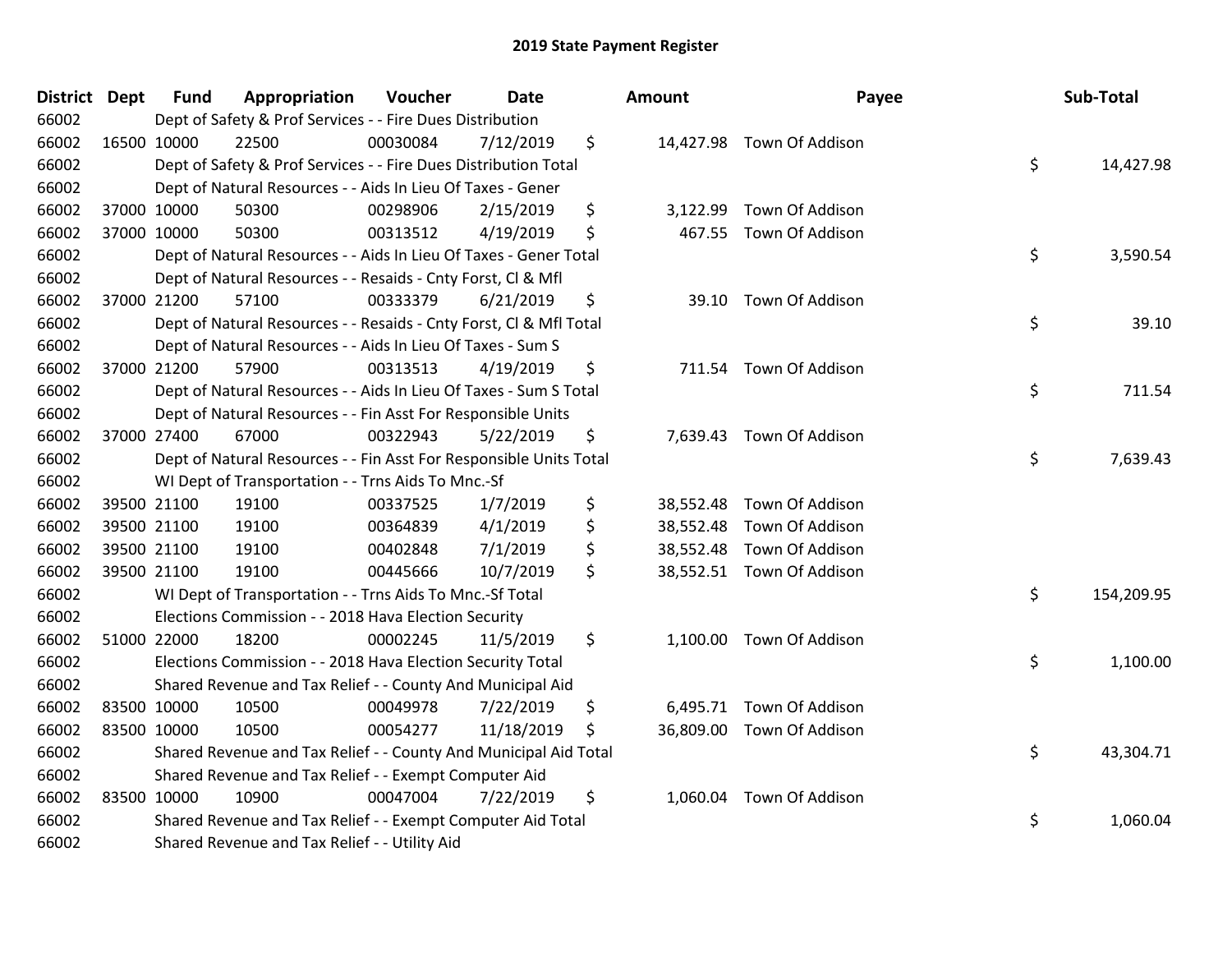| District Dept |             | <b>Fund</b> | Appropriation                                                 | Voucher  | Date       | Amount | <b>Pavee</b>              | Sub-Total  |
|---------------|-------------|-------------|---------------------------------------------------------------|----------|------------|--------|---------------------------|------------|
| 66002         | 83500 10000 |             | 11000                                                         | 00049978 | 7/22/2019  | 25.41  | Town Of Addison           |            |
| 66002         | 83500 10000 |             | 11000                                                         | 00054277 | 11/18/2019 | 153.48 | Town Of Addison           |            |
| 66002         |             |             | Shared Revenue and Tax Relief - - Utility Aid Total           |          |            |        |                           | 178.89     |
| 66002         |             |             | Shared Revenue and Tax Relief - - Personal Property Aid       |          |            |        |                           |            |
| 66002         | 83500 10000 |             | 11100                                                         | 00041597 | 5/6/2019   |        | 14,107.59 Town Of Addison |            |
| 66002         |             |             | Shared Revenue and Tax Relief - - Personal Property Aid Total |          |            |        |                           | 14,107.59  |
| 66002 Total   |             |             |                                                               |          |            |        |                           | 240,369.77 |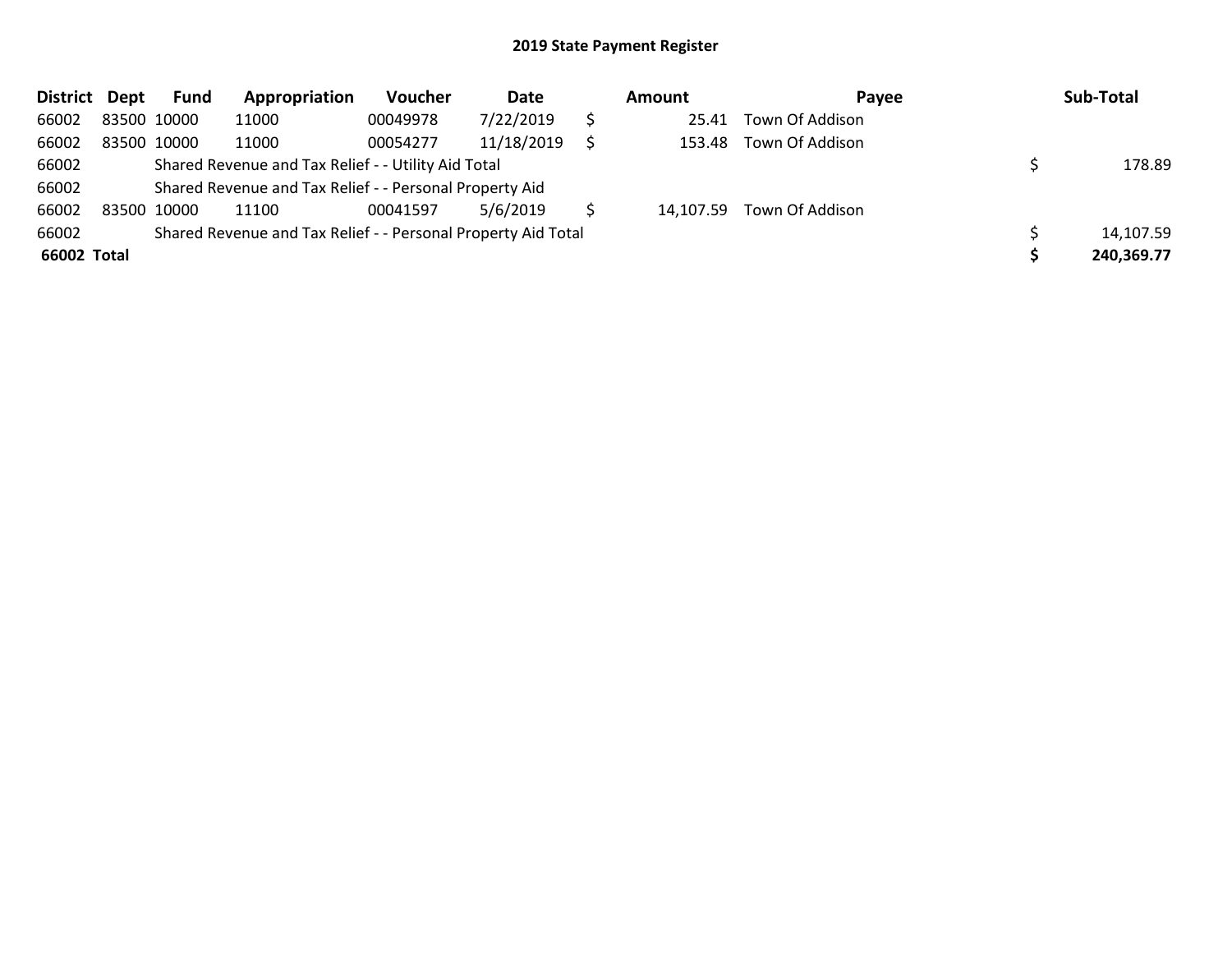| District Dept | <b>Fund</b> | Appropriation                                                      | Voucher  | Date       | Amount         | Payee                    | Sub-Total        |
|---------------|-------------|--------------------------------------------------------------------|----------|------------|----------------|--------------------------|------------------|
| 66004         |             | Dept of Safety & Prof Services - - Fire Dues Distribution          |          |            |                |                          |                  |
| 66004         | 16500 10000 | 22500                                                              | 00030101 | 7/16/2019  | \$             | 13,364.24 Town Of Barton |                  |
| 66004         |             | Dept of Safety & Prof Services - - Fire Dues Distribution Total    |          |            |                |                          | \$<br>13,364.24  |
| 66004         |             | Dept of Natural Resources - - Aids In Lieu Of Taxes - Gener        |          |            |                |                          |                  |
| 66004         | 37000 10000 | 50300                                                              | 00298934 | 2/19/2019  | \$             | 2,481.18 Town Of Barton  |                  |
| 66004         | 37000 10000 | 50300                                                              | 00298935 | 2/19/2019  | \$             | 4,331.61 Town Of Barton  |                  |
| 66004         | 37000 10000 | 50300                                                              | 00313808 | 4/19/2019  | \$<br>12.64    | Town Of Barton           |                  |
| 66004         |             | Dept of Natural Resources - - Aids In Lieu Of Taxes - Gener Total  |          |            |                |                          | \$<br>6,825.43   |
| 66004         |             | Dept of Natural Resources - - Resaids - Cnty Forst, Cl & Mfl       |          |            |                |                          |                  |
| 66004         | 37000 21200 | 57100                                                              | 00333380 | 6/21/2019  | \$             | 70.61 Town Of Barton     |                  |
| 66004         |             | Dept of Natural Resources - - Resaids - Cnty Forst, Cl & Mfl Total |          |            |                |                          | \$<br>70.61      |
| 66004         |             | Dept of Natural Resources - - Fin Asst For Responsible Units       |          |            |                |                          |                  |
| 66004         | 37000 27400 | 67000                                                              | 00323253 | 5/22/2019  | \$             | 2,986.04 Town Of Barton  |                  |
| 66004         |             | Dept of Natural Resources - - Fin Asst For Responsible Units Total |          |            |                |                          | \$<br>2,986.04   |
| 66004         |             | WI Dept of Transportation - - Trns Aids To Mnc.-Sf                 |          |            |                |                          |                  |
| 66004         | 39500 21100 | 19100                                                              | 00337526 | 1/7/2019   | \$             | 27,634.75 Town Of Barton |                  |
| 66004         | 39500 21100 | 19100                                                              | 00364840 | 4/1/2019   | \$             | 27,634.75 Town Of Barton |                  |
| 66004         | 39500 21100 | 19100                                                              | 00402849 | 7/1/2019   | \$             | 27,634.75 Town Of Barton |                  |
| 66004         | 39500 21100 | 19100                                                              | 00445667 | 10/7/2019  | \$             | 27,634.78 Town Of Barton |                  |
| 66004         |             | WI Dept of Transportation - - Trns Aids To Mnc.-Sf Total           |          |            |                |                          | \$<br>110,539.03 |
| 66004         |             | WI Dept of Transportation - - Loc Rd Imp Prg St Fd                 |          |            |                |                          |                  |
| 66004         | 39500 21100 | 27800                                                              | 00354918 | 2/22/2019  | \$             | 16,043.89 Town Of Barton |                  |
| 66004         |             | WI Dept of Transportation - - Loc Rd Imp Prg St Fd Total           |          |            |                |                          | \$<br>16,043.89  |
| 66004         |             | Elections Commission - - 2018 Hava Election Security               |          |            |                |                          |                  |
| 66004         | 51000 22000 | 18200                                                              | 00002569 | 11/18/2019 | \$             | 1,100.00 Town Of Barton  |                  |
| 66004         |             | Elections Commission - - 2018 Hava Election Security Total         |          |            |                |                          | \$<br>1,100.00   |
| 66004         |             | Shared Revenue and Tax Relief - - County And Municipal Aid         |          |            |                |                          |                  |
| 66004         | 83500 10000 | 10500                                                              | 00049979 | 7/22/2019  | \$<br>5,098.64 | Town Of Barton           |                  |
| 66004         | 83500 10000 | 10500                                                              | 00054278 | 11/18/2019 | \$             | 28,892.30 Town Of Barton |                  |
| 66004         |             | Shared Revenue and Tax Relief - - County And Municipal Aid Total   |          |            |                |                          | \$<br>33,990.94  |
| 66004         |             | Shared Revenue and Tax Relief - - Exempt Computer Aid              |          |            |                |                          |                  |
| 66004         | 83500 10000 | 10900                                                              | 00047005 | 7/22/2019  | \$<br>1,370.78 | Town Of Barton           |                  |
| 66004         |             | Shared Revenue and Tax Relief - - Exempt Computer Aid Total        |          |            |                |                          | \$<br>1,370.78   |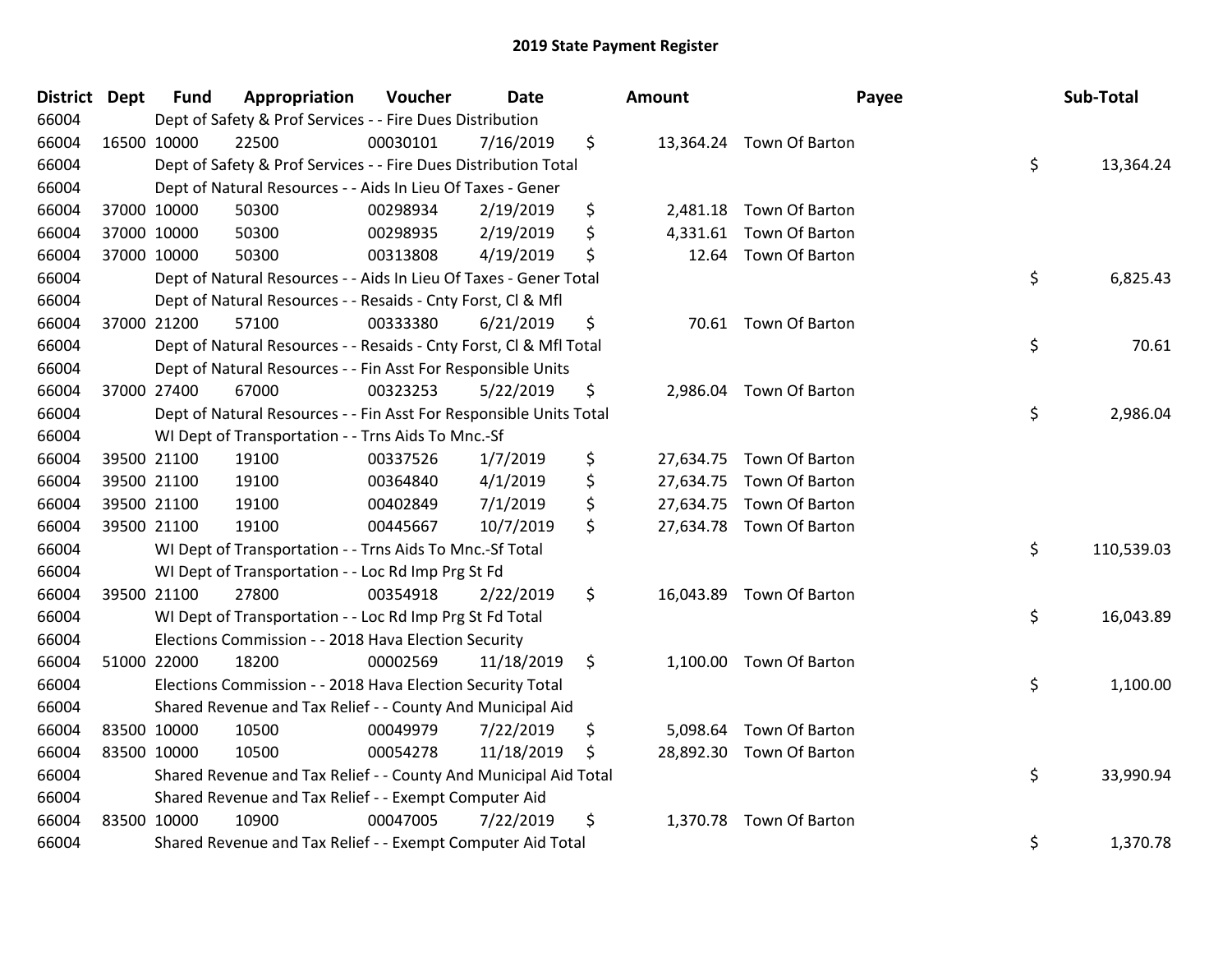| <b>District</b> | <b>Dept</b> | Fund | Appropriation                                                 | <b>Voucher</b> | Date       | <b>Amount</b> | Payee          | Sub-Total  |
|-----------------|-------------|------|---------------------------------------------------------------|----------------|------------|---------------|----------------|------------|
| 66004           |             |      | Shared Revenue and Tax Relief - - Utility Aid                 |                |            |               |                |            |
| 66004           | 83500 10000 |      | 11000                                                         | 00049979       | 7/22/2019  | 1.857.78      | Town Of Barton |            |
| 66004           | 83500 10000 |      | 11000                                                         | 00054278       | 11/18/2019 | 11.198.57     | Town Of Barton |            |
| 66004           |             |      | Shared Revenue and Tax Relief - - Utility Aid Total           |                |            |               |                | 13,056.35  |
| 66004           |             |      | Shared Revenue and Tax Relief - - Personal Property Aid       |                |            |               |                |            |
| 66004           | 83500 10000 |      | 11100                                                         | 00041598       | 5/6/2019   | 4,133.69      | Town Of Barton |            |
| 66004           |             |      | Shared Revenue and Tax Relief - - Personal Property Aid Total |                |            |               |                | 4,133.69   |
| 66004 Total     |             |      |                                                               |                |            |               |                | 203,481.00 |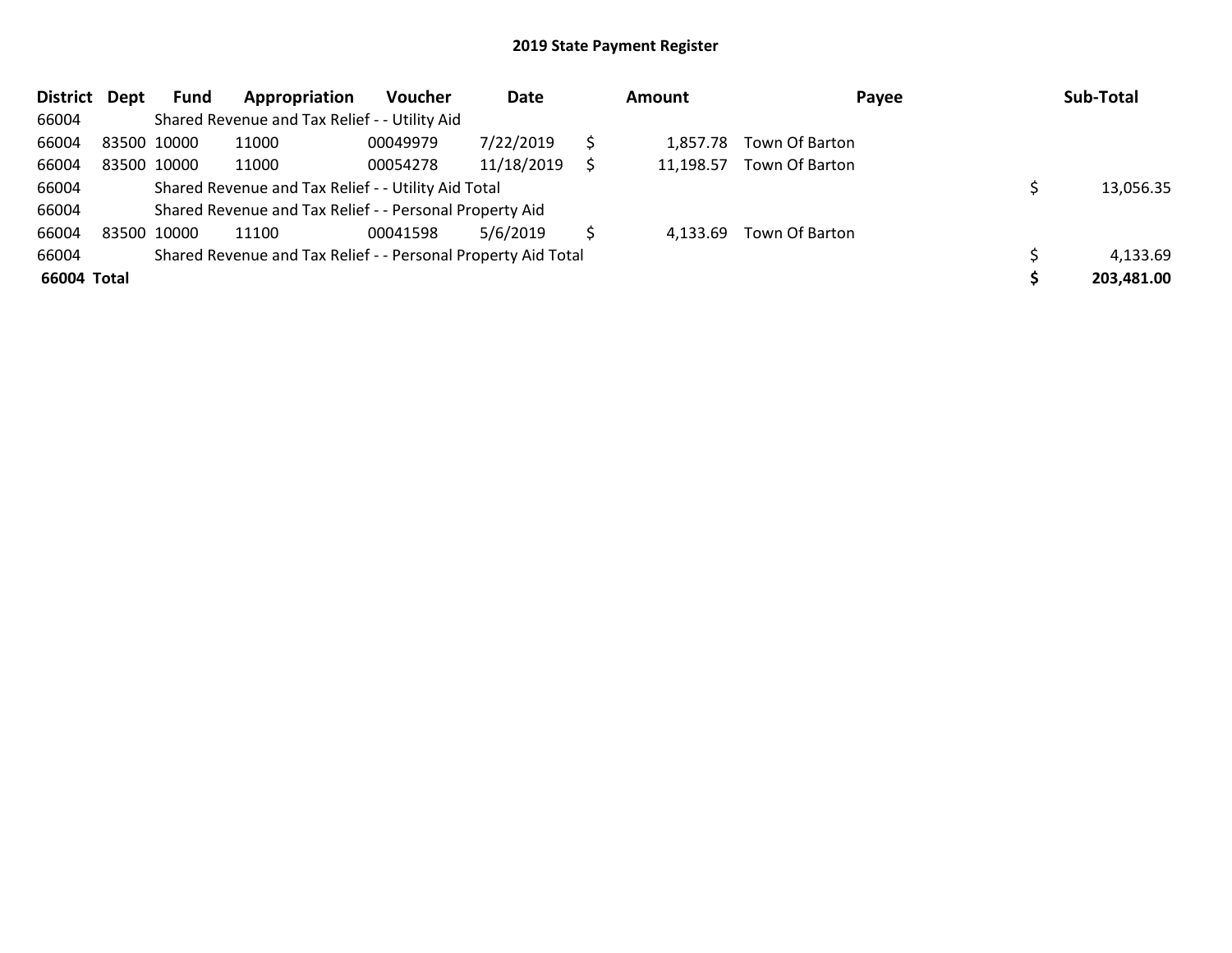| District Dept |             | <b>Fund</b> | Appropriation                                                      | Voucher  | Date       | Amount |                        | Payee | Sub-Total  |
|---------------|-------------|-------------|--------------------------------------------------------------------|----------|------------|--------|------------------------|-------|------------|
| 66006         |             |             | Dept of Safety & Prof Services - - Fire Dues Distribution          |          |            |        |                        |       |            |
| 66006         | 16500 10000 |             | 22500                                                              | 00030014 | 7/15/2019  | \$     | 19,593.06 Town Of Erin |       |            |
| 66006         |             |             | Dept of Safety & Prof Services - - Fire Dues Distribution Total    |          |            |        |                        | \$    | 19,593.06  |
| 66006         |             |             | Dept of Natural Resources - - Aids In Lieu Of Taxes - Gener        |          |            |        |                        |       |            |
| 66006         |             | 37000 10000 | 50300                                                              | 00298922 | 2/19/2019  | \$     | 21,070.84 Town Of Erin |       |            |
| 66006         |             | 37000 10000 | 50300                                                              | 00298923 | 2/19/2019  | \$     | 29,920.57 Town Of Erin |       |            |
| 66006         |             |             | Dept of Natural Resources - - Aids In Lieu Of Taxes - Gener Total  |          |            |        |                        | \$    | 50,991.41  |
| 66006         |             |             | Dept of Natural Resources - - Resaids - Cnty Forst, Cl & Mfl       |          |            |        |                        |       |            |
| 66006         |             | 37000 21200 | 57100                                                              | 00333381 | 6/21/2019  | \$     | 260.29 Town Of Erin    |       |            |
| 66006         |             |             | Dept of Natural Resources - - Resaids - Cnty Forst, Cl & Mfl Total |          |            |        |                        | \$    | 260.29     |
| 66006         |             |             | Dept of Natural Resources - - Aids In Lieu Of Taxes - Sum S        |          |            |        |                        |       |            |
| 66006         |             | 37000 21200 | 57900                                                              | 00313653 | 4/19/2019  | \$     | 3,196.99 Town Of Erin  |       |            |
| 66006         |             |             | Dept of Natural Resources - - Aids In Lieu Of Taxes - Sum S Total  |          |            |        |                        | \$    | 3,196.99   |
| 66006         |             |             | Dept of Natural Resources - - Fin Asst For Responsible Units       |          |            |        |                        |       |            |
| 66006         |             | 37000 27400 | 67000                                                              | 00322822 | 5/22/2019  | \$     | 6,789.11 Town Of Erin  |       |            |
| 66006         |             |             | Dept of Natural Resources - - Fin Asst For Responsible Units Total |          |            |        |                        | \$    | 6,789.11   |
| 66006         |             |             | WI Dept of Transportation - - Trns Aids To Mnc.-Sf                 |          |            |        |                        |       |            |
| 66006         |             | 39500 21100 | 19100                                                              | 00337527 | 1/7/2019   | \$     | 33,864.07 Town Of Erin |       |            |
| 66006         |             | 39500 21100 | 19100                                                              | 00364841 | 4/1/2019   | \$     | 33,864.07 Town Of Erin |       |            |
| 66006         |             | 39500 21100 | 19100                                                              | 00402850 | 7/1/2019   | \$     | 33,864.07 Town Of Erin |       |            |
| 66006         |             | 39500 21100 | 19100                                                              | 00445668 | 10/7/2019  | \$     | 33,864.09 Town Of Erin |       |            |
| 66006         |             |             | WI Dept of Transportation - - Trns Aids To Mnc.-Sf Total           |          |            |        |                        | \$    | 135,456.30 |
| 66006         |             |             | Shared Revenue and Tax Relief - - County And Municipal Aid         |          |            |        |                        |       |            |
| 66006         |             | 83500 10000 | 10500                                                              | 00049980 | 7/22/2019  | \$     | 6,601.61 Town Of Erin  |       |            |
| 66006         |             | 83500 10000 | 10500                                                              | 00054279 | 11/18/2019 | \$     | 37,409.15 Town Of Erin |       |            |
| 66006         |             |             | Shared Revenue and Tax Relief - - County And Municipal Aid Total   |          |            |        |                        | \$    | 44,010.76  |
| 66006         |             |             | Shared Revenue and Tax Relief - - Exempt Computer Aid              |          |            |        |                        |       |            |
| 66006         |             | 83500 10000 | 10900                                                              | 00047006 | 7/22/2019  | \$     | 130.94 Town Of Erin    |       |            |
| 66006         |             |             | Shared Revenue and Tax Relief - - Exempt Computer Aid Total        |          |            |        |                        | \$    | 130.94     |
| 66006         |             |             | Shared Revenue and Tax Relief - - Personal Property Aid            |          |            |        |                        |       |            |
| 66006         |             | 83500 10000 | 11100                                                              | 00041599 | 5/6/2019   | \$     | 2,814.01 Town Of Erin  |       |            |
| 66006         |             |             | Shared Revenue and Tax Relief - - Personal Property Aid Total      |          |            |        |                        | \$    | 2,814.01   |
| 66006         |             |             | Shared Revenue and Tax Relief - - Payments For Municipal Svcs      |          |            |        |                        |       |            |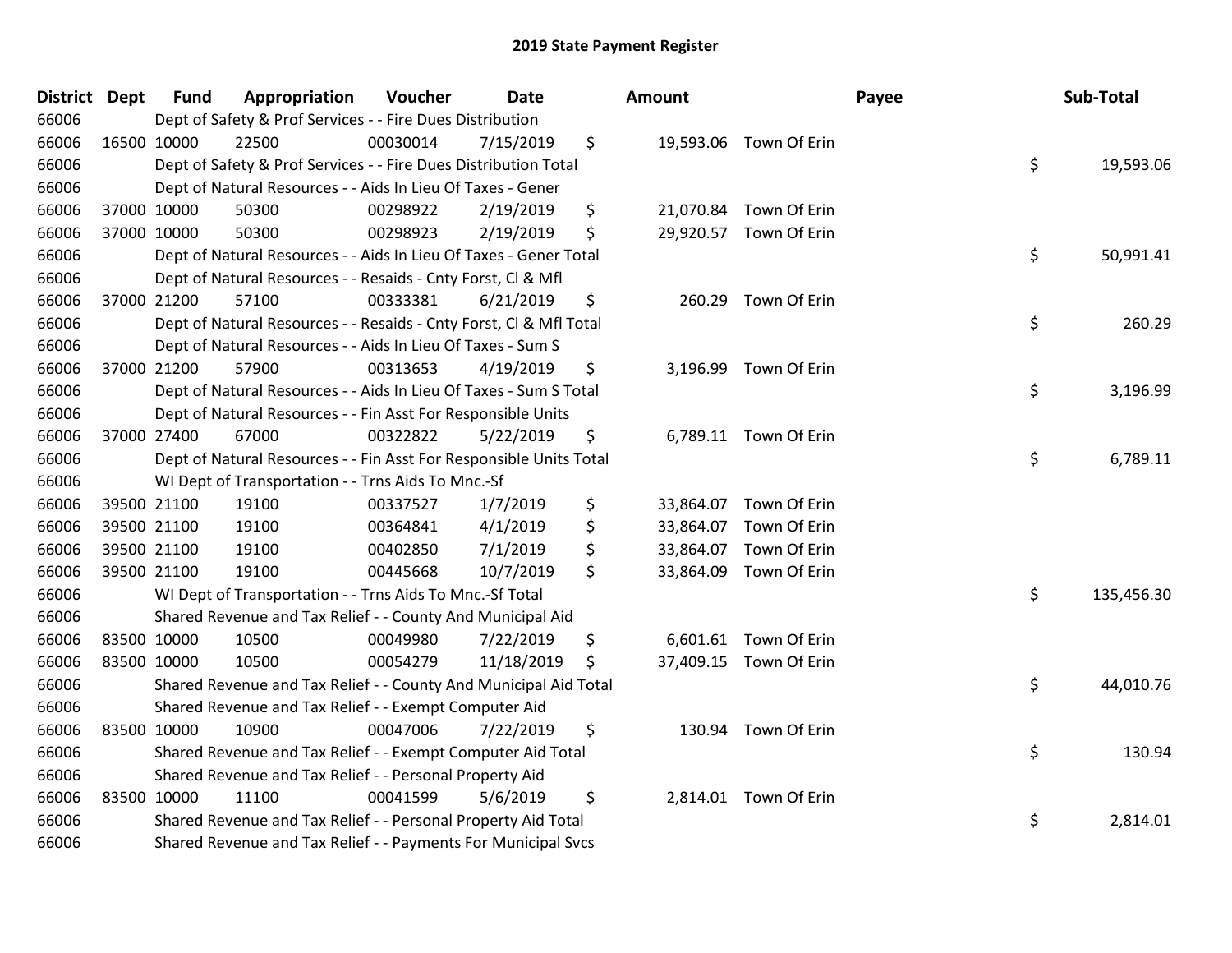| District Dept | Fund        | Appropriation                                                       | <b>Voucher</b> | Date         | Amount |                    | Payee | Sub-Total  |
|---------------|-------------|---------------------------------------------------------------------|----------------|--------------|--------|--------------------|-------|------------|
| 66006         | 83500 10000 | 50100                                                               | 00037744       | 1/31/2019 \$ |        | 97.98 Town Of Erin |       |            |
| 66006         |             | Shared Revenue and Tax Relief - - Payments For Municipal Svcs Total |                |              |        |                    |       | 97.98      |
| 66006 Total   |             |                                                                     |                |              |        |                    |       | 263,340.85 |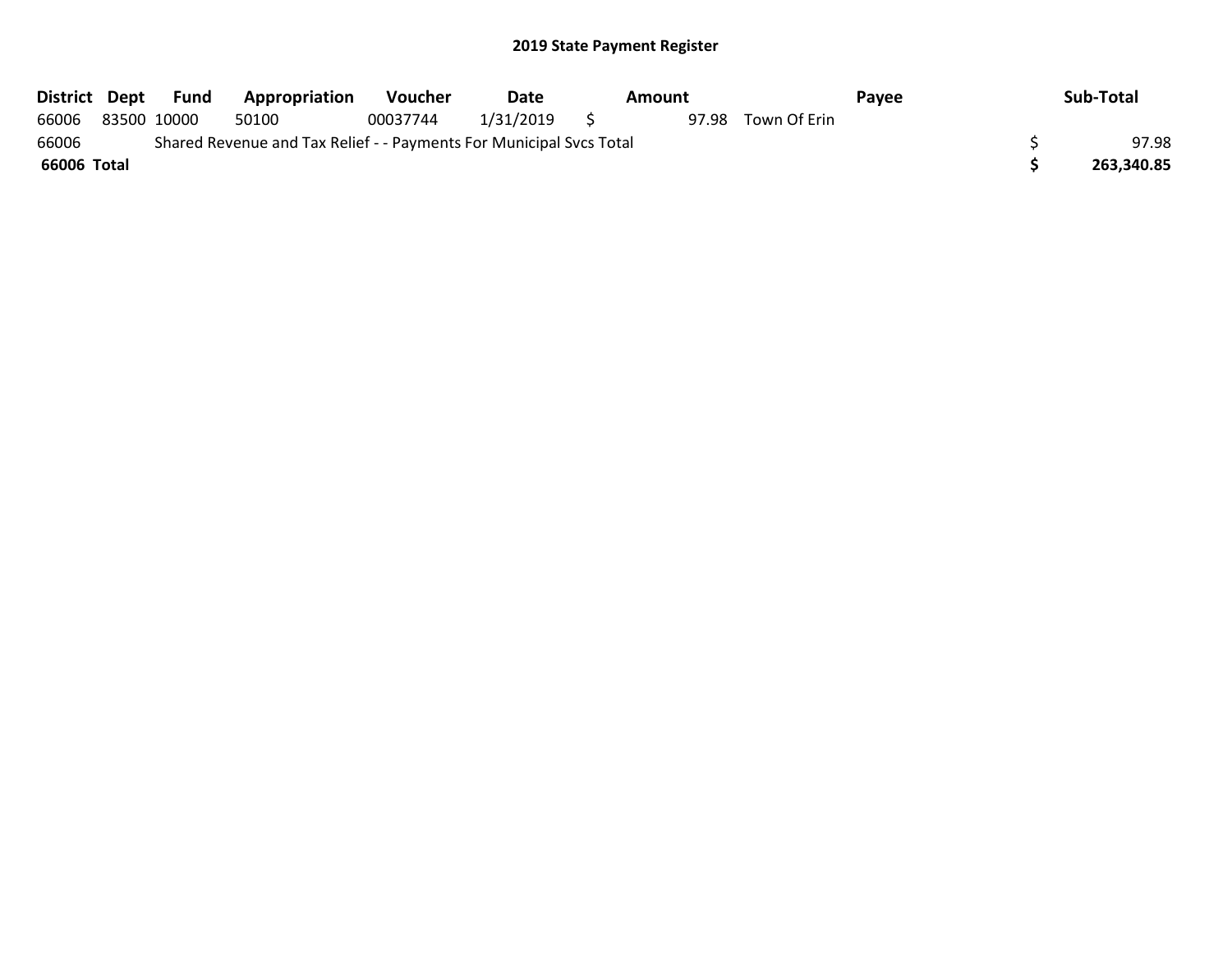| District Dept      |             | <b>Fund</b> | Appropriation                                                      | Voucher  | <b>Date</b> | Amount          | Payee                        | Sub-Total        |
|--------------------|-------------|-------------|--------------------------------------------------------------------|----------|-------------|-----------------|------------------------------|------------------|
| 66008              |             |             | Dept of Safety & Prof Services - - Fire Dues Distribution          |          |             |                 |                              |                  |
| 66008              |             | 16500 10000 | 22500                                                              | 00030045 | 7/15/2019   | \$              | 17,068.85 Town Of Farmington |                  |
| 66008              |             |             | Dept of Safety & Prof Services - - Fire Dues Distribution Total    |          |             |                 |                              | \$<br>17,068.85  |
| 66008              |             |             | Dept of Natural Resources - - Aids In Lieu Of Taxes - Gener        |          |             |                 |                              |                  |
| 66008              |             | 37000 10000 | 50300                                                              | 00298881 | 2/19/2019   | \$<br>6,213.48  | <b>Town Of Farmington</b>    |                  |
| 66008              |             |             | Dept of Natural Resources - - Aids In Lieu Of Taxes - Gener Total  |          |             |                 |                              | \$<br>6,213.48   |
| 66008              |             |             | Dept of Natural Resources - - Resaids - Cnty Forst, CI & Mfl       |          |             |                 |                              |                  |
| 66008              |             | 37000 21200 | 57100                                                              | 00333382 | 6/21/2019   | \$              | 76.72 Town Of Farmington     |                  |
| 66008              |             |             | Dept of Natural Resources - - Resaids - Cnty Forst, Cl & Mfl Total |          |             |                 |                              | \$<br>76.72      |
| 66008              |             |             | Dept of Natural Resources - - Fin Asst For Responsible Units       |          |             |                 |                              |                  |
| 66008              |             | 37000 27400 | 67000                                                              | 00322694 | 5/22/2019   | \$<br>6,319.17  | Town Of Farmington           |                  |
| 66008              |             |             | Dept of Natural Resources - - Fin Asst For Responsible Units Total |          |             |                 |                              | \$<br>6,319.17   |
| 66008              |             |             | WI Dept of Transportation - - Disastr Damag Aid Sf                 |          |             |                 |                              |                  |
| 66008              |             | 39500 21100 | 17400                                                              | 00366819 | 3/29/2019   | \$<br>34,771.19 | Town Of Farmington           |                  |
| 66008              |             |             | WI Dept of Transportation - - Disastr Damag Aid Sf Total           |          |             |                 |                              | \$<br>34,771.19  |
| 66008              |             |             | WI Dept of Transportation - - Trns Aids To Mnc.-Sf                 |          |             |                 |                              |                  |
| 66008              |             | 39500 21100 | 19100                                                              | 00337528 | 1/7/2019    | \$              | 38,892.92 Town Of Farmington |                  |
| 66008              |             | 39500 21100 | 19100                                                              | 00364842 | 4/1/2019    | \$<br>38,892.92 | Town Of Farmington           |                  |
| 66008              |             | 39500 21100 | 19100                                                              | 00402851 | 7/1/2019    | \$<br>38,892.92 | Town Of Farmington           |                  |
| 66008              |             | 39500 21100 | 19100                                                              | 00445669 | 10/7/2019   | \$              | 38,892.92 Town Of Farmington |                  |
| 66008              |             |             | WI Dept of Transportation - - Trns Aids To Mnc.-Sf Total           |          |             |                 |                              | \$<br>155,571.68 |
| 66008              |             |             | Shared Revenue and Tax Relief - - County And Municipal Aid         |          |             |                 |                              |                  |
| 66008              | 83500 10000 |             | 10500                                                              | 00049981 | 7/22/2019   | \$<br>5,799.26  | Town Of Farmington           |                  |
| 66008              | 83500 10000 |             | 10500                                                              | 00054280 | 11/18/2019  | \$              | 32,862.45 Town Of Farmington |                  |
| 66008              |             |             | Shared Revenue and Tax Relief - - County And Municipal Aid Total   |          |             |                 |                              | \$<br>38,661.71  |
| 66008              |             |             | Shared Revenue and Tax Relief - - Exempt Computer Aid              |          |             |                 |                              |                  |
| 66008              |             | 83500 10000 | 10900                                                              | 00047007 | 7/22/2019   | \$<br>22.86     | Town Of Farmington           |                  |
| 66008              |             |             | Shared Revenue and Tax Relief - - Exempt Computer Aid Total        |          |             |                 |                              | \$<br>22.86      |
| 66008              |             |             | Shared Revenue and Tax Relief - - Personal Property Aid            |          |             |                 |                              |                  |
| 66008              | 83500 10000 |             | 11100                                                              | 00041600 | 5/6/2019    | \$<br>1,704.09  | Town Of Farmington           |                  |
| 66008              |             |             | Shared Revenue and Tax Relief - - Personal Property Aid Total      |          |             |                 |                              | \$<br>1,704.09   |
| <b>66008 Total</b> |             |             |                                                                    |          |             |                 |                              | \$<br>260,409.75 |

| nount                               | Payee                                                          |          | Sub-Total              |
|-------------------------------------|----------------------------------------------------------------|----------|------------------------|
| 17,068.85                           | Town Of Farmington                                             | \$       | 17,068.85              |
| 6,213.48                            | Town Of Farmington                                             | \$       | 6,213.48               |
| 76.72                               | Town Of Farmington                                             | \$       | 76.72                  |
| 6,319.17                            | Town Of Farmington                                             | \$       | 6,319.17               |
| 34,771.19                           | Town Of Farmington                                             | \$       | 34,771.19              |
| 38,892.92<br>38,892.92<br>38,892.92 | Town Of Farmington<br>Town Of Farmington<br>Town Of Farmington |          |                        |
| 38,892.92                           | Town Of Farmington                                             | \$       | 155,571.68             |
| 5,799.26<br>32,862.45               | Town Of Farmington<br>Town Of Farmington                       | \$       | 38,661.71              |
| 22.86                               | Town Of Farmington                                             | \$       | 22.86                  |
| 1,704.09                            | Town Of Farmington                                             | \$<br>\$ | 1,704.09<br>260,409.75 |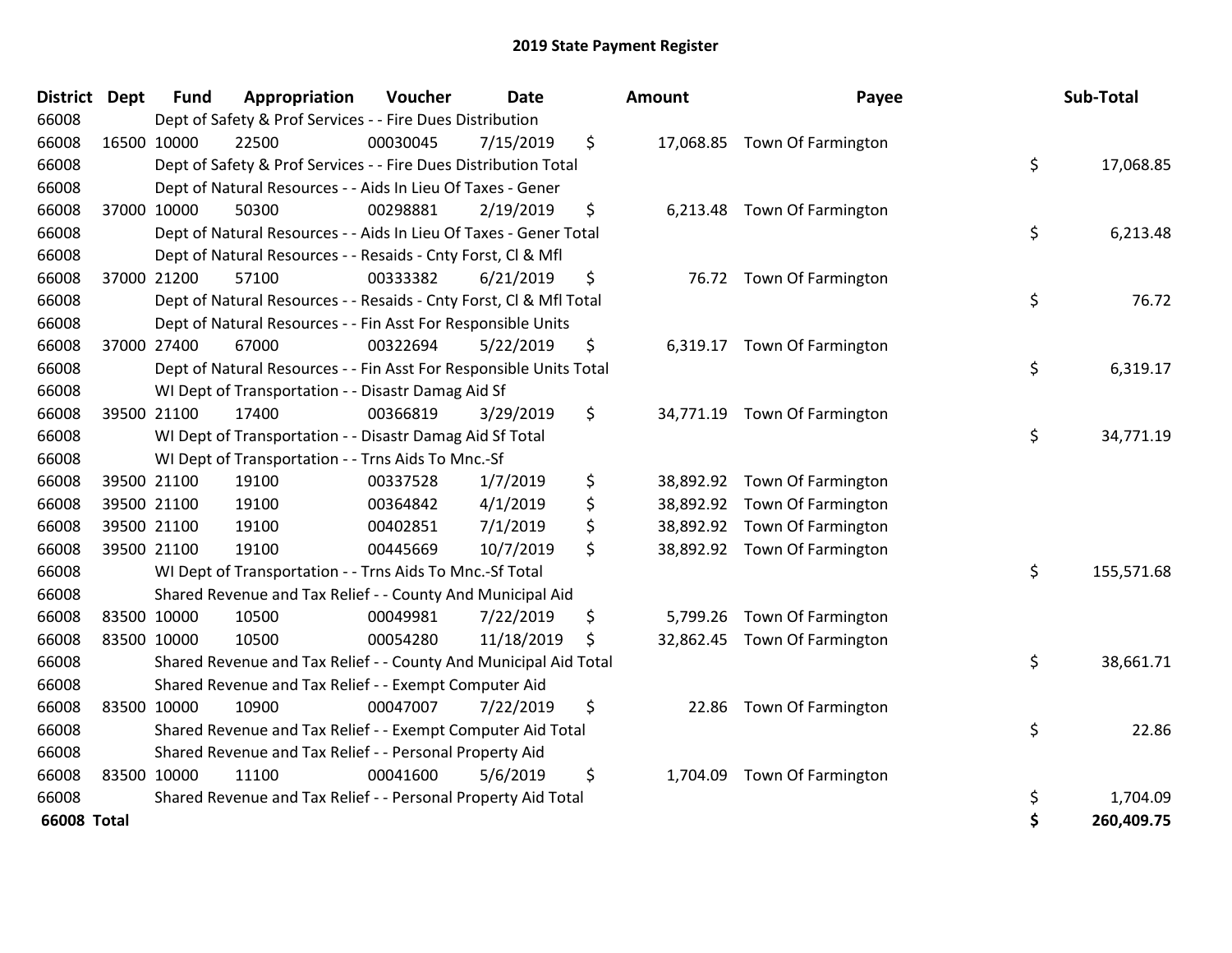| <b>District</b> | Dept | Fund        | Appropriation                                                      | <b>Voucher</b> | <b>Date</b> | <b>Amount</b>   | Payee                     | Sub-Total       |
|-----------------|------|-------------|--------------------------------------------------------------------|----------------|-------------|-----------------|---------------------------|-----------------|
| 66010           |      |             | Dept of Safety & Prof Services - - Fire Dues Distribution          |                |             |                 |                           |                 |
| 66010           |      | 16500 10000 | 22500                                                              | 00031435       | 7/18/2019   | \$<br>1,028.19  | <b>Town Of Germantown</b> |                 |
| 66010           |      |             | Dept of Safety & Prof Services - - Fire Dues Distribution Total    |                |             |                 |                           | \$<br>1,028.19  |
| 66010           |      |             | Dept of Natural Resources - - Fin Asst For Responsible Units       |                |             |                 |                           |                 |
| 66010           |      | 37000 27400 | 67000                                                              | 00323533       | 5/22/2019   | \$<br>393.86    | Town Of Germantown        |                 |
| 66010           |      |             | Dept of Natural Resources - - Fin Asst For Responsible Units Total |                |             |                 |                           | \$<br>393.86    |
| 66010           |      |             | WI Dept of Transportation - - Trns Aids To Mnc.-Sf                 |                |             |                 |                           |                 |
| 66010           |      | 39500 21100 | 19100                                                              | 00343872       | 1/24/2019   | \$<br>2,663.73  | Town Of Germantown        |                 |
| 66010           |      | 39500 21100 | 19100                                                              | 00364843       | 4/1/2019    | \$<br>2,663.73  | Town Of Germantown        |                 |
| 66010           |      | 39500 21100 | 19100                                                              | 00402852       | 7/1/2019    | \$<br>2,663.73  | Town Of Germantown        |                 |
| 66010           |      | 39500 21100 | 19100                                                              | 00445670       | 10/7/2019   | \$<br>2,663.75  | Town Of Germantown        |                 |
| 66010           |      |             | WI Dept of Transportation - - Trns Aids To Mnc.-Sf Total           |                |             |                 |                           | \$<br>10,654.94 |
| 66010           |      |             | Shared Revenue and Tax Relief - - County And Municipal Aid         |                |             |                 |                           |                 |
| 66010           |      | 83500 10000 | 10500                                                              | 00049982       | 7/22/2019   | \$<br>2.069.02  | Town Of Germantown        |                 |
| 66010           |      | 83500 10000 | 10500                                                              | 00054281       | 11/18/2019  | \$<br>11,724.47 | Town Of Germantown        |                 |
| 66010           |      |             | Shared Revenue and Tax Relief - - County And Municipal Aid Total   |                |             |                 |                           | \$<br>13,793.49 |
| 66010           |      |             | Shared Revenue and Tax Relief - - Exempt Computer Aid              |                |             |                 |                           |                 |
| 66010           |      | 83500 10000 | 10900                                                              | 00047008       | 7/22/2019   | \$<br>106.00    | Town Of Germantown        |                 |
| 66010           |      |             | Shared Revenue and Tax Relief - - Exempt Computer Aid Total        |                |             |                 |                           | \$<br>106.00    |
| 66010           |      |             | Shared Revenue and Tax Relief - - Personal Property Aid            |                |             |                 |                           |                 |
| 66010           |      | 83500 10000 | 11100                                                              | 00041601       | 5/6/2019    | \$<br>544.65    | <b>Town Of Germantown</b> |                 |
| 66010           |      |             | Shared Revenue and Tax Relief - - Personal Property Aid Total      |                |             |                 |                           | \$<br>544.65    |
| 66010 Total     |      |             |                                                                    |                |             |                 |                           | 26,521.13       |

|                    | District Dept | <b>Fund</b> | Appropriation                                                      | <b>Voucher</b> | <b>Date</b> | <b>Amount</b>   | Payee                     | Sub-Total       |
|--------------------|---------------|-------------|--------------------------------------------------------------------|----------------|-------------|-----------------|---------------------------|-----------------|
| 66010              |               |             | Dept of Safety & Prof Services - - Fire Dues Distribution          |                |             |                 |                           |                 |
| 66010              |               | 16500 10000 | 22500                                                              | 00031435       | 7/18/2019   | \$<br>1,028.19  | <b>Town Of Germantown</b> |                 |
| 66010              |               |             | Dept of Safety & Prof Services - - Fire Dues Distribution Total    |                |             |                 |                           | \$<br>1,028.19  |
| 66010              |               |             | Dept of Natural Resources - - Fin Asst For Responsible Units       |                |             |                 |                           |                 |
| 66010              |               | 37000 27400 | 67000                                                              | 00323533       | 5/22/2019   | \$<br>393.86    | <b>Town Of Germantown</b> |                 |
| 66010              |               |             | Dept of Natural Resources - - Fin Asst For Responsible Units Total |                |             |                 |                           | \$<br>393.86    |
| 66010              |               |             | WI Dept of Transportation - - Trns Aids To Mnc.-Sf                 |                |             |                 |                           |                 |
| 66010              |               | 39500 21100 | 19100                                                              | 00343872       | 1/24/2019   | \$<br>2,663.73  | Town Of Germantown        |                 |
| 66010              |               | 39500 21100 | 19100                                                              | 00364843       | 4/1/2019    | \$<br>2,663.73  | Town Of Germantown        |                 |
| 66010              |               | 39500 21100 | 19100                                                              | 00402852       | 7/1/2019    | \$<br>2,663.73  | Town Of Germantown        |                 |
| 66010              |               | 39500 21100 | 19100                                                              | 00445670       | 10/7/2019   | \$<br>2,663.75  | Town Of Germantown        |                 |
| 66010              |               |             | WI Dept of Transportation - - Trns Aids To Mnc.-Sf Total           |                |             |                 |                           | \$<br>10,654.94 |
| 66010              |               |             | Shared Revenue and Tax Relief - - County And Municipal Aid         |                |             |                 |                           |                 |
| 66010              |               | 83500 10000 | 10500                                                              | 00049982       | 7/22/2019   | \$<br>2,069.02  | Town Of Germantown        |                 |
| 66010              |               | 83500 10000 | 10500                                                              | 00054281       | 11/18/2019  | \$<br>11,724.47 | Town Of Germantown        |                 |
| 66010              |               |             | Shared Revenue and Tax Relief - - County And Municipal Aid Total   |                |             |                 |                           | \$<br>13,793.49 |
| 66010              |               |             | Shared Revenue and Tax Relief - - Exempt Computer Aid              |                |             |                 |                           |                 |
| 66010              |               | 83500 10000 | 10900                                                              | 00047008       | 7/22/2019   | \$<br>106.00    | Town Of Germantown        |                 |
| 66010              |               |             | Shared Revenue and Tax Relief - - Exempt Computer Aid Total        |                |             |                 |                           | \$<br>106.00    |
| 66010              |               |             | Shared Revenue and Tax Relief - - Personal Property Aid            |                |             |                 |                           |                 |
| 66010              |               | 83500 10000 | 11100                                                              | 00041601       | 5/6/2019    | \$<br>544.65    | <b>Town Of Germantown</b> |                 |
| 66010              |               |             | Shared Revenue and Tax Relief - - Personal Property Aid Total      |                |             |                 |                           | \$<br>544.65    |
| <b>66010 Total</b> |               |             |                                                                    |                |             |                 |                           | \$<br>26,521.13 |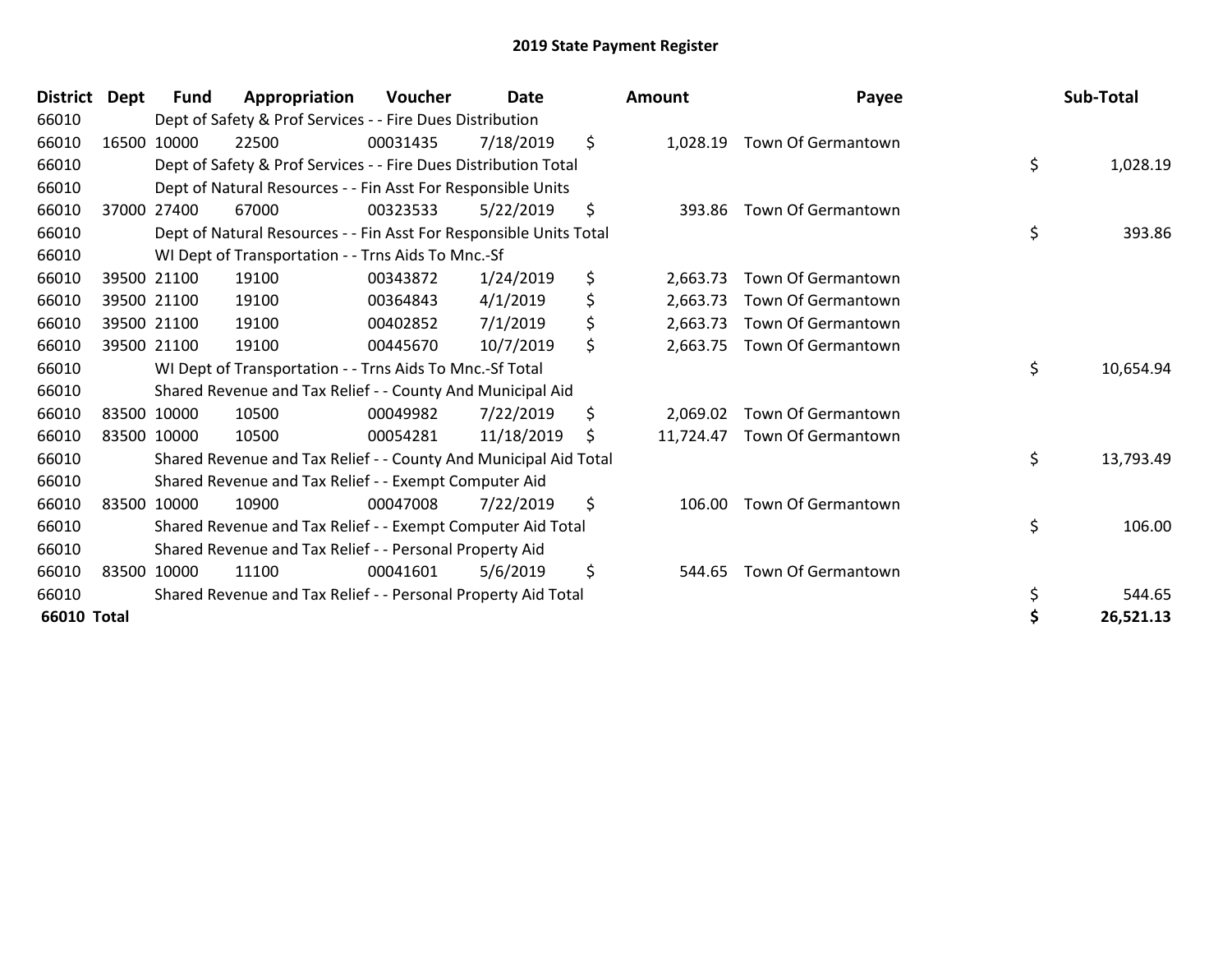| District Dept |             | <b>Fund</b> | Appropriation                                                      | Voucher  | <b>Date</b> |     | <b>Amount</b> | Payee                      | Sub-Total        |
|---------------|-------------|-------------|--------------------------------------------------------------------|----------|-------------|-----|---------------|----------------------------|------------------|
| 66012         |             |             | Dept of Safety & Prof Services - - Fire Dues Distribution          |          |             |     |               |                            |                  |
| 66012         | 16500 10000 |             | 22500                                                              | 00030078 | 7/15/2019   | \$  |               | 14,856.95 Town Of Hartford |                  |
| 66012         |             |             | Dept of Safety & Prof Services - - Fire Dues Distribution Total    |          |             |     |               |                            | \$<br>14,856.95  |
| 66012         |             |             | Dept of Natural Resources - - Aids In Lieu Of Taxes - Gener        |          |             |     |               |                            |                  |
| 66012         |             | 37000 10000 | 50300                                                              | 00298915 | 2/19/2019   | \$  | 138.39        | Town Of Hartford           |                  |
| 66012         |             | 37000 10000 | 50300                                                              | 00298916 | 2/19/2019   | \$  | 8,565.83      | Town Of Hartford           |                  |
| 66012         |             | 37000 10000 | 50300                                                              | 00313622 | 4/19/2019   | \$  |               | 545.52 Town Of Hartford    |                  |
| 66012         |             |             | Dept of Natural Resources - - Aids In Lieu Of Taxes - Gener Total  |          |             |     |               |                            | \$<br>9,249.74   |
| 66012         |             |             | Dept of Natural Resources - - GPO -Federal Funds                   |          |             |     |               |                            |                  |
| 66012         |             | 37000 21200 | 38100                                                              | 00307350 | 3/27/2019   | \$  |               | 7,011.74 Town Of Hartford  |                  |
| 66012         |             |             | Dept of Natural Resources - - GPO -Federal Funds Total             |          |             |     |               |                            | \$<br>7,011.74   |
| 66012         |             |             | Dept of Natural Resources - - Enf A - Boating Enforcement          |          |             |     |               |                            |                  |
| 66012         |             | 37000 21200 | 55000                                                              | 00307350 | 3/27/2019   | \$  |               | 13,204.17 Town Of Hartford |                  |
| 66012         |             |             | Dept of Natural Resources - - Enf A - Boating Enforcement Total    |          |             |     |               |                            | \$<br>13,204.17  |
| 66012         |             |             | Dept of Natural Resources - - Resaids - Cnty Forst, Cl & Mfl       |          |             |     |               |                            |                  |
| 66012         |             | 37000 21200 | 57100                                                              | 00333383 | 6/21/2019   | \$  |               | 26.78 Town Of Hartford     |                  |
| 66012         |             |             | Dept of Natural Resources - - Resaids - Cnty Forst, Cl & Mfl Total |          |             |     |               |                            | \$<br>26.78      |
| 66012         |             |             | Dept of Natural Resources - - Aids In Lieu Of Taxes - Sum S        |          |             |     |               |                            |                  |
| 66012         |             | 37000 21200 | 57900                                                              | 00313621 | 4/19/2019   | \$  |               | 105.97 Town Of Hartford    |                  |
| 66012         |             |             | Dept of Natural Resources - - Aids In Lieu Of Taxes - Sum S Total  |          |             |     |               |                            | \$<br>105.97     |
| 66012         |             |             | Dept of Natural Resources - - Fin Asst For Responsible Units       |          |             |     |               |                            |                  |
| 66012         |             | 37000 27400 | 67000                                                              | 00323056 | 5/22/2019   | \$  |               | 4,454.49 Town Of Hartford  |                  |
| 66012         |             |             | Dept of Natural Resources - - Fin Asst For Responsible Units Total |          |             |     |               |                            | \$<br>4,454.49   |
| 66012         |             |             | WI Dept of Transportation - - Trns Aids To Mnc.-Sf                 |          |             |     |               |                            |                  |
| 66012         |             | 39500 21100 | 19100                                                              | 00337530 | 1/7/2019    | \$  |               | 29,068.15 Town Of Hartford |                  |
| 66012         |             | 39500 21100 | 19100                                                              | 00364844 | 4/1/2019    | \$  |               | 29,068.15 Town Of Hartford |                  |
| 66012         |             | 39500 21100 | 19100                                                              | 00402853 | 7/1/2019    | \$  |               | 29,068.15 Town Of Hartford |                  |
| 66012         |             | 39500 21100 | 19100                                                              | 00445671 | 10/7/2019   | \$. |               | 29,068.18 Town Of Hartford |                  |
| 66012         |             |             | WI Dept of Transportation - - Trns Aids To Mnc.-Sf Total           |          |             |     |               |                            | \$<br>116,272.63 |
| 66012         |             |             | Department of Justice - - Law Enforcement Train, Local             |          |             |     |               |                            |                  |
| 66012         |             | 45500 10000 | 23100                                                              | 00073156 | 10/17/2019  | \$  |               | 640.00 Town Of Hartford    |                  |
| 66012         |             |             | Department of Justice - - Law Enforcement Train, Local Total       |          |             |     |               |                            | \$<br>640.00     |
| 66012         |             |             | Elections Commission - - 2018 Hava Election Security               |          |             |     |               |                            |                  |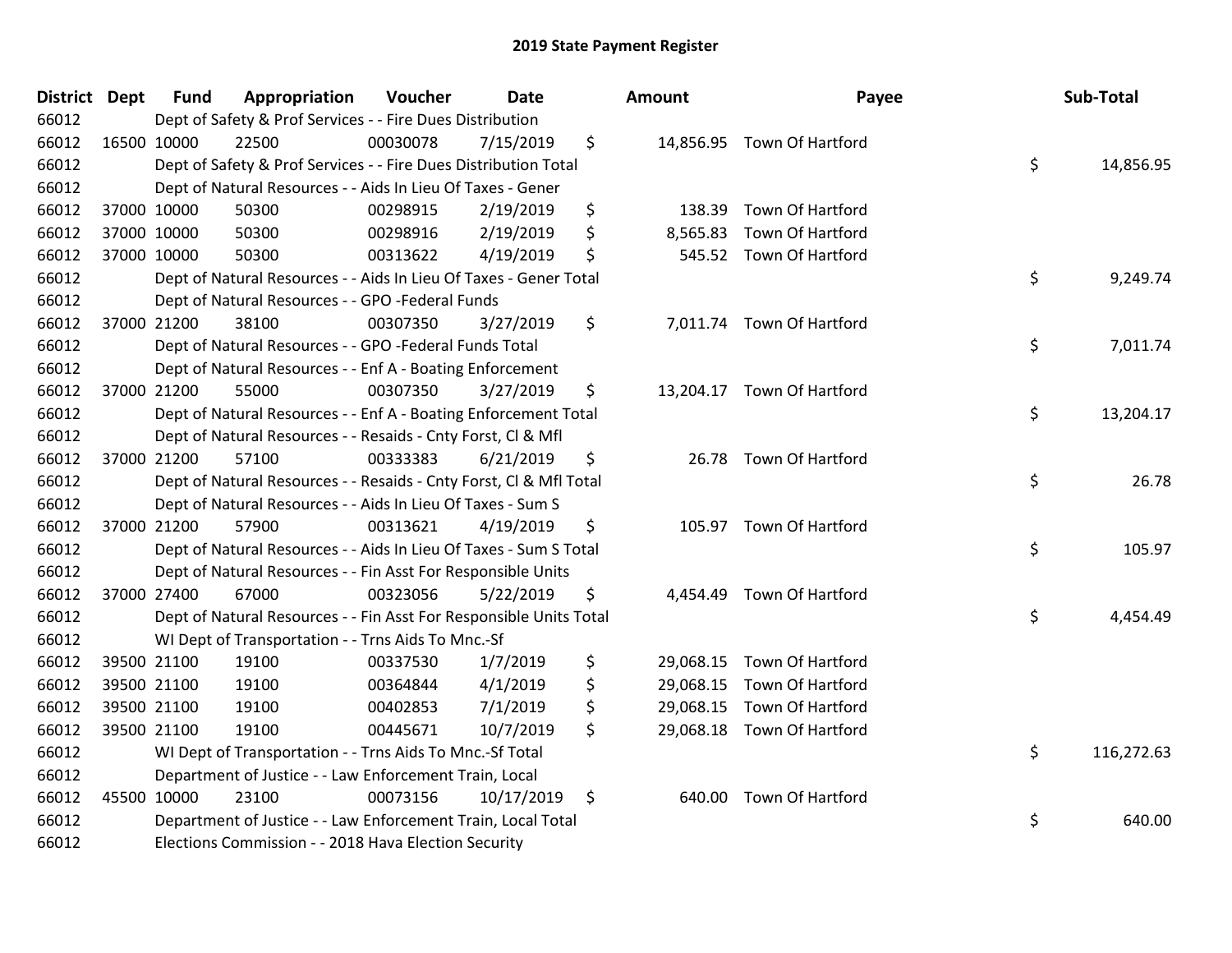| <b>District</b>    | Dept        | Fund        | Appropriation                                                       | Voucher  | <b>Date</b> |     | Amount   | Payee                      | Sub-Total       |
|--------------------|-------------|-------------|---------------------------------------------------------------------|----------|-------------|-----|----------|----------------------------|-----------------|
| 66012              |             | 51000 22000 | 18200                                                               | 00002162 | 10/23/2019  | \$  | 700.00   | Town Of Hartford           |                 |
| 66012              |             |             | Elections Commission - - 2018 Hava Election Security Total          |          |             |     |          |                            | \$<br>700.00    |
| 66012              |             |             | Shared Revenue and Tax Relief - - County And Municipal Aid          |          |             |     |          |                            |                 |
| 66012              | 83500 10000 |             | 10500                                                               | 00049983 | 7/22/2019   | \$  | 5,381.83 | <b>Town Of Hartford</b>    |                 |
| 66012              | 83500 10000 |             | 10500                                                               | 00054282 | 11/18/2019  | \$  |          | 39,563.72 Town Of Hartford |                 |
| 66012              |             |             | Shared Revenue and Tax Relief - - County And Municipal Aid Total    |          |             |     |          |                            | \$<br>44,945.55 |
| 66012              |             |             | Shared Revenue and Tax Relief - - Exempt Computer Aid               |          |             |     |          |                            |                 |
| 66012              |             | 83500 10000 | 10900                                                               | 00047009 | 7/22/2019   | \$  | 255.66   | <b>Town Of Hartford</b>    |                 |
| 66012              |             |             | Shared Revenue and Tax Relief - - Exempt Computer Aid Total         |          |             |     |          |                            | \$<br>255.66    |
| 66012              |             |             | Shared Revenue and Tax Relief - - Utility Aid                       |          |             |     |          |                            |                 |
| 66012              | 83500 10000 |             | 11000                                                               | 00049983 | 7/22/2019   | \$  | 1,794.28 | <b>Town Of Hartford</b>    |                 |
| 66012              | 83500 10000 |             | 11000                                                               | 00054282 | 11/18/2019  | \$  |          | 11,998.30 Town Of Hartford |                 |
| 66012              |             |             | Shared Revenue and Tax Relief - - Utility Aid Total                 |          |             |     |          |                            | \$<br>13,792.58 |
| 66012              |             |             | Shared Revenue and Tax Relief - - Personal Property Aid             |          |             |     |          |                            |                 |
| 66012              |             | 83500 10000 | 11100                                                               | 00041602 | 5/6/2019    | \$  | 495.56   | <b>Town Of Hartford</b>    |                 |
| 66012              |             |             | Shared Revenue and Tax Relief - - Personal Property Aid Total       |          |             |     |          |                            | \$<br>495.56    |
| 66012              |             |             | Shared Revenue and Tax Relief - - Payments For Municipal Svcs       |          |             |     |          |                            |                 |
| 66012              | 83500 10000 |             | 50100                                                               | 00037742 | 1/31/2019   | \$  | 354.78   | <b>Town Of Hartford</b>    |                 |
| 66012              |             |             | Shared Revenue and Tax Relief - - Payments For Municipal Svcs Total |          |             |     |          |                            | \$<br>354.78    |
| 66012              |             |             | Shared Revenue and Tax Relief - - Lottery & Gaming Credit           |          |             |     |          |                            |                 |
| 66012              | 83500 52100 |             | 36300                                                               | 00038554 | 3/25/2019   | \$. | 2,021.40 | Town Of Hartford           |                 |
| 66012              |             |             | Shared Revenue and Tax Relief - - Lottery & Gaming Credit Total     |          |             |     |          |                            | \$<br>2,021.40  |
| <b>66012 Total</b> |             |             |                                                                     |          |             |     |          |                            | 228,388.00      |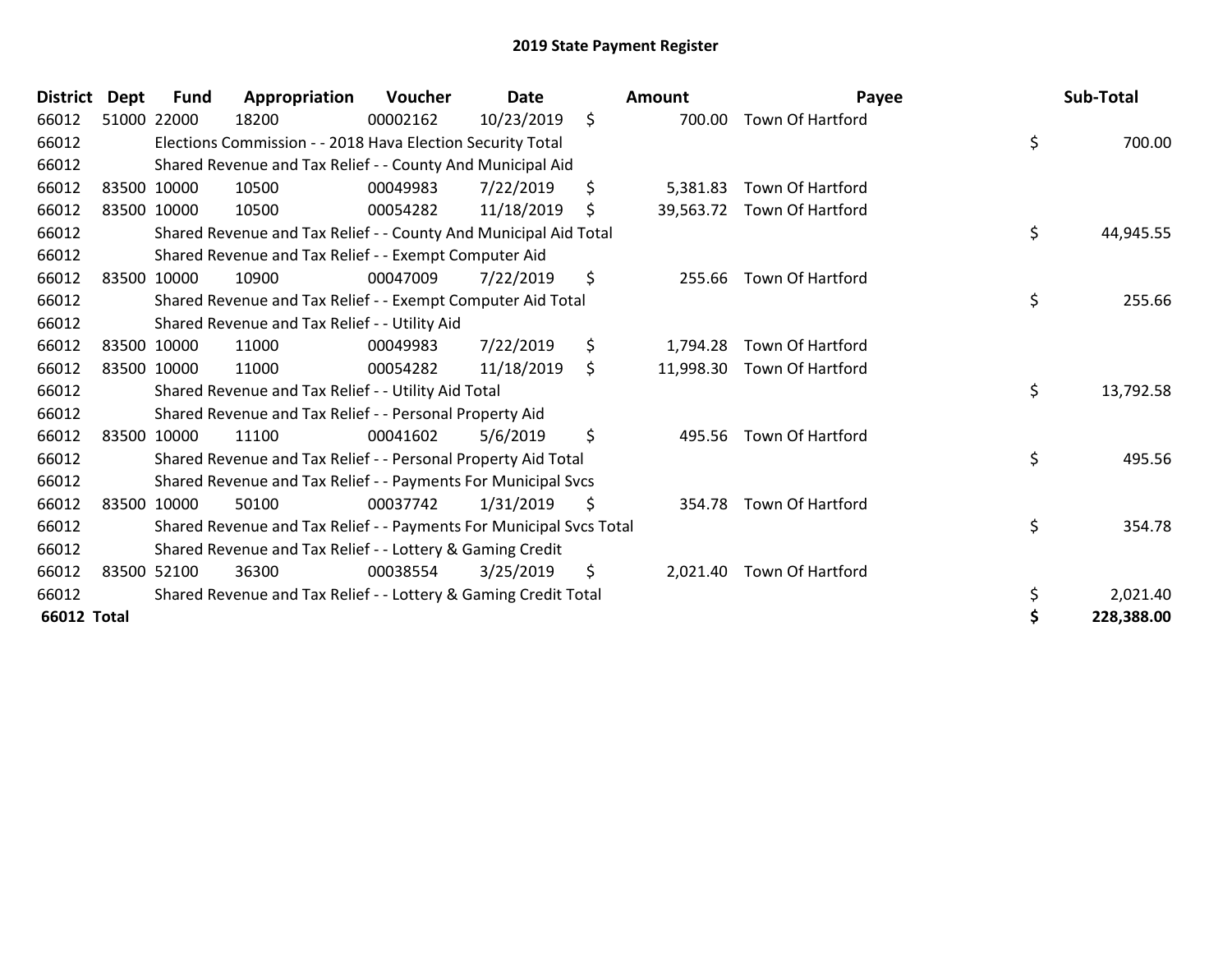| District Dept |             | <b>Fund</b> | Appropriation                                                      | Voucher  | <b>Date</b> | Amount          | Payee                     | Sub-Total        |
|---------------|-------------|-------------|--------------------------------------------------------------------|----------|-------------|-----------------|---------------------------|------------------|
| 66014         |             |             | Dept of Safety & Prof Services - - Fire Dues Distribution          |          |             |                 |                           |                  |
| 66014         | 16500 10000 |             | 22500                                                              | 00029986 | 7/15/2019   | \$              | 22,724.74 Town Of Jackson |                  |
| 66014         |             |             | Dept of Safety & Prof Services - - Fire Dues Distribution Total    |          |             |                 |                           | \$<br>22,724.74  |
| 66014         |             |             | Dept of Natural Resources - - Aids In Lieu Of Taxes - Gener        |          |             |                 |                           |                  |
| 66014         |             | 37000 10000 | 50300                                                              | 00298992 | 2/19/2019   | \$              | 3,335.15 Town Of Jackson  |                  |
| 66014         |             | 37000 10000 | 50300                                                              | 00298993 | 2/19/2019   | \$<br>24,558.94 | Town Of Jackson           |                  |
| 66014         |             | 37000 10000 | 50300                                                              | 00314744 | 4/19/2019   | \$<br>605.18    | Town Of Jackson           |                  |
| 66014         |             |             | Dept of Natural Resources - - Aids In Lieu Of Taxes - Gener Total  |          |             |                 |                           | \$<br>28,499.27  |
| 66014         |             |             | Dept of Natural Resources - - Resaids - Cnty Forst, Cl & Mfl       |          |             |                 |                           |                  |
| 66014         |             | 37000 21200 | 57100                                                              | 00333384 | 6/21/2019   | \$<br>35.48     | Town Of Jackson           |                  |
| 66014         |             |             | Dept of Natural Resources - - Resaids - Cnty Forst, Cl & Mfl Total |          |             |                 |                           | \$<br>35.48      |
| 66014         |             |             | Dept of Natural Resources - - Aids In Lieu Of Taxes - Sum S        |          |             |                 |                           |                  |
| 66014         |             | 37000 21200 | 57900                                                              | 00314743 | 4/19/2019   | \$              | 1,166.44 Town Of Jackson  |                  |
| 66014         |             |             | Dept of Natural Resources - - Aids In Lieu Of Taxes - Sum S Total  |          |             |                 |                           | \$<br>1,166.44   |
| 66014         |             |             | Dept of Natural Resources - - Petrostorage Envr Remd Awards        |          |             |                 |                           |                  |
| 66014         |             | 37000 27200 | 66700                                                              | 00306015 | 3/19/2019   | \$<br>3,926.48  | Town Of Jackson           |                  |
| 66014         |             | 37000 27200 | 66700                                                              | 00357902 | 9/17/2019   | \$              | 3,489.66 Town Of Jackson  |                  |
| 66014         |             |             | Dept of Natural Resources - - Petrostorage Envr Remd Awards Total  |          |             |                 |                           | \$<br>7,416.14   |
| 66014         |             |             | Dept of Natural Resources - - Fin Asst For Responsible Units       |          |             |                 |                           |                  |
| 66014         |             | 37000 27400 | 67000                                                              | 00323082 | 5/22/2019   | \$              | 7,648.15 Town Of Jackson  |                  |
| 66014         |             |             | Dept of Natural Resources - - Fin Asst For Responsible Units Total |          |             |                 |                           | \$<br>7,648.15   |
| 66014         |             |             | WI Dept of Transportation - - Trns Aids To Mnc.-Sf                 |          |             |                 |                           |                  |
| 66014         |             | 39500 21100 | 19100                                                              | 00337531 | 1/7/2019    | \$<br>35,554.29 | Town Of Jackson           |                  |
| 66014         | 39500 21100 |             | 19100                                                              | 00364845 | 4/1/2019    | \$              | 35,554.29 Town Of Jackson |                  |
| 66014         | 39500 21100 |             | 19100                                                              | 00402854 | 7/1/2019    | \$              | 35,554.29 Town Of Jackson |                  |
| 66014         | 39500 21100 |             | 19100                                                              | 00445672 | 10/7/2019   | \$              | 35,554.30 Town Of Jackson |                  |
| 66014         |             |             | WI Dept of Transportation - - Trns Aids To Mnc.-Sf Total           |          |             |                 |                           | \$<br>142,217.17 |
| 66014         |             |             | Public Defender Board - - Transcript, Discovery And Int            |          |             |                 |                           |                  |
| 66014         | 55000 10000 |             | 10600                                                              | 00182603 | 2/19/2019   | \$<br>5.00      | Town Of Jackson           |                  |
| 66014         | 55000 10000 |             | 10600                                                              | 00186178 | 3/7/2019    | \$<br>60.00     | Town Of Jackson           |                  |
| 66014         | 55000 10000 |             | 10600                                                              | 00189624 | 4/3/2019    | \$<br>5.00      | Town Of Jackson           |                  |
| 66014         | 55000 10000 |             | 10600                                                              | 00189660 | 4/3/2019    | \$<br>15.00     | Town Of Jackson           |                  |
| 66014         |             | 55000 10000 | 10600                                                              | 00189686 | 4/3/2019    | \$<br>5.00      | Town Of Jackson           |                  |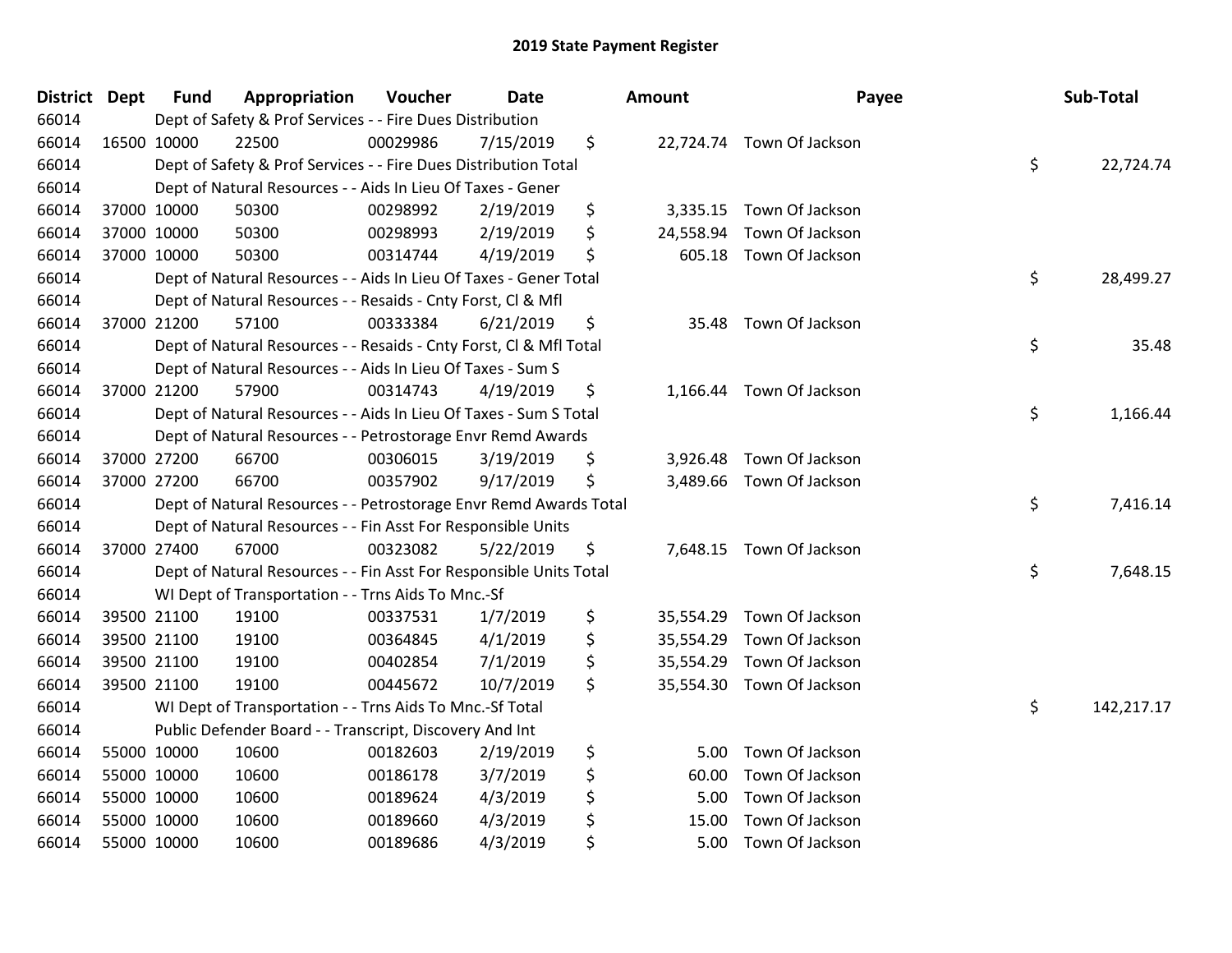| <b>District</b> | Dept | <b>Fund</b> | Appropriation                                                    | Voucher  | <b>Date</b> | <b>Amount</b>   | Payee           | Sub-Total        |
|-----------------|------|-------------|------------------------------------------------------------------|----------|-------------|-----------------|-----------------|------------------|
| 66014           |      | 55000 10000 | 10600                                                            | 00191496 | 4/18/2019   | \$<br>35.00     | Town Of Jackson |                  |
| 66014           |      | 55000 10000 | 10600                                                            | 00193348 | 5/3/2019    | \$<br>5.00      | Town Of Jackson |                  |
| 66014           |      | 55000 10000 | 10600                                                            | 00193349 | 5/3/2019    | \$<br>5.00      | Town Of Jackson |                  |
| 66014           |      | 55000 10000 | 10600                                                            | 00206041 | 7/18/2019   | \$<br>5.00      | Town Of Jackson |                  |
| 66014           |      | 55000 10000 | 10600                                                            | 00210094 | 8/20/2019   | \$<br>10.00     | Town Of Jackson |                  |
| 66014           |      | 55000 10000 | 10600                                                            | 00213880 | 9/16/2019   | \$<br>5.00      | Town Of Jackson |                  |
| 66014           |      | 55000 10000 | 10600                                                            | 00213881 | 9/16/2019   | \$<br>5.00      | Town Of Jackson |                  |
| 66014           |      | 55000 10000 | 10600                                                            | 00213882 | 9/16/2019   | \$<br>10.00     | Town Of Jackson |                  |
| 66014           |      | 55000 10000 | 10600                                                            | 00213883 | 9/16/2019   | \$<br>5.00      | Town Of Jackson |                  |
| 66014           |      | 55000 10000 | 10600                                                            | 00216599 | 10/7/2019   | \$<br>10.25     | Town Of Jackson |                  |
| 66014           |      | 55000 10000 | 10600                                                            | 00227643 | 12/23/2019  | \$<br>5.00      | Town Of Jackson |                  |
| 66014           |      |             | Public Defender Board - - Transcript, Discovery And Int Total    |          |             |                 |                 | \$<br>190.25     |
| 66014           |      |             | Shared Revenue and Tax Relief - - County And Municipal Aid       |          |             |                 |                 |                  |
| 66014           |      | 83500 10000 | 10500                                                            | 00049984 | 7/22/2019   | \$<br>6,826.50  | Town Of Jackson |                  |
| 66014           |      | 83500 10000 | 10500                                                            | 00054283 | 11/18/2019  | \$<br>38,683.50 | Town Of Jackson |                  |
| 66014           |      |             | Shared Revenue and Tax Relief - - County And Municipal Aid Total |          |             |                 |                 | \$<br>45,510.00  |
| 66014           |      |             | Shared Revenue and Tax Relief - - Exempt Computer Aid            |          |             |                 |                 |                  |
| 66014           |      | 83500 10000 | 10900                                                            | 00047010 | 7/22/2019   | \$<br>472.86    | Town Of Jackson |                  |
| 66014           |      |             | Shared Revenue and Tax Relief - - Exempt Computer Aid Total      |          |             |                 |                 | \$<br>472.86     |
| 66014           |      |             | Shared Revenue and Tax Relief - - Utility Aid                    |          |             |                 |                 |                  |
| 66014           |      | 83500 10000 | 11000                                                            | 00049984 | 7/22/2019   | \$<br>1,154.30  | Town Of Jackson |                  |
| 66014           |      | 83500 10000 | 11000                                                            | 00054283 | 11/18/2019  | \$<br>6,986.11  | Town Of Jackson |                  |
| 66014           |      |             | Shared Revenue and Tax Relief - - Utility Aid Total              |          |             |                 |                 | \$<br>8,140.41   |
| 66014           |      |             | Shared Revenue and Tax Relief - - Personal Property Aid          |          |             |                 |                 |                  |
| 66014           |      | 83500 10000 | 11100                                                            | 00041603 | 5/6/2019    | \$<br>3,513.45  | Town Of Jackson |                  |
| 66014           |      |             | Shared Revenue and Tax Relief - - Personal Property Aid Total    |          |             |                 |                 | \$<br>3,513.45   |
| 66014 Total     |      |             |                                                                  |          |             |                 |                 | \$<br>267,534.36 |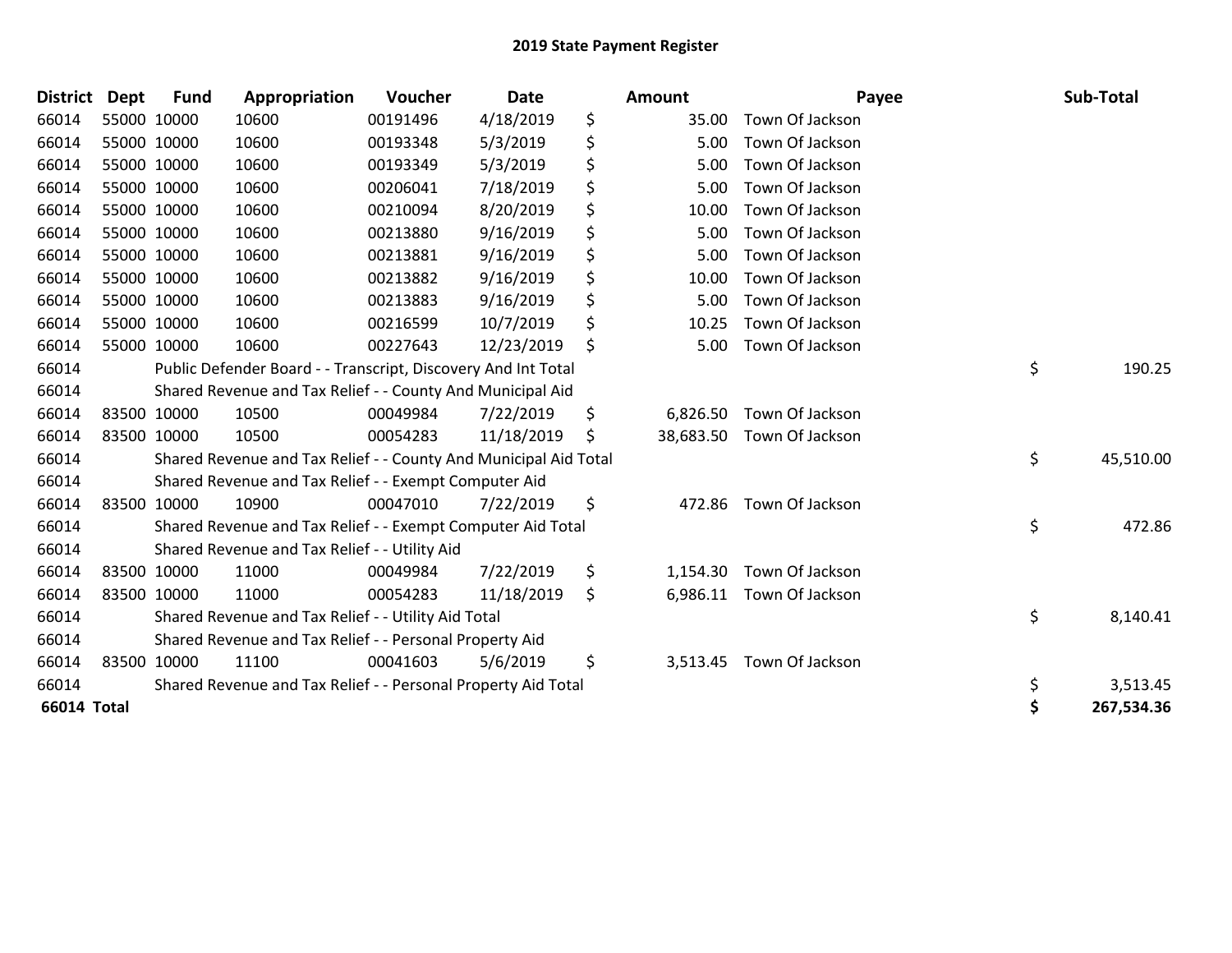|       | District Dept | <b>Fund</b>                                                        | Appropriation | Voucher  | <b>Date</b> |         | <b>Amount</b> | Payee                      | Sub-Total       |
|-------|---------------|--------------------------------------------------------------------|---------------|----------|-------------|---------|---------------|----------------------------|-----------------|
| 66016 |               | Dept of Safety & Prof Services - - Fire Dues Distribution          |               |          |             |         |               |                            |                 |
| 66016 |               | 16500 10000<br>22500                                               |               | 00030499 | 7/16/2019   | \$      |               | 5,191.81 Town Of Kewaskum  |                 |
| 66016 |               | Dept of Safety & Prof Services - - Fire Dues Distribution Total    |               |          |             |         |               |                            | \$<br>5,191.81  |
| 66016 |               | Dept of Natural Resources - - Aids In Lieu Of Taxes - Gener        |               |          |             |         |               |                            |                 |
| 66016 |               | 50300<br>37000 10000                                               |               | 00298907 | 2/19/2019   | \$      | 3,202.30      | Town Of Kewaskum           |                 |
| 66016 |               | 37000 10000<br>50300                                               |               | 00298908 | 2/19/2019   | \$      |               | 21,347.61 Town Of Kewaskum |                 |
| 66016 |               | Dept of Natural Resources - - Aids In Lieu Of Taxes - Gener Total  |               |          |             |         |               |                            | \$<br>24,549.91 |
| 66016 |               | Dept of Natural Resources - - Resaids - Cnty Forst, Cl & Mfl       |               |          |             |         |               |                            |                 |
| 66016 |               | 37000 21200<br>57100                                               |               | 00333385 | 6/21/2019   | \$      |               | 47.60 Town Of Kewaskum     |                 |
| 66016 |               | Dept of Natural Resources - - Resaids - Cnty Forst, Cl & Mfl Total |               |          |             |         |               |                            | \$<br>47.60     |
| 66016 |               | Dept of Natural Resources - - Aids In Lieu Of Taxes - Sum S        |               |          |             |         |               |                            |                 |
| 66016 |               | 37000 21200<br>57900                                               |               | 00313529 | 4/19/2019   | \$      |               | 2,541.12 Town Of Kewaskum  |                 |
| 66016 |               | Dept of Natural Resources - - Aids In Lieu Of Taxes - Sum S Total  |               |          |             |         |               |                            | \$<br>2,541.12  |
| 66016 |               | Dept of Natural Resources - - Fin Asst For Responsible Units       |               |          |             |         |               |                            |                 |
| 66016 |               | 67000<br>37000 27400                                               |               | 00322742 | 5/22/2019   | \$      |               | 6,765.47 Town Of Kewaskum  |                 |
| 66016 |               | Dept of Natural Resources - - Fin Asst For Responsible Units Total |               |          |             |         |               |                            | \$<br>6,765.47  |
| 66016 |               | WI Dept of Transportation - - Trns Aids To Mnc.-Sf                 |               |          |             |         |               |                            |                 |
| 66016 |               | 39500 21100<br>19100                                               |               | 00337532 | 1/7/2019    | \$      |               | 22,725.36 Town Of Kewaskum |                 |
| 66016 |               | 39500 21100<br>19100                                               |               | 00364846 | 4/1/2019    | \$      |               | 22,725.36 Town Of Kewaskum |                 |
| 66016 |               | 39500 21100<br>19100                                               |               | 00402855 | 7/1/2019    | \$      |               | 22,725.36 Town Of Kewaskum |                 |
| 66016 |               | 39500 21100<br>19100                                               |               | 00445673 | 10/7/2019   | \$      |               | 22,725.37 Town Of Kewaskum |                 |
| 66016 |               | WI Dept of Transportation - - Trns Aids To Mnc.-Sf Total           |               |          |             |         |               |                            | \$<br>90,901.45 |
| 66016 |               | Elections Commission - - 2018 Hava Election Security               |               |          |             |         |               |                            |                 |
| 66016 |               | 51000 22000<br>18200                                               |               | 00002894 | 11/22/2019  | $\zeta$ | 500.00        | Town Of Kewaskum           |                 |
| 66016 |               | Elections Commission - - 2018 Hava Election Security Total         |               |          |             |         |               |                            | \$<br>500.00    |
| 66016 |               | Shared Revenue and Tax Relief - - County And Municipal Aid         |               |          |             |         |               |                            |                 |
| 66016 |               | 83500 10000<br>10500                                               |               | 00049985 | 7/22/2019   | \$      | 3,598.57      | Town Of Kewaskum           |                 |
| 66016 |               | 83500 10000<br>10500                                               |               | 00054284 | 11/18/2019  | \$      |               | 20,391.87 Town Of Kewaskum |                 |
| 66016 |               | Shared Revenue and Tax Relief - - County And Municipal Aid Total   |               |          |             |         |               |                            | \$<br>23,990.44 |
| 66016 |               | Shared Revenue and Tax Relief - - Exempt Computer Aid              |               |          |             |         |               |                            |                 |
| 66016 |               | 10900<br>83500 10000                                               |               | 00047011 | 7/22/2019   | \$      | 245.27        | Town Of Kewaskum           |                 |
| 66016 |               | Shared Revenue and Tax Relief - - Exempt Computer Aid Total        |               |          |             |         |               |                            | \$<br>245.27    |
| 66016 |               | Shared Revenue and Tax Relief - - Personal Property Aid            |               |          |             |         |               |                            |                 |

| ount      | Payee                      | Sub-Total       |
|-----------|----------------------------|-----------------|
|           | 5,191.81 Town Of Kewaskum  | \$<br>5,191.81  |
|           | 3,202.30 Town Of Kewaskum  |                 |
|           | 21,347.61 Town Of Kewaskum |                 |
|           |                            | \$<br>24,549.91 |
| 47.60     | Town Of Kewaskum           |                 |
|           |                            | \$<br>47.60     |
|           |                            |                 |
|           | 2,541.12 Town Of Kewaskum  | \$<br>2,541.12  |
|           |                            |                 |
| 6,765.47  | Town Of Kewaskum           |                 |
|           |                            | \$<br>6,765.47  |
| 22,725.36 | Town Of Kewaskum           |                 |
| 22,725.36 | Town Of Kewaskum           |                 |
| 22,725.36 | Town Of Kewaskum           |                 |
| 22,725.37 | Town Of Kewaskum           |                 |
|           |                            | \$<br>90,901.45 |
| 500.00    | Town Of Kewaskum           |                 |
|           |                            | \$<br>500.00    |
|           |                            |                 |
|           | 3,598.57 Town Of Kewaskum  |                 |
| 20,391.87 | Town Of Kewaskum           | \$<br>23,990.44 |
|           |                            |                 |
| 245.27    | Town Of Kewaskum           |                 |
|           |                            | \$<br>245.27    |
|           |                            |                 |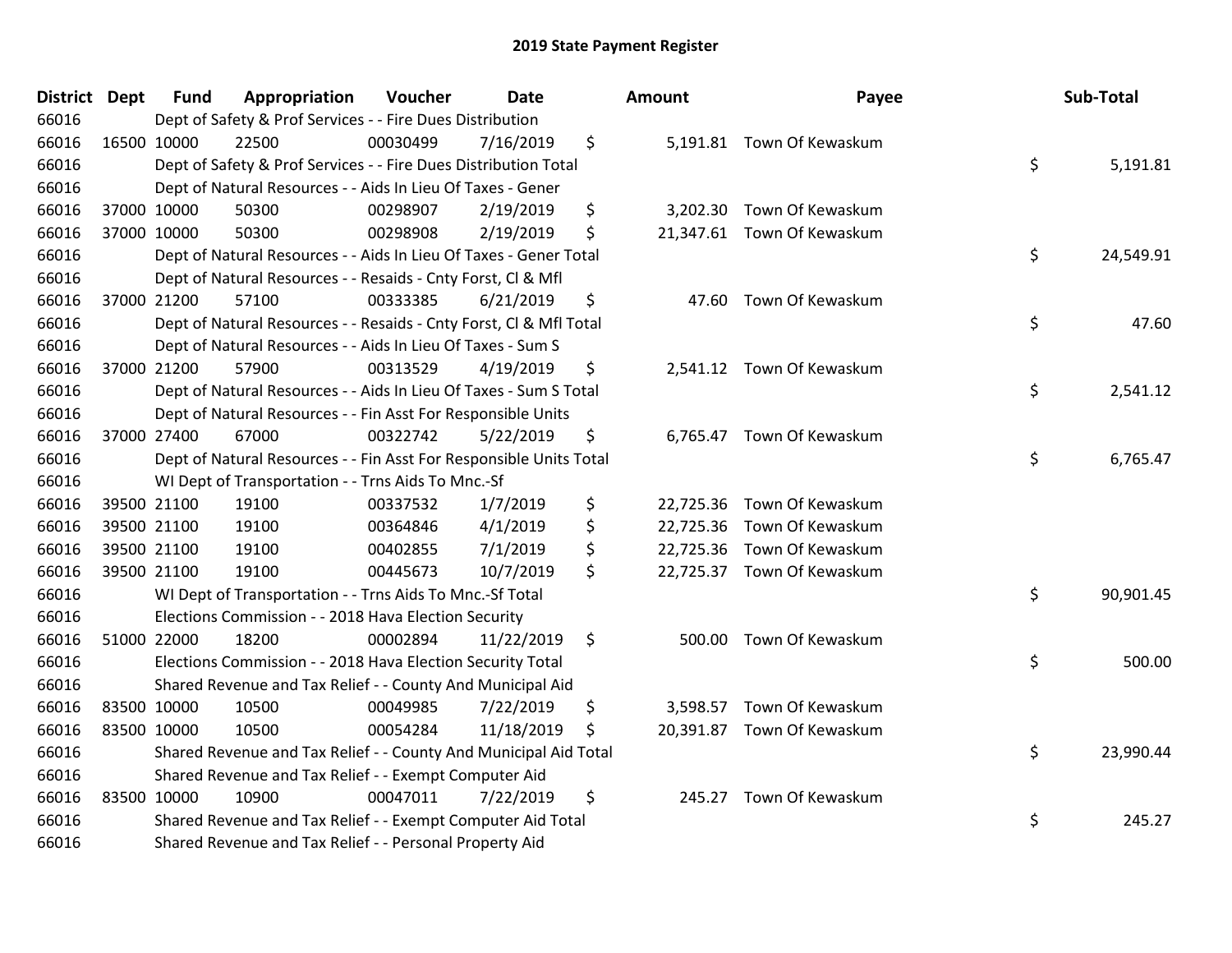| District Dept | <b>Fund</b> | Appropriation                                                       | <b>Voucher</b> | Date      | Amount   | <b>Pavee</b>     | Sub-Total  |
|---------------|-------------|---------------------------------------------------------------------|----------------|-----------|----------|------------------|------------|
| 66016         | 83500 10000 | 11100                                                               | 00041604       | 5/6/2019  | 5,517.34 | Town Of Kewaskum |            |
| 66016         |             | Shared Revenue and Tax Relief - - Personal Property Aid Total       |                |           |          |                  | 5,517.34   |
| 66016         |             | Shared Revenue and Tax Relief - - Payments For Municipal Svcs       |                |           |          |                  |            |
| 66016         | 83500 10000 | 50100                                                               | 00037733       | 1/31/2019 | 65.10    | Town Of Kewaskum |            |
| 66016         |             | Shared Revenue and Tax Relief - - Payments For Municipal Svcs Total |                |           |          |                  | 65.10      |
| 66016 Total   |             |                                                                     |                |           |          |                  | 160,315.51 |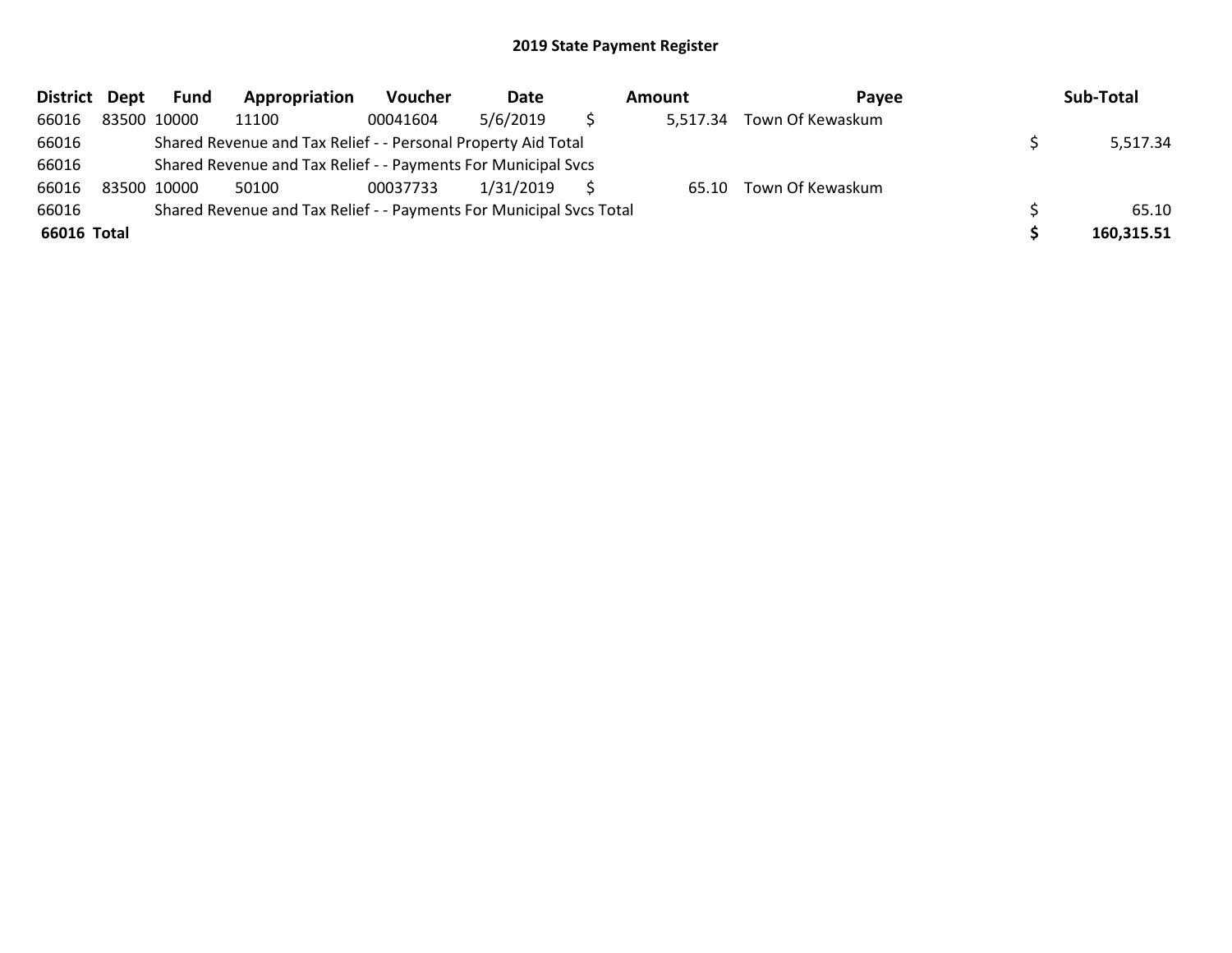| District Dept |             | <b>Fund</b> | Appropriation                                                      | Voucher  | Date       | Amount          |                        | Payee | Sub-Total  |
|---------------|-------------|-------------|--------------------------------------------------------------------|----------|------------|-----------------|------------------------|-------|------------|
| 66018         |             |             | Dept of Safety & Prof Services - - Fire Dues Distribution          |          |            |                 |                        |       |            |
| 66018         | 16500 10000 |             | 22500                                                              | 00029984 | 7/15/2019  | \$              | 23,346.09 Town Of Polk |       |            |
| 66018         |             |             | Dept of Safety & Prof Services - - Fire Dues Distribution Total    |          |            |                 |                        | \$    | 23,346.09  |
| 66018         |             |             | Dept of Natural Resources - - Aids In Lieu Of Taxes - Gener        |          |            |                 |                        |       |            |
| 66018         |             | 37000 10000 | 50300                                                              | 00298899 | 2/19/2019  | \$              | 4,122.57 Town Of Polk  |       |            |
| 66018         |             | 37000 10000 | 50300                                                              | 00298900 | 2/19/2019  | \$              | 86,362.86 Town Of Polk |       |            |
| 66018         |             |             | Dept of Natural Resources - - Aids In Lieu Of Taxes - Gener Total  |          |            |                 |                        | \$    | 90,485.43  |
| 66018         |             |             | Dept of Natural Resources - - Resaids - Cnty Forst, Cl & Mfl       |          |            |                 |                        |       |            |
| 66018         | 37000 21200 |             | 57100                                                              | 00333386 | 6/21/2019  | \$              | 41.51 Town Of Polk     |       |            |
| 66018         |             |             | Dept of Natural Resources - - Resaids - Cnty Forst, CI & Mfl Total |          |            |                 |                        | \$    | 41.51      |
| 66018         |             |             | Dept of Natural Resources - - Fin Asst For Responsible Units       |          |            |                 |                        |       |            |
| 66018         |             | 37000 27400 | 67000                                                              | 00323067 | 5/22/2019  | \$              | 4,005.95 Town Of Polk  |       |            |
| 66018         |             |             | Dept of Natural Resources - - Fin Asst For Responsible Units Total |          |            |                 |                        | \$    | 4,005.95   |
| 66018         |             |             | Dept of Natural Resources - - Recycling Consolidation Grants       |          |            |                 |                        |       |            |
| 66018         | 37000 27400 |             | 67300                                                              | 00323067 | 5/22/2019  | \$              | 1,023.79 Town Of Polk  |       |            |
| 66018         |             |             | Dept of Natural Resources - - Recycling Consolidation Grants Total |          |            |                 |                        | \$    | 1,023.79   |
| 66018         |             |             | WI Dept of Transportation - - Trns Aids To Mnc.-Sf                 |          |            |                 |                        |       |            |
| 66018         |             | 39500 21100 | 19100                                                              | 00337533 | 1/7/2019   | \$<br>34,742.03 | Town Of Polk           |       |            |
| 66018         | 39500 21100 |             | 19100                                                              | 00364847 | 4/1/2019   | \$<br>34,742.03 | Town Of Polk           |       |            |
| 66018         |             | 39500 21100 | 19100                                                              | 00402856 | 7/1/2019   | \$              | 34,742.03 Town Of Polk |       |            |
| 66018         |             | 39500 21100 | 19100                                                              | 00445674 | 10/7/2019  | \$              | 34,742.04 Town Of Polk |       |            |
| 66018         |             |             | WI Dept of Transportation - - Trns Aids To Mnc.-Sf Total           |          |            |                 |                        | \$    | 138,968.13 |
| 66018         |             |             | Elections Commission - - 2018 Hava Election Security               |          |            |                 |                        |       |            |
| 66018         | 51000 22000 |             | 18200                                                              | 00002155 | 10/23/2019 | \$              | 1,200.00 Town Of Polk  |       |            |
| 66018         |             |             | Elections Commission - - 2018 Hava Election Security Total         |          |            |                 |                        | \$    | 1,200.00   |
| 66018         |             |             | Shared Revenue and Tax Relief - - County And Municipal Aid         |          |            |                 |                        |       |            |
| 66018         | 83500 10000 |             | 10500                                                              | 00049986 | 7/22/2019  | \$              | 7,584.22 Town Of Polk  |       |            |
| 66018         | 83500 10000 |             | 10500                                                              | 00054285 | 11/18/2019 | \$              | 42,977.24 Town Of Polk |       |            |
| 66018         |             |             | Shared Revenue and Tax Relief - - County And Municipal Aid Total   |          |            |                 |                        | \$    | 50,561.46  |
| 66018         |             |             | Shared Revenue and Tax Relief - - Exempt Computer Aid              |          |            |                 |                        |       |            |
| 66018         | 83500 10000 |             | 10900                                                              | 00047012 | 7/22/2019  | \$<br>408.43    | Town Of Polk           |       |            |
| 66018         |             |             | Shared Revenue and Tax Relief - - Exempt Computer Aid Total        |          |            |                 |                        | \$    | 408.43     |
| 66018         |             |             | Shared Revenue and Tax Relief - - Utility Aid                      |          |            |                 |                        |       |            |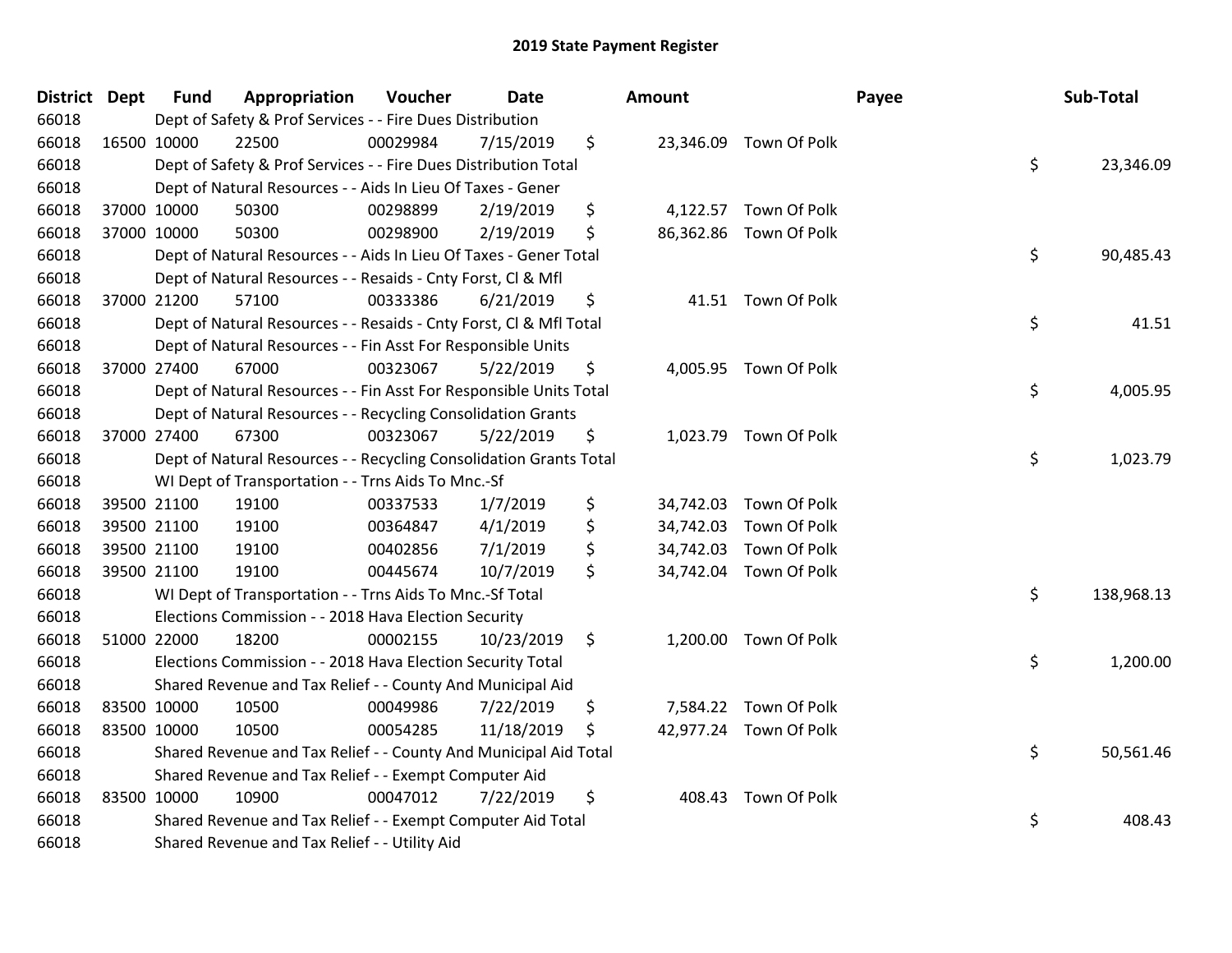| District Dept      |             | <b>Fund</b> | Appropriation                                                 | <b>Voucher</b> | Date       | Amount   |                       | Payee | Sub-Total  |
|--------------------|-------------|-------------|---------------------------------------------------------------|----------------|------------|----------|-----------------------|-------|------------|
| 66018              | 83500 10000 |             | 11000                                                         | 00049986       | 7/22/2019  | 1,655.09 | Town Of Polk          |       |            |
| 66018              | 83500 10000 |             | 11000                                                         | 00054285       | 11/18/2019 | 9,556.59 | Town Of Polk          |       |            |
| 66018              |             |             | Shared Revenue and Tax Relief - - Utility Aid Total           |                |            |          |                       |       | 11,211.68  |
| 66018              |             |             | Shared Revenue and Tax Relief - - Personal Property Aid       |                |            |          |                       |       |            |
| 66018              | 83500 10000 |             | 11100                                                         | 00041605       | 5/6/2019   |          | 2,334.48 Town Of Polk |       |            |
| 66018              |             |             | Shared Revenue and Tax Relief - - Personal Property Aid Total |                |            |          |                       |       | 2,334.48   |
| <b>66018 Total</b> |             |             |                                                               |                |            |          |                       |       | 323,586.95 |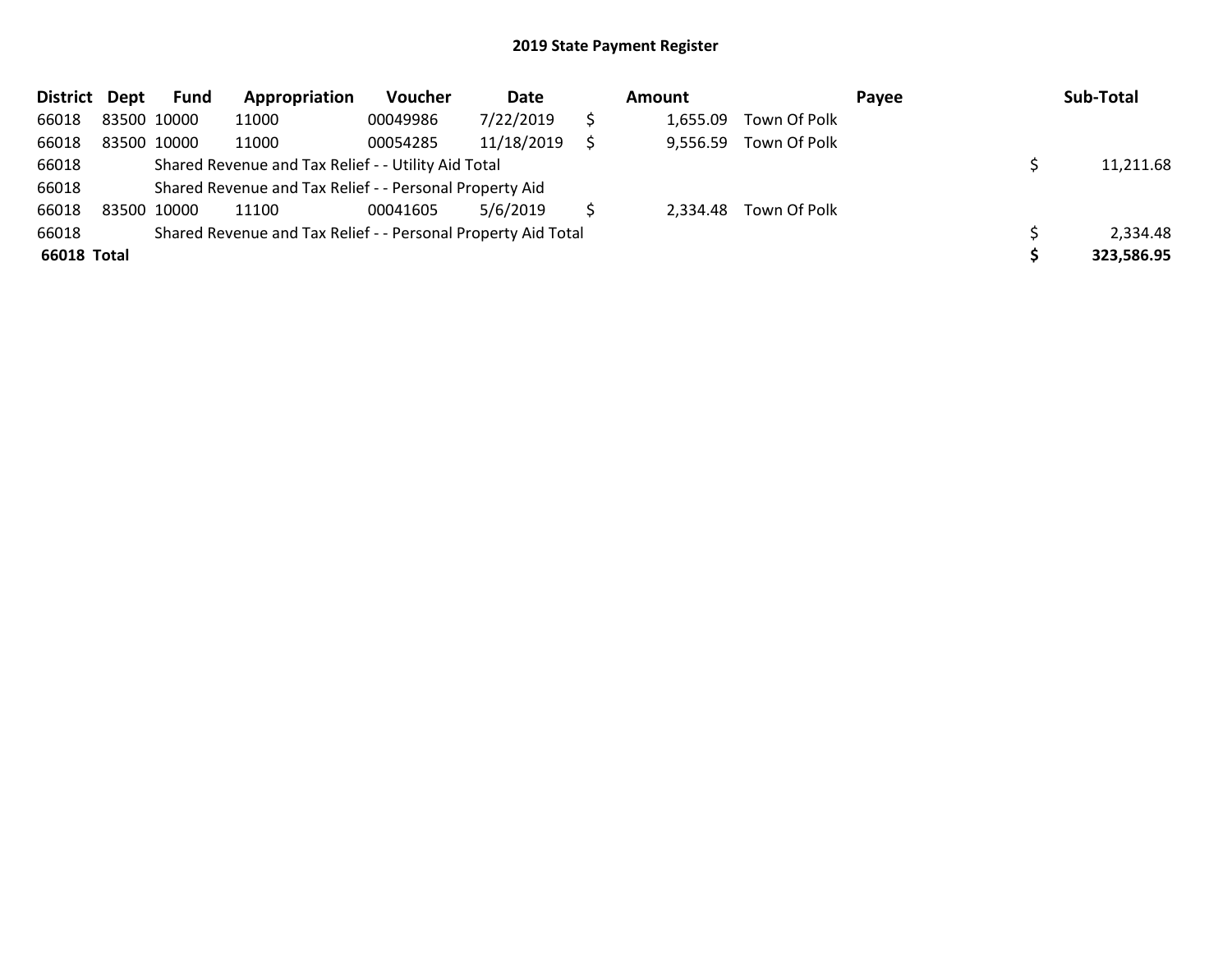| <b>District</b>    | <b>Dept</b> | Fund        | Appropriation                                                      | Voucher  | Date       | <b>Amount</b>   | Payee                     | Sub-Total        |
|--------------------|-------------|-------------|--------------------------------------------------------------------|----------|------------|-----------------|---------------------------|------------------|
| 66022              |             |             | Dept of Safety & Prof Services - - Fire Dues Distribution          |          |            |                 |                           |                  |
| 66022              |             | 16500 10000 | 22500                                                              | 00029996 | 7/15/2019  | \$              | 21,445.47 Town Of Trenton |                  |
| 66022              |             |             | Dept of Safety & Prof Services - - Fire Dues Distribution Total    |          |            |                 |                           | \$<br>21,445.47  |
| 66022              |             |             | Dept of Natural Resources - - Resaids - Cnty Forst, Cl & Mfl       |          |            |                 |                           |                  |
| 66022              |             | 37000 21200 | 57100                                                              | 00333387 | 6/21/2019  | \$              | 92.30 Town Of Trenton     |                  |
| 66022              |             |             | Dept of Natural Resources - - Resaids - Cnty Forst, Cl & Mfl Total |          |            |                 |                           | \$<br>92.30      |
| 66022              |             |             | Dept of Natural Resources - - Fin Asst For Responsible Units       |          |            |                 |                           |                  |
| 66022              |             | 37000 27400 | 67000                                                              | 00323425 | 5/22/2019  | \$              | 15,658.46 Town Of Trenton |                  |
| 66022              |             |             | Dept of Natural Resources - - Fin Asst For Responsible Units Total |          |            |                 |                           | \$<br>15,658.46  |
| 66022              |             |             | WI Dept of Transportation - - Trns Aids To Mnc.-Sf                 |          |            |                 |                           |                  |
| 66022              |             | 39500 21100 | 19100                                                              | 00337534 | 1/7/2019   | \$              | 39,663.37 Town Of Trenton |                  |
| 66022              |             | 39500 21100 | 19100                                                              | 00364848 | 4/1/2019   | \$<br>39,663.37 | Town Of Trenton           |                  |
| 66022              |             | 39500 21100 | 19100                                                              | 00402857 | 7/1/2019   | \$              | 39,663.37 Town Of Trenton |                  |
| 66022              |             | 39500 21100 | 19100                                                              | 00445675 | 10/7/2019  | \$              | 39,663.38 Town Of Trenton |                  |
| 66022              |             |             | WI Dept of Transportation - - Trns Aids To Mnc.-Sf Total           |          |            |                 |                           | \$<br>158,653.49 |
| 66022              |             |             | Shared Revenue and Tax Relief - - County And Municipal Aid         |          |            |                 |                           |                  |
| 66022              |             | 83500 10000 | 10500                                                              | 00049987 | 7/22/2019  | \$              | 8,565.22 Town Of Trenton  |                  |
| 66022              |             | 83500 10000 | 10500                                                              | 00054286 | 11/18/2019 | \$              | 48,536.23 Town Of Trenton |                  |
| 66022              |             |             | Shared Revenue and Tax Relief - - County And Municipal Aid Total   |          |            |                 |                           | \$<br>57,101.45  |
| 66022              |             |             | Shared Revenue and Tax Relief - - Exempt Computer Aid              |          |            |                 |                           |                  |
| 66022              | 83500 10000 |             | 10900                                                              | 00047013 | 7/22/2019  | \$<br>53.00     | Town Of Trenton           |                  |
| 66022              |             |             | Shared Revenue and Tax Relief - - Exempt Computer Aid Total        |          |            |                 |                           | \$<br>53.00      |
| 66022              |             |             | Shared Revenue and Tax Relief - - Utility Aid                      |          |            |                 |                           |                  |
| 66022              | 83500 10000 |             | 11000                                                              | 00049987 | 7/22/2019  | \$<br>708.19    | Town Of Trenton           |                  |
| 66022              |             | 83500 10000 | 11000                                                              | 00054286 | 11/18/2019 | \$              | 4,433.71 Town Of Trenton  |                  |
| 66022              |             |             | Shared Revenue and Tax Relief - - Utility Aid Total                |          |            |                 |                           | \$<br>5,141.90   |
| 66022              |             |             | Shared Revenue and Tax Relief - - Personal Property Aid            |          |            |                 |                           |                  |
| 66022              |             | 83500 10000 | 11100                                                              | 00041606 | 5/6/2019   | \$<br>3,896.26  | Town Of Trenton           |                  |
| 66022              |             |             | Shared Revenue and Tax Relief - - Personal Property Aid Total      |          |            |                 |                           | \$<br>3,896.26   |
| <b>66022 Total</b> |             |             |                                                                    |          |            |                 |                           | \$<br>262,042.33 |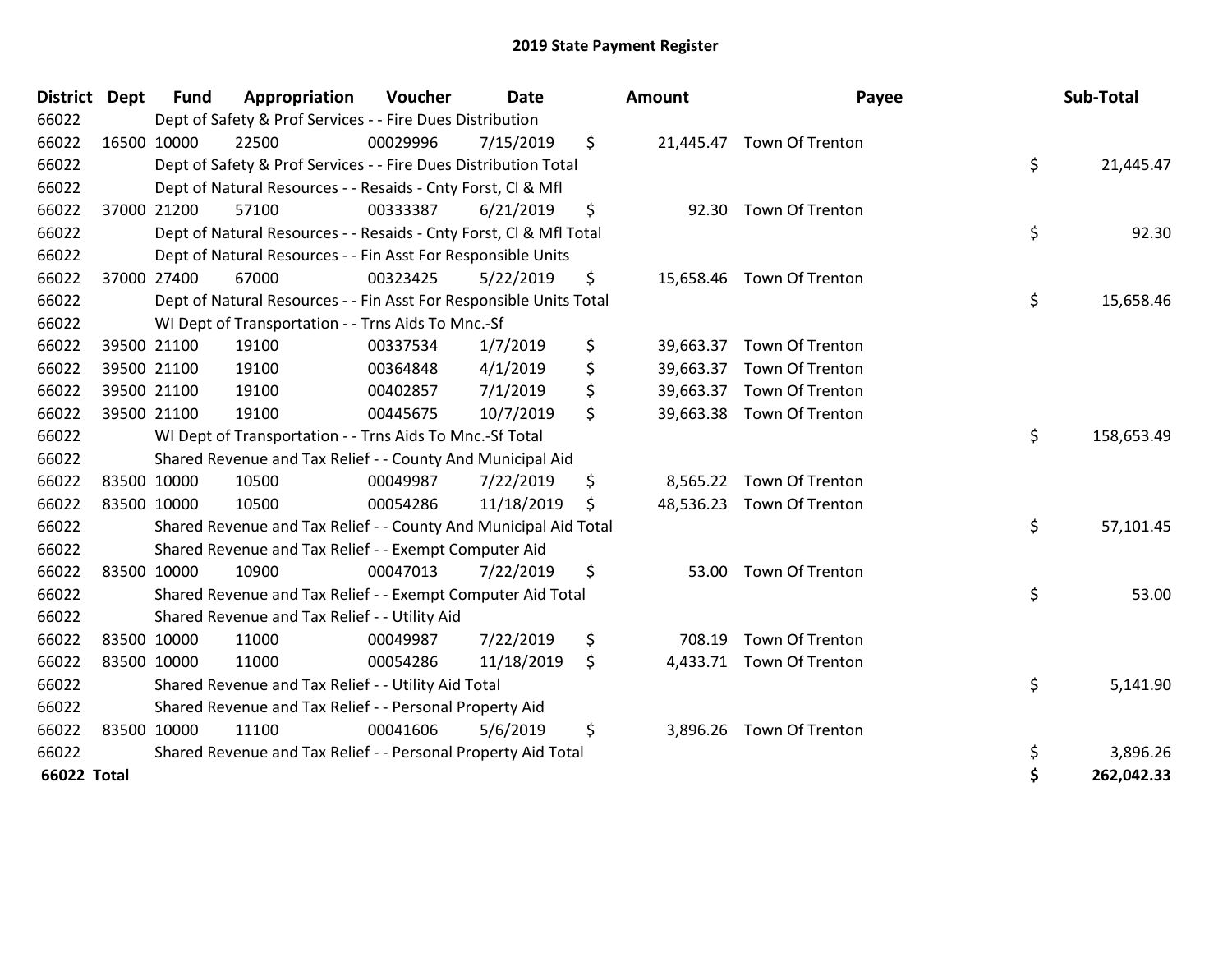| District Dept |             | <b>Fund</b> | Appropriation                                                      | Voucher  | <b>Date</b> | Amount     | Payee                   | Sub-Total        |
|---------------|-------------|-------------|--------------------------------------------------------------------|----------|-------------|------------|-------------------------|------------------|
| 66024         |             |             | Dept of Safety & Prof Services - - Fire Dues Distribution          |          |             |            |                         |                  |
| 66024         | 16500 10000 |             | 22500                                                              | 00030189 | 7/16/2019   | \$         | 10,041.15 Town Of Wayne |                  |
| 66024         |             |             | Dept of Safety & Prof Services - - Fire Dues Distribution Total    |          |             |            |                         | \$<br>10,041.15  |
| 66024         |             |             | Dept of Natural Resources - - Aids In Lieu Of Taxes - Gener        |          |             |            |                         |                  |
| 66024         | 37000 10000 |             | 50300                                                              | 00299002 | 2/19/2019   | \$         | 1,637.52 Town Of Wayne  |                  |
| 66024         |             | 37000 10000 | 50300                                                              | 00314880 | 4/19/2019   | \$         | 1,455.59 Town Of Wayne  |                  |
| 66024         |             |             | Dept of Natural Resources - - Aids In Lieu Of Taxes - Gener Total  |          |             |            |                         | \$<br>3,093.11   |
| 66024         |             |             | Dept of Natural Resources - - Resaids - Cnty Forst, Cl & Mfl       |          |             |            |                         |                  |
| 66024         | 37000 21200 |             | 57100                                                              | 00333388 | 6/21/2019   | \$         | 115.91 Town Of Wayne    |                  |
| 66024         |             |             | Dept of Natural Resources - - Resaids - Cnty Forst, CI & Mfl Total |          |             |            |                         | \$<br>115.91     |
| 66024         |             |             | Dept of Natural Resources - - Aids In Lieu Of Taxes - Sum S        |          |             |            |                         |                  |
| 66024         | 37000 21200 |             | 57900                                                              | 00314879 | 4/19/2019   | \$         | 782.30 Town Of Wayne    |                  |
| 66024         |             |             | Dept of Natural Resources - - Aids In Lieu Of Taxes - Sum S Total  |          |             |            |                         | \$<br>782.30     |
| 66024         |             |             | Dept of Natural Resources - - Fin Asst For Responsible Units       |          |             |            |                         |                  |
| 66024         | 37000 27400 |             | 67000                                                              | 00323389 | 5/22/2019   | \$         | 4,928.00 Town Of Wayne  |                  |
| 66024         |             |             | Dept of Natural Resources - - Fin Asst For Responsible Units Total |          |             |            |                         | \$<br>4,928.00   |
| 66024         |             |             | WI Dept of Transportation - - Trns Aids To Mnc.-Sf                 |          |             |            |                         |                  |
| 66024         |             | 39500 21100 | 19100                                                              | 00337535 | 1/7/2019    | \$         | 34,240.34 Town Of Wayne |                  |
| 66024         | 39500 21100 |             | 19100                                                              | 00364849 | 4/1/2019    | \$         | 34,240.34 Town Of Wayne |                  |
| 66024         | 39500 21100 |             | 19100                                                              | 00402858 | 7/1/2019    | \$         | 34,240.34 Town Of Wayne |                  |
| 66024         | 39500 21100 |             | 19100                                                              | 00445676 | 10/7/2019   | \$         | 34,240.35 Town Of Wayne |                  |
| 66024         |             |             | WI Dept of Transportation - - Trns Aids To Mnc.-Sf Total           |          |             |            |                         | \$<br>136,961.37 |
| 66024         |             |             | Elections Commission - - 2018 Hava Election Security               |          |             |            |                         |                  |
| 66024         | 51000 22000 |             | 18200                                                              | 00002099 | 10/16/2019  | \$         | 1,100.00 Town Of Wayne  |                  |
| 66024         |             |             | Elections Commission - - 2018 Hava Election Security Total         |          |             |            |                         | \$<br>1,100.00   |
| 66024         |             |             | Shared Revenue and Tax Relief - - County And Municipal Aid         |          |             |            |                         |                  |
| 66024         | 83500 10000 |             | 10500                                                              | 00054287 | 11/18/2019  | \$         | 16,879.85 Town Of Wayne |                  |
| 66024         |             |             | Shared Revenue and Tax Relief - - County And Municipal Aid Total   |          |             |            |                         | \$<br>16,879.85  |
| 66024         |             |             | Shared Revenue and Tax Relief - - Exempt Computer Aid              |          |             |            |                         |                  |
| 66024         | 83500 10000 |             | 10900                                                              | 00047014 | 7/22/2019   | \$         | 139.26 Town Of Wayne    |                  |
| 66024         |             |             | Shared Revenue and Tax Relief - - Exempt Computer Aid Total        |          |             |            |                         | \$<br>139.26     |
| 66024         |             |             | Shared Revenue and Tax Relief - - Utility Aid                      |          |             |            |                         |                  |
| 66024         | 83500 10000 |             | 11000                                                              | 00049988 | 7/22/2019   | \$<br>1.39 | Town Of Wayne           |                  |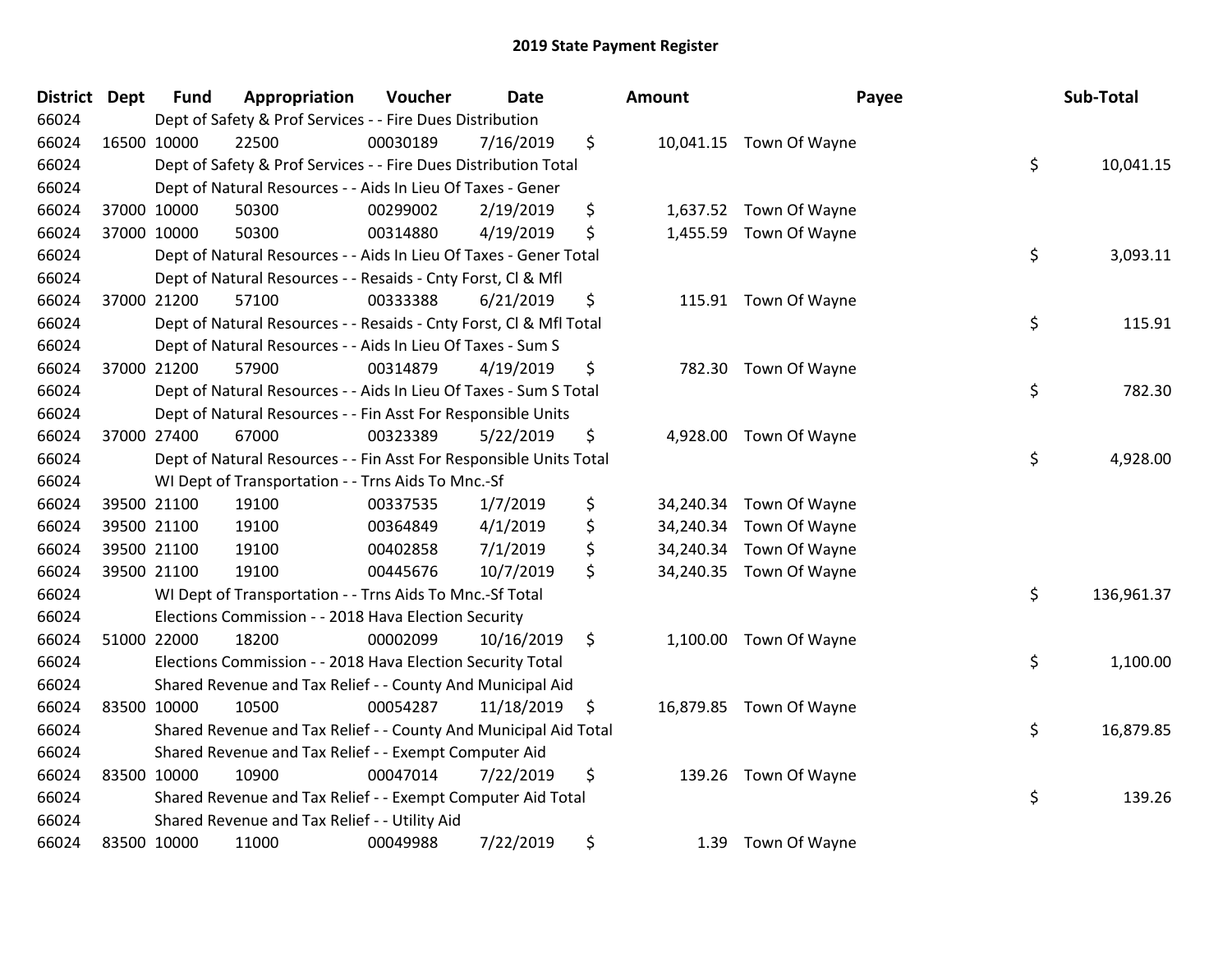| District Dept | Fund        | Appropriation                                                 | <b>Voucher</b> | Date       | <b>Amount</b> | Pavee                | Sub-Total  |
|---------------|-------------|---------------------------------------------------------------|----------------|------------|---------------|----------------------|------------|
| 66024         | 83500 10000 | 11000                                                         | 00054287       | 11/18/2019 | 10.12         | Town Of Wayne        |            |
| 66024         |             | Shared Revenue and Tax Relief - - Utility Aid Total           |                |            |               |                      | 11.51      |
| 66024         |             | Shared Revenue and Tax Relief - - Personal Property Aid       |                |            |               |                      |            |
| 66024         | 83500 10000 | 11100                                                         | 00041607       | 5/6/2019   |               | 471.55 Town Of Wayne |            |
| 66024         |             | Shared Revenue and Tax Relief - - Personal Property Aid Total |                |            |               |                      | 471.55     |
| 66024 Total   |             |                                                               |                |            |               |                      | 174,524.01 |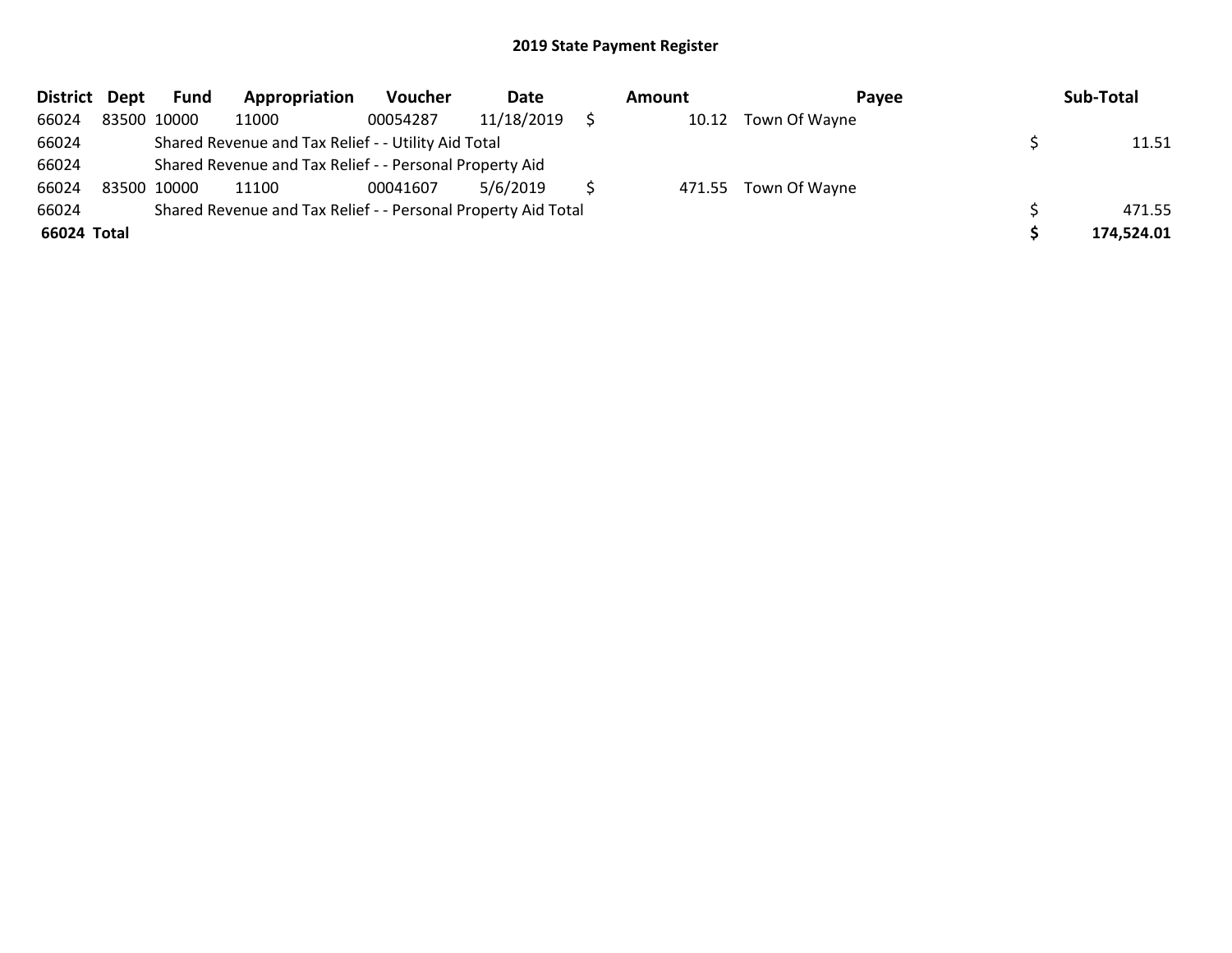| District Dept |             | <b>Fund</b> | Appropriation                                                      | Voucher  | <b>Date</b> | Amount          | Payee                       | Sub-Total        |
|---------------|-------------|-------------|--------------------------------------------------------------------|----------|-------------|-----------------|-----------------------------|------------------|
| 66026         |             |             | Dept of Safety & Prof Services - - Fire Dues Distribution          |          |             |                 |                             |                  |
| 66026         | 16500 10000 |             | 22500                                                              | 00029958 | 7/15/2019   | \$              | 27,969.27 Town Of West Bend |                  |
| 66026         |             |             | Dept of Safety & Prof Services - - Fire Dues Distribution Total    |          |             |                 |                             | \$<br>27,969.27  |
| 66026         |             |             | Dept of Natural Resources - - Aids In Lieu Of Taxes - Gener        |          |             |                 |                             |                  |
| 66026         |             | 37000 10000 | 50300                                                              | 00298917 | 2/19/2019   | \$<br>9,058.44  | Town Of West Bend           |                  |
| 66026         |             | 37000 10000 | 50300                                                              | 00298918 | 2/19/2019   | \$<br>592.76    | Town Of West Bend           |                  |
| 66026         |             | 37000 10000 | 50300                                                              | 00313640 | 4/19/2019   | \$<br>13.42     | Town Of West Bend           |                  |
| 66026         | 37000 10000 |             | 50300                                                              | 00313641 | 4/19/2019   | \$<br>25.77     | Town Of West Bend           |                  |
| 66026         |             |             | Dept of Natural Resources - - Aids In Lieu Of Taxes - Gener Total  |          |             |                 |                             | \$<br>9,690.39   |
| 66026         |             |             | Dept of Natural Resources - - Resaids - Cnty Forst, Cl & Mfl       |          |             |                 |                             |                  |
| 66026         |             | 37000 21200 | 57100                                                              | 00333389 | 6/21/2019   | \$<br>79.44     | Town Of West Bend           |                  |
| 66026         |             |             | Dept of Natural Resources - - Resaids - Cnty Forst, Cl & Mfl Total |          |             |                 |                             | \$<br>79.44      |
| 66026         |             |             | Dept of Natural Resources - - Fin Asst For Responsible Units       |          |             |                 |                             |                  |
| 66026         |             | 37000 27400 | 67000                                                              | 00323356 | 5/22/2019   | \$              | 16,341.57 Town Of West Bend |                  |
| 66026         |             |             | Dept of Natural Resources - - Fin Asst For Responsible Units Total |          |             |                 |                             | \$<br>16,341.57  |
| 66026         |             |             | WI Dept of Transportation - - Trns Aids To Mnc.-Sf                 |          |             |                 |                             |                  |
| 66026         |             | 39500 21100 | 19100                                                              | 00337536 | 1/7/2019    | \$<br>26,822.49 | Town Of West Bend           |                  |
| 66026         | 39500 21100 |             | 19100                                                              | 00364850 | 4/1/2019    | \$<br>26,822.49 | Town Of West Bend           |                  |
| 66026         | 39500 21100 |             | 19100                                                              | 00402859 | 7/1/2019    | \$<br>26,822.49 | Town Of West Bend           |                  |
| 66026         |             | 39500 21100 | 19100                                                              | 00445677 | 10/7/2019   | \$<br>26,822.52 | Town Of West Bend           |                  |
| 66026         |             |             | WI Dept of Transportation - - Trns Aids To Mnc.-Sf Total           |          |             |                 |                             | \$<br>107,289.99 |
| 66026         |             |             | Elections Commission - - 2018 Hava Election Security               |          |             |                 |                             |                  |
| 66026         | 51000 22000 |             | 18200                                                              | 00002966 | 12/4/2019   | \$<br>500.00    | Town Of West Bend           |                  |
| 66026         |             |             | Elections Commission - - 2018 Hava Election Security Total         |          |             |                 |                             | \$<br>500.00     |
| 66026         |             |             | Shared Revenue and Tax Relief - - County And Municipal Aid         |          |             |                 |                             |                  |
| 66026         | 83500 10000 |             | 10500                                                              | 00049989 | 7/22/2019   | \$<br>8,992.94  | Town Of West Bend           |                  |
| 66026         | 83500 10000 |             | 10500                                                              | 00054288 | 11/18/2019  | \$<br>50,959.97 | Town Of West Bend           |                  |
| 66026         |             |             | Shared Revenue and Tax Relief - - County And Municipal Aid Total   |          |             |                 |                             | \$<br>59,952.91  |
| 66026         |             |             | Shared Revenue and Tax Relief - - Exempt Computer Aid              |          |             |                 |                             |                  |
| 66026         | 83500 10000 |             | 10900                                                              | 00047015 | 7/22/2019   | \$<br>307.62    | Town Of West Bend           |                  |
| 66026         |             |             | Shared Revenue and Tax Relief - - Exempt Computer Aid Total        |          |             |                 |                             | \$<br>307.62     |
| 66026         |             |             | Shared Revenue and Tax Relief - - Utility Aid                      |          |             |                 |                             |                  |
| 66026         | 83500 10000 |             | 11000                                                              | 00049989 | 7/22/2019   | \$              | 884.70 Town Of West Bend    |                  |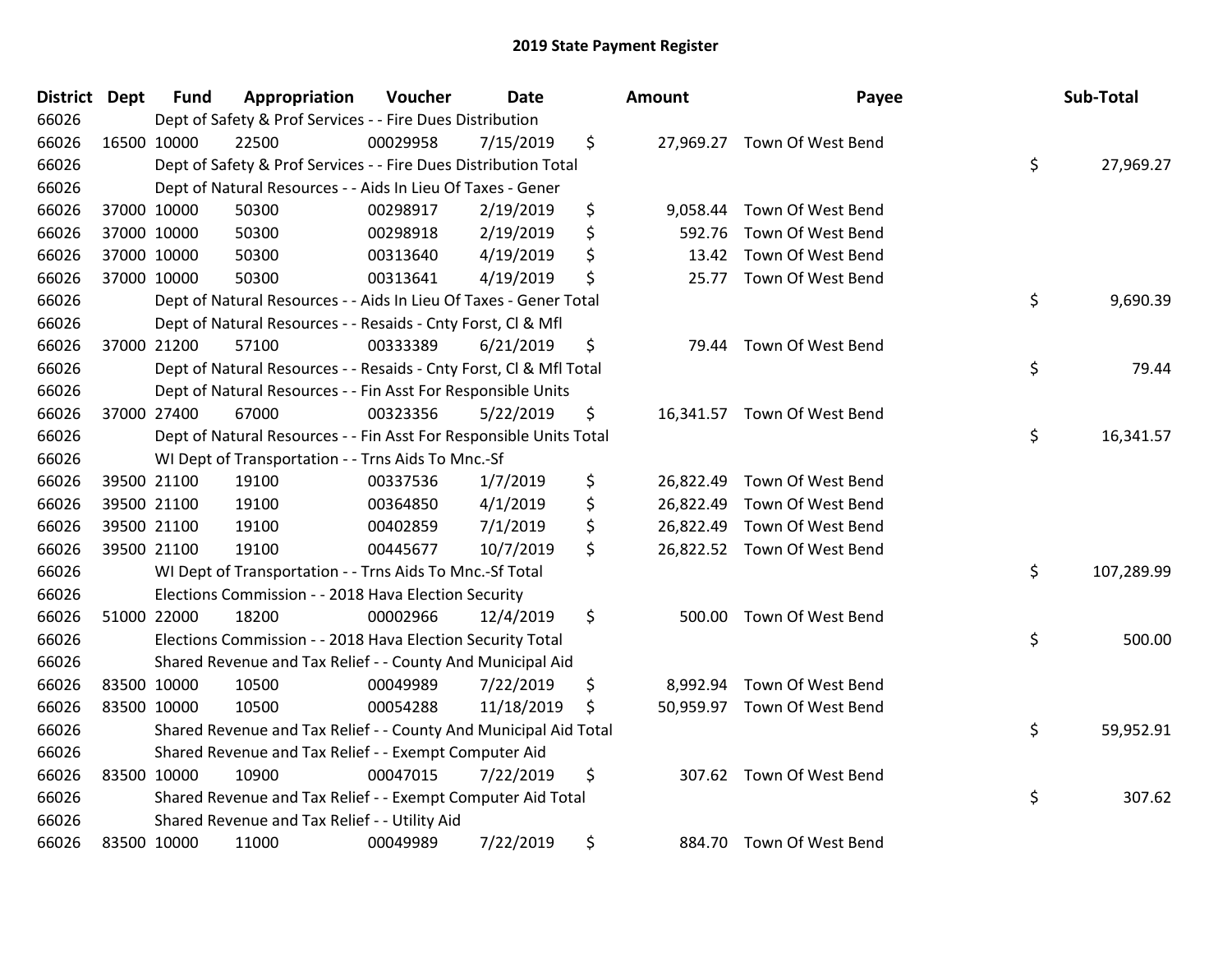| District Dept |             | Fund | Appropriation                                                 | Voucher  | Date       | Amount   | <b>Pavee</b>               | Sub-Total  |
|---------------|-------------|------|---------------------------------------------------------------|----------|------------|----------|----------------------------|------------|
| 66026         | 83500 10000 |      | 11000                                                         | 00054288 | 11/18/2019 | 5,673.49 | Town Of West Bend          |            |
| 66026         |             |      | Shared Revenue and Tax Relief - - Utility Aid Total           |          |            |          |                            | 6,558.19   |
| 66026         |             |      | Shared Revenue and Tax Relief - - Personal Property Aid       |          |            |          |                            |            |
| 66026         | 83500 10000 |      | 11100                                                         | 00041608 | 5/6/2019   |          | 2,071.16 Town Of West Bend |            |
| 66026         |             |      | Shared Revenue and Tax Relief - - Personal Property Aid Total |          |            |          |                            | 2,071.16   |
| 66026 Total   |             |      |                                                               |          |            |          |                            | 230,760.54 |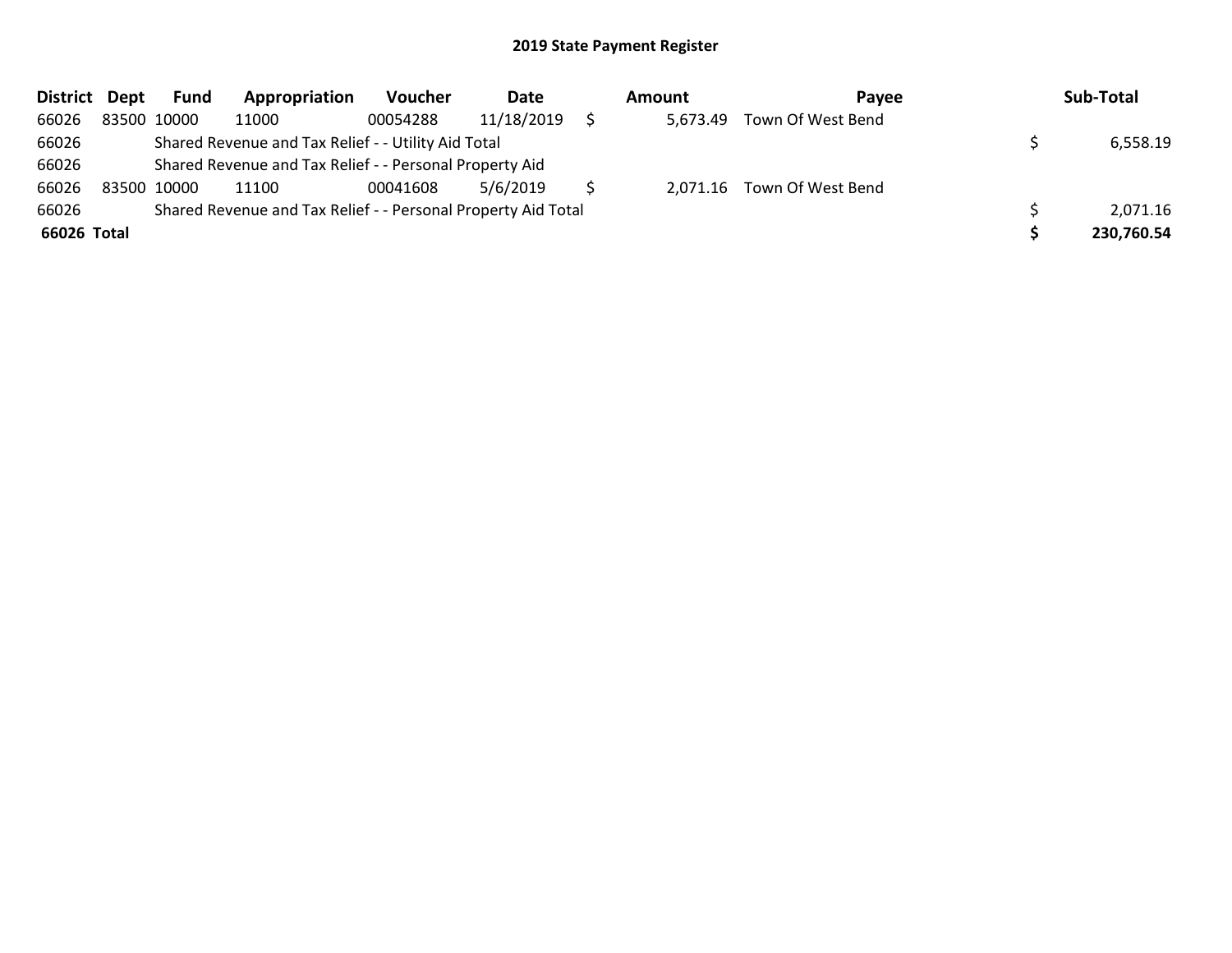| District Dept | <b>Fund</b> | Appropriation                                                                   | Voucher  | <b>Date</b>             | <b>Amount</b>    | Payee                            | Sub-Total          |
|---------------|-------------|---------------------------------------------------------------------------------|----------|-------------------------|------------------|----------------------------------|--------------------|
| 66131         |             | Dept of Safety & Prof Services - - Fire Dues Distribution                       |          |                         |                  |                                  |                    |
| 66131         | 16500 10000 | 22500                                                                           | 00029783 | 7/3/2019                | \$               | 108,054.83 Village Of Germantown |                    |
| 66131         |             | Dept of Safety & Prof Services - - Fire Dues Distribution Total                 |          |                         |                  |                                  | \$<br>108,054.83   |
| 66131         |             | Dept of Public Instruction - - Fed Grants, Program Operations                   |          |                         |                  |                                  |                    |
| 66131         | 25500 10000 | 14100                                                                           | 00197562 | 10/30/2019 \$           |                  | 174.42 Village Of Germantown     |                    |
| 66131         |             | Dept of Public Instruction - - Fed Grants, Program Operations Total             |          |                         |                  |                                  | \$<br>174.42       |
| 66131         |             | Dept of Natural Resources - - Resaids - Cnty Forst, Cl & Mfl                    |          |                         |                  |                                  |                    |
| 66131         | 37000 21200 | 57100                                                                           | 00333390 | 6/21/2019               | \$<br>31.55      | Village Of Germantown            |                    |
| 66131         |             | Dept of Natural Resources - - Resaids - Cnty Forst, Cl & Mfl Total              |          |                         |                  |                                  | \$<br>31.55        |
| 66131         |             | Dept of Natural Resources - - Fin Asst For Responsible Units                    |          |                         |                  |                                  |                    |
| 66131         | 37000 27400 | 67000                                                                           | 00323066 | 5/22/2019               | \$               | 23,888.28 Village Of Germantown  |                    |
| 66131         |             | Dept of Natural Resources - - Fin Asst For Responsible Units Total              |          |                         |                  |                                  | \$<br>23,888.28    |
| 66131         |             | WI Dept of Transportation - - Conn Hwy Aids St Fds                              |          |                         |                  |                                  |                    |
| 66131         | 39500 21100 | 16200                                                                           | 00337800 | 1/7/2019                | \$<br>27,676.06  | Village Of Germantown            |                    |
| 66131         | 39500 21100 | 16200                                                                           | 00365114 | 4/1/2019                | \$<br>27,676.06  | Village Of Germantown            |                    |
| 66131         | 39500 21100 | 16200                                                                           | 00403123 | 7/1/2019                | \$<br>27,676.06  | Village Of Germantown            |                    |
| 66131         | 39500 21100 | 16200                                                                           | 00445941 | 10/7/2019               | \$<br>27,676.06  | Village Of Germantown            |                    |
| 66131         |             | WI Dept of Transportation - - Conn Hwy Aids St Fds Total                        |          |                         |                  |                                  | \$<br>110,704.24   |
| 66131         |             | WI Dept of Transportation - - Trns Aids To Mnc.-Sf                              |          |                         |                  |                                  |                    |
| 66131         | 39500 21100 | 19100                                                                           | 00337537 | 1/7/2019                | \$<br>250,980.58 | Village Of Germantown            |                    |
| 66131         | 39500 21100 | 19100                                                                           | 00364851 | 4/1/2019                | \$<br>250,980.58 | Village Of Germantown            |                    |
| 66131         | 39500 21100 | 19100                                                                           | 00402860 | 7/1/2019                | \$<br>250,980.58 | Village Of Germantown            |                    |
| 66131         | 39500 21100 | 19100                                                                           | 00445678 | 10/7/2019               | \$<br>250,980.60 | Village Of Germantown            |                    |
| 66131         |             | WI Dept of Transportation - - Trns Aids To Mnc.-Sf Total                        |          |                         |                  |                                  | \$<br>1,003,922.34 |
| 66131         |             | Department of Health Services - - Emergency Medical Services, Ai                |          |                         |                  |                                  |                    |
| 66131         | 43500 10000 | 11900                                                                           | 00328168 | 12/9/2019               | \$               | 6,593.35 Village Of Germantown   |                    |
| 66131         |             | Department of Health Services - - Emergency Medical Services, Ai Total          |          |                         |                  |                                  | \$<br>6,593.35     |
| 66131         |             | Department of Health Services - - Prepaid Medical Transport Reimbursement       |          |                         |                  |                                  |                    |
| 66131         | 43500 10000 | 16300                                                                           |          | AMBULANCE 11/18/2019 \$ |                  | 12,087.36 Village Of Germantown  |                    |
| 66131         |             | Department of Health Services - - Prepaid Medical Transport Reimbursement Total |          |                         |                  |                                  | \$<br>12,087.36    |
| 66131         |             | Department of Justice - - Law Enforcement Train, Local                          |          |                         |                  |                                  |                    |
| 66131         | 45500 10000 | 23100                                                                           | 00073136 | 10/17/2019              | \$<br>4,800.00   | Village Of Germantown            |                    |
| 66131         |             | Department of Justice - - Law Enforcement Train, Local Total                    |          |                         |                  |                                  | \$<br>4,800.00     |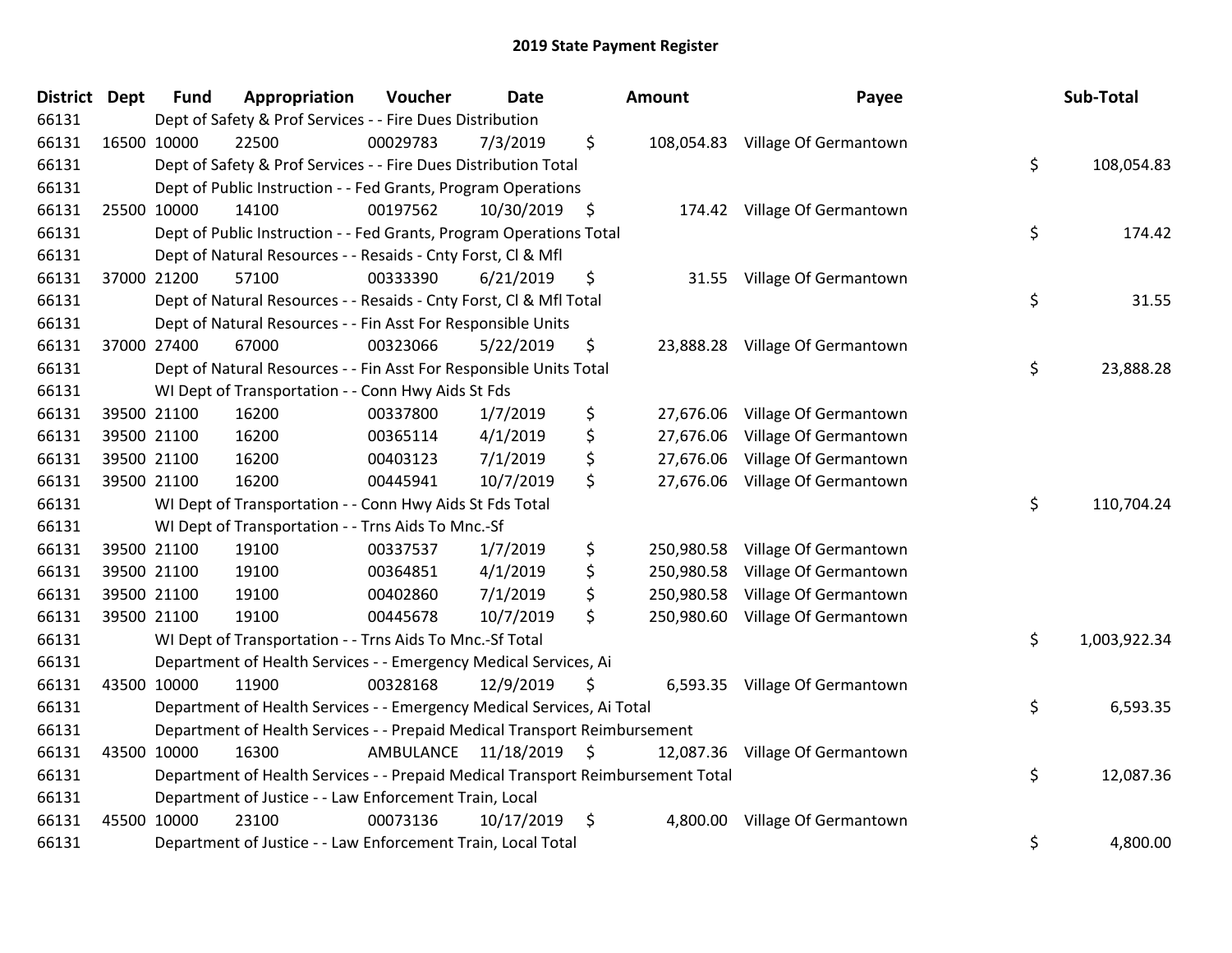| <b>District</b> | <b>Dept</b> | <b>Fund</b> | Appropriation                                              | Voucher  | <b>Date</b> | <b>Amount</b> | Payee                 | Sub-Total    |
|-----------------|-------------|-------------|------------------------------------------------------------|----------|-------------|---------------|-----------------------|--------------|
| 66131           |             |             | Department of Justice - - Federal Aid; Victim Comp         |          |             |               |                       |              |
| 66131           |             | 45500 10000 | 54100                                                      | 00069718 | 8/9/2019    | \$<br>175.00  | Village Of Germantown |              |
| 66131           |             |             | Department of Justice - - Federal Aid; Victim Comp Total   |          |             |               |                       | \$<br>175.00 |
| 66131           |             |             | Elections Commission - - General Program Ops, GPR          |          |             |               |                       |              |
| 66131           |             | 51000 10000 | 10100                                                      | 00001577 | 1/25/2019   | \$<br>300.00  | Village Of Germantown |              |
| 66131           |             |             | Elections Commission - - General Program Ops, GPR Total    |          |             |               |                       | \$<br>300.00 |
| 66131           |             |             | Elections Commission - - 2018 Hava Election Security       |          |             |               |                       |              |
| 66131           |             | 51000 22000 | 18200                                                      | 00002013 | 8/30/2019   | \$<br>236.95  | Village Of Germantown |              |
| 66131           |             |             | Elections Commission - - 2018 Hava Election Security Total |          |             |               |                       | \$<br>236.95 |
| 66131           |             |             | Public Defender Board - - Transcript, Discovery And Int    |          |             |               |                       |              |
| 66131           |             | 55000 10000 | 10600                                                      | 00174676 | 1/3/2019    | \$<br>20.00   | Village Of Germantown |              |
| 66131           |             | 55000 10000 | 10600                                                      | 00174701 | 1/3/2019    | \$<br>17.00   | Village Of Germantown |              |
| 66131           |             | 55000 10000 | 10600                                                      | 00174916 | 1/3/2019    | \$<br>5.00    | Village Of Germantown |              |
| 66131           |             | 55000 10000 | 10600                                                      | 00175848 | 1/9/2019    | \$<br>15.00   | Village Of Germantown |              |
| 66131           |             | 55000 10000 | 10600                                                      | 00180347 | 2/8/2019    | \$<br>77.00   | Village Of Germantown |              |
| 66131           |             | 55000 10000 | 10600                                                      | 00182633 | 2/19/2019   | \$<br>17.00   | Village Of Germantown |              |
| 66131           |             | 55000 10000 | 10600                                                      | 00186361 | 3/7/2019    | \$<br>56.00   | Village Of Germantown |              |
| 66131           |             | 55000 10000 | 10600                                                      | 00189619 | 4/3/2019    | \$<br>178.00  | Village Of Germantown |              |
| 66131           |             | 55000 10000 | 10600                                                      | 00189656 | 4/3/2019    | \$<br>84.00   | Village Of Germantown |              |
| 66131           |             | 55000 10000 | 10600                                                      | 00189683 | 4/3/2019    | \$<br>7.00    | Village Of Germantown |              |
| 66131           |             | 55000 10000 | 10600                                                      | 00191491 | 4/18/2019   | \$<br>60.00   | Village Of Germantown |              |
| 66131           |             | 55000 10000 | 10600                                                      | 00191524 | 4/18/2019   | \$<br>15.00   | Village Of Germantown |              |
| 66131           |             | 55000 10000 | 10600                                                      | 00193394 | 5/3/2019    | \$<br>20.00   | Village Of Germantown |              |
| 66131           |             | 55000 10000 | 10600                                                      | 00193395 | 5/3/2019    | \$<br>10.00   | Village Of Germantown |              |
| 66131           |             | 55000 10000 | 10600                                                      | 00193396 | 5/3/2019    | \$<br>10.00   | Village Of Germantown |              |
| 66131           |             | 55000 10000 | 10600                                                      | 00193463 | 5/3/2019    | \$<br>47.00   | Village Of Germantown |              |
| 66131           |             | 55000 10000 | 10600                                                      | 00196205 | 5/21/2019   | \$<br>15.00   | Village Of Germantown |              |
| 66131           |             | 55000 10000 | 10600                                                      | 00197410 | 5/30/2019   | \$<br>5.40    | Village Of Germantown |              |
| 66131           |             | 55000 10000 | 10600                                                      | 00197411 | 5/30/2019   | \$<br>15.00   | Village Of Germantown |              |
| 66131           |             | 55000 10000 | 10600                                                      | 00197412 | 5/30/2019   | \$<br>15.00   | Village Of Germantown |              |
| 66131           |             | 55000 10000 | 10600                                                      | 00197413 | 5/30/2019   | \$<br>15.00   | Village Of Germantown |              |
| 66131           |             | 55000 10000 | 10600                                                      | 00197414 | 5/30/2019   | \$<br>12.00   | Village Of Germantown |              |
| 66131           |             | 55000 10000 | 10600                                                      | 00197415 | 5/30/2019   | \$<br>5.00    | Village Of Germantown |              |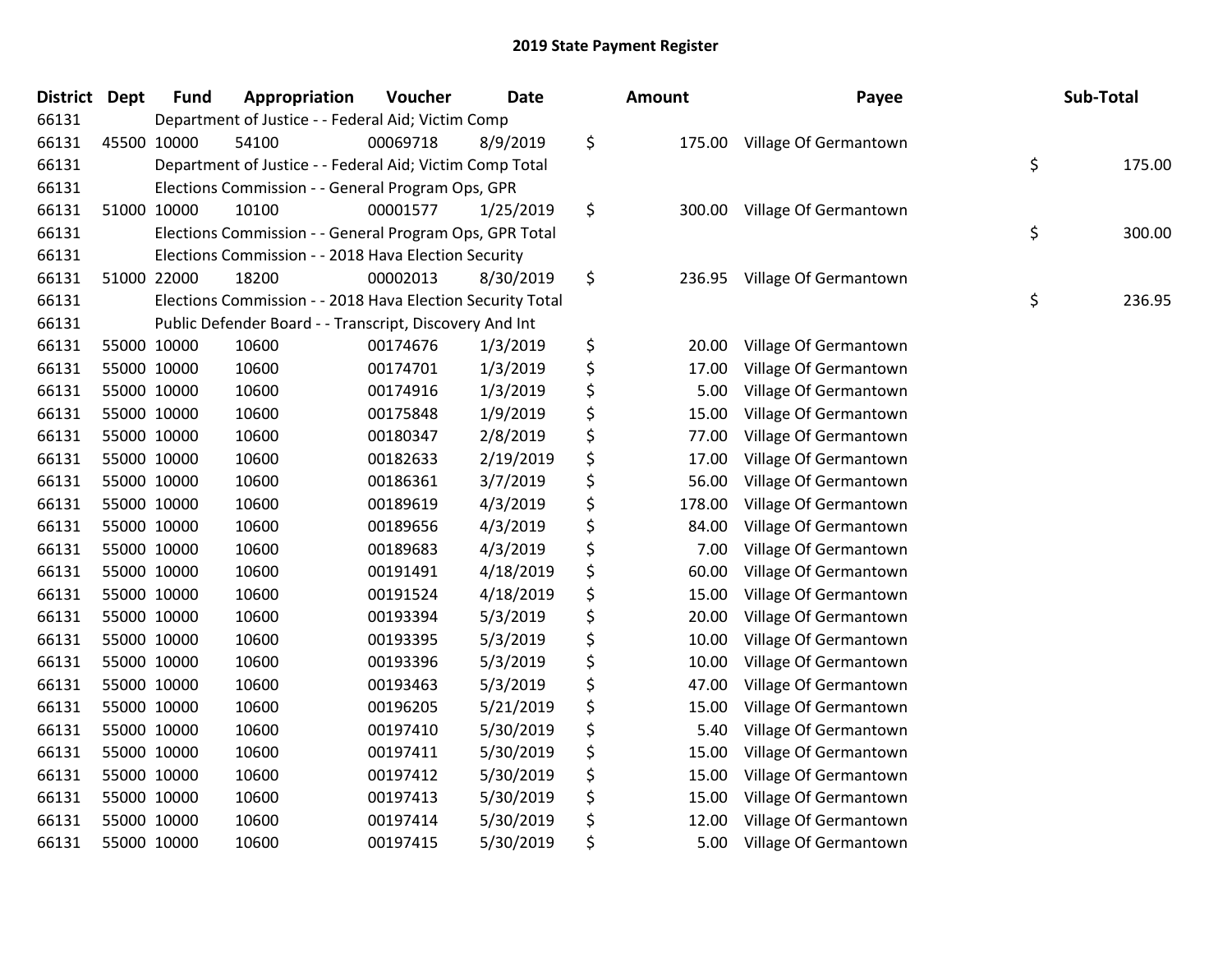| <b>District</b> | <b>Dept</b> | <b>Fund</b> | Appropriation | Voucher  | Date       | <b>Amount</b> | Payee                 | Sub-Total |
|-----------------|-------------|-------------|---------------|----------|------------|---------------|-----------------------|-----------|
| 66131           | 55000 10000 |             | 10600         | 00203985 | 7/1/2019   | \$<br>10.00   | Village Of Germantown |           |
| 66131           | 55000 10000 |             | 10600         | 00206015 | 7/18/2019  | \$<br>5.00    | Village Of Germantown |           |
| 66131           | 55000 10000 |             | 10600         | 00206112 | 7/19/2019  | \$<br>17.00   | Village Of Germantown |           |
| 66131           | 55000 10000 |             | 10600         | 00206460 | 7/19/2019  | \$<br>15.00   | Village Of Germantown |           |
| 66131           | 55000 10000 |             | 10600         | 00206461 | 7/19/2019  | \$<br>14.00   | Village Of Germantown |           |
| 66131           | 55000 10000 |             | 10600         | 00210072 | 8/20/2019  | \$<br>10.00   | Village Of Germantown |           |
| 66131           | 55000 10000 |             | 10600         | 00210073 | 8/20/2019  | \$<br>12.00   | Village Of Germantown |           |
| 66131           | 55000 10000 |             | 10600         | 00210074 | 8/20/2019  | \$<br>20.00   | Village Of Germantown |           |
| 66131           | 55000 10000 |             | 10600         | 00210075 | 8/20/2019  | \$<br>10.00   | Village Of Germantown |           |
| 66131           | 55000 10000 |             | 10600         | 00213862 | 9/16/2019  | \$<br>12.00   | Village Of Germantown |           |
| 66131           | 55000 10000 |             | 10600         | 00213863 | 9/16/2019  | \$<br>12.00   | Village Of Germantown |           |
| 66131           | 55000 10000 |             | 10600         | 00213864 | 9/16/2019  | \$<br>5.00    | Village Of Germantown |           |
| 66131           | 55000 10000 |             | 10600         | 00213865 | 9/16/2019  | \$<br>10.00   | Village Of Germantown |           |
| 66131           | 55000 10000 |             | 10600         | 00213866 | 9/16/2019  | \$<br>5.00    | Village Of Germantown |           |
| 66131           | 55000 10000 |             | 10600         | 00213867 | 9/16/2019  | \$<br>15.00   | Village Of Germantown |           |
| 66131           | 55000 10000 |             | 10600         | 00213868 | 9/16/2019  | \$<br>10.00   | Village Of Germantown |           |
| 66131           | 55000 10000 |             | 10600         | 00213869 | 9/16/2019  | \$<br>12.00   | Village Of Germantown |           |
| 66131           | 55000 10000 |             | 10600         | 00216581 | 10/7/2019  | \$<br>12.00   | Village Of Germantown |           |
| 66131           | 55000 10000 |             | 10600         | 00216582 | 10/7/2019  | \$<br>15.00   | Village Of Germantown |           |
| 66131           | 55000 10000 |             | 10600         | 00216583 | 10/7/2019  | \$<br>25.00   | Village Of Germantown |           |
| 66131           | 55000 10000 |             | 10600         | 00216584 | 10/7/2019  | \$<br>5.00    | Village Of Germantown |           |
| 66131           | 55000 10000 |             | 10600         | 00216585 | 10/7/2019  | \$<br>10.00   | Village Of Germantown |           |
| 66131           | 55000 10000 |             | 10600         | 00216586 | 10/7/2019  | \$<br>17.00   | Village Of Germantown |           |
| 66131           | 55000 10000 |             | 10600         | 00216587 | 10/7/2019  | \$<br>17.00   | Village Of Germantown |           |
| 66131           | 55000 10000 |             | 10600         | 00216588 | 10/7/2019  | \$<br>17.00   | Village Of Germantown |           |
| 66131           | 55000 10000 |             | 10600         | 00216589 | 10/7/2019  | \$<br>10.00   | Village Of Germantown |           |
| 66131           | 55000 10000 |             | 10600         | 00216590 | 10/7/2019  | \$<br>10.00   | Village Of Germantown |           |
| 66131           | 55000 10000 |             | 10600         | 00216591 | 10/7/2019  | \$<br>5.00    | Village Of Germantown |           |
| 66131           | 55000 10000 |             | 10600         | 00219296 | 10/28/2019 | \$<br>7.00    | Village Of Germantown |           |
| 66131           | 55000 10000 |             | 10600         | 00219297 | 10/28/2019 | \$<br>22.00   | Village Of Germantown |           |
| 66131           | 55000 10000 |             | 10600         | 00219298 | 10/28/2019 | \$<br>10.00   | Village Of Germantown |           |
| 66131           | 55000 10000 |             | 10600         | 00219299 | 10/28/2019 | \$<br>15.00   | Village Of Germantown |           |
| 66131           | 55000 10000 |             | 10600         | 00219300 | 10/28/2019 | \$<br>10.00   | Village Of Germantown |           |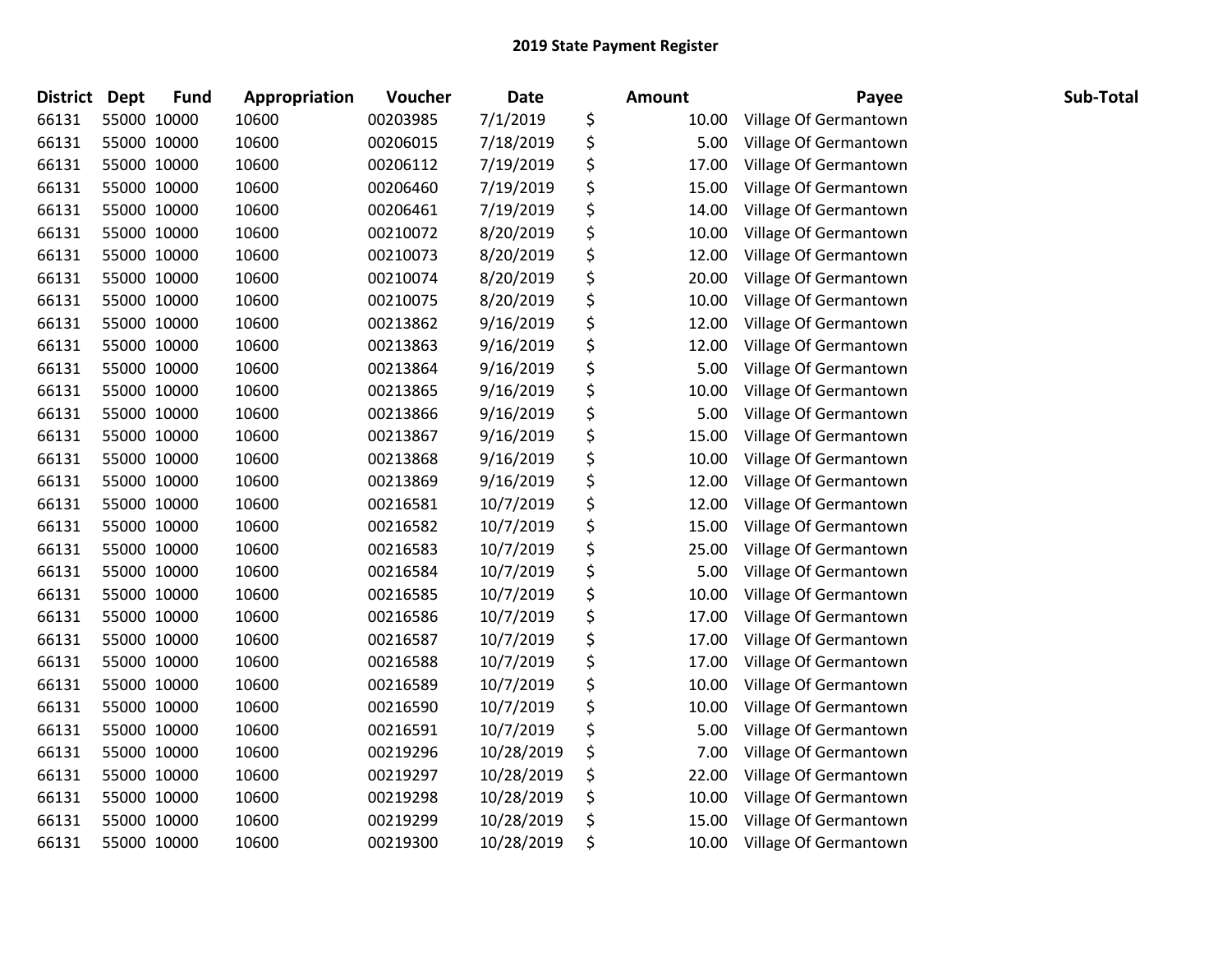| <b>District</b>    | <b>Dept</b> | <b>Fund</b> | Appropriation                                                    | Voucher  | <b>Date</b> | Amount           | Payee                           | Sub-Total          |
|--------------------|-------------|-------------|------------------------------------------------------------------|----------|-------------|------------------|---------------------------------|--------------------|
| 66131              |             | 55000 10000 | 10600                                                            | 00219301 | 10/28/2019  | \$<br>5.00       | Village Of Germantown           |                    |
| 66131              |             | 55000 10000 | 10600                                                            | 00219302 | 10/28/2019  | \$<br>15.00      | Village Of Germantown           |                    |
| 66131              |             | 55000 10000 | 10600                                                            | 00219303 | 10/28/2019  | \$<br>15.00      | Village Of Germantown           |                    |
| 66131              |             | 55000 10000 | 10600                                                            | 00223618 | 11/25/2019  | \$<br>10.00      | Village Of Germantown           |                    |
| 66131              |             | 55000 10000 | 10600                                                            | 00223619 | 11/25/2019  | \$<br>15.00      | Village Of Germantown           |                    |
| 66131              |             | 55000 10000 | 10600                                                            | 00223620 | 11/25/2019  | \$<br>5.00       | Village Of Germantown           |                    |
| 66131              |             | 55000 10000 | 10600                                                            | 00223621 | 11/25/2019  | \$<br>15.00      | Village Of Germantown           |                    |
| 66131              |             | 55000 10000 | 10600                                                            | 00223622 | 11/25/2019  | \$<br>15.00      | Village Of Germantown           |                    |
| 66131              |             | 55000 10000 | 10600                                                            | 00227624 | 12/23/2019  | \$<br>17.00      | Village Of Germantown           |                    |
| 66131              |             | 55000 10000 | 10600                                                            | 00227625 | 12/23/2019  | \$<br>10.00      | Village Of Germantown           |                    |
| 66131              |             |             | Public Defender Board - - Transcript, Discovery And Int Total    |          |             |                  |                                 | \$<br>1,243.40     |
| 66131              |             |             | Shared Revenue and Tax Relief - - County And Municipal Aid       |          |             |                  |                                 |                    |
| 66131              |             | 83500 10000 | 10500                                                            | 00049990 | 7/22/2019   | \$<br>32,271.72  | Village Of Germantown           |                    |
| 66131              |             | 83500 10000 | 10500                                                            | 00054289 | 11/18/2019  | \$<br>170,785.74 | Village Of Germantown           |                    |
| 66131              |             |             | Shared Revenue and Tax Relief - - County And Municipal Aid Total |          |             |                  |                                 | \$<br>203,057.46   |
| 66131              |             |             | Shared Revenue and Tax Relief - - Exempt Computer Aid            |          |             |                  |                                 |                    |
| 66131              |             | 83500 10000 | 10900                                                            | 00047016 | 7/22/2019   | \$<br>71,027.93  | Village Of Germantown           |                    |
| 66131              |             | 83500 10000 | 10900                                                            | 00048044 | 7/22/2019   | \$<br>127,163.29 | Village Of Germantown           |                    |
| 66131              |             |             | Shared Revenue and Tax Relief - - Exempt Computer Aid Total      |          |             |                  |                                 | \$<br>198,191.22   |
| 66131              |             |             | Shared Revenue and Tax Relief - - Utility Aid                    |          |             |                  |                                 |                    |
| 66131              |             | 83500 10000 | 11000                                                            | 00049990 | 7/22/2019   | \$<br>93,834.85  | Village Of Germantown           |                    |
| 66131              |             | 83500 10000 | 11000                                                            | 00054289 | 11/18/2019  | \$<br>533,149.59 | Village Of Germantown           |                    |
| 66131              |             |             | Shared Revenue and Tax Relief - - Utility Aid Total              |          |             |                  |                                 | \$<br>626,984.44   |
| 66131              |             |             | Shared Revenue and Tax Relief - - Personal Property Aid          |          |             |                  |                                 |                    |
| 66131              |             | 83500 10000 | 11100                                                            | 00041609 | 5/6/2019    | \$               | 63,017.98 Village Of Germantown |                    |
| 66131              |             | 83500 10000 | 11100                                                            | 00042807 | 5/6/2019    | \$<br>36,539.05  | Village Of Germantown           |                    |
| 66131              |             |             | Shared Revenue and Tax Relief - - Personal Property Aid Total    |          |             |                  |                                 | \$<br>99,557.03    |
| 66131              |             |             | Shared Revenue and Tax Relief - - Lottery & Gaming Credit        |          |             |                  |                                 |                    |
| 66131              |             | 83500 52100 | 36300                                                            | 00038555 | 3/25/2019   | \$               | 19,708.32 Village Of Germantown |                    |
| 66131              |             |             | Shared Revenue and Tax Relief - - Lottery & Gaming Credit Total  |          |             |                  |                                 | \$<br>19,708.32    |
| <b>66131 Total</b> |             |             |                                                                  |          |             |                  |                                 | \$<br>2,419,710.19 |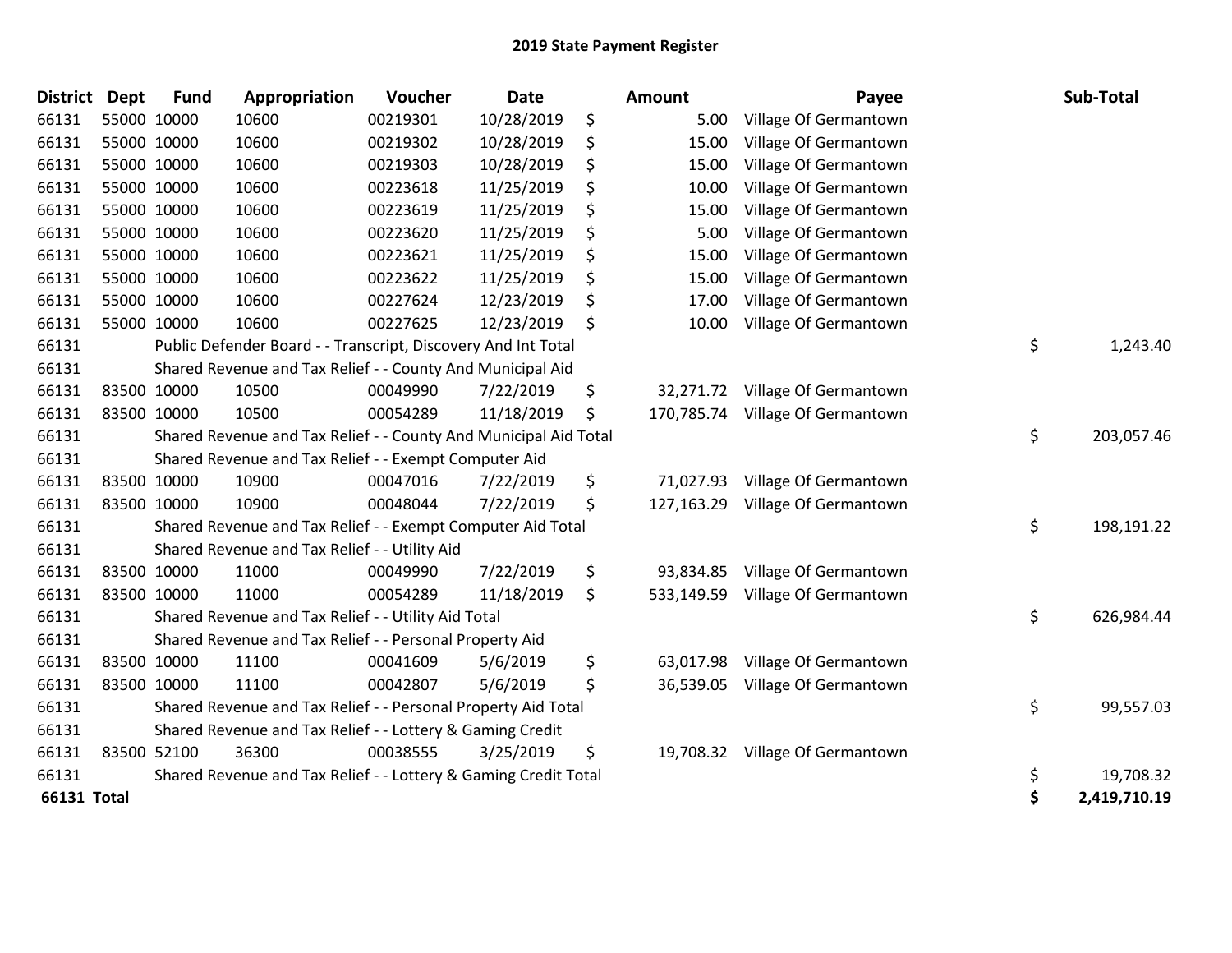| District | <b>Dept</b> | <b>Fund</b> | Appropriation                                                                   | Voucher  | Date                    | <b>Amount</b>   | Payee                        | Sub-Total        |
|----------|-------------|-------------|---------------------------------------------------------------------------------|----------|-------------------------|-----------------|------------------------------|------------------|
| 66141    |             |             | Dept of Safety & Prof Services - - Fire Dues Distribution                       |          |                         |                 |                              |                  |
| 66141    |             | 16500 10000 | 22500                                                                           | 00029945 | 7/12/2019               | \$              | 30,395.43 Village Of Jackson |                  |
| 66141    |             |             | Dept of Safety & Prof Services - - Fire Dues Distribution Total                 |          |                         |                 |                              | \$<br>30,395.43  |
| 66141    |             |             | Dept of Natural Resources - - Aids In Lieu Of Taxes - Gener                     |          |                         |                 |                              |                  |
| 66141    |             | 37000 10000 | 50300                                                                           | 00298998 | 2/19/2019               | \$<br>1,067.37  | Village Of Jackson           |                  |
| 66141    |             | 37000 10000 | 50300                                                                           | 00314787 | 4/19/2019               | \$<br>48.53     | Village Of Jackson           |                  |
| 66141    |             |             | Dept of Natural Resources - - Aids In Lieu Of Taxes - Gener Total               |          |                         |                 |                              | \$<br>1,115.90   |
| 66141    |             |             | Dept of Natural Resources - - Fin Asst For Responsible Units                    |          |                         |                 |                              |                  |
| 66141    |             | 37000 27400 | 67000                                                                           | 00323248 | 5/22/2019               | \$              | 10,553.35 Village Of Jackson |                  |
| 66141    |             |             | Dept of Natural Resources - - Fin Asst For Responsible Units Total              |          |                         |                 |                              | \$<br>10,553.35  |
| 66141    |             |             | WI Dept of Transportation - - Hwy Sfty Loc Aid Ffd                              |          |                         |                 |                              |                  |
| 66141    |             | 39500 21100 | 18500                                                                           | 00421771 | 8/12/2019               | \$<br>1,629.76  | Village Of Jackson           |                  |
| 66141    |             | 39500 21100 | 18500                                                                           | 00421772 | 8/12/2019               | \$<br>1,609.28  | Village Of Jackson           |                  |
| 66141    |             | 39500 21100 | 18500                                                                           | 00430356 | 9/3/2019                | \$<br>1,342.92  | Village Of Jackson           |                  |
| 66141    |             | 39500 21100 | 18500                                                                           | 00469400 | 12/10/2019              | \$<br>696.48    | Village Of Jackson           |                  |
| 66141    |             |             | WI Dept of Transportation - - Hwy Sfty Loc Aid Ffd Total                        |          |                         |                 |                              | \$<br>5,278.44   |
| 66141    |             |             | WI Dept of Transportation - - Trns Aids To Mnc.-Sf                              |          |                         |                 |                              |                  |
| 66141    |             | 39500 21100 | 19100                                                                           | 00337538 | 1/7/2019                | \$              | 74,099.41 Village Of Jackson |                  |
| 66141    |             | 39500 21100 | 19100                                                                           | 00364852 | 4/1/2019                | \$<br>74,099.41 | Village Of Jackson           |                  |
| 66141    |             | 39500 21100 | 19100                                                                           | 00402861 | 7/1/2019                | \$<br>74,099.41 | Village Of Jackson           |                  |
| 66141    |             | 39500 21100 | 19100                                                                           | 00445679 | 10/7/2019               | \$<br>74,099.43 | Village Of Jackson           |                  |
| 66141    |             |             | WI Dept of Transportation - - Trns Aids To Mnc.-Sf Total                        |          |                         |                 |                              | \$<br>296,397.66 |
| 66141    |             |             | Department of Health Services - - Emergency Medical Services, Ai                |          |                         |                 |                              |                  |
| 66141    |             | 43500 10000 | 11900                                                                           | 00307920 | 9/4/2019                | \$<br>5,954.63  | Village Of Jackson           |                  |
| 66141    |             |             | Department of Health Services - - Emergency Medical Services, Ai Total          |          |                         |                 |                              | \$<br>5,954.63   |
| 66141    |             |             | Department of Health Services - - Prepaid Medical Transport Reimbursement       |          |                         |                 |                              |                  |
| 66141    |             | 43500 10000 | 16300                                                                           |          | AMBULANCE 11/18/2019 \$ |                 | 8,535.92 Village Of Jackson  |                  |
| 66141    |             |             | Department of Health Services - - Prepaid Medical Transport Reimbursement Total |          |                         |                 |                              | \$<br>8,535.92   |
| 66141    |             |             | Department of Justice - - Law Enforcement Train, Local                          |          |                         |                 |                              |                  |
| 66141    |             | 45500 10000 | 23100                                                                           | 00073228 | 10/21/2019              | \$              | 1,600.00 Village Of Jackson  |                  |
| 66141    |             |             | Department of Justice - - Law Enforcement Train, Local Total                    |          |                         |                 |                              | \$<br>1,600.00   |
| 66141    |             |             | Department of Justice - - Federal Aid, State Operations                         |          |                         |                 |                              |                  |
| 66141    |             | 45500 10000 | 24100                                                                           | 00071031 | 9/5/2019                | \$<br>958.67    | Village Of Jackson           |                  |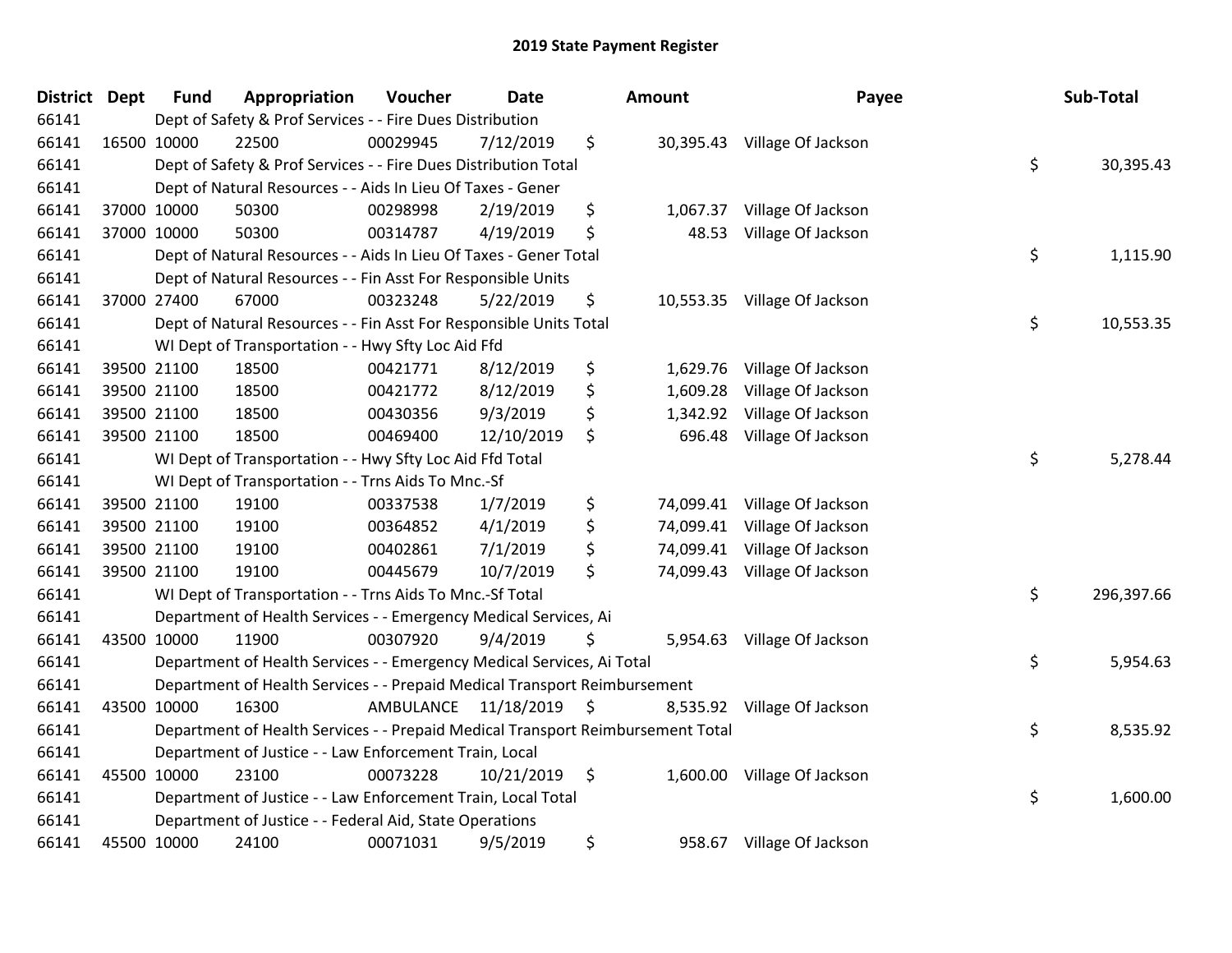| <b>District</b>    | <b>Dept</b> | <b>Fund</b> | Appropriation                                                         | Voucher  | <b>Date</b> | Amount           | Payee              | Sub-Total        |
|--------------------|-------------|-------------|-----------------------------------------------------------------------|----------|-------------|------------------|--------------------|------------------|
| 66141              |             |             | Department of Justice - - Federal Aid, State Operations Total         |          |             |                  |                    | \$<br>958.67     |
| 66141              |             |             | Public Defender Board - - Transcript, Discovery And Int               |          |             |                  |                    |                  |
| 66141              |             | 55000 10000 | 10600                                                                 | 00197404 | 5/30/2019   | \$<br>5.00       | Village Of Jackson |                  |
| 66141              |             | 55000 10000 | 10600                                                                 | 00197495 | 5/30/2019   | \$<br>10.00      | Village Of Jackson |                  |
| 66141              |             | 55000 10000 | 10600                                                                 | 00197496 | 5/30/2019   | \$<br>5.00       | Village Of Jackson |                  |
| 66141              |             |             | Public Defender Board - - Transcript, Discovery And Int Total         |          |             |                  |                    | \$<br>20.00      |
| 66141              |             |             | Shared Revenue and Tax Relief - - Expenditure Restraint Program       |          |             |                  |                    |                  |
| 66141              | 83500 10000 |             | 10100                                                                 | 00049991 | 7/22/2019   | \$<br>120,570.80 | Village Of Jackson |                  |
| 66141              |             |             | Shared Revenue and Tax Relief - - Expenditure Restraint Program Total |          |             |                  |                    | \$<br>120,570.80 |
| 66141              |             |             | Shared Revenue and Tax Relief - - County And Municipal Aid            |          |             |                  |                    |                  |
| 66141              |             | 83500 10000 | 10500                                                                 | 00049991 | 7/22/2019   | \$<br>31,791.37  | Village Of Jackson |                  |
| 66141              | 83500 10000 |             | 10500                                                                 | 00054290 | 11/18/2019  | \$<br>171,615.20 | Village Of Jackson |                  |
| 66141              |             |             | Shared Revenue and Tax Relief - - County And Municipal Aid Total      |          |             |                  |                    | \$<br>203,406.57 |
| 66141              |             |             | Shared Revenue and Tax Relief - - Exempt Computer Aid                 |          |             |                  |                    |                  |
| 66141              |             | 83500 10000 | 10900                                                                 | 00047017 | 7/22/2019   | \$<br>20,689.13  | Village Of Jackson |                  |
| 66141              | 83500 10000 |             | 10900                                                                 | 00048045 | 7/22/2019   | \$<br>5,087.62   | Village Of Jackson |                  |
| 66141              |             |             | Shared Revenue and Tax Relief - - Exempt Computer Aid Total           |          |             |                  |                    | \$<br>25,776.75  |
| 66141              |             |             | Shared Revenue and Tax Relief - - Utility Aid                         |          |             |                  |                    |                  |
| 66141              |             | 83500 10000 | 11000                                                                 | 00049991 | 7/22/2019   | \$<br>1,005.02   | Village Of Jackson |                  |
| 66141              | 83500 10000 |             | 11000                                                                 | 00054290 | 11/18/2019  | \$<br>5,866.53   | Village Of Jackson |                  |
| 66141              |             |             | Shared Revenue and Tax Relief - - Utility Aid Total                   |          |             |                  |                    | \$<br>6,871.55   |
| 66141              |             |             | Shared Revenue and Tax Relief - - Personal Property Aid               |          |             |                  |                    |                  |
| 66141              |             | 83500 10000 | 11100                                                                 | 00041610 | 5/6/2019    | \$<br>24,586.94  | Village Of Jackson |                  |
| 66141              | 83500 10000 |             | 11100                                                                 | 00042808 | 5/6/2019    | \$<br>4,976.85   | Village Of Jackson |                  |
| 66141              |             |             | Shared Revenue and Tax Relief - - Personal Property Aid Total         |          |             |                  |                    | \$<br>29,563.79  |
| 66141              |             |             | Shared Revenue and Tax Relief - - Lottery & Gaming Credit             |          |             |                  |                    |                  |
| 66141              |             | 83500 52100 | 36300                                                                 | 00038556 | 3/25/2019   | \$<br>41,963.40  | Village Of Jackson |                  |
| 66141              |             |             | Shared Revenue and Tax Relief - - Lottery & Gaming Credit Total       |          |             |                  |                    | \$<br>41,963.40  |
| <b>66141 Total</b> |             |             |                                                                       |          |             |                  |                    | \$<br>788,962.86 |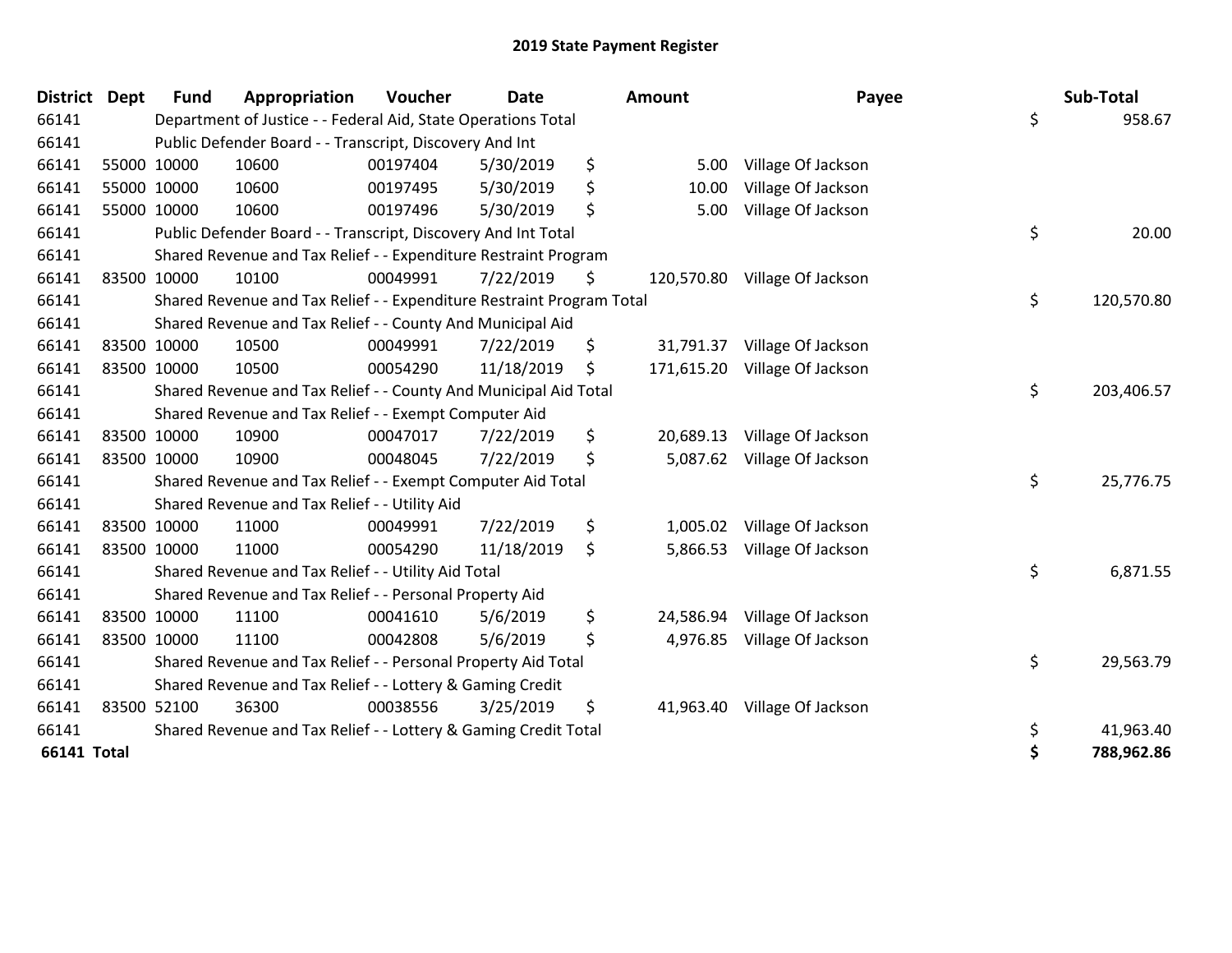| <b>District</b> | <b>Dept</b> | <b>Fund</b> | Appropriation                                                         | Voucher  | <b>Date</b> | Amount       | Payee                          | Sub-Total        |
|-----------------|-------------|-------------|-----------------------------------------------------------------------|----------|-------------|--------------|--------------------------------|------------------|
| 66142           |             |             | Dept of Safety & Prof Services - - Fire Dues Distribution             |          |             |              |                                |                  |
| 66142           | 16500 10000 |             | 22500                                                                 | 00030095 | 7/12/2019   | \$           | 13,741.99 VILLAGE OF KEWASKUM  |                  |
| 66142           |             |             | Dept of Safety & Prof Services - - Fire Dues Distribution Total       |          |             |              |                                | \$<br>13,741.99  |
| 66142           |             |             | Dept of Natural Resources - - Aids In Lieu Of Taxes - Gener           |          |             |              |                                |                  |
| 66142           |             | 37000 10000 | 50300                                                                 | 00299019 | 2/15/2019   | \$           | 3,447.63 VILLAGE OF KEWASKUM   |                  |
| 66142           |             |             | Dept of Natural Resources - - Aids In Lieu Of Taxes - Gener Total     |          |             |              |                                | \$<br>3,447.63   |
| 66142           |             |             | Dept of Natural Resources - - Fin Asst For Responsible Units          |          |             |              |                                |                  |
| 66142           |             | 37000 27400 | 67000                                                                 | 00322665 | 5/22/2019   | \$           | 9,985.94 VILLAGE OF KEWASKUM   |                  |
| 66142           |             |             | Dept of Natural Resources - - Fin Asst For Responsible Units Total    |          |             |              |                                | \$<br>9,985.94   |
| 66142           |             |             | WI Dept of Transportation - - Trns Aids To Mnc.-Sf                    |          |             |              |                                |                  |
| 66142           |             | 39500 21100 | 19100                                                                 | 00337539 | 1/7/2019    | \$           | 44,519.18 VILLAGE OF KEWASKUM  |                  |
| 66142           |             | 39500 21100 | 19100                                                                 | 00364853 | 4/1/2019    | \$           | 44,519.18 VILLAGE OF KEWASKUM  |                  |
| 66142           |             | 39500 21100 | 19100                                                                 | 00402862 | 7/1/2019    | \$           | 44,519.18 VILLAGE OF KEWASKUM  |                  |
| 66142           |             | 39500 21100 | 19100                                                                 | 00445680 | 10/7/2019   | \$           | 44,519.19 VILLAGE OF KEWASKUM  |                  |
| 66142           |             |             | WI Dept of Transportation - - Trns Aids To Mnc.-Sf Total              |          |             |              |                                | \$<br>178,076.73 |
| 66142           |             |             | Shared Revenue and Tax Relief - - Expenditure Restraint Program       |          |             |              |                                |                  |
| 66142           | 83500 10000 |             | 10100                                                                 | 00049992 | 7/22/2019   | \$           | 38,392.18 VILLAGE OF KEWASKUM  |                  |
| 66142           |             |             | Shared Revenue and Tax Relief - - Expenditure Restraint Program Total |          |             |              |                                | \$<br>38,392.18  |
| 66142           |             |             | Shared Revenue and Tax Relief - - County And Municipal Aid            |          |             |              |                                |                  |
| 66142           |             | 83500 10000 | 10500                                                                 | 00049992 | 7/22/2019   | \$           | 36,053.13 VILLAGE OF KEWASKUM  |                  |
| 66142           |             | 83500 10000 | 10500                                                                 | 00054291 | 11/18/2019  | \$           | 204,301.08 VILLAGE OF KEWASKUM |                  |
| 66142           |             |             | Shared Revenue and Tax Relief - - County And Municipal Aid Total      |          |             |              |                                | \$<br>240,354.21 |
| 66142           |             |             | Shared Revenue and Tax Relief - - Exempt Computer Aid                 |          |             |              |                                |                  |
| 66142           | 83500 10000 |             | 10900                                                                 | 00047018 | 7/22/2019   | \$           | 5,541.31 VILLAGE OF KEWASKUM   |                  |
| 66142           | 83500 10000 |             | 10900                                                                 | 00048046 | 7/22/2019   | \$           | 675.62 VILLAGE OF KEWASKUM     |                  |
| 66142           |             |             | Shared Revenue and Tax Relief - - Exempt Computer Aid Total           |          |             |              |                                | \$<br>6,216.93   |
| 66142           |             |             | Shared Revenue and Tax Relief - - Utility Aid                         |          |             |              |                                |                  |
| 66142           | 83500 10000 |             | 11000                                                                 | 00049992 | 7/22/2019   | \$<br>550.94 | VILLAGE OF KEWASKUM            |                  |
| 66142           | 83500 10000 |             | 11000                                                                 | 00054291 | 11/18/2019  | \$           | 3,077.65 VILLAGE OF KEWASKUM   |                  |
| 66142           |             |             | Shared Revenue and Tax Relief - - Utility Aid Total                   |          |             |              |                                | \$<br>3,628.59   |
| 66142           |             |             | Shared Revenue and Tax Relief - - Personal Property Aid               |          |             |              |                                |                  |
| 66142           |             | 83500 10000 | 11100                                                                 | 00041611 | 5/6/2019    | \$           | 10,155.77 VILLAGE OF KEWASKUM  |                  |
| 66142           | 83500 10000 |             | 11100                                                                 | 00042809 | 5/6/2019    | \$           | 1,567.88 VILLAGE OF KEWASKUM   |                  |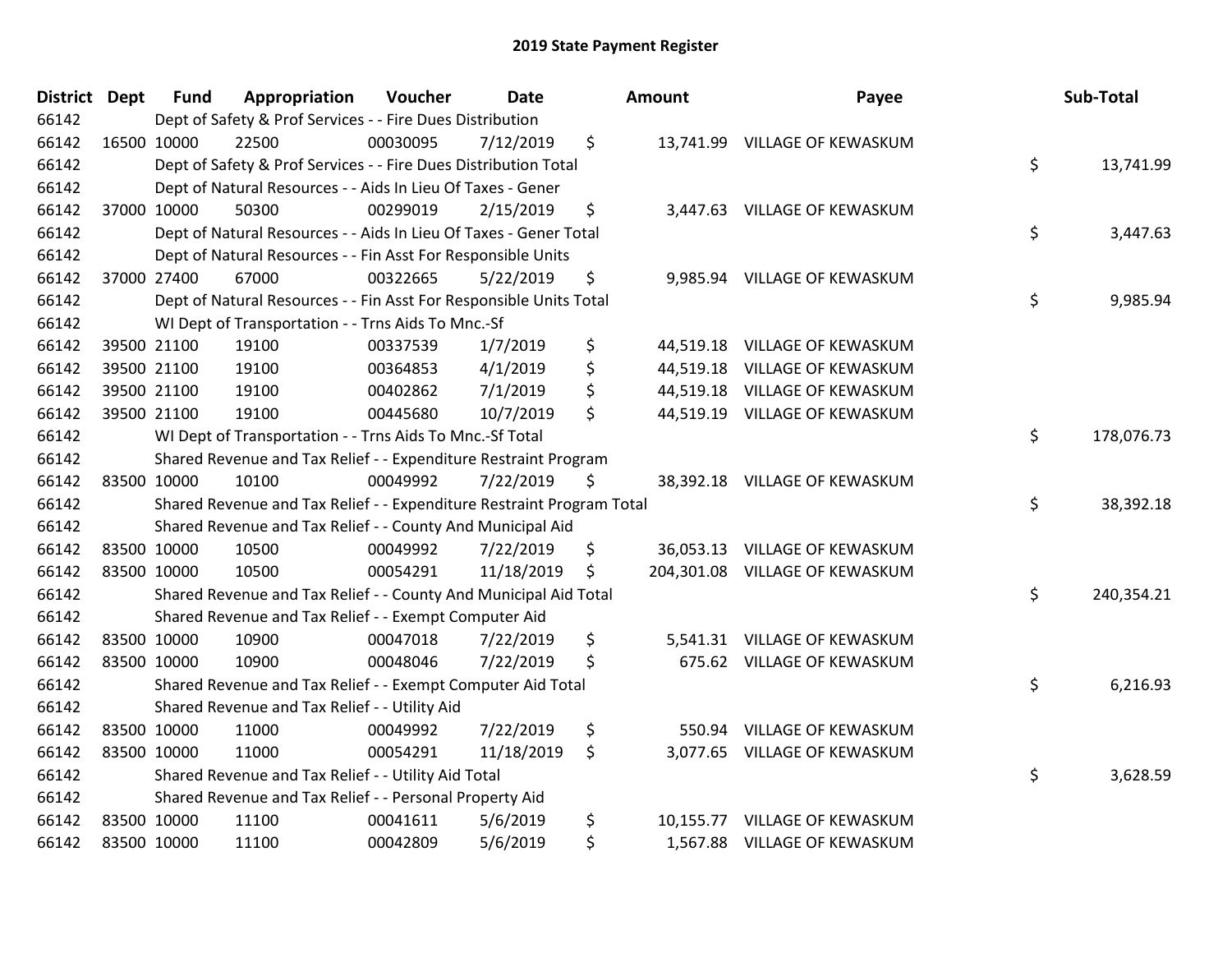| District Dept | Fund | <b>Appropriation</b>                                          | Voucher | Date | Amount | Payee | Sub-Total  |
|---------------|------|---------------------------------------------------------------|---------|------|--------|-------|------------|
| 66142         |      | Shared Revenue and Tax Relief - - Personal Property Aid Total |         |      |        |       | 11,723.65  |
| 66142 Total   |      |                                                               |         |      |        |       | 505,567.85 |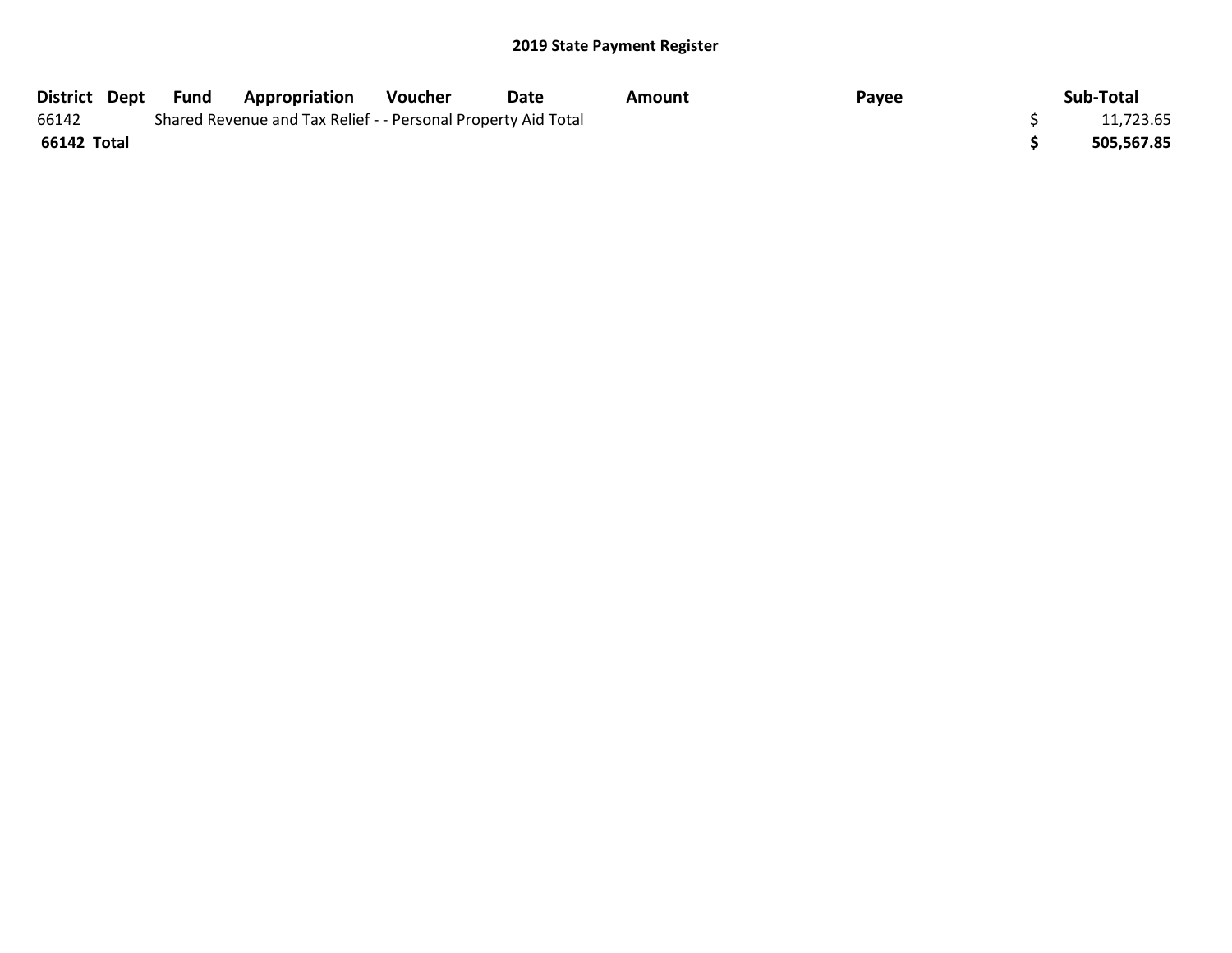| <b>District</b> | <b>Dept</b> | <b>Fund</b> | Appropriation                                                      | Voucher  | <b>Date</b> | <b>Amount</b>   | Payee                     | Sub-Total        |
|-----------------|-------------|-------------|--------------------------------------------------------------------|----------|-------------|-----------------|---------------------------|------------------|
| 66161           |             |             | Dept of Safety & Prof Services - - Fire Dues Distribution          |          |             |                 |                           |                  |
| 66161           |             | 16500 10000 | 22500                                                              | 00030706 | 7/17/2019   | \$<br>3,577.29  | Village of Newburg        |                  |
| 66161           |             |             | Dept of Safety & Prof Services - - Fire Dues Distribution Total    |          |             |                 |                           | \$<br>3,577.29   |
| 66161           |             |             | Dept of Natural Resources - - Fin Asst For Responsible Units       |          |             |                 |                           |                  |
| 66161           |             | 37000 27400 | 67000                                                              | 00322787 | 5/22/2019   | \$<br>3,134.23  | Village of Newburg        |                  |
| 66161           |             |             | Dept of Natural Resources - - Fin Asst For Responsible Units Total |          |             |                 |                           | \$<br>3,134.23   |
| 66161           |             |             | WI Dept of Transportation - - Trns Aids To Mnc.-Sf                 |          |             |                 |                           |                  |
| 66161           |             | 39500 21100 | 19100                                                              | 00337540 | 1/7/2019    | \$<br>15,527.65 | <b>Village of Newburg</b> |                  |
| 66161           |             | 39500 21100 | 19100                                                              | 00364854 | 4/1/2019    | \$<br>15,527.65 | Village of Newburg        |                  |
| 66161           |             | 39500 21100 | 19100                                                              | 00402863 | 7/1/2019    | \$<br>15,527.65 | Village of Newburg        |                  |
| 66161           |             | 39500 21100 | 19100                                                              | 00445681 | 10/7/2019   | \$<br>15,527.67 | <b>Village of Newburg</b> |                  |
| 66161           |             |             | WI Dept of Transportation - - Trns Aids To Mnc.-Sf Total           |          |             |                 |                           | \$<br>62,110.62  |
| 66161           |             |             | Elections Commission - - 2018 Hava Election Security               |          |             |                 |                           |                  |
| 66161           |             | 51000 22000 | 18200                                                              | 00002884 | 11/22/2019  | \$<br>800.00    | <b>Village of Newburg</b> |                  |
| 66161           |             |             | Elections Commission - - 2018 Hava Election Security Total         |          |             |                 |                           | \$<br>800.00     |
| 66161           |             |             | Shared Revenue and Tax Relief - - County And Municipal Aid         |          |             |                 |                           |                  |
| 66161           |             | 83500 10000 | 10500                                                              | 00049993 | 7/22/2019   | \$<br>12,065.21 | Village of Newburg        |                  |
| 66161           |             | 83500 10000 | 10500                                                              | 00054292 | 11/18/2019  | \$<br>68,369.52 | Village of Newburg        |                  |
| 66161           |             |             | Shared Revenue and Tax Relief - - County And Municipal Aid Total   |          |             |                 |                           | \$<br>80,434.73  |
| 66161           |             |             | Shared Revenue and Tax Relief - - Exempt Computer Aid              |          |             |                 |                           |                  |
| 66161           |             | 83500 10000 | 10900                                                              | 00047019 | 7/22/2019   | \$<br>740.99    | Village of Newburg        |                  |
| 66161           |             |             | Shared Revenue and Tax Relief - - Exempt Computer Aid Total        |          |             |                 |                           | \$<br>740.99     |
| 66161           |             |             | Shared Revenue and Tax Relief - - Personal Property Aid            |          |             |                 |                           |                  |
| 66161           |             | 83500 10000 | 11100                                                              | 00041612 | 5/6/2019    | \$<br>1,554.42  | Village of Newburg        |                  |
| 66161           |             |             | Shared Revenue and Tax Relief - - Personal Property Aid Total      |          |             |                 |                           | \$<br>1,554.42   |
| 66161 Total     |             |             |                                                                    |          |             |                 |                           | \$<br>152,352.28 |

| nount     | Payee                        | Sub-Total        |
|-----------|------------------------------|------------------|
|           | 3,577.29 Village of Newburg  |                  |
|           |                              | \$<br>3,577.29   |
|           | 3,134.23 Village of Newburg  |                  |
|           |                              | \$<br>3,134.23   |
|           | 15,527.65 Village of Newburg |                  |
| 15,527.65 | Village of Newburg           |                  |
| 15,527.65 | Village of Newburg           |                  |
| 15,527.67 | <b>Village of Newburg</b>    |                  |
|           |                              | \$<br>62,110.62  |
| 800.00    | Village of Newburg           |                  |
|           |                              | \$<br>800.00     |
|           | 12,065.21 Village of Newburg |                  |
| 68,369.52 | Village of Newburg           |                  |
|           |                              | \$<br>80,434.73  |
| 740.99    | Village of Newburg           |                  |
|           |                              | \$<br>740.99     |
| 1,554.42  | Village of Newburg           |                  |
|           |                              | \$<br>1,554.42   |
|           |                              | \$<br>152,352.28 |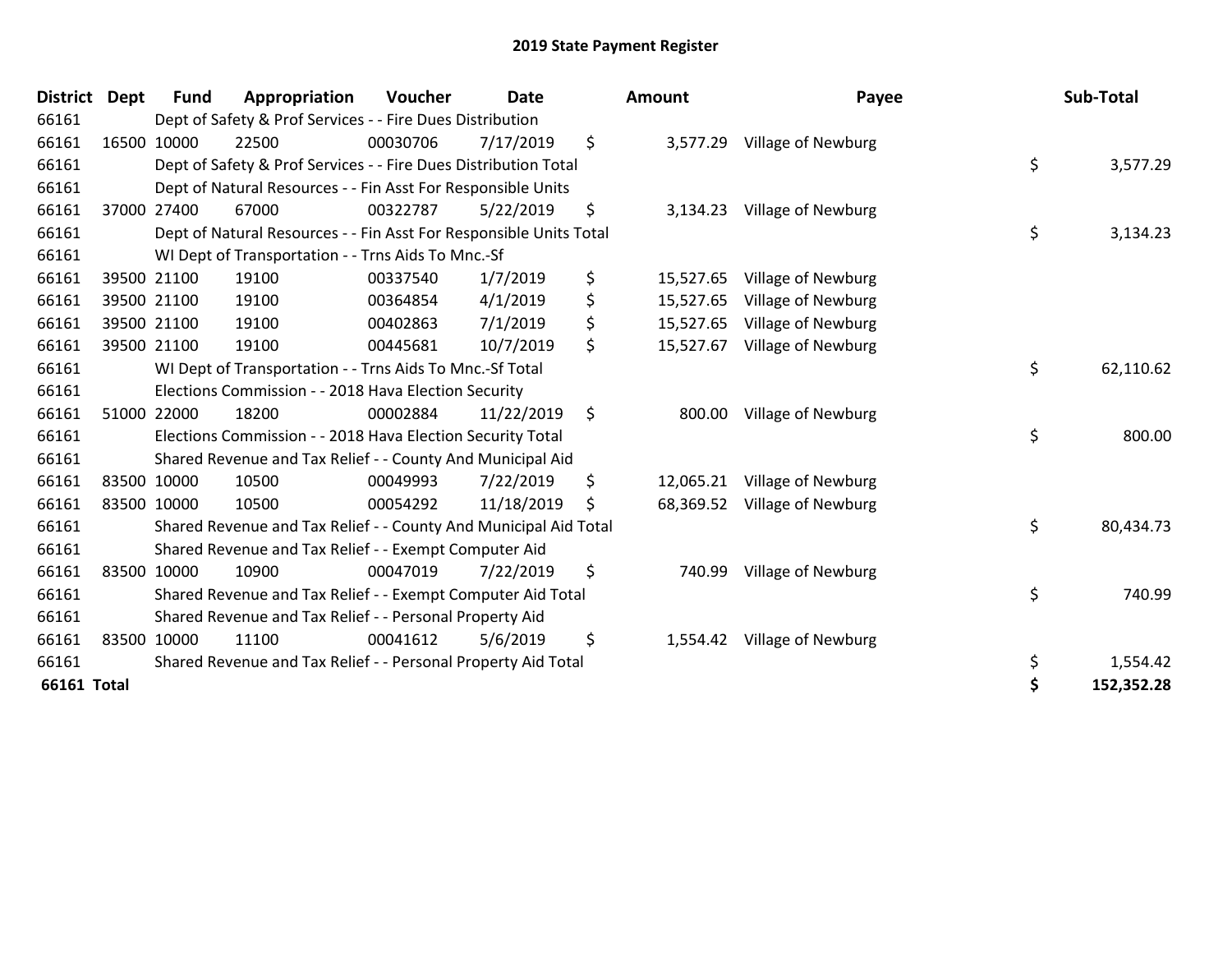| District Dept | <b>Fund</b> | Appropriation                                                      | Voucher  | <b>Date</b> |     | Amount     | Payee                          | Sub-Total        |
|---------------|-------------|--------------------------------------------------------------------|----------|-------------|-----|------------|--------------------------------|------------------|
| 66166         |             | Dept of Safety & Prof Services - - Fire Dues Distribution          |          |             |     |            |                                |                  |
| 66166         | 16500 10000 | 22500                                                              | 00029866 | 7/12/2019   | \$  |            | 65,232.61 Village Of Richfield |                  |
| 66166         |             | Dept of Safety & Prof Services - - Fire Dues Distribution Total    |          |             |     |            |                                | \$<br>65,232.61  |
| 66166         |             | Dept of Natural Resources - - Aids In Lieu Of Taxes - Gener        |          |             |     |            |                                |                  |
| 66166         | 37000 10000 | 50300                                                              | 00299020 | 2/19/2019   | \$  | 5,413.29   | Village Of Richfield           |                  |
| 66166         |             | Dept of Natural Resources - - Aids In Lieu Of Taxes - Gener Total  |          |             |     |            |                                | \$<br>5,413.29   |
| 66166         |             | Dept of Natural Resources - - Resaids - Cnty Forst, Cl & Mfl       |          |             |     |            |                                |                  |
| 66166         | 37000 21200 | 57100                                                              | 00333391 | 6/21/2019   | \$  | 94.92      | Village Of Richfield           |                  |
| 66166         |             | Dept of Natural Resources - - Resaids - Cnty Forst, Cl & Mfl Total |          |             |     |            |                                | \$<br>94.92      |
| 66166         |             | Dept of Natural Resources - - Fin Asst For Responsible Units       |          |             |     |            |                                |                  |
| 66166         | 37000 27400 | 67000                                                              | 00322910 | 5/22/2019   | \$  |            | 8,660.14 Village Of Richfield  |                  |
| 66166         |             | Dept of Natural Resources - - Fin Asst For Responsible Units Total |          |             |     |            |                                | \$<br>8,660.14   |
| 66166         |             | Dept of Natural Resources - - Recycling Consolidation Grants       |          |             |     |            |                                |                  |
| 66166         | 37000 27400 | 67300                                                              | 00322910 | 5/22/2019   | \$  |            | 2,977.49 Village Of Richfield  |                  |
| 66166         |             | Dept of Natural Resources - - Recycling Consolidation Grants Total |          |             |     |            |                                | \$<br>2,977.49   |
| 66166         |             | WI Dept of Transportation - - Trns Aids To Mnc.-Sf                 |          |             |     |            |                                |                  |
| 66166         | 39500 21100 | 19100                                                              | 00337541 | 1/7/2019    | \$  | 87,556.85  | Village Of Richfield           |                  |
| 66166         | 39500 21100 | 19100                                                              | 00364855 | 4/1/2019    | \$  | 87,556.85  | Village Of Richfield           |                  |
| 66166         | 39500 21100 | 19100                                                              | 00402864 | 7/1/2019    | \$  | 87,556.85  | Village Of Richfield           |                  |
| 66166         | 39500 21100 | 19100                                                              | 00445682 | 10/7/2019   | \$  | 87,556.85  | Village Of Richfield           |                  |
| 66166         |             | WI Dept of Transportation - - Trns Aids To Mnc.-Sf Total           |          |             |     |            |                                | \$<br>350,227.40 |
| 66166         |             | Elections Commission - - 2018 Hava Election Security               |          |             |     |            |                                |                  |
| 66166         | 51000 22000 | 18200                                                              | 00002565 | 11/15/2019  | \$  | 600.00     | Village Of Richfield           |                  |
| 66166         | 51000 22000 | 18200                                                              | 00002985 | 12/6/2019   | \$  | 600.00     | Village Of Richfield           |                  |
| 66166         |             | Elections Commission - - 2018 Hava Election Security Total         |          |             |     |            |                                | \$<br>1,200.00   |
| 66166         |             | Shared Revenue and Tax Relief - - County And Municipal Aid         |          |             |     |            |                                |                  |
| 66166         | 83500 10000 | 10500                                                              | 00049994 | 7/22/2019   | \$  | 19,364.02  | Village Of Richfield           |                  |
| 66166         | 83500 10000 | 10500                                                              | 00054293 | 11/18/2019  | \$. | 109,729.47 | Village Of Richfield           |                  |
| 66166         |             | Shared Revenue and Tax Relief - - County And Municipal Aid Total   |          |             |     |            |                                | \$<br>129,093.49 |
| 66166         |             | Shared Revenue and Tax Relief - - Exempt Computer Aid              |          |             |     |            |                                |                  |
| 66166         | 83500 10000 | 10900                                                              | 00047020 | 7/22/2019   | \$  |            | 2,372.62 Village Of Richfield  |                  |
| 66166         |             | Shared Revenue and Tax Relief - - Exempt Computer Aid Total        |          |             |     |            |                                | \$<br>2,372.62   |
| 66166         |             | Shared Revenue and Tax Relief - - Utility Aid                      |          |             |     |            |                                |                  |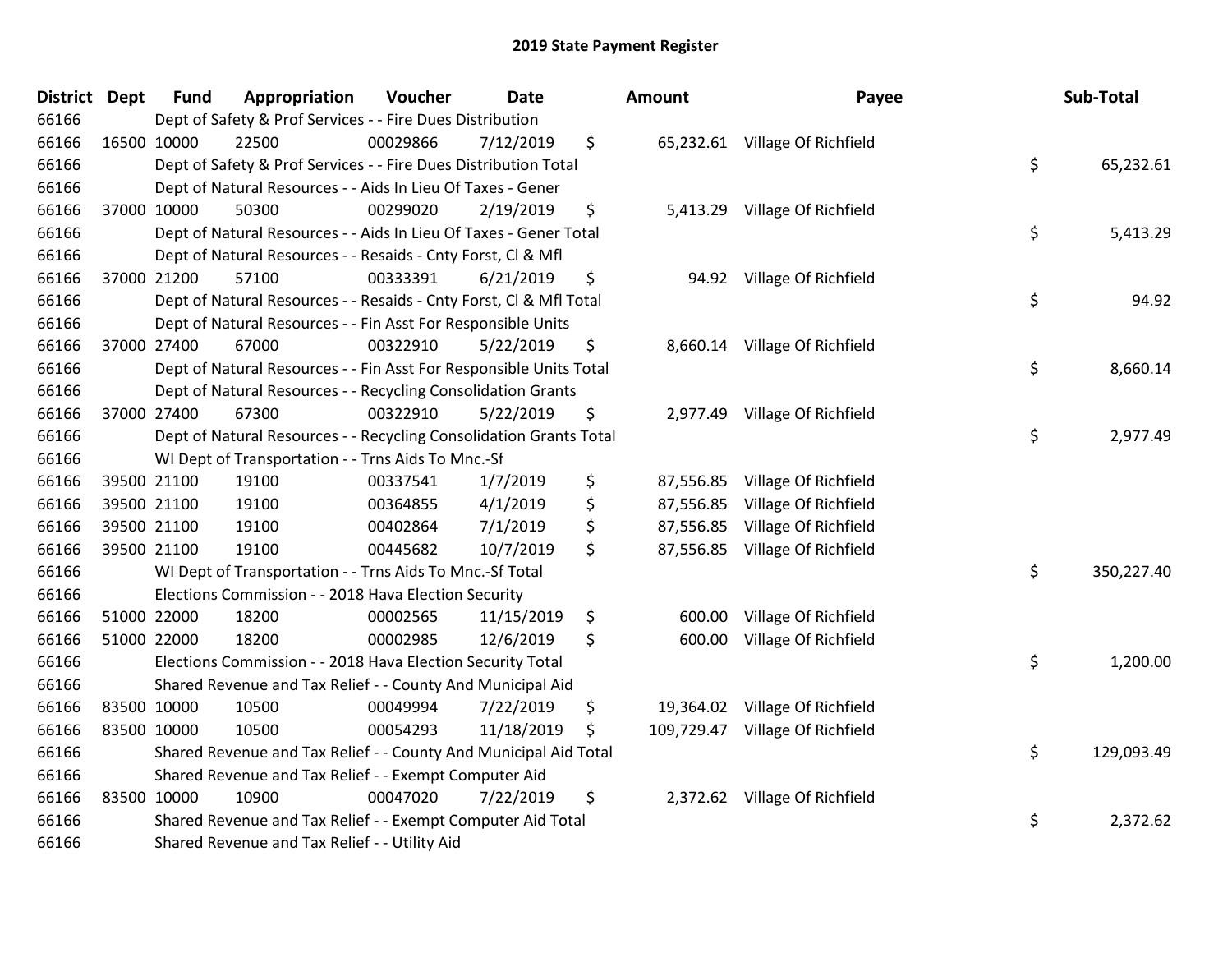| <b>District</b> | Dept        | Fund | Appropriation                                                 | Voucher  | Date       | Amount   | Pavee                | Sub-Total  |
|-----------------|-------------|------|---------------------------------------------------------------|----------|------------|----------|----------------------|------------|
| 66166           | 83500 10000 |      | 11000                                                         | 00049994 | 7/22/2019  | 738.63   | Village Of Richfield |            |
| 66166           | 83500 10000 |      | 11000                                                         | 00054293 | 11/18/2019 | 7,090.81 | Village Of Richfield |            |
| 66166           |             |      | Shared Revenue and Tax Relief - - Utility Aid Total           |          |            |          |                      | 7,829.44   |
| 66166           |             |      | Shared Revenue and Tax Relief - - Personal Property Aid       |          |            |          |                      |            |
| 66166           | 83500 10000 |      | 11100                                                         | 00041613 | 5/6/2019   | 8,155.32 | Village Of Richfield |            |
| 66166           |             |      | Shared Revenue and Tax Relief - - Personal Property Aid Total |          |            |          |                      | 8,155.32   |
| 66166 Total     |             |      |                                                               |          |            |          |                      | 581,256.72 |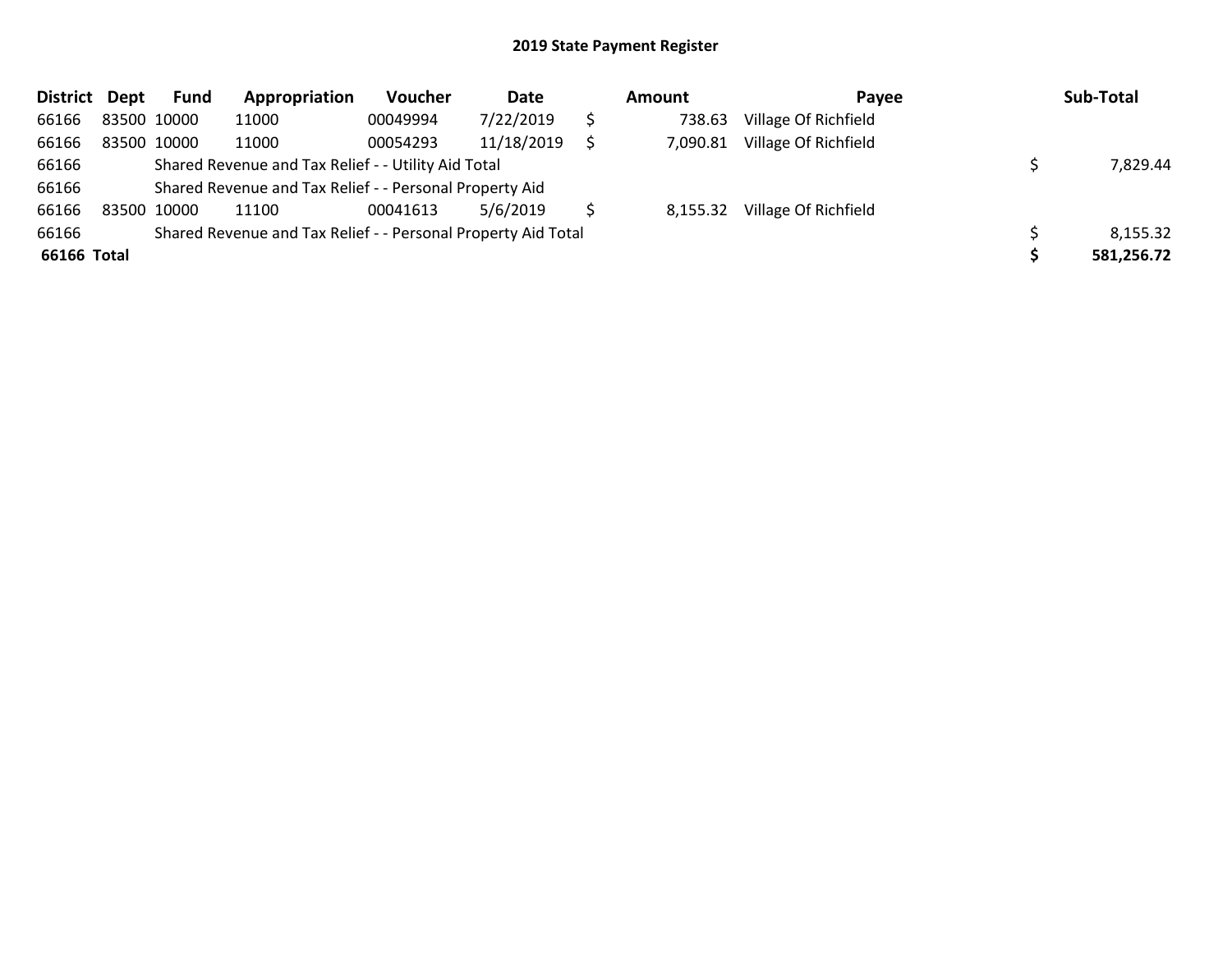| District Dept | <b>Fund</b> | Appropriation                                                      | Voucher  | <b>Date</b> | Amount          | Payee                        | Sub-Total        |
|---------------|-------------|--------------------------------------------------------------------|----------|-------------|-----------------|------------------------------|------------------|
| 66181         |             | Dept of Safety & Prof Services - - Fire Dues Distribution          |          |             |                 |                              |                  |
| 66181         | 16500 10000 | 22500                                                              | 00029975 | 7/15/2019   | \$              | 24,287.80 Village Of Slinger |                  |
| 66181         |             | Dept of Safety & Prof Services - - Fire Dues Distribution Total    |          |             |                 |                              | \$<br>24,287.80  |
| 66181         |             | Dept of Natural Resources - - Ea - Urban Nonpoint Source           |          |             |                 |                              |                  |
| 66181         | 37000 27400 | 65800                                                              | 00337504 | 7/5/2019    | \$              | 49,883.11 Village Of Slinger |                  |
| 66181         |             | Dept of Natural Resources - - Ea - Urban Nonpoint Source Total     |          |             |                 |                              | \$<br>49,883.11  |
| 66181         |             | Dept of Natural Resources - - Fin Asst For Responsible Units       |          |             |                 |                              |                  |
| 66181         | 37000 27400 | 67000                                                              | 00322901 | 5/22/2019   | \$<br>12,540.08 | Village Of Slinger           |                  |
| 66181         |             | Dept of Natural Resources - - Fin Asst For Responsible Units Total |          |             |                 |                              | \$<br>12,540.08  |
| 66181         |             | WI Dept of Transportation - - Conn Hwy Aids St Fds                 |          |             |                 |                              |                  |
| 66181         | 39500 21100 | 16200                                                              | 00337801 | 1/7/2019    | \$<br>4,044.30  | Village Of Slinger           |                  |
| 66181         | 39500 21100 | 16200                                                              | 00365115 | 4/1/2019    | \$<br>4,044.30  | Village Of Slinger           |                  |
| 66181         | 39500 21100 | 16200                                                              | 00403124 | 7/1/2019    | \$<br>4,044.30  | Village Of Slinger           |                  |
| 66181         | 39500 21100 | 16200                                                              | 00445942 | 10/7/2019   | \$<br>4,044.33  | Village Of Slinger           |                  |
| 66181         |             | WI Dept of Transportation - - Conn Hwy Aids St Fds Total           |          |             |                 |                              | \$<br>16,177.23  |
| 66181         |             | WI Dept of Transportation - - Hwy Sfty Loc Aid Ffd                 |          |             |                 |                              |                  |
| 66181         | 39500 21100 | 18500                                                              | 00379338 | 5/7/2019    | \$<br>3,908.60  | Village Of Slinger           |                  |
| 66181         | 39500 21100 | 18500                                                              | 00439159 | 9/27/2019   | \$<br>4,000.00  | Village Of Slinger           |                  |
| 66181         |             | WI Dept of Transportation - - Hwy Sfty Loc Aid Ffd Total           |          |             |                 |                              | \$<br>7,908.60   |
| 66181         |             | WI Dept of Transportation - - Trns Aids To Mnc.-Sf                 |          |             |                 |                              |                  |
| 66181         | 39500 21100 | 19100                                                              | 00337542 | 1/7/2019    | \$<br>50,355.47 | Village Of Slinger           |                  |
| 66181         | 39500 21100 | 19100                                                              | 00364856 | 4/1/2019    | \$<br>50,355.47 | Village Of Slinger           |                  |
| 66181         | 39500 21100 | 19100                                                              | 00402865 | 7/1/2019    | \$<br>50,355.47 | Village Of Slinger           |                  |
| 66181         | 39500 21100 | 19100                                                              | 00445683 | 10/7/2019   | \$<br>50,355.47 | Village Of Slinger           |                  |
| 66181         |             | WI Dept of Transportation - - Trns Aids To Mnc.-Sf Total           |          |             |                 |                              | \$<br>201,421.88 |
| 66181         |             | WI Dept of Transportation - - Hwy Mgmt & Opers Sf                  |          |             |                 |                              |                  |
| 66181         | 39500 21100 | 36500                                                              | 00346216 | 1/28/2019   | \$<br>83.32     | Village Of Slinger           |                  |
| 66181         | 39500 21100 | 36500                                                              | 00355435 | 2/25/2019   | \$<br>149.38    | Village Of Slinger           |                  |
| 66181         | 39500 21100 | 36500                                                              | 00357897 | 3/5/2019    | \$<br>300.78    | Village Of Slinger           |                  |
| 66181         | 39500 21100 | 36500                                                              | 00366208 | 3/28/2019   | \$<br>69.42     | Village Of Slinger           |                  |
| 66181         | 39500 21100 | 36500                                                              | 00375991 | 4/26/2019   | \$<br>71.35     | Village Of Slinger           |                  |
| 66181         | 39500 21100 | 36500                                                              | 00388167 | 5/30/2019   | \$<br>156.84    | Village Of Slinger           |                  |
| 66181         | 39500 21100 | 36500                                                              | 00403164 | 6/27/2019   | \$<br>162.81    | Village Of Slinger           |                  |
|               |             |                                                                    |          |             |                 |                              |                  |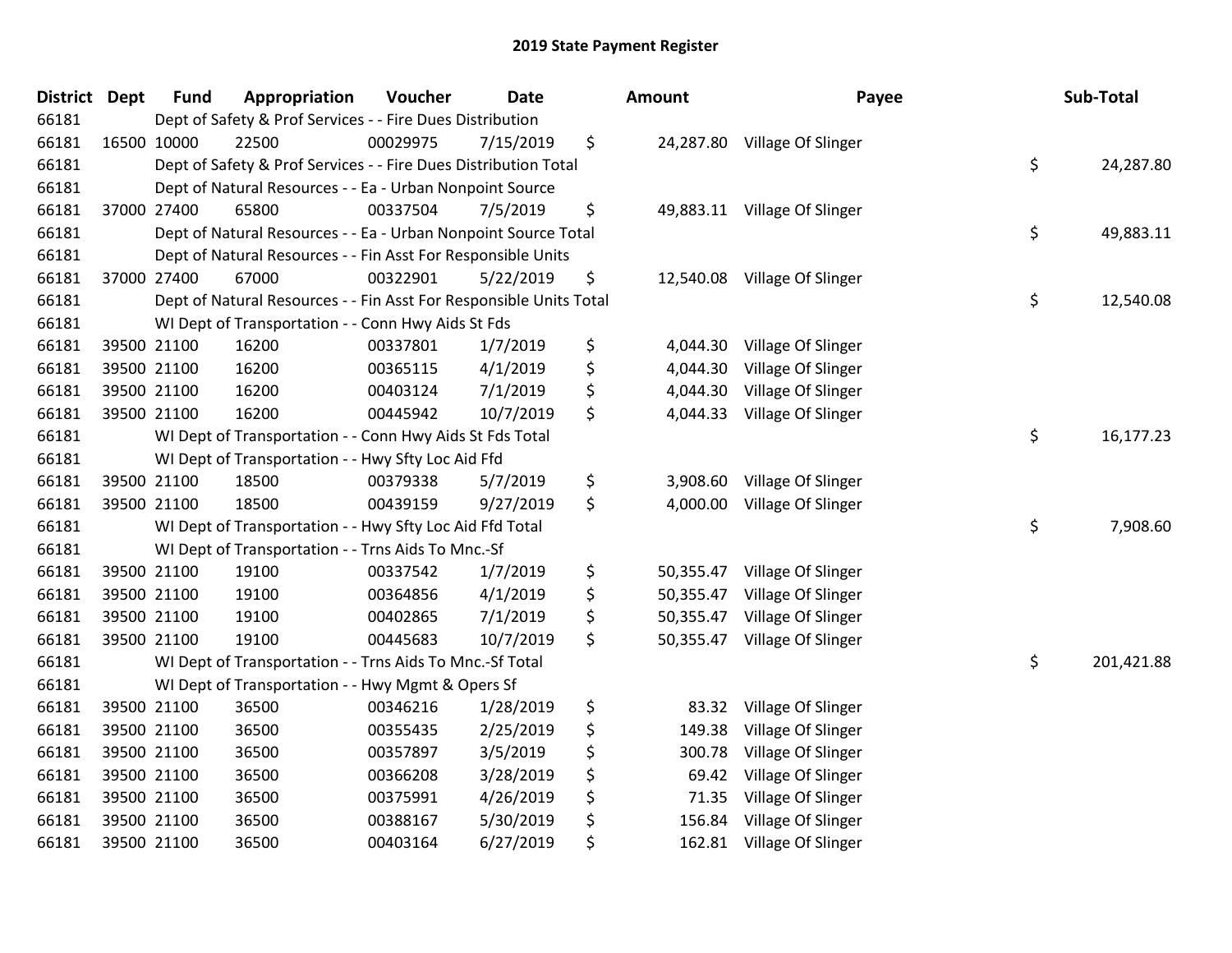| <b>District</b> | Dept        | <b>Fund</b> | Appropriation                                                | Voucher  | Date       | <b>Amount</b>  | Payee              | Sub-Total      |
|-----------------|-------------|-------------|--------------------------------------------------------------|----------|------------|----------------|--------------------|----------------|
| 66181           |             | 39500 21100 | 36500                                                        | 00416349 | 7/29/2019  | \$<br>170.18   | Village Of Slinger |                |
| 66181           | 39500 21100 |             | 36500                                                        | 00429793 | 8/30/2019  | \$<br>183.68   | Village Of Slinger |                |
| 66181           |             | 39500 21100 | 36500                                                        | 00438730 | 9/26/2019  | \$<br>206.19   | Village Of Slinger |                |
| 66181           |             | 39500 21100 | 36500                                                        | 00453603 | 10/25/2019 | \$<br>203.11   | Village Of Slinger |                |
| 66181           |             | 39500 21100 | 36500                                                        | 00466681 | 11/29/2019 | \$<br>191.69   | Village Of Slinger |                |
| 66181           |             |             | WI Dept of Transportation - - Hwy Mgmt & Opers Sf Total      |          |            |                |                    | \$<br>1,948.75 |
| 66181           |             |             | WI Dept of Transportation - - Dept Mgt & Oper St Fd          |          |            |                |                    |                |
| 66181           |             | 39500 21100 | 46100                                                        | 00346216 | 1/28/2019  | \$<br>75.40    | Village Of Slinger |                |
| 66181           |             | 39500 21100 | 46100                                                        | 00357897 | 3/5/2019   | \$<br>67.44    | Village Of Slinger |                |
| 66181           | 39500 21100 |             | 46100                                                        | 00366208 | 3/28/2019  | \$<br>63.87    | Village Of Slinger |                |
| 66181           |             | 39500 21100 | 46100                                                        | 00375991 | 4/26/2019  | \$<br>62.29    | Village Of Slinger |                |
| 66181           |             |             | WI Dept of Transportation - - Dept Mgt & Oper St Fd Total    |          |            |                |                    | \$<br>269.00   |
| 66181           |             |             | Department of Justice - - Law Enforcement Train, Local       |          |            |                |                    |                |
| 66181           | 45500 10000 |             | 23100                                                        | 00074574 | 11/12/2019 | \$<br>1,600.00 | Village Of Slinger |                |
| 66181           |             |             | Department of Justice - - Law Enforcement Train, Local Total |          |            |                |                    | \$<br>1,600.00 |
| 66181           |             |             | Public Defender Board - - Transcript, Discovery And Int      |          |            |                |                    |                |
| 66181           |             | 55000 10000 | 10600                                                        | 00174687 | 1/3/2019   | \$<br>10.00    | Village Of Slinger |                |
| 66181           | 55000 10000 |             | 10600                                                        | 00182617 | 2/19/2019  | \$<br>1.00     | Village Of Slinger |                |
| 66181           | 55000 10000 |             | 10600                                                        | 00189636 | 4/3/2019   | \$<br>50.00    | Village Of Slinger |                |
| 66181           |             | 55000 10000 | 10600                                                        | 00189671 | 4/3/2019   | \$<br>15.00    | Village Of Slinger |                |
| 66181           | 55000 10000 |             | 10600                                                        | 00191508 | 4/18/2019  | \$<br>15.00    | Village Of Slinger |                |
| 66181           | 55000 10000 |             | 10600                                                        | 00193422 | 5/3/2019   | \$<br>5.00     | Village Of Slinger |                |
| 66181           | 55000 10000 |             | 10600                                                        | 00193474 | 5/3/2019   | \$<br>45.00    | Village Of Slinger |                |
| 66181           | 55000 10000 |             | 10600                                                        | 00197505 | 5/30/2019  | \$<br>15.00    | Village Of Slinger |                |
| 66181           |             | 55000 10000 | 10600                                                        | 00197506 | 5/30/2019  | \$<br>5.00     | Village Of Slinger |                |
| 66181           |             | 55000 10000 | 10600                                                        | 00204021 | 7/1/2019   | \$<br>10.00    | Village Of Slinger |                |
| 66181           |             | 55000 10000 | 10600                                                        | 00206477 | 7/19/2019  | \$<br>25.00    | Village Of Slinger |                |
| 66181           | 55000 10000 |             | 10600                                                        | 00206478 | 7/19/2019  | \$<br>15.00    | Village Of Slinger |                |
| 66181           | 55000 10000 |             | 10600                                                        | 00210135 | 8/20/2019  | \$<br>25.00    | Village Of Slinger |                |
| 66181           |             | 55000 10000 | 10600                                                        | 00210136 | 8/20/2019  | \$<br>20.00    | Village Of Slinger |                |
| 66181           | 55000 10000 |             | 10600                                                        | 00213929 | 9/16/2019  | \$<br>10.00    | Village Of Slinger |                |
| 66181           |             | 55000 10000 | 10600                                                        | 00213930 | 9/16/2019  | \$<br>15.00    | Village Of Slinger |                |
| 66181           | 55000 10000 |             | 10600                                                        | 00216626 | 10/7/2019  | \$<br>15.00    | Village Of Slinger |                |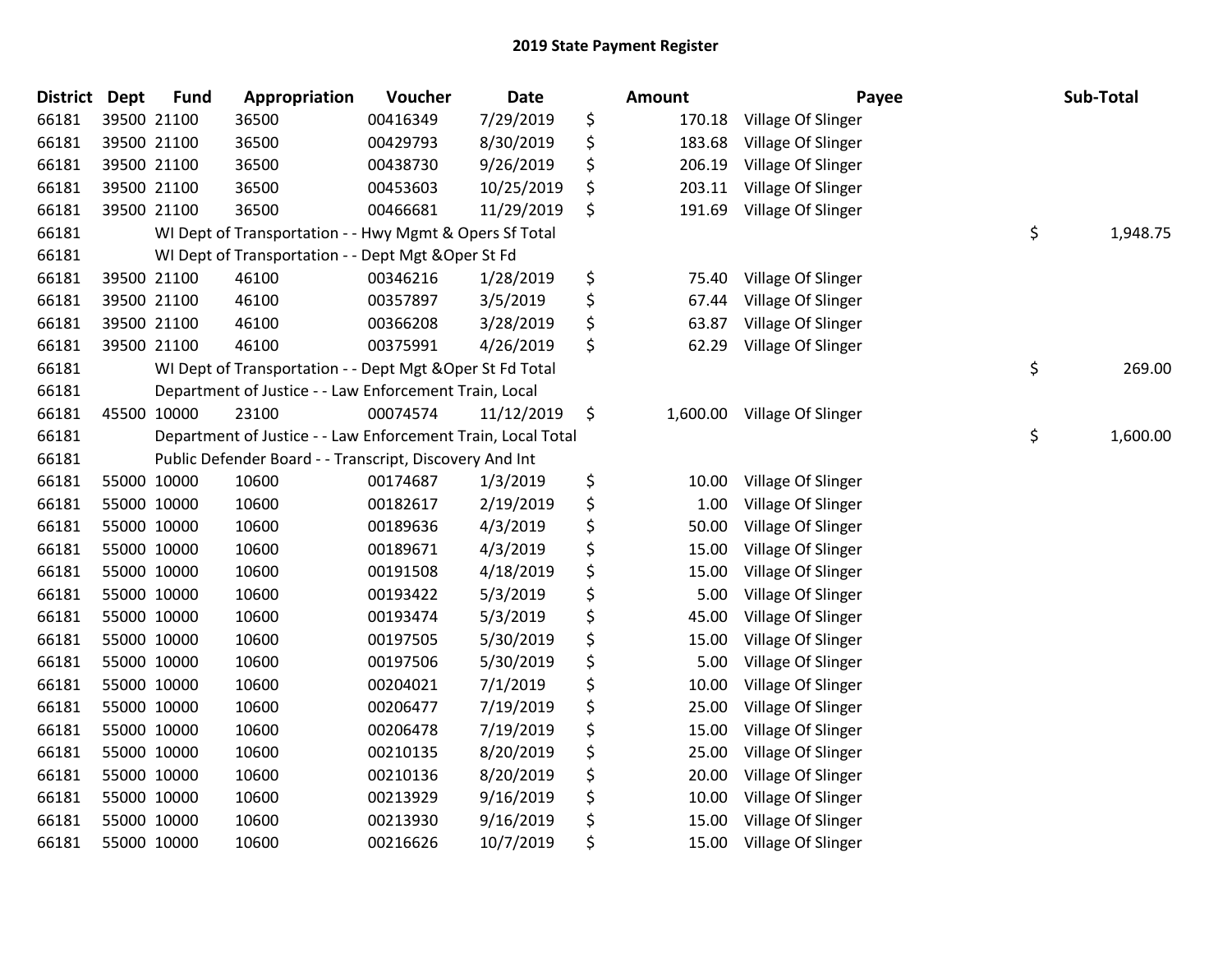| <b>District</b>    | <b>Dept</b> | <b>Fund</b> | Appropriation                                                         | Voucher  | <b>Date</b> | <b>Amount</b>   | Payee              | Sub-Total        |
|--------------------|-------------|-------------|-----------------------------------------------------------------------|----------|-------------|-----------------|--------------------|------------------|
| 66181              | 55000 10000 |             | 10600                                                                 | 00216627 | 10/7/2019   | \$<br>35.00     | Village Of Slinger |                  |
| 66181              | 55000 10000 |             | 10600                                                                 | 00223657 | 11/25/2019  | \$<br>25.00     | Village Of Slinger |                  |
| 66181              |             | 55000 10000 | 10600                                                                 | 00227692 | 12/23/2019  | \$<br>10.00     | Village Of Slinger |                  |
| 66181              |             | 55000 10000 | 10600                                                                 | 00227693 | 12/23/2019  | \$<br>10.00     | Village Of Slinger |                  |
| 66181              |             | 55000 10000 | 10600                                                                 | 00227694 | 12/23/2019  | \$<br>30.00     | Village Of Slinger |                  |
| 66181              |             | 55000 10000 | 10600                                                                 | 00227695 | 12/23/2019  | \$<br>10.00     | Village Of Slinger |                  |
| 66181              |             |             | Public Defender Board - - Transcript, Discovery And Int Total         |          |             |                 |                    | \$<br>416.00     |
| 66181              |             |             | Shared Revenue and Tax Relief - - Expenditure Restraint Program       |          |             |                 |                    |                  |
| 66181              |             | 83500 10000 | 10100                                                                 | 00049995 | 7/22/2019   | \$<br>21,153.47 | Village Of Slinger |                  |
| 66181              |             |             | Shared Revenue and Tax Relief - - Expenditure Restraint Program Total |          |             |                 |                    | \$<br>21,153.47  |
| 66181              |             |             | Shared Revenue and Tax Relief - - County And Municipal Aid            |          |             |                 |                    |                  |
| 66181              |             | 83500 10000 | 10500                                                                 | 00049995 | 7/22/2019   | \$<br>12,645.45 | Village Of Slinger |                  |
| 66181              |             | 83500 10000 | 10500                                                                 | 00054294 | 11/18/2019  | \$<br>71,657.56 | Village Of Slinger |                  |
| 66181              |             |             | Shared Revenue and Tax Relief - - County And Municipal Aid Total      |          |             |                 |                    | \$<br>84,303.01  |
| 66181              |             |             | Shared Revenue and Tax Relief - - Exempt Computer Aid                 |          |             |                 |                    |                  |
| 66181              |             | 83500 10000 | 10900                                                                 | 00047021 | 7/22/2019   | \$<br>5,878.03  | Village Of Slinger |                  |
| 66181              |             |             | Shared Revenue and Tax Relief - - Exempt Computer Aid Total           |          |             |                 |                    | \$<br>5,878.03   |
| 66181              |             |             | Shared Revenue and Tax Relief - - Utility Aid                         |          |             |                 |                    |                  |
| 66181              |             | 83500 10000 | 11000                                                                 | 00049995 | 7/22/2019   | \$<br>550.03    | Village Of Slinger |                  |
| 66181              |             | 83500 10000 | 11000                                                                 | 00054294 | 11/18/2019  | \$<br>3,469.68  | Village Of Slinger |                  |
| 66181              |             |             | Shared Revenue and Tax Relief - - Utility Aid Total                   |          |             |                 |                    | \$<br>4,019.71   |
| 66181              |             |             | Shared Revenue and Tax Relief - - Personal Property Aid               |          |             |                 |                    |                  |
| 66181              |             | 83500 10000 | 11100                                                                 | 00041614 | 5/6/2019    | \$<br>21,867.85 | Village Of Slinger |                  |
| 66181              |             | 83500 10000 | 11100                                                                 | 00042810 | 5/6/2019    | \$<br>819.87    | Village Of Slinger |                  |
| 66181              |             |             | Shared Revenue and Tax Relief - - Personal Property Aid Total         |          |             |                 |                    | \$<br>22,687.72  |
| 66181              |             |             | Shared Revenue and Tax Relief - - Lottery & Gaming Credit             |          |             |                 |                    |                  |
| 66181              |             | 83500 52100 | 36300                                                                 | 00038557 | 3/25/2019   | \$<br>7,338.96  | Village Of Slinger |                  |
| 66181              |             |             | Shared Revenue and Tax Relief - - Lottery & Gaming Credit Total       |          |             |                 |                    | \$<br>7,338.96   |
| <b>66181 Total</b> |             |             |                                                                       |          |             |                 |                    | \$<br>461,833.35 |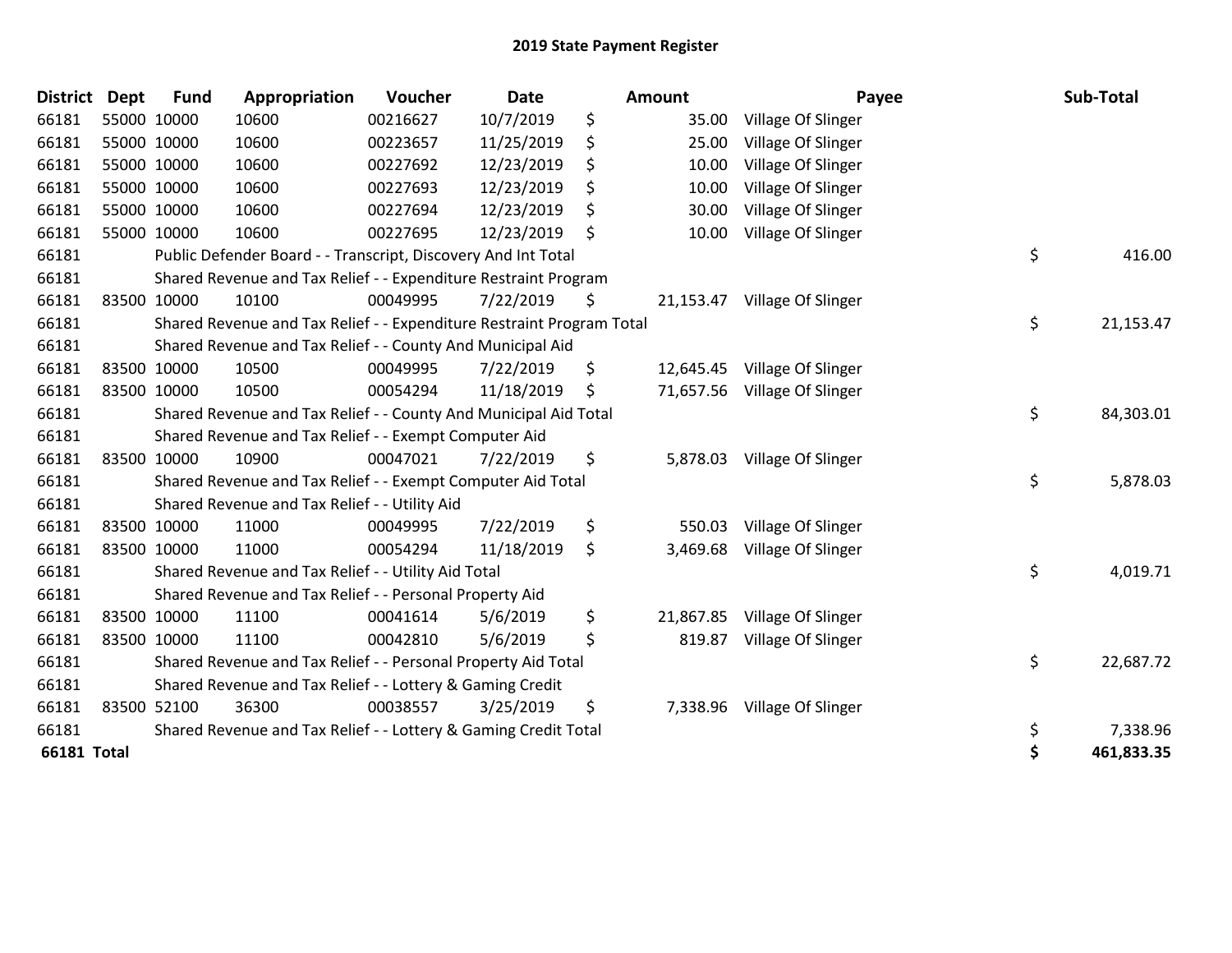| District Dept |             | <b>Fund</b> | Appropriation                                                                   | Voucher   | <b>Date</b> |                    | Amount     |                            | Payee | Sub-Total  |
|---------------|-------------|-------------|---------------------------------------------------------------------------------|-----------|-------------|--------------------|------------|----------------------------|-------|------------|
| 66236         |             |             | Dept of Safety & Prof Services - - Fire Dues Distribution                       |           |             |                    |            |                            |       |            |
| 66236         |             | 16500 10000 | 22500                                                                           | 00029873  | 7/11/2019   | \$                 |            | 58,692.04 City Of Hartford |       |            |
| 66236         |             |             | Dept of Safety & Prof Services - - Fire Dues Distribution Total                 |           |             |                    |            |                            | \$    | 58,692.04  |
| 66236         |             |             | WI Dept of Transportation - - Conn Hwy Aids St Fds                              |           |             |                    |            |                            |       |            |
| 66236         |             | 39500 21100 | 16200                                                                           | 00337802  | 1/7/2019    | \$                 | 24,662.48  | City Of Hartford           |       |            |
| 66236         |             | 39500 21100 | 16200                                                                           | 00365116  | 4/1/2019    | \$                 | 24,662.48  | City Of Hartford           |       |            |
| 66236         |             | 39500 21100 | 16200                                                                           | 00403125  | 7/1/2019    | \$                 | 24,662.48  | City Of Hartford           |       |            |
| 66236         |             | 39500 21100 | 16200                                                                           | 00445943  | 10/7/2019   | \$                 | 24,662.51  | City Of Hartford           |       |            |
| 66236         |             |             | WI Dept of Transportation - - Conn Hwy Aids St Fds Total                        |           |             |                    |            |                            | \$    | 98,649.95  |
| 66236         |             |             | WI Dept of Transportation - - Tb, Trns Oper Aid Sf                              |           |             |                    |            |                            |       |            |
| 66236         |             | 39500 21100 | 17600                                                                           | 00390208  | 6/5/2019    | \$                 | 17,778.00  | City Of Hartford           |       |            |
| 66236         |             | 39500 21100 | 17600                                                                           | 00416970  | 7/30/2019   | \$.                | 53,335.00  | City Of Hartford           |       |            |
| 66236         |             |             | WI Dept of Transportation - - Tb, Trns Oper Aid Sf Total                        |           |             |                    |            |                            | \$    | 71,113.00  |
| 66236         |             |             | WI Dept of Transportation - - Trns Aids To Mnc.-Sf                              |           |             |                    |            |                            |       |            |
| 66236         |             | 39500 21100 | 19100                                                                           | 00337543  | 1/7/2019    | \$                 | 139,560.44 | City Of Hartford           |       |            |
| 66236         |             | 39500 21100 | 19100                                                                           | 00364857  | 4/1/2019    | \$                 | 139,560.44 | City Of Hartford           |       |            |
| 66236         |             | 39500 21100 | 19100                                                                           | 00402866  | 7/1/2019    | \$                 | 139,560.44 | City Of Hartford           |       |            |
| 66236         |             | 39500 21100 | 19100                                                                           | 00445684  | 10/7/2019   | \$                 | 139,560.47 | City Of Hartford           |       |            |
| 66236         |             |             | WI Dept of Transportation - - Trns Aids To Mnc.-Sf Total                        |           |             |                    |            |                            | \$    | 558,241.79 |
| 66236         |             |             | Department of Health Services - - Prepaid Medical Transport Reimbursement       |           |             |                    |            |                            |       |            |
| 66236         |             | 43500 10000 | 16300                                                                           | AMBULANCE | 11/18/2019  | $\ddot{\varsigma}$ | 14,268.06  | City Of Hartford           |       |            |
| 66236         |             |             | Department of Health Services - - Prepaid Medical Transport Reimbursement Total |           |             |                    |            |                            | \$    | 14,268.06  |
| 66236         |             |             | Shared Revenue and Tax Relief - - Expenditure Restraint Program                 |           |             |                    |            |                            |       |            |
| 66236         |             | 83500 10000 | 10100                                                                           | 00049996  | 7/22/2019   | \$                 |            | 87,042.02 City Of Hartford |       |            |
| 66236         |             |             | Shared Revenue and Tax Relief - - Expenditure Restraint Program Total           |           |             |                    |            |                            | \$    | 87,042.02  |
| 66236         |             |             | Shared Revenue and Tax Relief - - County And Municipal Aid                      |           |             |                    |            |                            |       |            |
| 66236         |             | 83500 10000 | 10500                                                                           | 00049996  | 7/22/2019   | \$                 | 106,922.69 | City Of Hartford           |       |            |
| 66236         | 83500 10000 |             | 10500                                                                           | 00054295  | 11/18/2019  | \$                 | 591,627.18 | City Of Hartford           |       |            |
| 66236         |             |             | Shared Revenue and Tax Relief - - County And Municipal Aid Total                |           |             |                    |            |                            | \$    | 698,549.87 |
| 66236         |             |             | Shared Revenue and Tax Relief - - Exempt Computer Aid                           |           |             |                    |            |                            |       |            |
| 66236         |             | 83500 10000 | 10900                                                                           | 00047022  | 7/22/2019   | \$                 | 31,509.20  | City Of Hartford           |       |            |
| 66236         |             | 83500 10000 | 10900                                                                           | 00048047  | 7/22/2019   | \$                 | 10,497.59  | City Of Hartford           |       |            |
| 66236         |             |             | Shared Revenue and Tax Relief - - Exempt Computer Aid Total                     |           |             |                    |            |                            | \$    | 42,006.79  |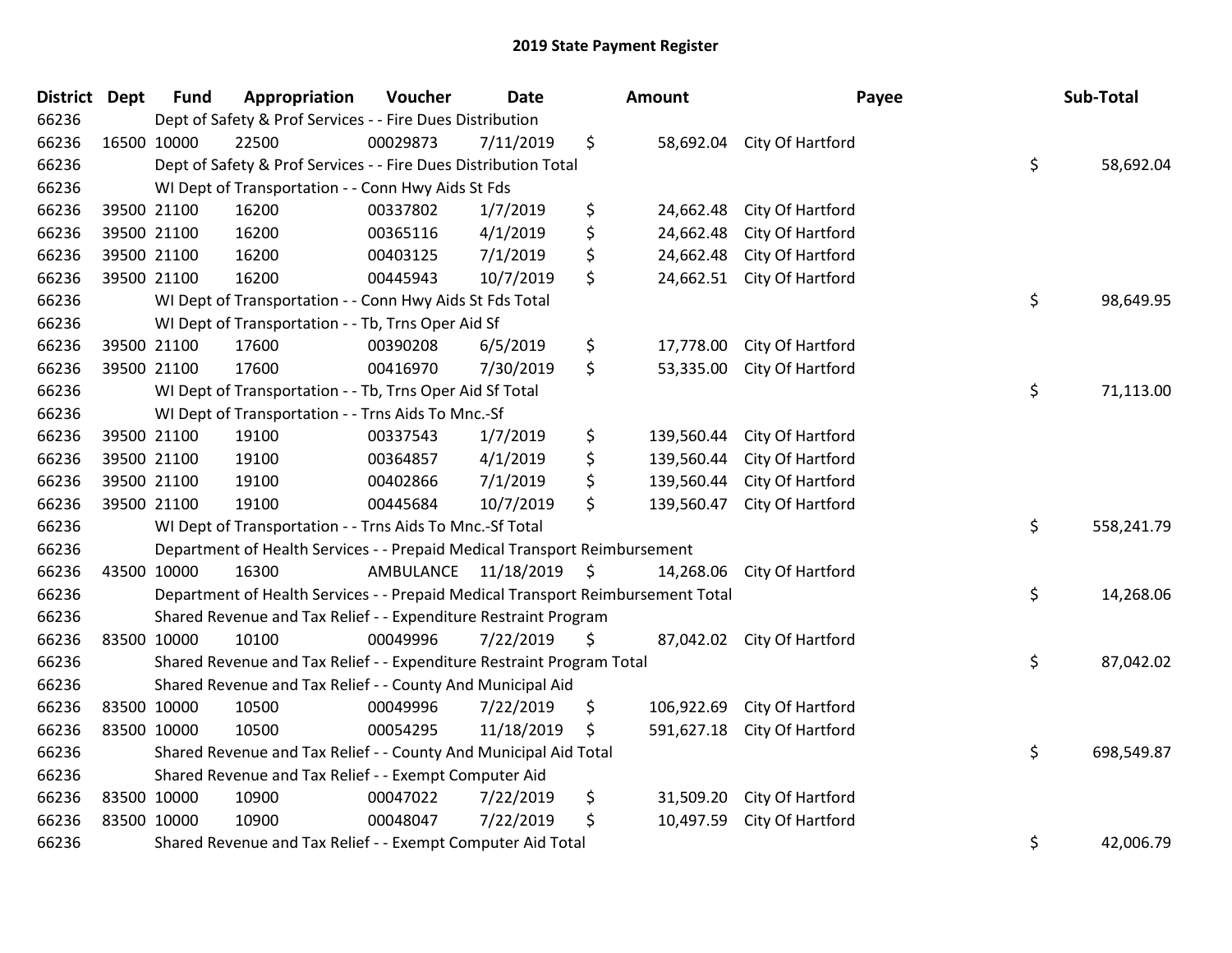| <b>District</b> | Dept        | Fund | Appropriation                                                       | <b>Voucher</b> | Date       | Amount |           | Payee                     |  | Sub-Total    |  |
|-----------------|-------------|------|---------------------------------------------------------------------|----------------|------------|--------|-----------|---------------------------|--|--------------|--|
| 66236           |             |      | Shared Revenue and Tax Relief - - Utility Aid                       |                |            |        |           |                           |  |              |  |
| 66236           | 83500 10000 |      | 11000                                                               | 00049996       | 7/22/2019  | \$     | 946.45    | City Of Hartford          |  |              |  |
| 66236           | 83500 10000 |      | 11000                                                               | 00054295       | 11/18/2019 | S      |           | 5,796.21 City Of Hartford |  |              |  |
| 66236           |             |      | Shared Revenue and Tax Relief - - Utility Aid Total                 |                |            |        |           |                           |  | 6,742.66     |  |
| 66236           |             |      | Shared Revenue and Tax Relief - - Personal Property Aid             |                |            |        |           |                           |  |              |  |
| 66236           | 83500 10000 |      | 11100                                                               | 00041615       | 5/6/2019   | \$     | 26,080.15 | City Of Hartford          |  |              |  |
| 66236           | 83500 10000 |      | 11100                                                               | 00042811       | 5/6/2019   | \$     |           | 430.38 City Of Hartford   |  |              |  |
| 66236           |             |      | Shared Revenue and Tax Relief - - Personal Property Aid Total       |                |            |        |           |                           |  | 26,510.53    |  |
| 66236           |             |      | Shared Revenue and Tax Relief - - Payments For Municipal Svcs       |                |            |        |           |                           |  |              |  |
| 66236           | 83500 10000 |      | 50100                                                               | 00038018       | 1/31/2019  | S      | 2,825.22  | City Of Hartford          |  |              |  |
| 66236           |             |      | Shared Revenue and Tax Relief - - Payments For Municipal Svcs Total |                |            |        |           |                           |  | 2,825.22     |  |
| 66236 Total     |             |      |                                                                     |                |            |        |           |                           |  | 1,664,641.93 |  |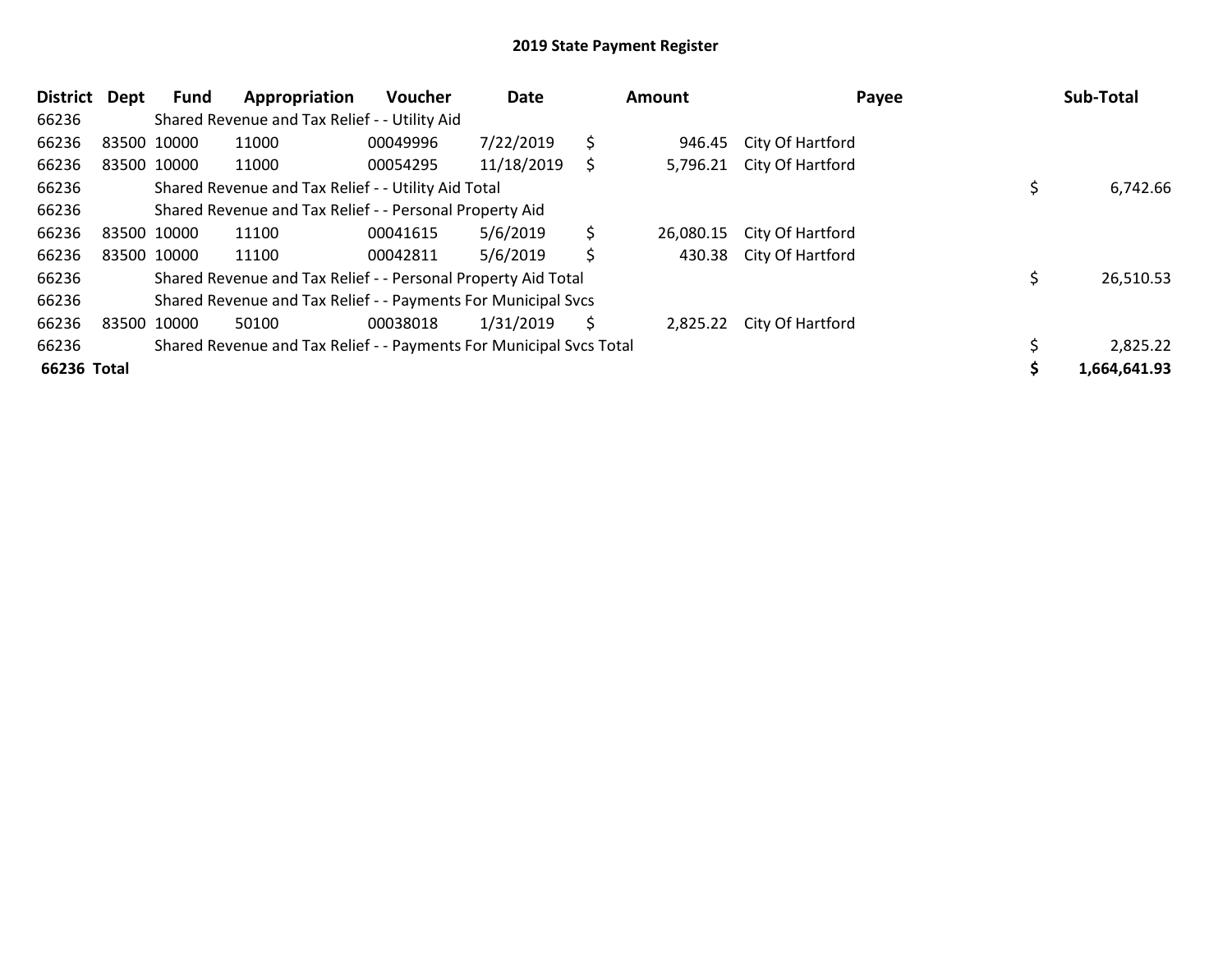| District Dept |             | Fund | <b>Appropriation</b>                                                  | Voucher  | Date         | Amount | Payee                      | Sub-Total |
|---------------|-------------|------|-----------------------------------------------------------------------|----------|--------------|--------|----------------------------|-----------|
| 66251         |             |      | Shared Revenue and Tax Relief - - School Lvy Tx/First Dollar Cr       |          |              |        |                            |           |
| 66251         | 83500 10000 |      | 30200                                                                 | 00045345 | 7/22/2019 \$ |        | 2,797.40 City Of Milwaukee |           |
| 66251         |             |      | Shared Revenue and Tax Relief - - School Lvy Tx/First Dollar Cr Total |          |              |        |                            | 2.797.40  |
| 66251 Total   |             |      |                                                                       |          |              |        |                            | 2.797.40  |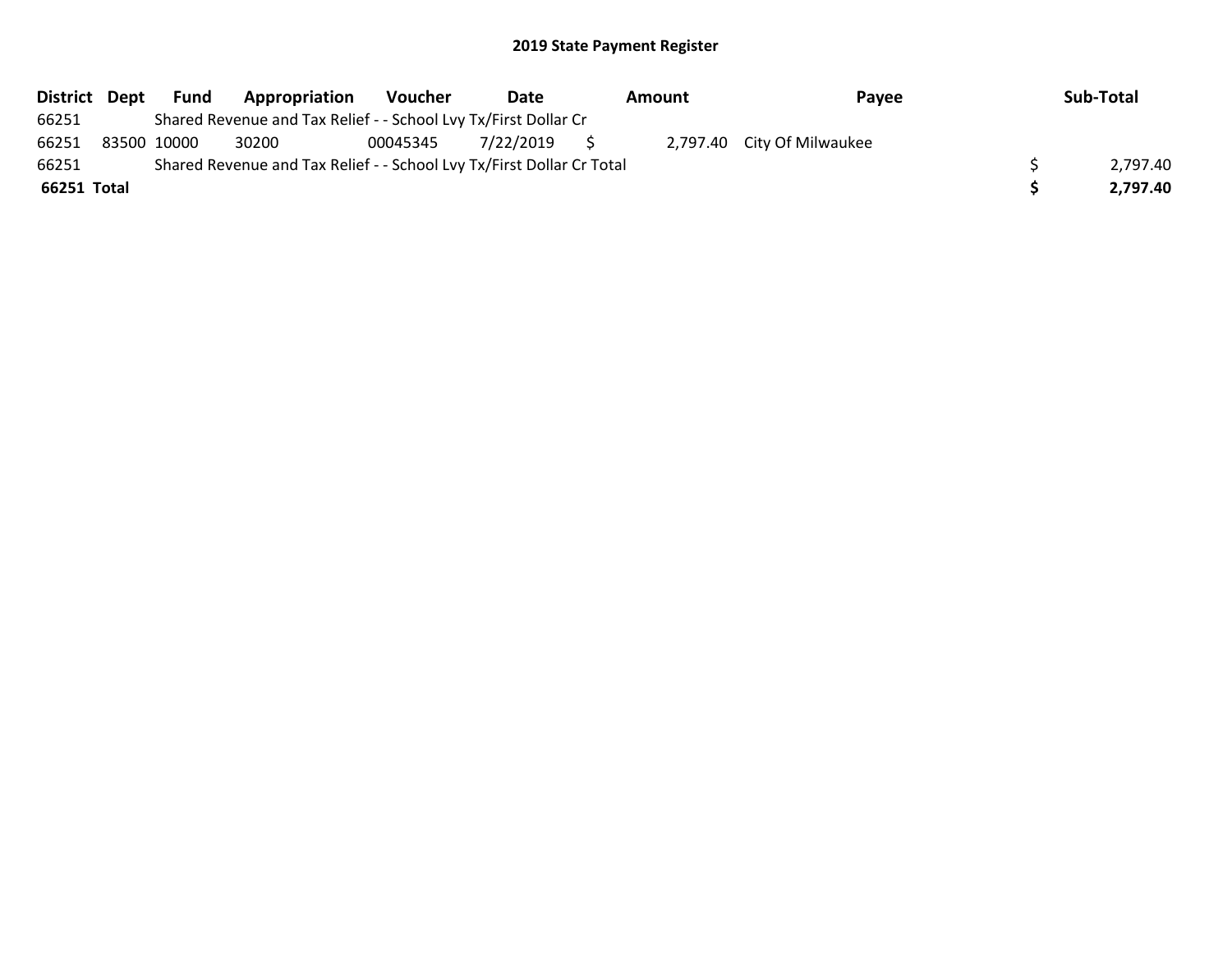| <b>District</b> | <b>Dept</b> | <b>Fund</b> | Appropriation                                                      | Voucher  | <b>Date</b> | <b>Amount</b>    | Payee                      | Sub-Total        |
|-----------------|-------------|-------------|--------------------------------------------------------------------|----------|-------------|------------------|----------------------------|------------------|
| 66291           |             |             | Dept of Ag, Trade & Cons Protc - - Retail Petroleum                |          |             |                  |                            |                  |
| 66291           |             | 11500 27200 | 16100                                                              | 00047369 | 6/7/2019    | \$<br>92.00      | City Of West Bend          |                  |
| 66291           | 11500 27200 |             | 16100                                                              | 00048514 | 7/12/2019   | \$<br>448.50     | City Of West Bend          |                  |
| 66291           | 11500 27200 |             | 16100                                                              | 00048549 | 7/15/2019   | \$<br>5,980.00   | City Of West Bend          |                  |
| 66291           |             | 11500 27200 | 16100                                                              | 00051967 | 10/21/2019  | \$<br>2,300.00   | City Of West Bend          |                  |
| 66291           | 11500 27200 |             | 16100                                                              | 00052226 | 11/8/2019   | \$<br>184.00     | City Of West Bend          |                  |
| 66291           | 11500 27200 |             | 16100                                                              | 00054528 | 12/20/2019  | \$<br>625.00     | City Of West Bend          |                  |
| 66291           |             |             | Dept of Ag, Trade & Cons Protc - - Retail Petroleum Total          |          |             |                  |                            | \$<br>9,629.50   |
| 66291           |             |             | Dept of Safety & Prof Services - - Fire Dues Distribution          |          |             |                  |                            |                  |
| 66291           | 16500 10000 |             | 22500                                                              | 00029780 | 7/3/2019    | \$<br>118,433.85 | City Of West Bend          |                  |
| 66291           |             |             | Dept of Safety & Prof Services - - Fire Dues Distribution Total    |          |             |                  |                            | \$<br>118,433.85 |
| 66291           |             |             | Dept of Public Instruction - - Federal Aids, Local Aid             |          |             |                  |                            |                  |
| 66291           |             | 25500 10000 | 24100                                                              | 00184484 | 7/15/2019   | \$<br>1,348.88   | City Of West Bend          |                  |
| 66291           |             | 25500 10000 | 24100                                                              | 00193351 | 9/16/2019   | \$<br>1,170.84   | City Of West Bend          |                  |
| 66291           |             | 25500 10000 | 24100                                                              | 00194190 | 9/30/2019   | \$<br>6.52       | City Of West Bend          |                  |
| 66291           |             |             | Dept of Public Instruction - - Federal Aids, Local Aid Total       |          |             |                  |                            | \$<br>2,526.24   |
| 66291           |             |             | Dept of Natural Resources - - Aids In Lieu Of Taxes - Gener        |          |             |                  |                            |                  |
| 66291           |             | 37000 10000 | 50300                                                              | 00298962 | 2/15/2019   | \$               | 8,162.92 City Of West Bend |                  |
| 66291           |             |             | Dept of Natural Resources - - Aids In Lieu Of Taxes - Gener Total  |          |             |                  |                            | \$<br>8,162.92   |
| 66291           |             |             | Dept of Natural Resources - - Resaids - Urban Forestry Grant       |          |             |                  |                            |                  |
| 66291           |             | 37000 21200 | 58700                                                              | 00357519 | 9/13/2019   | \$<br>25,000.00  | City Of West Bend          |                  |
| 66291           |             |             | Dept of Natural Resources - - Resaids - Urban Forestry Grant Total |          |             |                  |                            | \$<br>25,000.00  |
| 66291           |             |             | Dept of Natural Resources - - Petrostorage Envr Remd Awards        |          |             |                  |                            |                  |
| 66291           |             | 37000 27200 | 66700                                                              | 00321100 | 5/16/2019   | \$<br>7,904.14   | City Of West Bend          |                  |
| 66291           |             | 37000 27200 | 66700                                                              | 00348543 | 8/9/2019    | \$<br>146.58     | City Of West Bend          |                  |
| 66291           |             | 37000 27200 | 66700                                                              | 00350785 | 8/15/2019   | \$<br>1,033.05   | City Of West Bend          |                  |
| 66291           |             | 37000 27200 | 66700                                                              | 00369689 | 11/4/2019   | \$<br>2,504.25   | City Of West Bend          |                  |
| 66291           |             |             | Dept of Natural Resources - - Petrostorage Envr Remd Awards Total  |          |             |                  |                            | \$<br>11,588.02  |
| 66291           |             |             | Dept of Natural Resources - - Fin Asst For Responsible Units       |          |             |                  |                            |                  |
| 66291           |             | 37000 27400 | 67000                                                              | 00323002 | 5/22/2019   | \$<br>100,257.24 | City Of West Bend          |                  |
| 66291           |             |             | Dept of Natural Resources - - Fin Asst For Responsible Units Total |          |             |                  |                            | \$<br>100,257.24 |
| 66291           |             |             | Dept of Natural Resources - - Recycling Consolidation Grants       |          |             |                  |                            |                  |
| 66291           |             | 37000 27400 | 67300                                                              | 00323002 | 5/22/2019   | \$<br>8,111.20   | City Of West Bend          |                  |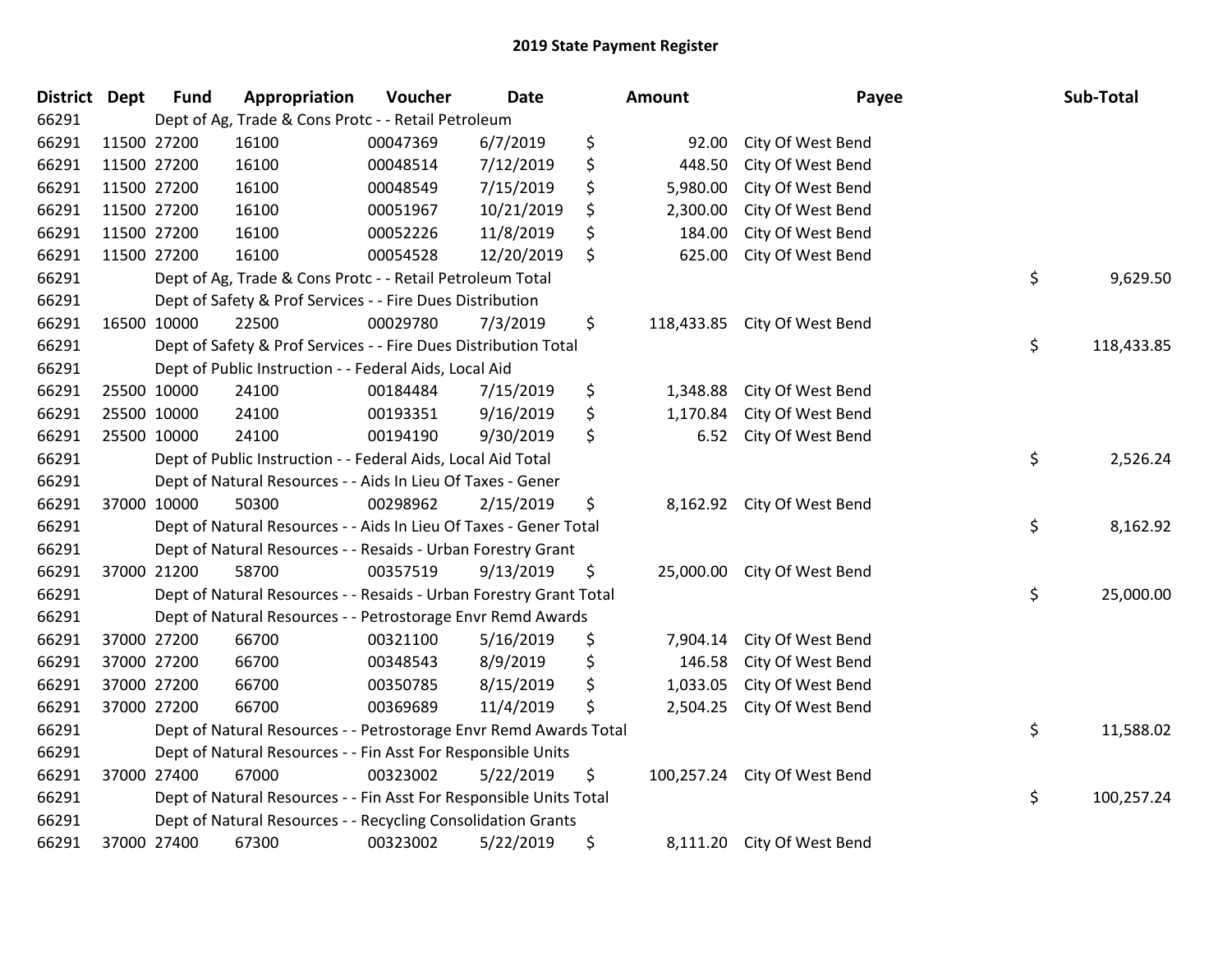| District Dept |             | <b>Fund</b> | Appropriation                                                                   | Voucher   | Date       | <b>Amount</b>    | Payee                      | Sub-Total          |
|---------------|-------------|-------------|---------------------------------------------------------------------------------|-----------|------------|------------------|----------------------------|--------------------|
| 66291         |             |             | Dept of Natural Resources - - Recycling Consolidation Grants Total              |           |            |                  |                            | \$<br>8,111.20     |
| 66291         |             |             | Dept of Natural Resources - - Land Acquisition                                  |           |            |                  |                            |                    |
| 66291         |             | 37000 36300 | TA100                                                                           | 00334875  | 6/27/2019  | \$<br>217,958.60 | City Of West Bend          |                    |
| 66291         | 37000 36300 |             | <b>TA100</b>                                                                    | 00334878  | 6/27/2019  | \$<br>295,252.50 | City Of West Bend          |                    |
| 66291         |             |             | Dept of Natural Resources - - Land Acquisition Total                            |           |            |                  |                            | \$<br>513,211.10   |
| 66291         |             |             | WI Dept of Transportation - - Conn Hwy Aids St Fds                              |           |            |                  |                            |                    |
| 66291         | 39500 21100 |             | 16200                                                                           | 00337803  | 1/7/2019   | \$<br>32,445.20  | City Of West Bend          |                    |
| 66291         | 39500 21100 |             | 16200                                                                           | 00365117  | 4/1/2019   | \$<br>32,445.20  | City Of West Bend          |                    |
| 66291         | 39500 21100 |             | 16200                                                                           | 00403126  | 7/1/2019   | \$<br>32,445.20  | City Of West Bend          |                    |
| 66291         | 39500 21100 |             | 16200                                                                           | 00445944  | 10/7/2019  | \$<br>32,445.22  | City Of West Bend          |                    |
| 66291         |             |             | WI Dept of Transportation - - Conn Hwy Aids St Fds Total                        |           |            |                  |                            | \$<br>129,780.82   |
| 66291         |             |             | WI Dept of Transportation - - Tb, Trns Oper Aid Sf                              |           |            |                  |                            |                    |
| 66291         |             | 39500 21100 | 17600                                                                           | 00390294  | 6/5/2019   | \$<br>66,593.00  | City Of West Bend          |                    |
| 66291         | 39500 21100 |             | 17600                                                                           | 00417026  | 7/30/2019  | \$<br>199,777.00 | City Of West Bend          |                    |
| 66291         |             |             | WI Dept of Transportation - - Tb, Trns Oper Aid Sf Total                        |           |            |                  |                            | \$<br>266,370.00   |
| 66291         |             |             | WI Dept of Transportation - - Trns Aids To Mnc.-Sf                              |           |            |                  |                            |                    |
| 66291         | 39500 21100 |             | 19100                                                                           | 00337544  | 1/7/2019   | \$<br>323,993.68 | City Of West Bend          |                    |
| 66291         | 39500 21100 |             | 19100                                                                           | 00364858  | 4/1/2019   | \$<br>323,993.68 | City Of West Bend          |                    |
| 66291         | 39500 21100 |             | 19100                                                                           | 00402867  | 7/1/2019   | \$<br>323,993.68 | City Of West Bend          |                    |
| 66291         | 39500 21100 |             | 19100                                                                           | 00445685  | 10/7/2019  | \$<br>323,993.71 | City Of West Bend          |                    |
| 66291         |             |             | WI Dept of Transportation - - Trns Aids To Mnc.-Sf Total                        |           |            |                  |                            | \$<br>1,295,974.75 |
| 66291         |             |             | WI Dept of Transportation - - Dept Mgt & Oper St Fd                             |           |            |                  |                            |                    |
| 66291         |             | 39500 21100 | 46100                                                                           | 00340844  | 1/10/2019  | \$<br>884.23     | City Of West Bend          |                    |
| 66291         | 39500 21100 |             | 46100                                                                           | 00372071  | 4/16/2019  | \$<br>435.52     | City Of West Bend          |                    |
| 66291         | 39500 21100 |             | 46100                                                                           | 00411222  | 7/15/2019  | \$<br>393.12     | City Of West Bend          |                    |
| 66291         | 39500 21100 |             | 46100                                                                           | 00446542  | 10/8/2019  | \$<br>422.80     | City Of West Bend          |                    |
| 66291         |             |             | WI Dept of Transportation - - Dept Mgt & Oper St Fd Total                       |           |            |                  |                            | \$<br>2,135.67     |
| 66291         |             |             | Department of Health Services - - Emergency Medical Services, Ai                |           |            |                  |                            |                    |
| 66291         | 43500 10000 |             | 11900                                                                           | 00308042  | 9/4/2019   | \$               | 8,169.26 City Of West Bend |                    |
| 66291         |             |             | Department of Health Services - - Emergency Medical Services, Ai Total          |           |            |                  |                            | \$<br>8,169.26     |
| 66291         |             |             | Department of Health Services - - Prepaid Medical Transport Reimbursement       |           |            |                  |                            |                    |
| 66291         |             | 43500 10000 | 16300                                                                           | AMBULANCE | 11/18/2019 | \$<br>47,601.75  | City Of West Bend          |                    |
| 66291         |             |             | Department of Health Services - - Prepaid Medical Transport Reimbursement Total |           |            |                  |                            | \$<br>47,601.75    |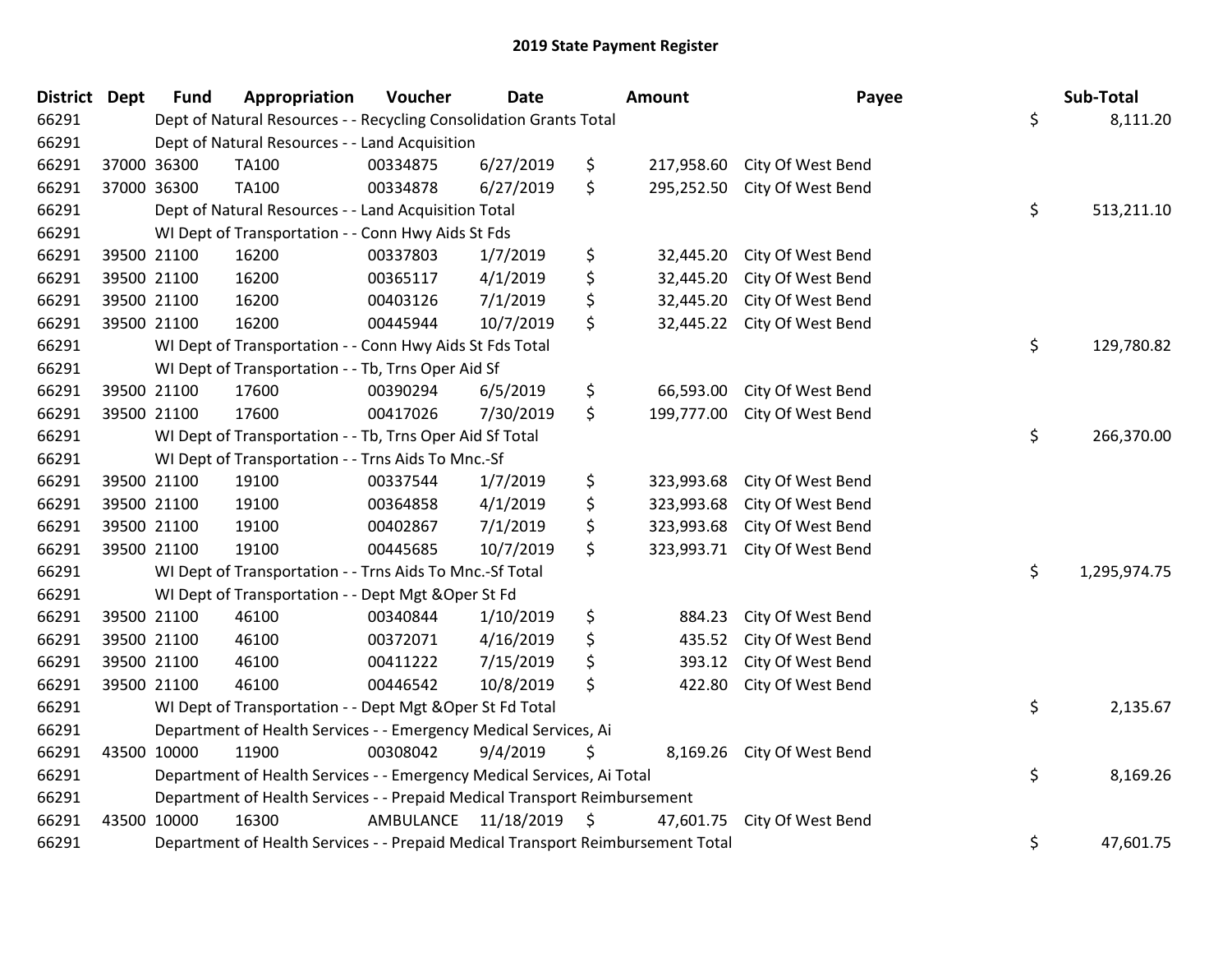| District Dept | <b>Fund</b>                                                  | Appropriation                                                          | Voucher  | <b>Date</b> |    | <b>Amount</b> | Payee             |    | Sub-Total |
|---------------|--------------------------------------------------------------|------------------------------------------------------------------------|----------|-------------|----|---------------|-------------------|----|-----------|
| 66291         |                                                              | Department of Justice - - Law Enforcement Train, Local                 |          |             |    |               |                   |    |           |
| 66291         | 45500 10000                                                  | 23100                                                                  | 00075000 | 11/13/2019  | \$ | 8,160.00      | City Of West Bend |    |           |
| 66291         | Department of Justice - - Law Enforcement Train, Local Total |                                                                        |          |             |    |               |                   |    | 8,160.00  |
| 66291         |                                                              | Department of Military Affairs - - Federal Aid-Service Contracts       |          |             |    |               |                   |    |           |
| 66291         | 46500 10000                                                  | 14100                                                                  | 00052999 | 1/2/2019    | \$ | 15,192.49     | City Of West Bend |    |           |
| 66291         | 46500 10000                                                  | 14100                                                                  | 00054456 | 1/10/2019   | \$ | 916.20        | City Of West Bend |    |           |
| 66291         | 46500 10000                                                  | 14100                                                                  | 00058073 | 3/21/2019   | \$ | 25.00         | City Of West Bend |    |           |
| 66291         | 46500 10000                                                  | 14100                                                                  | 00059161 | 4/15/2019   | \$ | 916.20        | City Of West Bend |    |           |
| 66291         | 46500 10000                                                  | 14100                                                                  | 00063699 | 7/10/2019   | \$ | 945.88        | City Of West Bend |    |           |
| 66291         | 46500 10000                                                  | 14100                                                                  | 00066394 | 9/10/2019   | \$ | 18,990.61     | City Of West Bend |    |           |
| 66291         | 46500 10000                                                  | 14100                                                                  | 00066908 | 9/17/2019   | \$ | 3,797.90      | City Of West Bend |    |           |
| 66291         | 46500 10000                                                  | 14100                                                                  | 00067762 | 10/11/2019  | \$ | 920.44        | City Of West Bend |    |           |
| 66291         |                                                              | Department of Military Affairs - - Federal Aid-Service Contracts Total |          |             |    |               |                   | \$ | 41,704.72 |
| 66291         |                                                              | Elections Commission - - General Program Ops, GPR                      |          |             |    |               |                   |    |           |
| 66291         | 51000 10000                                                  | 10100                                                                  | 00001571 | 1/25/2019   | \$ | 300.00        | City Of West Bend |    |           |
| 66291         | Elections Commission - - General Program Ops, GPR Total      |                                                                        |          |             |    |               |                   | \$ | 300.00    |
| 66291         |                                                              | Public Defender Board - - Transcript, Discovery And Int                |          |             |    |               |                   |    |           |
| 66291         | 55000 10000                                                  | 10600                                                                  | 00174694 | 1/3/2019    | \$ | 50.00         | City Of West Bend |    |           |
| 66291         | 55000 10000                                                  | 10600                                                                  | 00174717 | 1/3/2019    | \$ | 5.00          | City Of West Bend |    |           |
| 66291         | 55000 10000                                                  | 10600                                                                  | 00174932 | 1/3/2019    | \$ | 5.00          | City Of West Bend |    |           |
| 66291         | 55000 10000                                                  | 10600                                                                  | 00175838 | 1/9/2019    | \$ | 5.00          | City Of West Bend |    |           |
| 66291         | 55000 10000                                                  | 10600                                                                  | 00175862 | 1/9/2019    | \$ | 25.00         | City Of West Bend |    |           |
| 66291         | 55000 10000                                                  | 10600                                                                  | 00180384 | 2/8/2019    | \$ | 5.00          | City Of West Bend |    |           |
| 66291         | 55000 10000                                                  | 10600                                                                  | 00180562 | 2/7/2019    | \$ | 5.00          | City Of West Bend |    |           |
| 66291         | 55000 10000                                                  | 10600                                                                  | 00182625 | 2/19/2019   | \$ | 5.00          | City Of West Bend |    |           |
| 66291         | 55000 10000                                                  | 10600                                                                  | 00182658 | 2/19/2019   | \$ | 10.00         | City Of West Bend |    |           |
| 66291         | 55000 10000                                                  | 10600                                                                  | 00189643 | 4/3/2019    | \$ | 130.00        | City Of West Bend |    |           |
| 66291         | 55000 10000                                                  | 10600                                                                  | 00189676 | 4/3/2019    | \$ | 10.00         | City Of West Bend |    |           |
| 66291         | 55000 10000                                                  | 10600                                                                  | 00191516 | 4/18/2019   | \$ | 50.00         | City Of West Bend |    |           |
| 66291         | 55000 10000                                                  | 10600                                                                  | 00191539 | 4/18/2019   | \$ | 5.00          | City Of West Bend |    |           |
| 66291         | 55000 10000                                                  | 10600                                                                  | 00191559 | 4/18/2019   | \$ | 5.00          | City Of West Bend |    |           |
| 66291         | 55000 10000                                                  | 10600                                                                  | 00193444 | 5/3/2019    | \$ | 5.00          | City Of West Bend |    |           |
| 66291         | 55000 10000                                                  | 10600                                                                  | 00193445 | 5/3/2019    | \$ | 5.00          | City Of West Bend |    |           |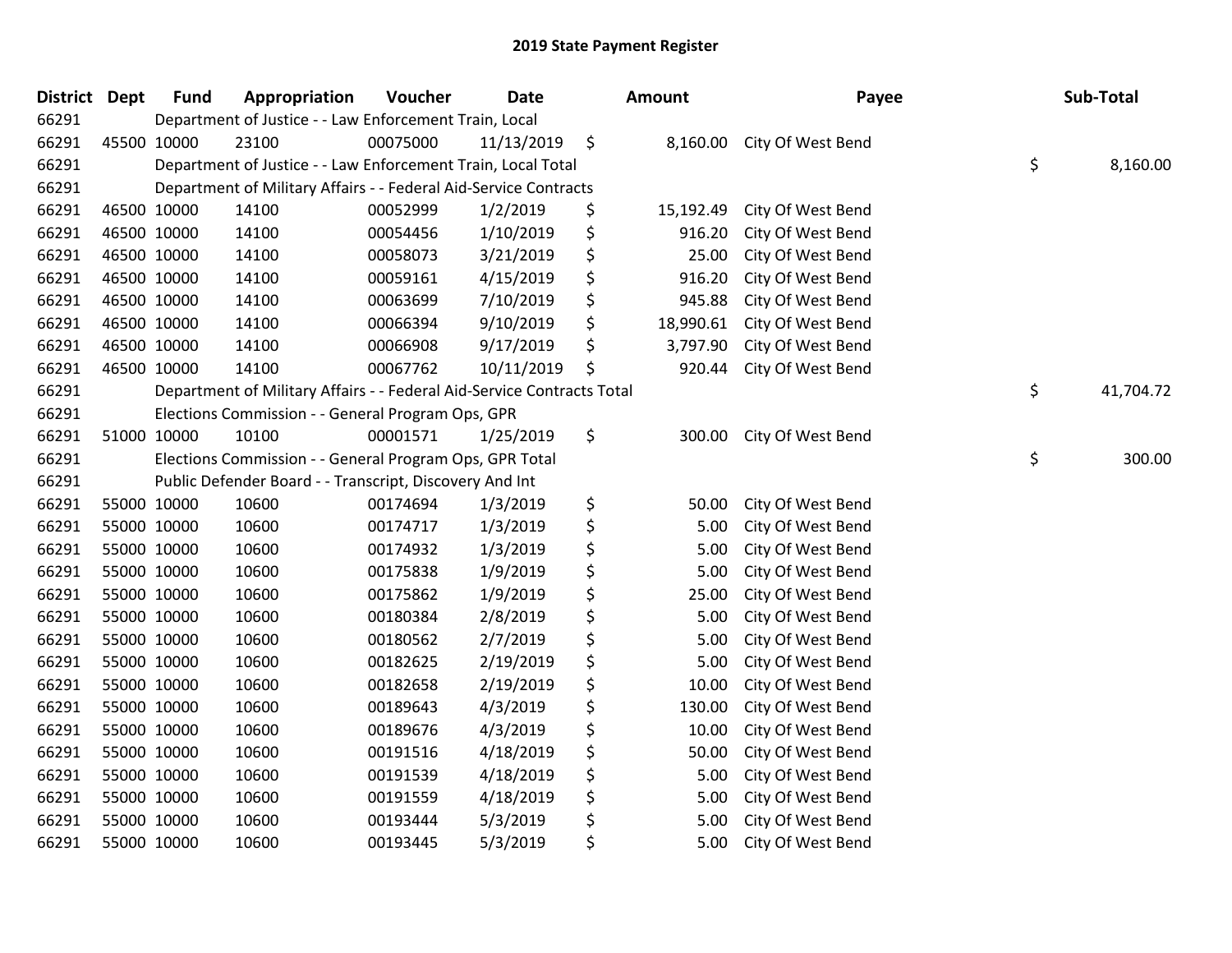| <b>District</b> | <b>Dept</b> | <b>Fund</b> | Appropriation | Voucher  | Date      | <b>Amount</b> | Payee             | Sub-Total |
|-----------------|-------------|-------------|---------------|----------|-----------|---------------|-------------------|-----------|
| 66291           |             | 55000 10000 | 10600         | 00193446 | 5/3/2019  | \$<br>5.00    | City Of West Bend |           |
| 66291           |             | 55000 10000 | 10600         | 00193447 | 5/3/2019  | \$<br>5.00    | City Of West Bend |           |
| 66291           |             | 55000 10000 | 10600         | 00193448 | 5/3/2019  | \$<br>5.00    | City Of West Bend |           |
| 66291           |             | 55000 10000 | 10600         | 00193449 | 5/3/2019  | \$<br>5.00    | City Of West Bend |           |
| 66291           |             | 55000 10000 | 10600         | 00193450 | 5/3/2019  | \$<br>5.00    | City Of West Bend |           |
| 66291           |             | 55000 10000 | 10600         | 00193451 | 5/3/2019  | \$<br>5.00    | City Of West Bend |           |
| 66291           |             | 55000 10000 | 10600         | 00193452 | 5/3/2019  | \$<br>5.00    | City Of West Bend |           |
| 66291           |             | 55000 10000 | 10600         | 00193453 | 5/3/2019  | \$<br>5.00    | City Of West Bend |           |
| 66291           |             | 55000 10000 | 10600         | 00193454 | 5/3/2019  | \$<br>5.00    | City Of West Bend |           |
| 66291           |             | 55000 10000 | 10600         | 00193455 | 5/3/2019  | \$<br>5.00    | City Of West Bend |           |
| 66291           |             | 55000 10000 | 10600         | 00193456 | 5/3/2019  | \$<br>5.00    | City Of West Bend |           |
| 66291           |             | 55000 10000 | 10600         | 00193457 | 5/3/2019  | \$<br>14.00   | City Of West Bend |           |
| 66291           | 55000 10000 |             | 10600         | 00193484 | 5/3/2019  | \$<br>25.00   | City Of West Bend |           |
| 66291           |             | 55000 10000 | 10600         | 00196182 | 5/21/2019 | \$<br>5.00    | City Of West Bend |           |
| 66291           | 55000 10000 |             | 10600         | 00196183 | 5/21/2019 | \$<br>5.00    | City Of West Bend |           |
| 66291           |             | 55000 10000 | 10600         | 00196238 | 5/21/2019 | \$<br>5.00    | City Of West Bend |           |
| 66291           |             | 55000 10000 | 10600         | 00196239 | 5/21/2019 | \$<br>5.00    | City Of West Bend |           |
| 66291           |             | 55000 10000 | 10600         | 00196240 | 5/21/2019 | \$<br>5.00    | City Of West Bend |           |
| 66291           |             | 55000 10000 | 10600         | 00196241 | 5/21/2019 | \$<br>5.00    | City Of West Bend |           |
| 66291           |             | 55000 10000 | 10600         | 00196242 | 5/21/2019 | \$<br>5.00    | City Of West Bend |           |
| 66291           |             | 55000 10000 | 10600         | 00196243 | 5/21/2019 | \$<br>5.00    | City Of West Bend |           |
| 66291           |             | 55000 10000 | 10600         | 00196244 | 5/21/2019 | \$<br>5.00    | City Of West Bend |           |
| 66291           |             | 55000 10000 | 10600         | 00197896 | 5/30/2019 | \$<br>5.00    | City Of West Bend |           |
| 66291           |             | 55000 10000 | 10600         | 00197897 | 5/30/2019 | \$<br>5.00    | City Of West Bend |           |
| 66291           |             | 55000 10000 | 10600         | 00197898 | 5/30/2019 | \$<br>15.00   | City Of West Bend |           |
| 66291           |             | 55000 10000 | 10600         | 00197899 | 5/30/2019 | \$<br>5.00    | City Of West Bend |           |
| 66291           |             | 55000 10000 | 10600         | 00197900 | 5/30/2019 | \$<br>5.00    | City Of West Bend |           |
| 66291           |             | 55000 10000 | 10600         | 00197901 | 5/30/2019 | \$<br>5.00    | City Of West Bend |           |
| 66291           |             | 55000 10000 | 10600         | 00197902 | 5/30/2019 | \$<br>5.00    | City Of West Bend |           |
| 66291           | 55000 10000 |             | 10600         | 00197903 | 5/30/2019 | \$<br>5.00    | City Of West Bend |           |
| 66291           |             | 55000 10000 | 10600         | 00197904 | 5/30/2019 | \$<br>5.00    | City Of West Bend |           |
| 66291           |             | 55000 10000 | 10600         | 00197905 | 5/30/2019 | \$<br>5.00    | City Of West Bend |           |
| 66291           |             | 55000 10000 | 10600         | 00197906 | 5/30/2019 | \$<br>5.00    | City Of West Bend |           |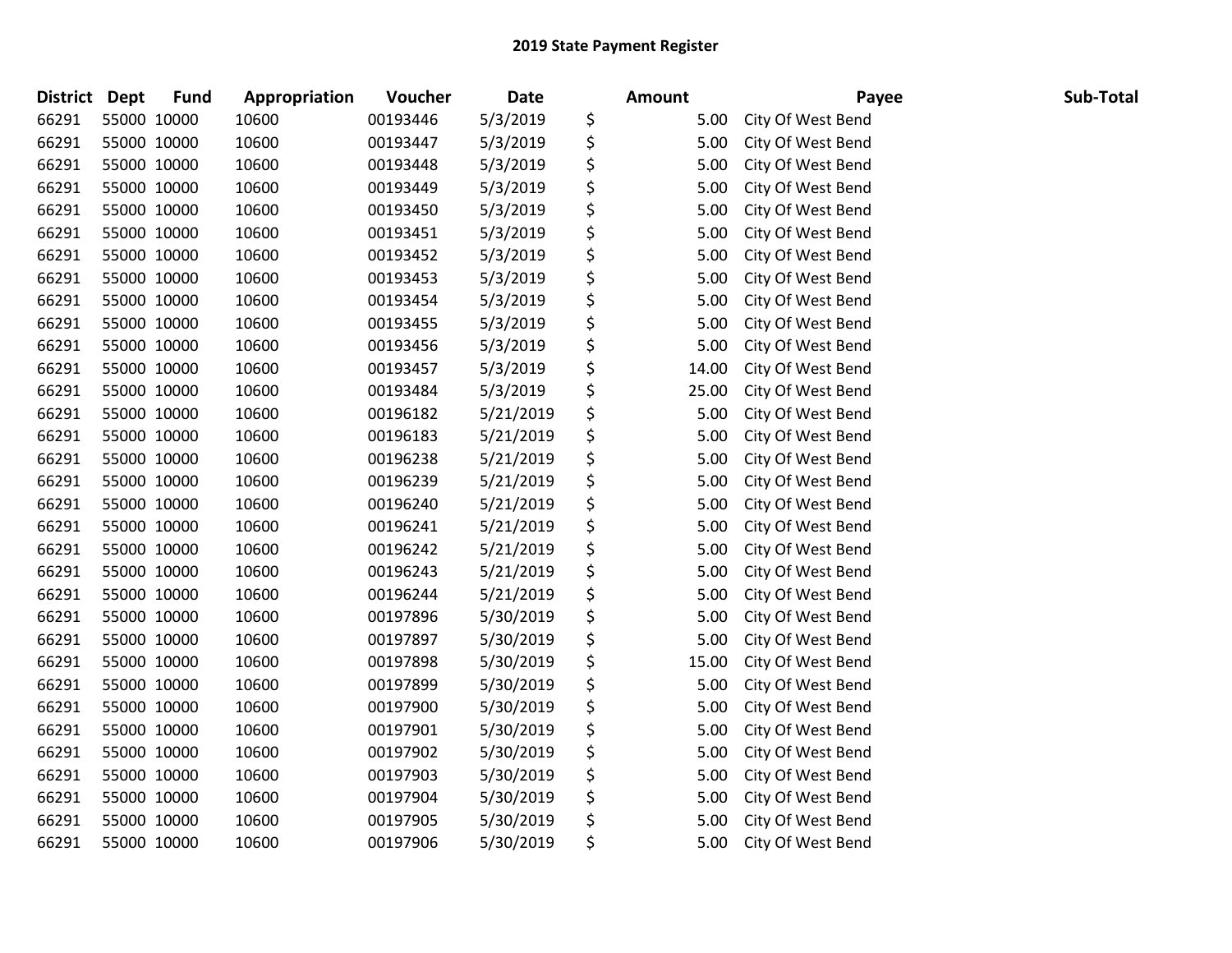| District | <b>Dept</b> | <b>Fund</b> | <b>Appropriation</b> | Voucher  | <b>Date</b> | <b>Amount</b> | Payee             | Sub-Total |
|----------|-------------|-------------|----------------------|----------|-------------|---------------|-------------------|-----------|
| 66291    | 55000 10000 |             | 10600                | 00197907 | 5/30/2019   | \$<br>5.00    | City Of West Bend |           |
| 66291    | 55000 10000 |             | 10600                | 00197908 | 5/30/2019   | \$<br>5.00    | City Of West Bend |           |
| 66291    | 55000 10000 |             | 10600                | 00200695 | 6/12/2019   | \$<br>5.00    | City Of West Bend |           |
| 66291    | 55000 10000 |             | 10600                | 00200696 | 6/12/2019   | \$<br>5.00    | City Of West Bend |           |
| 66291    | 55000 10000 |             | 10600                | 00204023 | 7/1/2019    | \$<br>5.00    | City Of West Bend |           |
| 66291    | 55000 10000 |             | 10600                | 00204024 | 7/1/2019    | \$<br>5.00    | City Of West Bend |           |
| 66291    | 55000 10000 |             | 10600                | 00204025 | 7/1/2019    | \$<br>5.00    | City Of West Bend |           |
| 66291    | 55000 10000 |             | 10600                | 00204026 | 7/1/2019    | \$<br>5.00    | City Of West Bend |           |
| 66291    | 55000 10000 |             | 10600                | 00204027 | 7/1/2019    | \$<br>5.00    | City Of West Bend |           |
| 66291    | 55000 10000 |             | 10600                | 00204028 | 7/1/2019    | \$<br>5.00    | City Of West Bend |           |
| 66291    | 55000 10000 |             | 10600                | 00204029 | 7/1/2019    | \$<br>5.00    | City Of West Bend |           |
| 66291    | 55000 10000 |             | 10600                | 00204030 | 7/1/2019    | \$<br>5.00    | City Of West Bend |           |
| 66291    | 55000 10000 |             | 10600                | 00204480 | 7/8/2019    | \$<br>5.00    | City Of West Bend |           |
| 66291    | 55000 10000 |             | 10600                | 00204481 | 7/8/2019    | \$<br>5.00    | City Of West Bend |           |
| 66291    | 55000 10000 |             | 10600                | 00204482 | 7/8/2019    | \$<br>5.00    | City Of West Bend |           |
| 66291    | 55000 10000 |             | 10600                | 00206036 | 7/18/2019   | \$<br>5.00    | City Of West Bend |           |
| 66291    | 55000 10000 |             | 10600                | 00206037 | 7/18/2019   | \$<br>5.00    | City Of West Bend |           |
| 66291    | 55000 10000 |             | 10600                | 00206038 | 7/18/2019   | \$<br>5.00    | City Of West Bend |           |
| 66291    | 55000 10000 |             | 10600                | 00206039 | 7/18/2019   | \$<br>5.00    | City Of West Bend |           |
| 66291    | 55000 10000 |             | 10600                | 00206040 | 7/18/2019   | \$<br>5.00    | City Of West Bend |           |
| 66291    | 55000 10000 |             | 10600                | 00206042 | 7/18/2019   | \$<br>5.00    | City Of West Bend |           |
| 66291    | 55000 10000 |             | 10600                | 00206122 | 7/19/2019   | \$<br>5.00    | City Of West Bend |           |
| 66291    | 55000 10000 |             | 10600                | 00206123 | 7/19/2019   | \$<br>5.00    | City Of West Bend |           |
| 66291    | 55000 10000 |             | 10600                | 00206483 | 7/19/2019   | \$<br>5.00    | City Of West Bend |           |
| 66291    | 55000 10000 |             | 10600                | 00206484 | 7/19/2019   | \$<br>5.00    | City Of West Bend |           |
| 66291    | 55000 10000 |             | 10600                | 00206485 | 7/19/2019   | \$<br>5.00    | City Of West Bend |           |
| 66291    | 55000 10000 |             | 10600                | 00206486 | 7/19/2019   | \$<br>5.00    | City Of West Bend |           |
| 66291    | 55000 10000 |             | 10600                | 00206487 | 7/19/2019   | \$<br>5.00    | City Of West Bend |           |
| 66291    | 55000 10000 |             | 10600                | 00206488 | 7/19/2019   | \$<br>5.00    | City Of West Bend |           |
| 66291    | 55000 10000 |             | 10600                | 00206489 | 7/19/2019   | \$<br>5.00    | City Of West Bend |           |
| 66291    | 55000 10000 |             | 10600                | 00210206 | 8/20/2019   | \$<br>5.00    | City Of West Bend |           |
| 66291    | 55000 10000 |             | 10600                | 00210207 | 8/20/2019   | \$<br>5.00    | City Of West Bend |           |
| 66291    | 55000 10000 |             | 10600                | 00210208 | 8/20/2019   | \$<br>5.00    | City Of West Bend |           |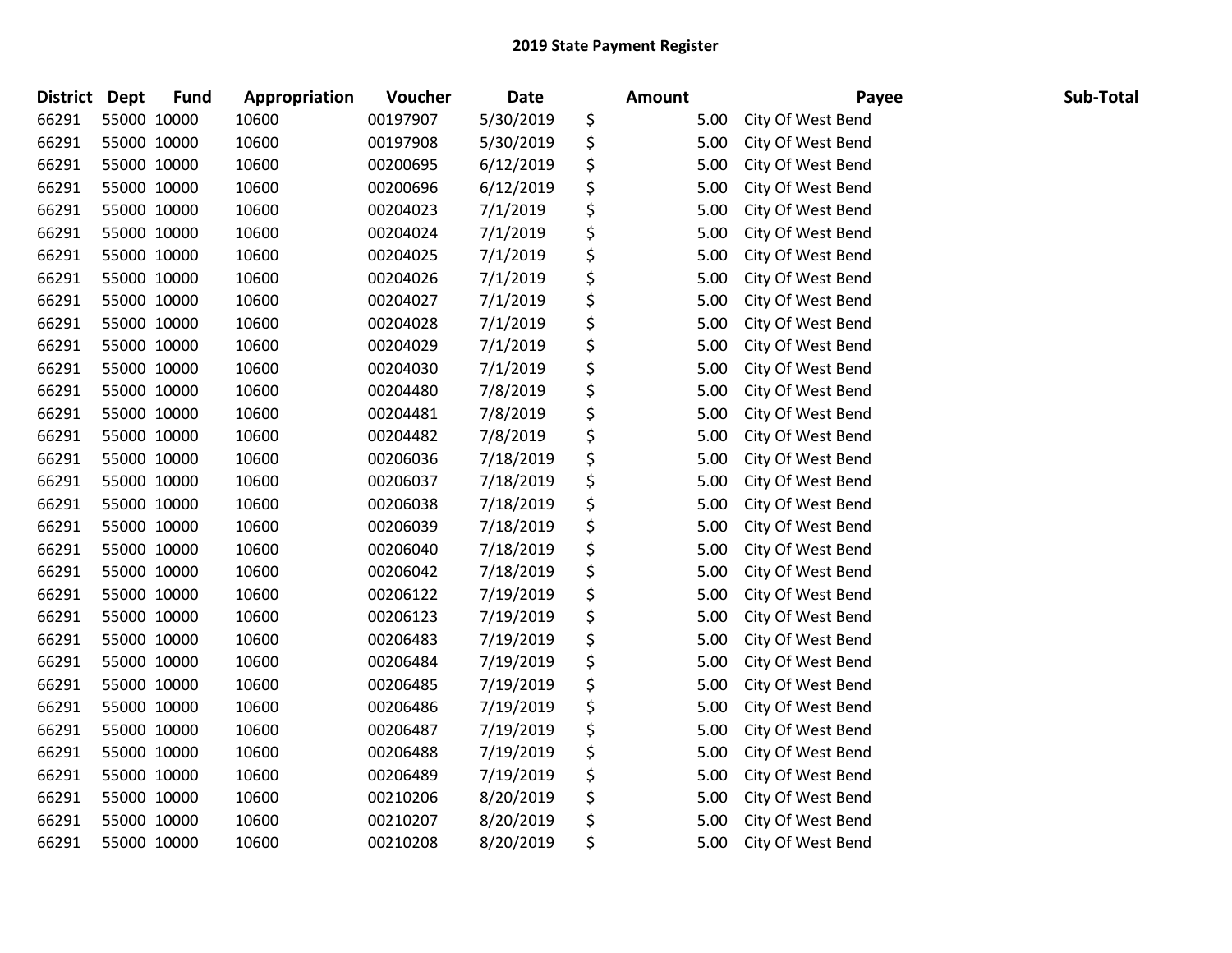| District | <b>Dept</b> | <b>Fund</b> | Appropriation | Voucher  | <b>Date</b> | <b>Amount</b> | Payee             | Sub-Total |
|----------|-------------|-------------|---------------|----------|-------------|---------------|-------------------|-----------|
| 66291    | 55000 10000 |             | 10600         | 00210209 | 8/20/2019   | \$<br>5.00    | City Of West Bend |           |
| 66291    | 55000 10000 |             | 10600         | 00210210 | 8/20/2019   | \$<br>5.00    | City Of West Bend |           |
| 66291    | 55000 10000 |             | 10600         | 00210211 | 8/20/2019   | \$<br>5.00    | City Of West Bend |           |
| 66291    | 55000 10000 |             | 10600         | 00210212 | 8/20/2019   | \$<br>5.00    | City Of West Bend |           |
| 66291    | 55000 10000 |             | 10600         | 00210213 | 8/20/2019   | \$<br>5.00    | City Of West Bend |           |
| 66291    | 55000 10000 |             | 10600         | 00210214 | 8/20/2019   | \$<br>5.00    | City Of West Bend |           |
| 66291    | 55000 10000 |             | 10600         | 00210215 | 8/20/2019   | \$<br>5.00    | City Of West Bend |           |
| 66291    | 55000 10000 |             | 10600         | 00213936 | 9/16/2019   | \$<br>5.00    | City Of West Bend |           |
| 66291    | 55000 10000 |             | 10600         | 00213937 | 9/16/2019   | \$<br>5.00    | City Of West Bend |           |
| 66291    | 55000 10000 |             | 10600         | 00213938 | 9/16/2019   | \$<br>5.00    | City Of West Bend |           |
| 66291    | 55000 10000 |             | 10600         | 00213939 | 9/16/2019   | \$<br>5.00    | City Of West Bend |           |
| 66291    | 55000 10000 |             | 10600         | 00213940 | 9/16/2019   | \$<br>5.00    | City Of West Bend |           |
| 66291    | 55000 10000 |             | 10600         | 00213941 | 9/16/2019   | \$<br>5.00    | City Of West Bend |           |
| 66291    | 55000 10000 |             | 10600         | 00213942 | 9/16/2019   | \$<br>5.00    | City Of West Bend |           |
| 66291    | 55000 10000 |             | 10600         | 00213943 | 9/16/2019   | \$<br>5.00    | City Of West Bend |           |
| 66291    | 55000 10000 |             | 10600         | 00213944 | 9/16/2019   | \$<br>5.00    | City Of West Bend |           |
| 66291    | 55000 10000 |             | 10600         | 00213945 | 9/16/2019   | \$<br>5.00    | City Of West Bend |           |
| 66291    | 55000 10000 |             | 10600         | 00213946 | 9/16/2019   | \$<br>5.00    | City Of West Bend |           |
| 66291    | 55000 10000 |             | 10600         | 00213947 | 9/16/2019   | \$<br>5.00    | City Of West Bend |           |
| 66291    | 55000 10000 |             | 10600         | 00213948 | 9/16/2019   | \$<br>5.00    | City Of West Bend |           |
| 66291    | 55000 10000 |             | 10600         | 00213949 | 9/16/2019   | \$<br>5.00    | City Of West Bend |           |
| 66291    | 55000 10000 |             | 10600         | 00213950 | 9/16/2019   | \$<br>5.00    | City Of West Bend |           |
| 66291    | 55000 10000 |             | 10600         | 00213951 | 9/16/2019   | \$<br>5.00    | City Of West Bend |           |
| 66291    | 55000 10000 |             | 10600         | 00216661 | 10/7/2019   | \$<br>5.00    | City Of West Bend |           |
| 66291    | 55000 10000 |             | 10600         | 00216662 | 10/7/2019   | \$<br>5.00    | City Of West Bend |           |
| 66291    | 55000 10000 |             | 10600         | 00216663 | 10/7/2019   | \$<br>5.00    | City Of West Bend |           |
| 66291    | 55000 10000 |             | 10600         | 00216664 | 10/7/2019   | \$<br>5.00    | City Of West Bend |           |
| 66291    | 55000 10000 |             | 10600         | 00216665 | 10/7/2019   | \$<br>5.00    | City Of West Bend |           |
| 66291    | 55000 10000 |             | 10600         | 00216666 | 10/7/2019   | \$<br>5.00    | City Of West Bend |           |
| 66291    | 55000 10000 |             | 10600         | 00216667 | 10/7/2019   | \$<br>5.00    | City Of West Bend |           |
| 66291    | 55000 10000 |             | 10600         | 00219428 | 10/28/2019  | \$<br>5.00    | City Of West Bend |           |
| 66291    | 55000 10000 |             | 10600         | 00219429 | 10/28/2019  | \$<br>5.00    | City Of West Bend |           |
| 66291    | 55000 10000 |             | 10600         | 00219430 | 10/28/2019  | \$<br>5.00    | City Of West Bend |           |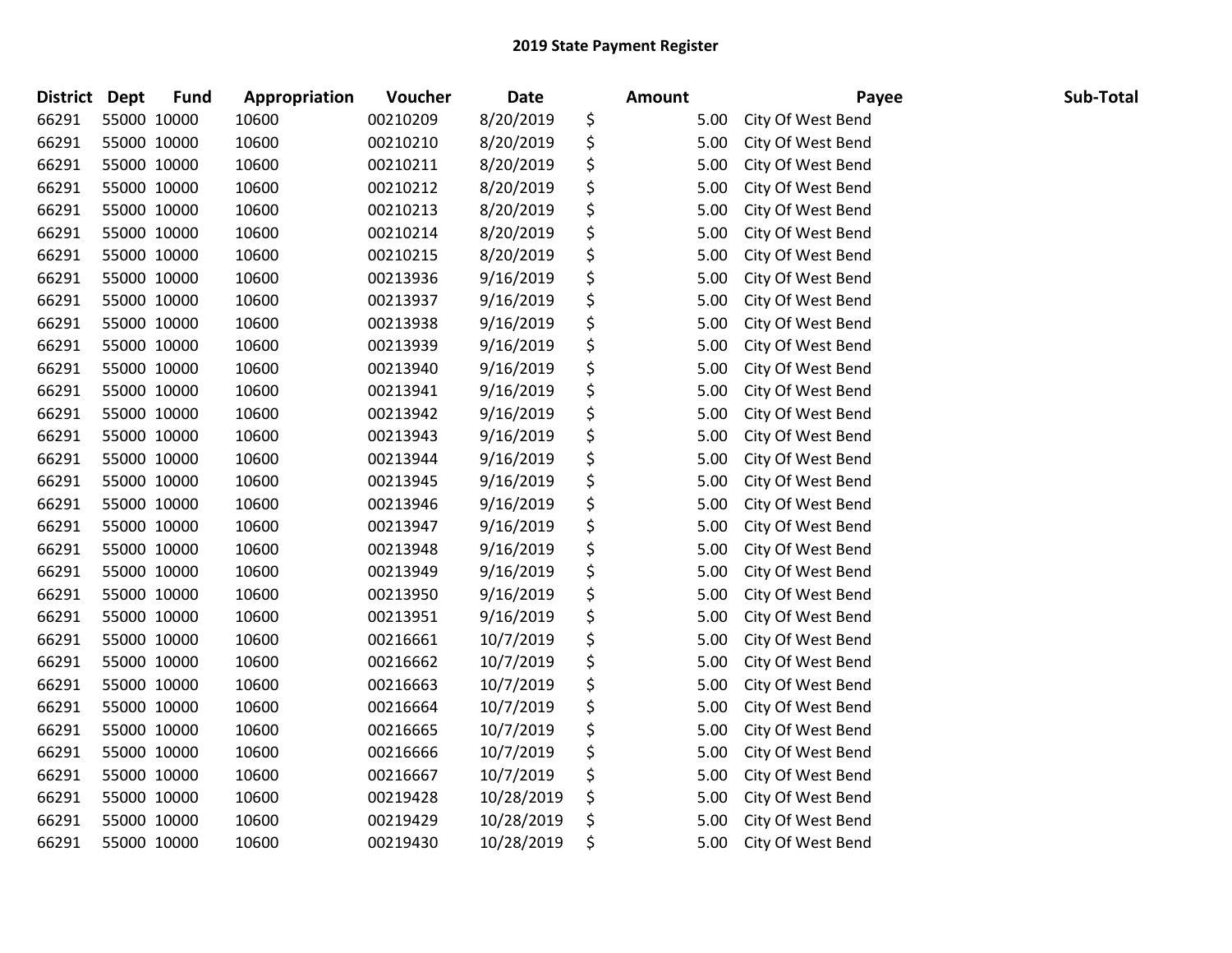| <b>District</b> | <b>Dept</b> | <b>Fund</b> | Appropriation                                                         | Voucher  | Date       |    | <b>Amount</b> | Payee                        |    | Sub-Total    |
|-----------------|-------------|-------------|-----------------------------------------------------------------------|----------|------------|----|---------------|------------------------------|----|--------------|
| 66291           |             | 55000 10000 | 10600                                                                 | 00219431 | 10/28/2019 | \$ | 5.00          | City Of West Bend            |    |              |
| 66291           |             | 55000 10000 | 10600                                                                 | 00219432 | 10/28/2019 | \$ | 5.00          | City Of West Bend            |    |              |
| 66291           |             | 55000 10000 | 10600                                                                 | 00219433 | 10/28/2019 | \$ | 5.00          | City Of West Bend            |    |              |
| 66291           |             | 55000 10000 | 10600                                                                 | 00223703 | 11/25/2019 | \$ | 5.00          | City Of West Bend            |    |              |
| 66291           |             | 55000 10000 | 10600                                                                 | 00223713 | 11/25/2019 | \$ | 5.00          | City Of West Bend            |    |              |
| 66291           |             | 55000 10000 | 10600                                                                 | 00223714 | 11/25/2019 | \$ | 5.00          | City Of West Bend            |    |              |
| 66291           |             | 55000 10000 | 10600                                                                 | 00223715 | 11/25/2019 | \$ | 5.00          | City Of West Bend            |    |              |
| 66291           |             |             | Public Defender Board - - Transcript, Discovery And Int Total         |          |            |    |               |                              | \$ | 894.00       |
| 66291           |             |             | Shared Revenue and Tax Relief - - Expenditure Restraint Program       |          |            |    |               |                              |    |              |
| 66291           | 83500 10000 |             | 10100                                                                 | 00049997 | 7/22/2019  | \$ | 491,798.73    | City Of West Bend            |    |              |
| 66291           |             |             | Shared Revenue and Tax Relief - - Expenditure Restraint Program Total |          |            |    |               |                              | \$ | 491,798.73   |
| 66291           |             |             | Shared Revenue and Tax Relief - - County And Municipal Aid            |          |            |    |               |                              |    |              |
| 66291           |             | 83500 10000 | 10500                                                                 | 00049997 | 7/22/2019  | \$ |               | 167,852.24 City Of West Bend |    |              |
| 66291           |             | 83500 10000 | 10500                                                                 | 00054296 | 11/18/2019 | \$ | 903,560.91    | City Of West Bend            |    |              |
| 66291           |             |             | Shared Revenue and Tax Relief - - County And Municipal Aid Total      |          |            |    |               |                              |    | 1,071,413.15 |
| 66291           |             |             | Shared Revenue and Tax Relief - - Exempt Computer Aid                 |          |            |    |               |                              |    |              |
| 66291           | 83500 10000 |             | 10900                                                                 | 00047023 | 7/22/2019  | \$ | 112,095.17    | City Of West Bend            |    |              |
| 66291           | 83500 10000 |             | 10900                                                                 | 00048048 | 7/22/2019  | \$ | 93,461.56     | City Of West Bend            |    |              |
| 66291           |             |             | Shared Revenue and Tax Relief - - Exempt Computer Aid Total           |          |            |    |               |                              | \$ | 205,556.73   |
| 66291           |             |             | Shared Revenue and Tax Relief - - Utility Aid                         |          |            |    |               |                              |    |              |
| 66291           | 83500 10000 |             | 11000                                                                 | 00049997 | 7/22/2019  | \$ | 3,386.17      | City Of West Bend            |    |              |
| 66291           |             | 83500 10000 | 11000                                                                 | 00054296 | 11/18/2019 | \$ | 19,337.32     | City Of West Bend            |    |              |
| 66291           |             |             | Shared Revenue and Tax Relief - - Utility Aid Total                   |          |            |    |               |                              | \$ | 22,723.49    |
| 66291           |             |             | Shared Revenue and Tax Relief - - Personal Property Aid               |          |            |    |               |                              |    |              |
| 66291           |             | 83500 10000 | 11100                                                                 | 00041616 | 5/6/2019   | \$ | 62,828.99     | City Of West Bend            |    |              |
| 66291           |             | 83500 10000 | 11100                                                                 | 00042812 | 5/6/2019   | \$ | 71,236.56     | City Of West Bend            |    |              |
| 66291           |             |             | Shared Revenue and Tax Relief - - Personal Property Aid Total         |          |            |    |               |                              | \$ | 134,065.55   |
| 66291           |             |             | Shared Revenue and Tax Relief - - School Lvy Tx/First Dollar Cr       |          |            |    |               |                              |    |              |
| 66291           |             | 83500 10000 | 30200                                                                 | 00045346 | 7/22/2019  | \$ | 3,840,769.88  | City Of West Bend            |    |              |
| 66291           |             | 83500 10000 | 30200                                                                 | 00048228 | 7/22/2019  | \$ | 602,989.13    | City Of West Bend            |    |              |
| 66291           |             |             | Shared Revenue and Tax Relief - - School Lvy Tx/First Dollar Cr Total |          |            |    |               |                              | \$ | 4,443,759.01 |
| 66291           |             |             | Shared Revenue and Tax Relief - - Payments For Municipal Svcs         |          |            |    |               |                              |    |              |
| 66291           |             | 83500 10000 | 50100                                                                 | 00037873 | 1/31/2019  | \$ | 115,224.29    | City Of West Bend            |    |              |